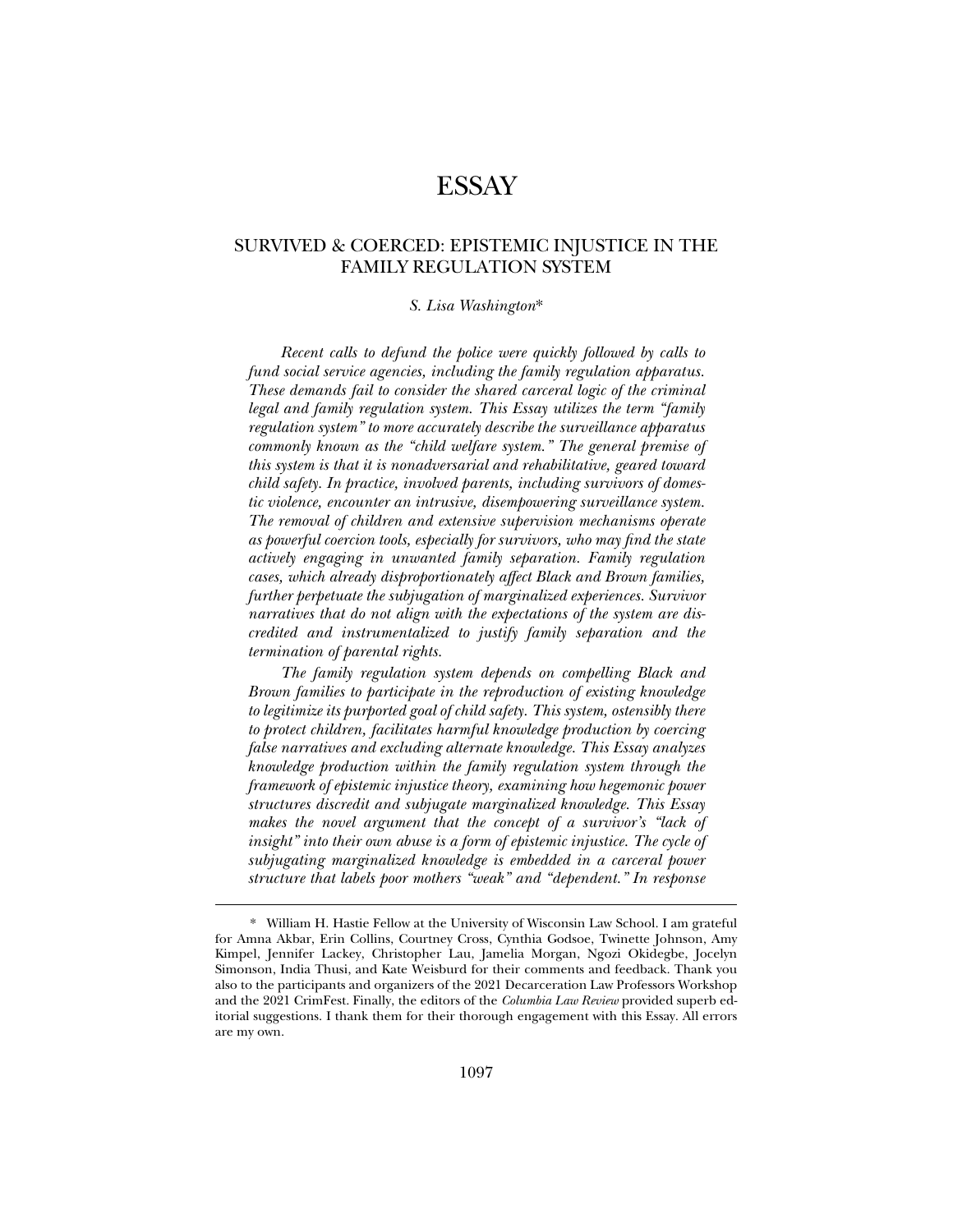*to the current reckoning with carceral systems, a growing social movement led by directly impacted parents demands an end to their silencing and the crediting of their knowledge.* 

| L  |           | SURVIVOR NARRATIVES: BETWEEN RESISTANCE AND COERCION 1109   |
|----|-----------|-------------------------------------------------------------|
|    |           | A. Domestic Violence Narratives in the Criminal Legal       |
|    |           |                                                             |
|    |           | Early Narratives of Domestic Violence in the Criminal<br>1. |
|    |           |                                                             |
|    |           | The Anti-Violence Movement and the Carceral<br>2.           |
|    |           |                                                             |
|    |           | Stereotypical Survivor Narratives in the Criminal<br>3.     |
|    |           |                                                             |
|    | <b>B.</b> | Contemporary Narratives of Victimhood in the Family         |
|    |           |                                                             |
|    |           | 1.<br>2.                                                    |
|    |           | Tools of Silencing and Knowledge Coercion 1124              |
|    |           | a.                                                          |
|    |           | The Pathologizing of Marginalized Parents as a<br>b.        |
|    |           | Enmeshed Consequences as a Control Mechanism 1128           |
|    |           | c.<br>Termination of Parental Rights: The Civil Death<br>d. |
|    |           |                                                             |
| Н. |           | EPISTEMIC INJUSTICE IN THE FAMILY REGULATION SYSTEM  1134   |
|    | A.        |                                                             |
|    |           | 1.                                                          |
|    |           | 2.                                                          |
|    |           | Damaged Knowledge as a Subjugation Tool in the<br>3.        |
|    |           |                                                             |
|    |           | a.                                                          |
|    |           | The "Collective Disadvantage Effect"  1141<br>b.            |
|    | <b>B.</b> | Procedural "Moments" of Knowledge Coercion and              |
|    |           | Exclusion in the Family Regulation System  1142             |
|    |           | Emergency Child Removal Hearings 1143<br>1.                 |
|    |           | 2.                                                          |
|    |           | Testimony in Termination of Parental Rights<br>3.           |
|    |           |                                                             |
|    |           | III. INSTRUMENTALIZING "INSIGHT"-MAPPING THE LANGUAGE OF    |
|    |           |                                                             |
|    |           |                                                             |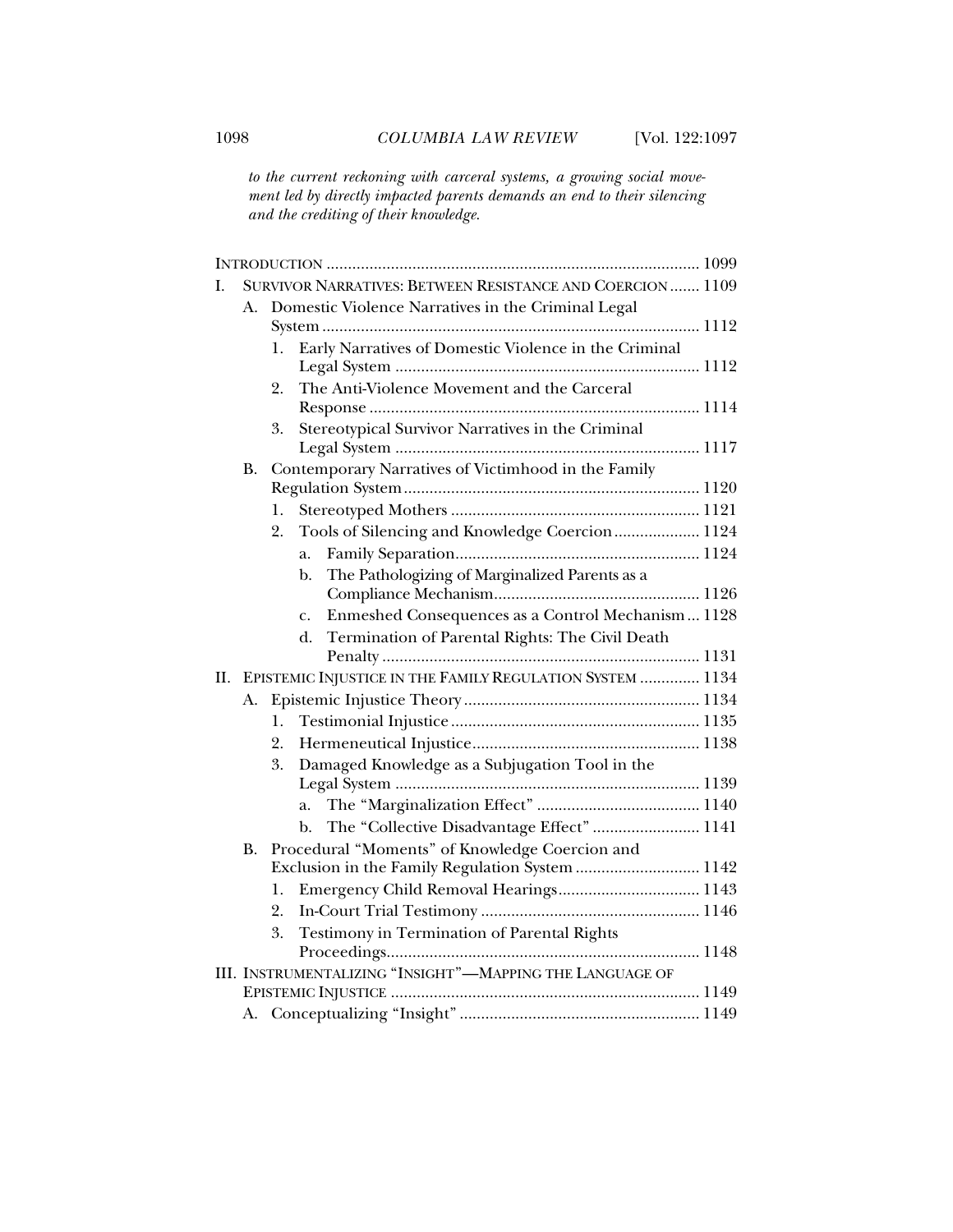2022] *SURVIVED & COERCED* 1099

| B. "Insight" and Domestic Violence in Selected Family    |  |  |  |
|----------------------------------------------------------|--|--|--|
|                                                          |  |  |  |
|                                                          |  |  |  |
|                                                          |  |  |  |
|                                                          |  |  |  |
|                                                          |  |  |  |
|                                                          |  |  |  |
| C. Understanding "Insight" Through the Lens of Epistemic |  |  |  |
|                                                          |  |  |  |
|                                                          |  |  |  |
|                                                          |  |  |  |

# **INTRODUCTION**

*"It is important to share how I know survival is survival and not just a walk through the rain."* 

— Audre Lorde1

j

I met Jordan Roberts<sup>2</sup> in family court arraignments.<sup>3</sup> Like all my clients, Ms. Roberts did not seek me out. She was not in court voluntarily. The fear of state-induced family separation brought her to Bronx Family Court that morning. She spent most of her day waiting next to numerous other fearful parents. Ms. Roberts could not afford to hire a private attorney. She was left with two options: represent herself or accept the person that the court appoints. In this case, that was me. Ms. Roberts is a Black mother of two girls. She lives in a supportive housing placement with her children. With little family support, Ms. Roberts will later describe her partner, Michael Smith—a Black man—as her biggest source of support. She was never able to say this out loud in the courtroom. Mr. Smith is not the biological father of her daughters but has been in their lives for many years. He does homework with them, picks them up from school, and watches them when Ms. Roberts goes to work. They know him as "dad."

I guided Ms. Roberts into one of the tiny interview rooms of Bronx Family Court and apologized for the smell and stuffiness of the room as I tried to quickly identify which chair was clean enough for her to sit on. Although this was her first time in family court, as a Bronx resident, she

 <sup>1.</sup> Black Women Writers at Work 104 (Claudia Tate ed., 1983).

 <sup>2.</sup> For the purpose of confidentiality, all names have been changed.

 <sup>3.</sup> My experience with the family regulation system is informed by my time practicing as a public defender in the Bronx, New York, as well as supervising law students in a family defense clinic in New York City.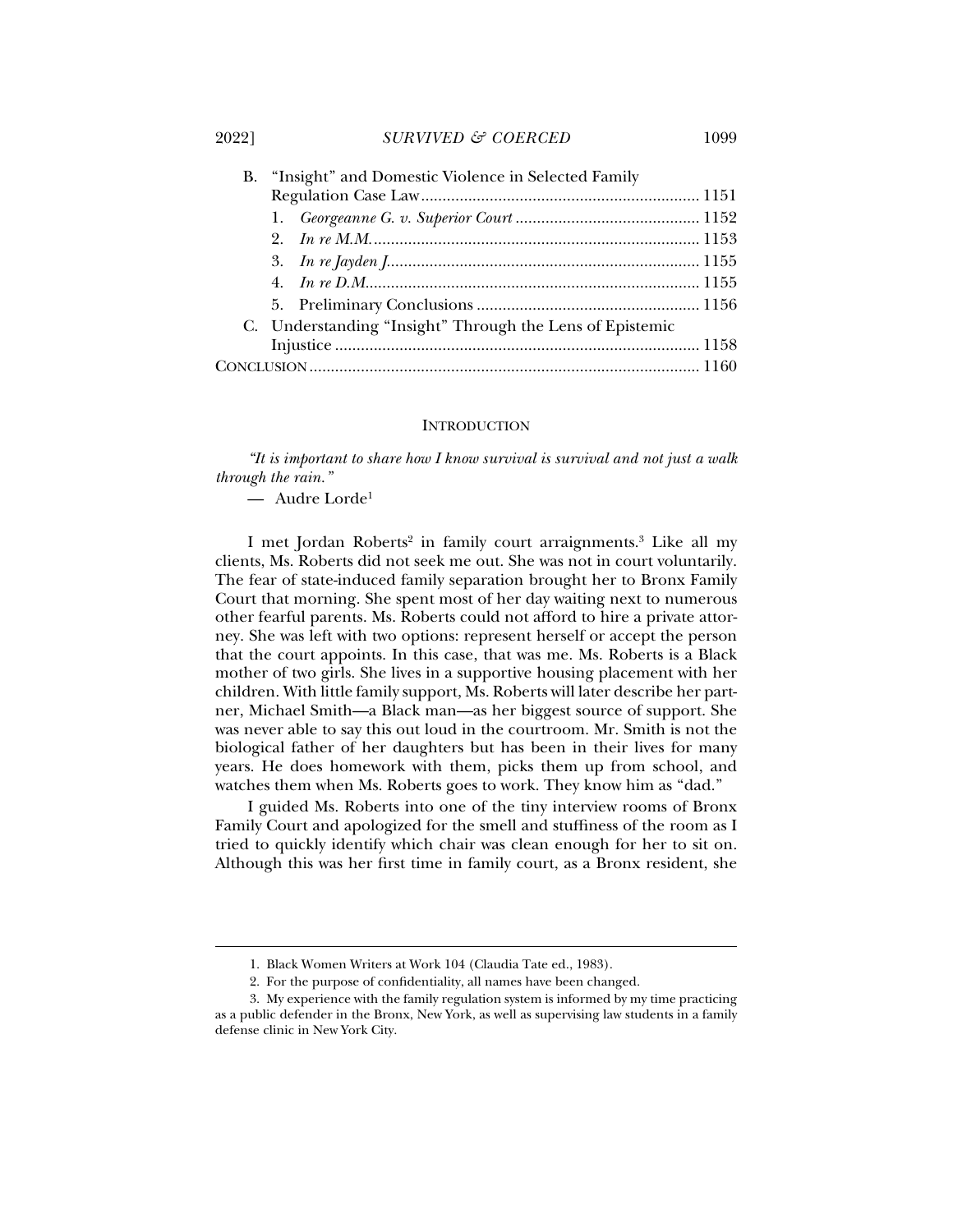had heard of the Administration for Children's Services (ACS)<sup>4</sup> from family, friends, and other community members. She had certainly heard enough to be fearful. One of the first things she asked was: "Will they take my kids?" The truth is, in that moment, I could not know for certain. I did know that on this first day, Ms. Roberts and I only had about ten minutes to speak about her case; ten minutes to speak about her relationship, her children, her life, her story. Then, we got called into the courtroom.

ACS's story was documented in their petition<sup>5</sup> to the court. By the time Ms. Roberts and I stepped into the courtroom, the judge had already read the seven pages accusing Ms. Roberts of child neglect. In many ways, Ms. Roberts's story of victimhood was defined before she ever stepped into the courtroom. Ms. Roberts was accused of failing to protect her children by staying in a relationship with her partner, the man her children call dad. The petition alleged that he punched the wall in their home, causing property damage. ACS stated he had a drinking problem. They said he was a danger to Ms. Roberts and her children. She admitted to me that there had been issues in their relationship, especially after Mr. Smith lost his job, but she did not want to separate from him. She told me there had been ups and downs, but he had never been physically violent with her, and she was not scared of him. Because she was terrified of losing her children, Ms. Roberts agreed to abide by an order of protection on behalf of her children and herself. She did not want to, but she recognized that not agreeing could very well lead to her daughters being placed in stranger foster care.

That day, Ms. Roberts went home with her children, the unsolicited protection of a family court order, and the judge's instruction that her children's release depended on her enforcement of the order and her engagement in counseling services for domestic violence victims. Months went by. Ms. Roberts did not want to engage in domestic violence services. She did not identify with the label of a victim, but she went anyway. Shortly before her trial in family court, ACS learned that Ms. Roberts had allowed Mr. Smith into her home on multiple occasions. ACS conducted an emergency removal of the children. Without them, Ms. Roberts's mental health declined rapidly. Now, ACS wanted her to see a psychiatrist. Seeing her children at supervised agency visits was difficult. She was never allowed to be alone with them. All of their interactions were documented by an ACS worker. Going to agency supervised visits meant having to inevitably separate from her children all over again at the end of each visit.

 <sup>4.</sup> The Administration for Children's Services (ACS) is the name for "Child Protective Services" in the State of New York. See About ACS, NYC, Admin. for Child.'s Servs., https://www1.nyc.gov/site/acs/about/about.page [https://perma.cc/QZ2J-JWUX] (last visited Oct. 17, 2021).

 <sup>5.</sup> The petition is the state's charging instrument in family regulation cases. In practice, petitions include the neglect or abuse allegations against the parent(s) in the form of an often very detailed narrative.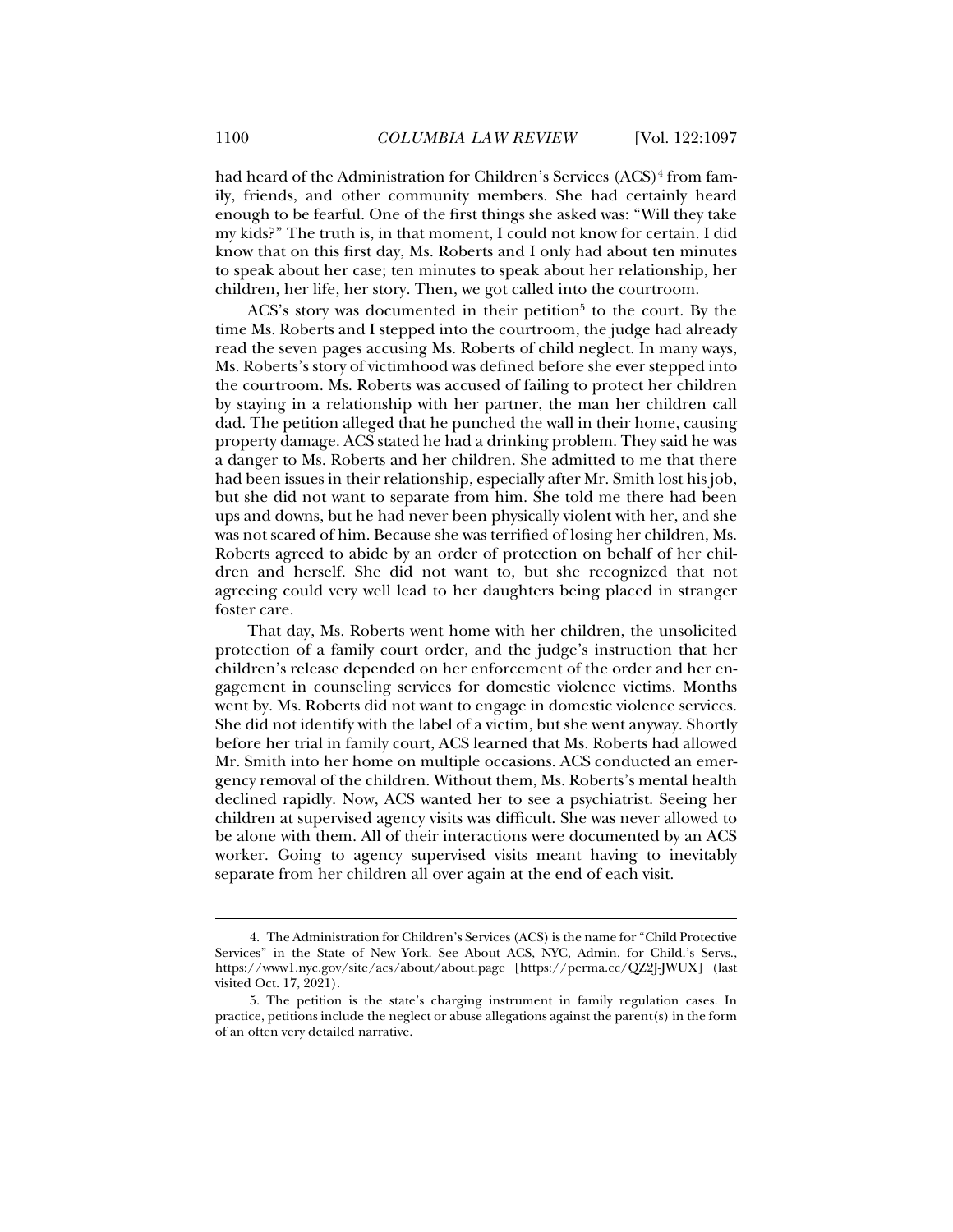At the neglect trial in family court, Ms. Roberts had a dual role. She was accused of neglecting her children by failing to protect them from exposure to domestic violence. She was subpoenaed as one of ACS's witnesses against Mr. Smith. At the same time, she was facing her own allegations for "failure to protect." Ms. Roberts did not want to testify, but with her daughters in foster care and her goal to get the judge to "give her another chance," she had few good options. If she did not come to court, her chances of getting her children home were slim. If she testified to what she truly believed—that she was not a victim, that she did not need ACS in her family's life, and that her children were not in danger—the judge would almost certainly draw the inference that she had no "insight" into the impact that the alleged domestic violence was having on her children. Ms. Roberts took the stand to tell the story of abuse that was expected of her. At this point, she had been told that she was a victim. She had been told that she needed protection. She had been told that she needed to engage in domestic violence counseling to get her children back. She had been told that she needed to gain "insight" into her own abuse. Ms. Roberts looked vulnerable and nervous as a court officer guided her to the witness table. Ms. Roberts did not cry, but when the ACS attorney asked her about her relationship with her partner over and over again, she vomited. She vomited multiple times during the appearance. A court officer handed her a trash can. The judge instructed the ACS attorney to continue his questioning. Ms. Roberts continued to vomit. I asked for a break. The judge denied the request. I wanted to object, but there is no legal objection for making a witness testify about a story that is not theirs. A narrative that feels so uncomfortable in her own body that it makes her stomach turn. It would take almost another year for Ms. Roberts to regain custody of her daughters, even as she did everything the family regulation system asked of her.

A few months before the physical shutdown of family court in New York City, Chelsey Williams, a Black woman and mother in the Bronx, reached out to ACS for help. She had decided to leave her abusive husband. New to the country and without employment, she relied on him for financial support and housing stability. Her outreach led to a family regulation investigation against her husband *and* her. ACS eventually decided to file a case against both parents in family court, charging them with neglect by "engaging in domestic violence" and refusing to medicate their child, who the school assumed might be on the autism spectrum and might have attention deficit hyperactivity disorder (ADHD).

Ms. Williams had the same conversations with her ACS caseworker repeatedly. She explained that she had never been adamantly against medication for her son. She did, however, want to make an informed decision after a psychiatric evaluation with a qualified provider. She also explained that her husband had failed to include her and their child on his insurance plan. Ms. Williams was genuinely perplexed about her treatment by the family regulation system. She pointed out that she was the one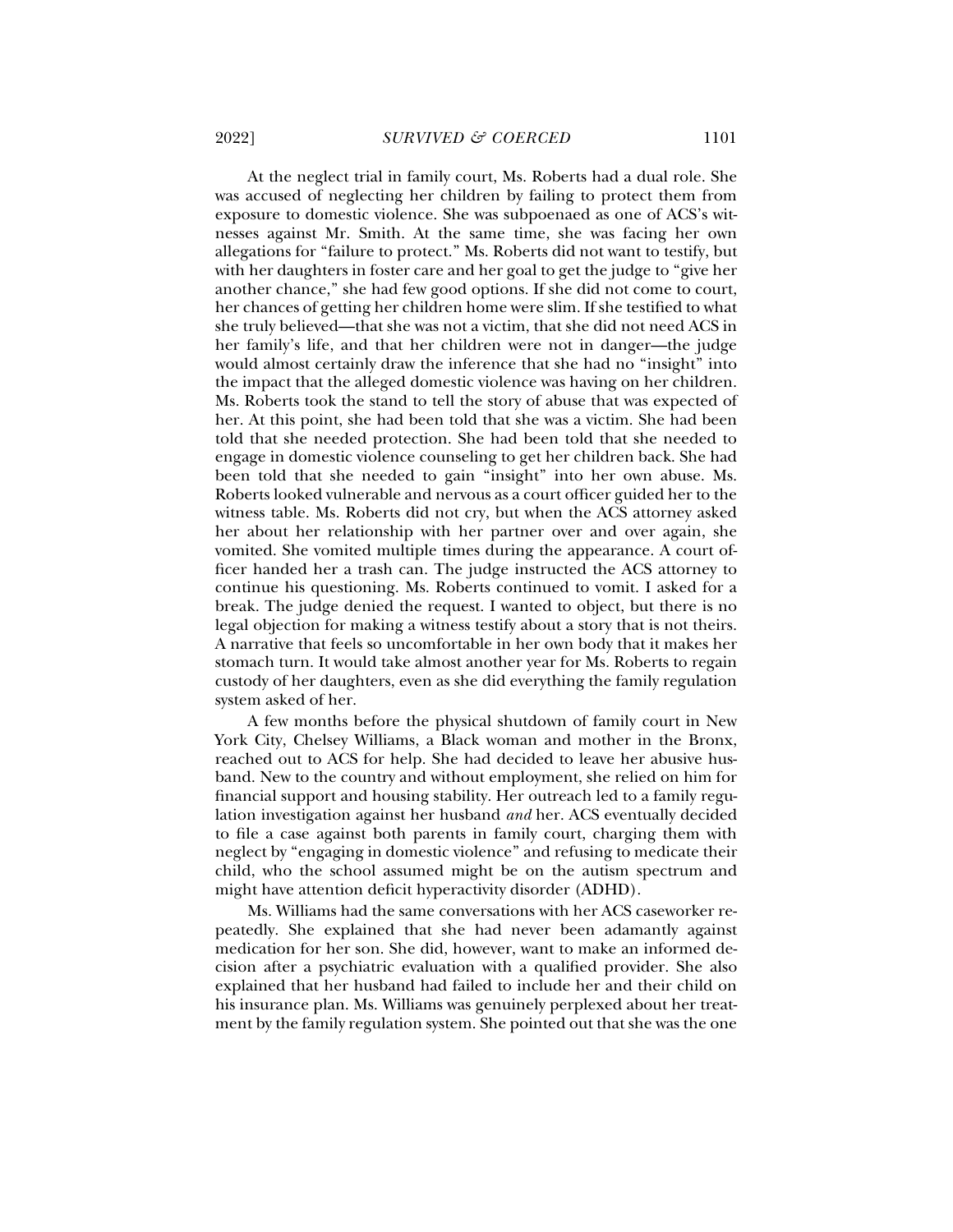who asked for help. Indeed, when her husband began demeaning and threatening her, Ms. Williams decided to leave, packed a few plastic bags, and entered the New York City shelter system.

Months later, Ms. Williams was able to gain some independence from her husband, but not from the system she now faced due to her own outreach. For almost a year, ACS insisted on conducting announced and unannounced home visits, even at the height of the COVID-19 outbreak in New York City. ACS referred her to domestic violence counseling services and parenting classes and refused to settle her case unless she showed "significant improvement" through these services. Ms. Williams articulated what she needed repeatedly: time to find employment, assistance with finding stable housing, and physical and legal separation from her husband. Attending twice weekly counseling sessions and making herself available for ACS home visits while caring for her child for the majority of the week took much of her time and energy. The pending ACS case made it impossible for her to file for a divorce or finalize a custody agreement. Yet for over a year, ACS insisted on monitoring Ms. Williams and her child, while her husband remained relatively unbothered by ACS.

All throughout the case, Ms. Williams was frustrated with the lack of effort ACS made to provide support outside of mandated counseling sessions. When she articulated her needs, she was redirected to counseling services. When Ms. Williams finally found permanent housing, it was without the help of ACS. Her case was finally dismissed nearly two years after she was charged with neglect. At that point, Ms. Williams had endured countless ACS home visits and numerous hours of generic parenting classes and unwanted domestic violence victims counseling.

\* \* \*

Recent calls to defund the police $6$  were often followed by demands to redirect resources to social service agencies,<sup>7</sup> such as the family regulation

 <sup>6.</sup> See Jessica M. Eaglin, To "Defund" the Police, 73 Stan. L. Rev. Online 120, 123 (2021) (arguing that calls by grassroots activists to defund the police must be seen as a discursive tactic in the context of structural marginalization of Black people); Sam Levin, Movement to Defund Police Gains 'Unprecedented' Support Across US, Guardian (June 4, 2020), https://www.theguardian.com/us-news/2020/jun/04/defund-the-police-us-georgefloyd-budgets [https://perma.cc/344Z-UFDT] ("Government officials have long dismissed the idea as a leftist fantasy, but the recent unrest and massive budget shortfalls from the Covid-19 crisis appear to have inspired more mainstream recognition of the central arguments behind defunding.").

 <sup>7.</sup> See Civ. Guard of Ind. Protest, Defund the Police to Increase Funds for Child Protection and Development Programs, change.org, https://www.change.org/p/howardcounty-sherrifs-department-de-fund-the-police-to-increase-funds-for-child-protection-anddevelopment-programs (on file with the *Columbia Law Review*) (last visited Jan. 11, 2022); David Miller, Defunding the Police: A Complex, Complicated Road to Police Reform, The Univ. of Ala. Sch. of Soc. Work (June 25, 2020), https://socialwork.ua.edu/blog/ defunding-the-police-a-complex-complicated-road-to-police-reform/ [https://perma.cc/ C8HQ-C7N2] (pointing out the relationship between social service agencies, like the family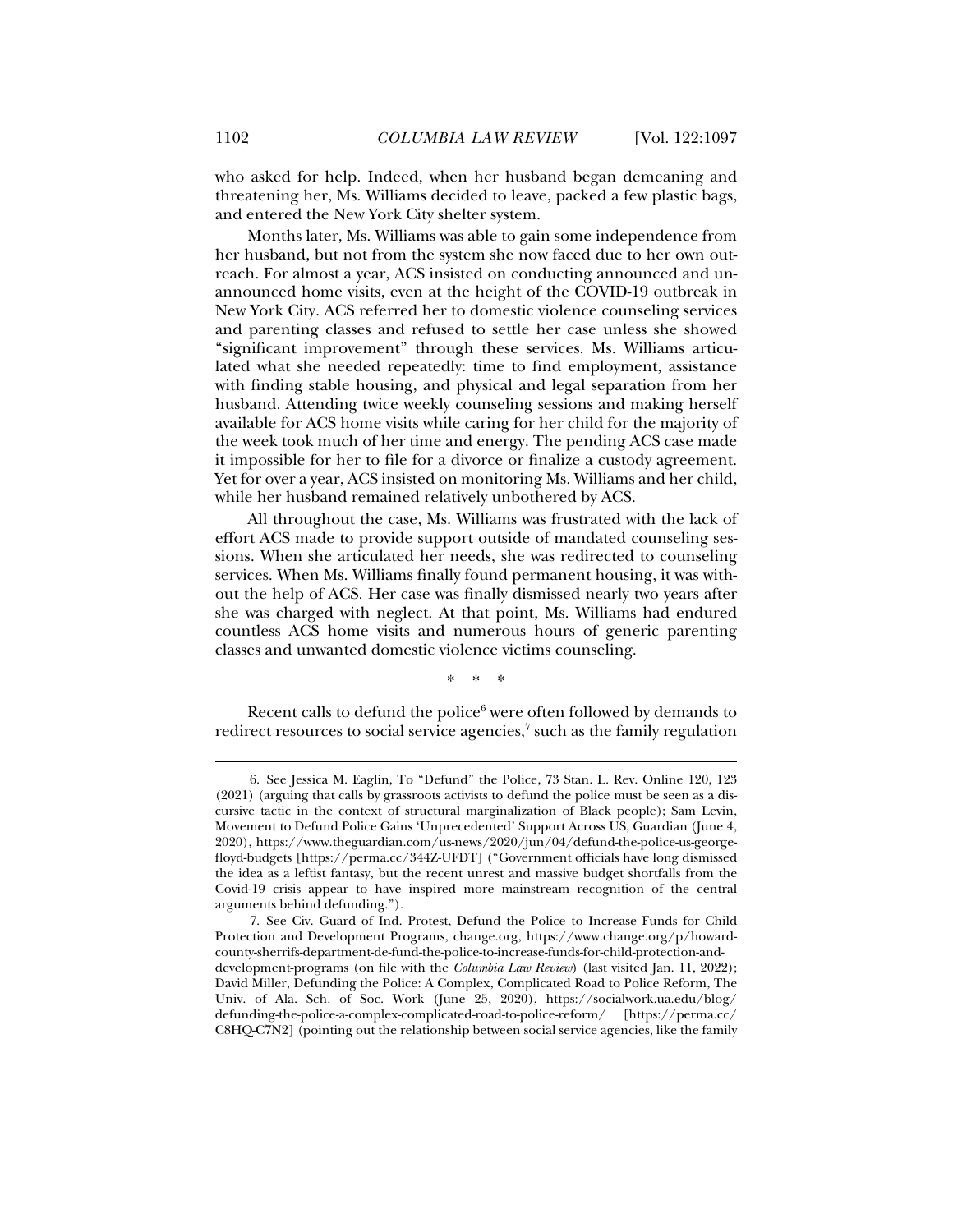system—more commonly referred to as the "child welfare system." These calls fail to recognize the entanglement and shared carceral logic of these systems.8 Like Professor Dorothy Roberts does, this Essay utilizes the term "family regulation system" to more accurately describe the surveillance apparatus that is known as the "child welfare system."9 This term also better highlights the punitive nature of a system that mirrors and intersects with the criminal legal system.<sup>10</sup> It has long been established that the family regulation system, much like the criminal legal system, disproportionately impacts poor parents and parents of color.<sup>11</sup>

 8. See Heather Bergen & Salina Abji, Facilitating the Carceral Pipeline: Social Work's Role in Funneling Newcomer Children From the Child Protective System to Jail and Deportation, 35 J. Women & Soc. Work 34, 35 (2020) (arguing that punitive interventions by the family regulation system are guided by a carceral logic comparable to and working in conjunction with the crimmigration system); Venezia Michalsen, Abolitionist Feminism as Prisons Close: Fighting the Racist and Misogynist Surveillance 'Child Welfare' System, 99 Prison J. 504, 506 (2019) ("Black mothers in particular are surveilled in the community by [the child welfare system] in ways that mirror the surveillance of Black and brown boys and men by the police, correctional, probation, and parole officers of the criminal punishment system.").

For a more general analysis of carceral studies, see Erica R. Meiners, Ending the Schoolto-Prison Pipeline/Building Abolition Futures, 43 Urb. Rev. 547, 549–53 (2011). For a general analysis of the carceral system convergence, see Patricia Hill Collins, On Violence, Intersectionality and Transversal Politics, 40 Ethnic & Racial Stud. 1460, 1461–64 (2017).

In June of 2021, the *Columbia Journal of Race and Law* conducted a symposium focused on abolition of the family regulation system and a reimagination of child safety and wellness. See The Columbia Journal of Race and Law Announces Its Volume 11 Symposium, Colum. J. Race & L. (Feb. 4, 2021), https://journals.library.columbia.edu/index.php/cjrl/ announcement/view/376 [https://perma.cc/3DE9-WR6X]. The symposium highlights the intersection between the criminal legal and family regulation systems, while elevating the voices of community members, activists, and directly impacted parents. Id.

 9. See Roberts, Abolishing Family Regulation, supra note 7 (arguing that the "child welfare system" can be more accurately described as the "family regulation system"); Emma Williams, 'Family Regulation,' Not 'Child Welfare': Abolition Starts With Changing Our Language, Imprint (July 28, 2020), https://imprintnews.org/opinion/family-regulation-not-child-welfareabolition-starts-changing-language [https://perma.cc/3FAJ-P5PB] (making the case that reclaiming and changing language is a key reform tool for both practitioners and scholars).

 10. See Tina Lee, Catching a Case: Inequality and Fear in New York City's Child Welfare System 88 (2016) (drawing parallels between the criminal legal system and the child welfare system); Frank Edwards, Family Surveillance: Police and the Reporting of Child Abuse and Neglect, 5 Russell Sage Found. J. Soc. Scis. 50, 51 (2019) (highlighting the intersection of the child welfare system and the criminal legal system); Collier Meyerson, For Women of Color, the Child-Welfare System Functions Like the Criminal-Justice System, Nation (May 24, 2018), https://www.thenation.com/article/archive/for-women-of-color-thechild-welfare-system-functions-like-the-criminal-justice-system/ [https://perma.cc/EA78-FXY7].

 11. Marian S. Harris, Racial Disproportionality in Child Welfare 1–14 (2014); Child Welfare Info. Gateway, HHS, Child Welfare Practice to Address Racial Disproportionality and Disparity 2 (2021), https://www.childwelfare.gov/pubPDFs/racial\_disproportionality.pdf

regulation system, and law enforcement and arguing that "this kind of pairing is foundational for those who champion the 'defund police' movement"); Dorothy Roberts, Abolishing Policing Also Means Abolishing Family Regulation, Imprint (June 16, 2020), https://imprintnews.org/child-welfare-2/abolishing-policing-also-means-abolishing-familyregulation/44480 [https://perma.cc/B2TJ-W3XA] [hereinafter Roberts, Abolishing Family Regulation] (discussing calls to defund the family regulation system).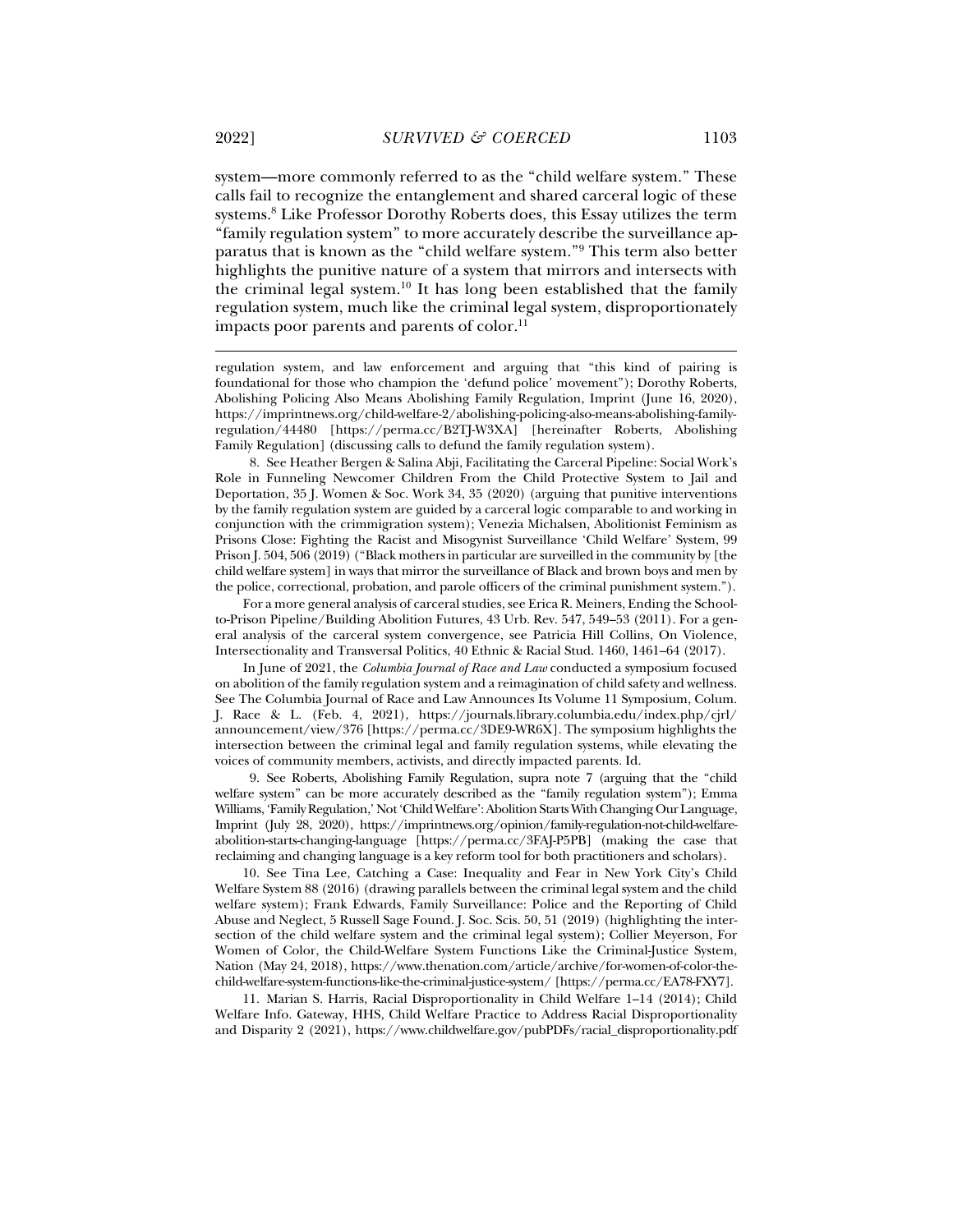This Essay uses the term "survivor" to mean a woman who the family regulation system has labeled a "victim" of domestic violence.12 The label "survivor"—especially for those who do not self-identify as such—can be problematic and may not capture all the complex experiences of those affected.13 At the same time, this Essay intentionally uses the term to challenge the stereotypical narrative that women who become entangled in the family regulation system based on domestic violence allegations are

5eead939ca509d4e36a89277/1592449422870/MFP+Drug+War+Foster+System+Report.pdf [https://perma.cc/C4WY-5WT4] (highlighting that, in New York City, one in three Black or Latinx children comes in contact with the family regulation system).

 12. Although men experience domestic violence, this Essay focuses on women's experiences for two reasons. First, women experience domestic violence at higher rates than men. See Div. of Violence Prevention, CDC, National Intimate Partner and Sexual Violence Survey: 2015 Data Brief—Updated Release 7–9 (2018), https://www.cdc.gov/ violenceprevention/pdf/2015data-brief508.pdf [https://perma.cc/K2R6-7VP8] (indicating that one in four women and one in ten men in the United States experience sexual violence, physical violence, or stalking by an intimate partner and have reported an intimate partner violence–related impact at some point in their life); Nat'l Coal. Against Domestic Violence, Domestic Violence, https://ncadv.org/STATISTICS [https://perma.cc/VV4Z-8LUC] (last visited Apr. 9, 2022). Second, women who experience domestic violence are generally subject to more serious harms than men. See Emma E. Fridel & James Alan Fox, Gender Differences in Patterns and Trends in U.S. Homicide, 1976–2017, 6 Violence & Gender 27, 27–35 (2019). Another reason for focusing on women is that the family regulation system targets women in particular. See Erin Cloud, Rebecca Oyama & Lauren Teichner, Family Defense in the Age of Black Lives Matter, 20 CUNY L. Rev. Forum 68, 72–82 (2017) (arguing that the family regulation system acts as a social control mechanism for Black women and Black pregnancy); Meyerson, supra note 10. Accordingly, although women are not the only survivors of domestic violence, this Essay utilizes she/her pronouns for survivors.

 13. See, e.g., Negar Katirai, Retraumatized in Court, 62 Ariz. L. Rev. 81, 83 n.1 (2020) (suggesting that when deciding between "victim" or "survivor," "[t]he best practice may be to follow the lead of the person who has experienced the violence, since the journey from victim to survivor is unique to each person"); Anna Roberts, Victims, Right?, 42 Cardozo L. Rev. 1449, 1498–99 (2021) (criticizing the use of labels like "victim" or "survivor" at the preadjudication stage).

<sup>[</sup>https://perma.cc/V7UA-LGYG] ("A significant body of research has documented the overrepresentation of certain racial and ethnic groups in the child welfare system . . . ."); Lisa Sangoi, Movement for Fam. Power, "Whatever They Do, I'm Her Comfort, I'm Her Protector.": How the Foster System Has Become Ground Zero for the U.S. Drug War 60 (2020), https://static1.squarespace.com/static/5be5ed0fd274cb7c8a5d0cba/t/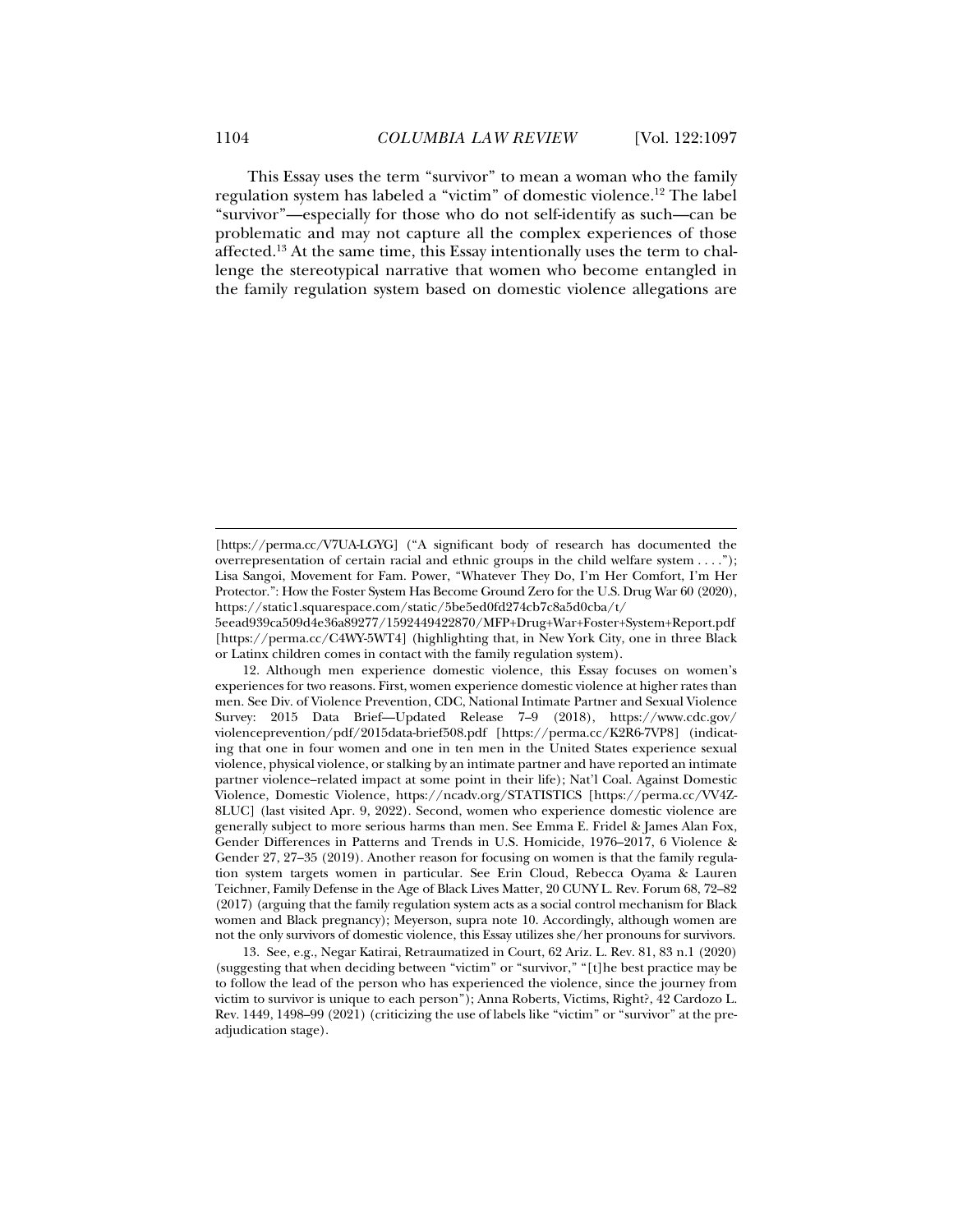helpless victims<sup>14</sup> and weak mothers.<sup>15</sup> Survivors of domestic violence can get drawn into the family regulation system in several different ways. They may become the subject of a neglect case for failing to protect their child from the emotional effects of domestic violence.16 In these cases, both the survivor and the alleged abuser face neglect allegations. This was the case for both Ms. Roberts and Ms. Williams. Survivors may also endure family regulation system surveillance when there are no pending allegations against them. Even if Child Protective Services (CPS) decides to file a neglect case only against the alleged abuser, the court has jurisdiction over the child and by extension over the survivor if the child lives with her. During my time as a public defender in the Bronx, I routinely encountered survivors who were never accused of neglect and yet had to endure invasive questioning, unannounced home visits, and in some cases even drug testing and mental health evaluations. In some instances, the domestic violence survivor was not initially charged with neglect and only later became the subject of a family regulation proceeding. Indeed, the complex and punitive nature of family regulation cases is linked to the way proceedings evolve and party roles change once state intervention hangs over a parent's head.

 <sup>14.</sup> To date, Lenore Walker's theory of "learned helplessness"—the theory that "battered women become helpless and dependent on their batterers"—continues to inform the carceral response to domestic violence. See Lenore E. Walker, The Battered Woman 11–12, 16–19 (1979) [hereinafter Walker, Battered Woman]; Lenore E. Walker, Battered Women and Learned Helplessness, 2 Victimology 525, 526–30 (1977) (discussing the theory's basic components and the factors responsible for inducing a faulty belief system that supports women's feelings of helplessness) [hereinafter Walker, Learned Helplessness]; Kate Cavanagh, Understanding Women's Responses to Domestic Violence, 2 Qualitative Soc. Work 229, 230 (2003) (arguing that although stereotypical assumptions about survivors "have been refuted for many years, their explanatory power continues to exert significant influence in practice" (citation omitted)).

Walker did, however, acknowledge that societal power structures played a role in perpetuating domestic violence. See Walker, Battered Woman, supra, at 43 (noting that "[m]any [women] stay [in abusive relationships] because of economic, legal, and social dependence").

 <sup>15.</sup> See Elizabeth M. Schneider, Battered Women & Feminist Lawmaking 154 (2000) (discussing the dilemma faced by women choosing between their partners and their children because of a societal conception that "a 'good mother' is entirely self-sacrificing").

 <sup>16.</sup> Even when "failure to protect" a child is not named explicitly as a form of neglect in the state's child protective statute, state courts have interpreted child protective laws to include, as a form of neglect, a child's presence in or witness of domestic violence. See, e.g., In re A.G., No. C090836, 2020 WL 7332319, at \*3 (Cal. Ct. App. Dec. 14, 2020); In re Interest of J.R., 860 S.E.2d 798, 799–800 (Ga. Ct. App. 2021); In re W.M., No. 20A-JC-1697, 2021 WL 1081785, at \*1 (Ind. Ct. App. Mar. 22, 2021); In re Pa.J., No. 20A-JC-280, 2020 WL 4357236, at \*2 (Ind. Ct. App. July 30, 2020); In re Joseph PP., 99 N.Y.S.3d 482, 484–85 (N.Y. App. Div. 2019); In re Michael G., 752 N.Y.S.2d 772, 772–73 (N.Y. App. Div. 2002); In re Interest of L.W., 609 S.W.3d 189, 200 (Tex. App. 2020); In re S.T., No. 20-0956, 2021 WL 2272638, \*1– 3 (W. Va. June 3, 2021).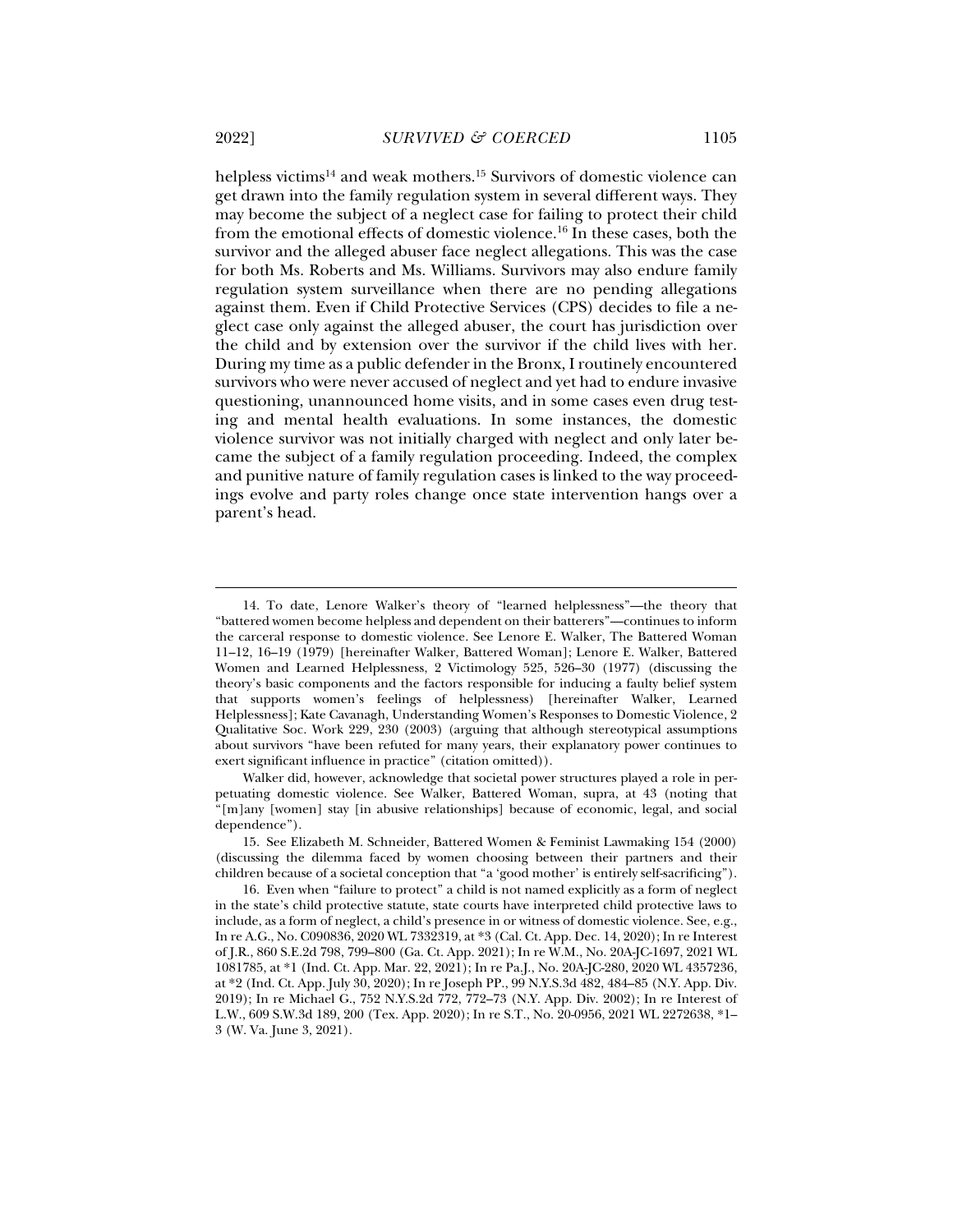While current scholarship addresses the punitive nature of mandatory arrests and prosecution for survivors of domestic violence, $17$  it has not fully considered the coercive nature of the family regulation system from a survivor perspective. Scholars like Professor Roberts have stressed that the family regulation system is a coercive surveillance apparatus entrenched in the same carceral logic as the criminal legal system.18 This Essay builds on these findings and connects them with epistemic injustice theory to highlight the specific harms that the family regulation system inflicts on survivors of domestic violence. While current scholarship recognizes the punitive nature of the family regulation system, it misses the link between punishment and knowledge production.

Failure to cooperate with the state in family regulation cases with domestic violence allegations can lead to permanent family separation. Ostensibly, the family regulation system is a nonadversarial, rehabilitative system focused on child safety.<sup>19</sup> For survivors, however, surveillance by the family regulation system can be a silencing process. Indeed, narratives of survival that do not align with narratives of dependence and victimhood

 <sup>17.</sup> See, e.g., Leigh Goodmark, Reimagining VAWA: Why Criminalization Is a Failed Policy and What a Non-Carceral VAWA Could Look Like, 27 Violence Against Women 84, 85–92 (2020) (arguing for a non-carceral approach to domestic violence from a feminist legal studies perspective); Priscilla A. Ocen, Incapacitating Motherhood, 51 U.C. Davis L. Rev. 2191, 2224–30 (2018) (arguing that the separation of children from their mothers is a form of incapacitation); Dorothy E. Roberts, Prison, Foster Care, and the Systemic Punishment of Black Mothers, 59 UCLA L. Rev. 1474, 1488–90 (2012) (focusing on the potentially permanent legal effects of incarceration for Black mothers and their children).

 <sup>18.</sup> On June 16, 2021, Professor Roberts gave the keynote at the "Strengthened Bonds" Symposium hosted by the *Columbia Journal of Race and Law*. See Colum. J. Race & L., Strengthened Bonds Symposium Introductions, Keynote, and Responses, YouTube, at 23:23–53:23 (July 13, 2021), https://www.youtube.com/watch?v=NMZffrsE-b8 (on file with the *Columbia Law Review*). Her keynote describes the family regulation system as a "multibillion-dollar apparatus that relies on terrorizing families by taking their children away or weaponizing their children with the threat of removal to impose intensive surveillance and regulation on them." Id. at 27:43–28:00.

 <sup>19.</sup> See, e.g., N.Y. Soc. Serv. Law § 384-b.1(a)(iii) (McKinney 2019) ("[T]he [S]tate's *first obligation* is to *help* the family with services to *prevent* its break-up or to *reunite* it if the child has already left home." (emphasis added)); In re Mary S., 230 Cal. Rptr. 726, 728 (Cal. Ct. App. 1986) ("Dependency proceedings are civil in nature, designed not to prosecute a parent, but to protect the child."); Lois R. v. Superior Court, 97 Cal. Rptr. 158, 162 (Cal. Ct. App. 1971); Julian W. Mack, The Juvenile Court, 23 Harv. L. Rev. 104, 106 (1909).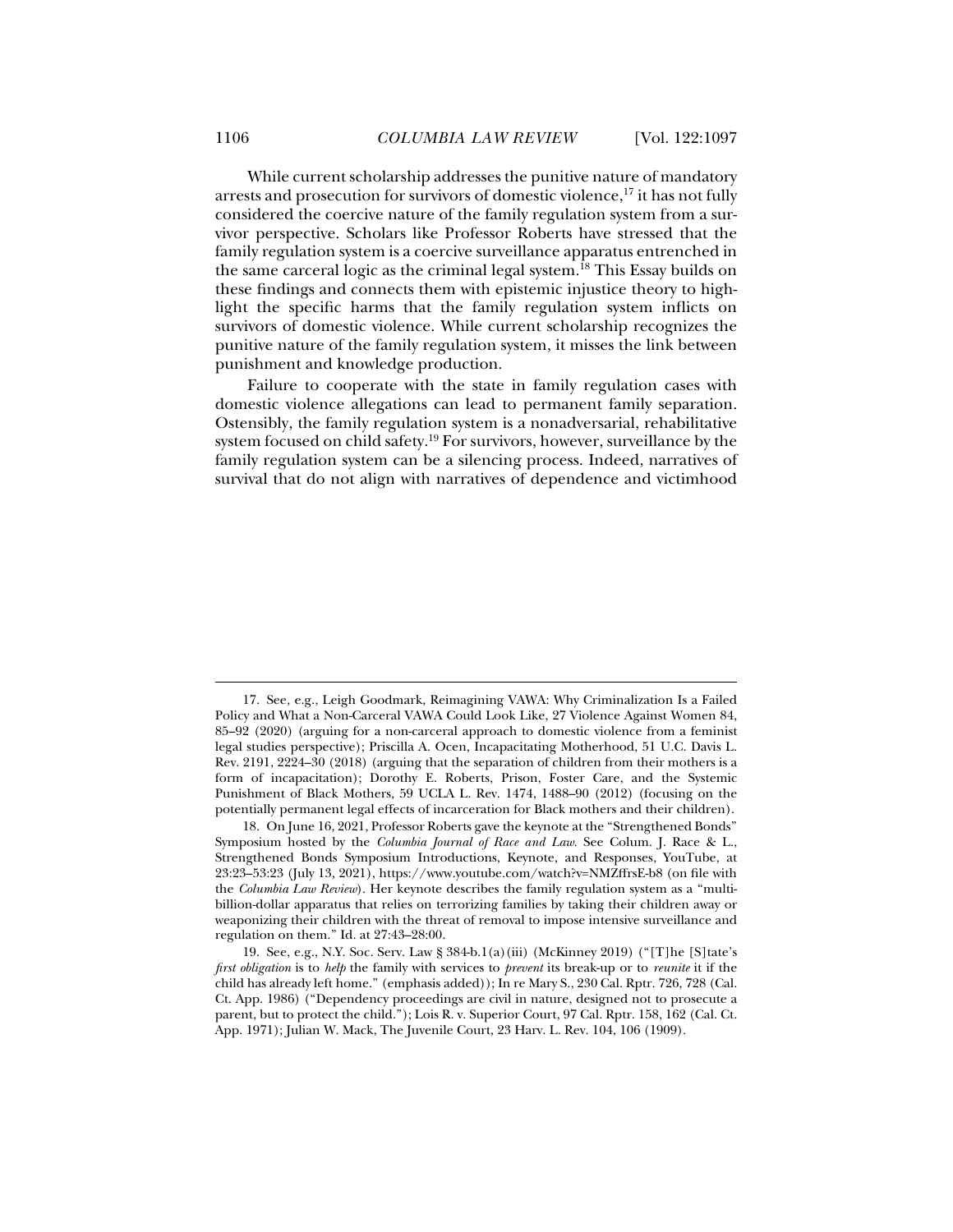are devalued and countered with punishment.<sup>20</sup> Survivors are at risk of losing their children<sup>21</sup> if they choose not to comply.<sup>22</sup> They are similarly at risk if they choose to comply in a way that does not comport with expectations of the family regulation system. In Ms. Roberts's case for example, her failure to end her relationship with her partner resulted in the removal of her children.23 In Ms. Williams's case, her failure to acknowledge that mandated services were helpful to her—although they were not—resulted in the prolonging of her case, and consequently, her inability to obtain a divorce for many months.24 Reports of domestic violence in the home can lead to family separation in a system that blames survivors and coerces them into compliance with the state, ultimately perpetuating "a sense of constraint in institutional interactions."25 This is particularly egregious in cases that only come to CPS's attention because a survivor reached out for help, as was the case for Ms. Williams.

What Ms. Roberts and Ms. Williams experienced is not rare. This Essay argues that the family regulation system facilitates damaged knowledge production by requiring false or inauthentic victimhood narratives and excluding alternate knowledge. $26$  The family regulation system depends on compelling Black and Brown women to participate in the reproduction of

 21. For the state's power to remove children from their parents, see Shanta Trivedi, The Harm of Child Removal, 43 N.Y.U. Rev. L. & Soc. Change 523, 555–57, 560–62 (2019).

 22. Donna Coker, Shifting Power for Battered Women: Law, Material Resources, and Poor Women of Color, 33 U.C. Davis L. Rev. 1009, 1043 (2000); Courtney Cross, Criminalizing Battered Mothers, 2018 Utah L. Rev. 259, 270–76; Justine A. Dunlap, Sometimes I Feel Like a Motherless Child: The Error of Pursuing Battered Mothers for Failure to Protect, 50 Loy. L. Rev. 565, 567 (2004); Myrna S. Raeder, Preserving Family Ties for Domestic Violence Survivors and Their Children by Invoking a Human Rights Approach to Avoid the Criminalization of Mothers Based on the Acts and Accusations of Their Batterers, 17 J. Gender Race & Just. 105, 110–11 (2014); Elizabeth Brico, State Laws Can Punish Parents Living in Abusive Households, TalkPoverty (Oct. 25, 2019), https://talkpoverty.org/2019/10/25/failure-protect-child-welfare/ [https://perma.cc/8XTX-CHZB] [hereinafter Brico, State Laws Punish Parents].

23. Supra notes 2–5 and accompanying text.

 24. Supra notes 2–5 and accompanying text. This intersects with the concept of "insight" discussed infra Part III.

 25. Kelley Fong, Concealment and Constraint: Child Protective Services Fears and Poor Mothers' Institutional Engagement, 97 Soc. Forces 1785, 1786 (2019).

 26. Stephanie Ledesma points to two controlling narratives within the family regulation system: One, the family regulation system protects children from "deviant" parents; two, it saves poor parents who are incapable of properly taking care of their own children. See Stephanie Smith Ledesma, The Vanishing of the African-American Family: "Reasonable Efforts" and Its Connection to the Disproportionality of the Child Welfare System, 9 Charleston L. Rev. 29, 31 (2014); see also Dorothy Roberts, Killing the Black Body: Race, Reproduction, and the Meaning of Liberty 65 (1997).

 <sup>20.</sup> In *Nicholson v. Williams*, a class action lawsuit against New York's family regulation system, the United States District Court for the Eastern District of New York wrote: "The evidence reveals widespread and unnecessary cruelty by agencies of the City of New York towards mothers abused by their consorts, through forced unnecessary separation of the mothers from their children on the excuse that this sundering is necessary to protect the children." 203 F. Supp. 2d 153, 163 (E.D.N.Y. 2002).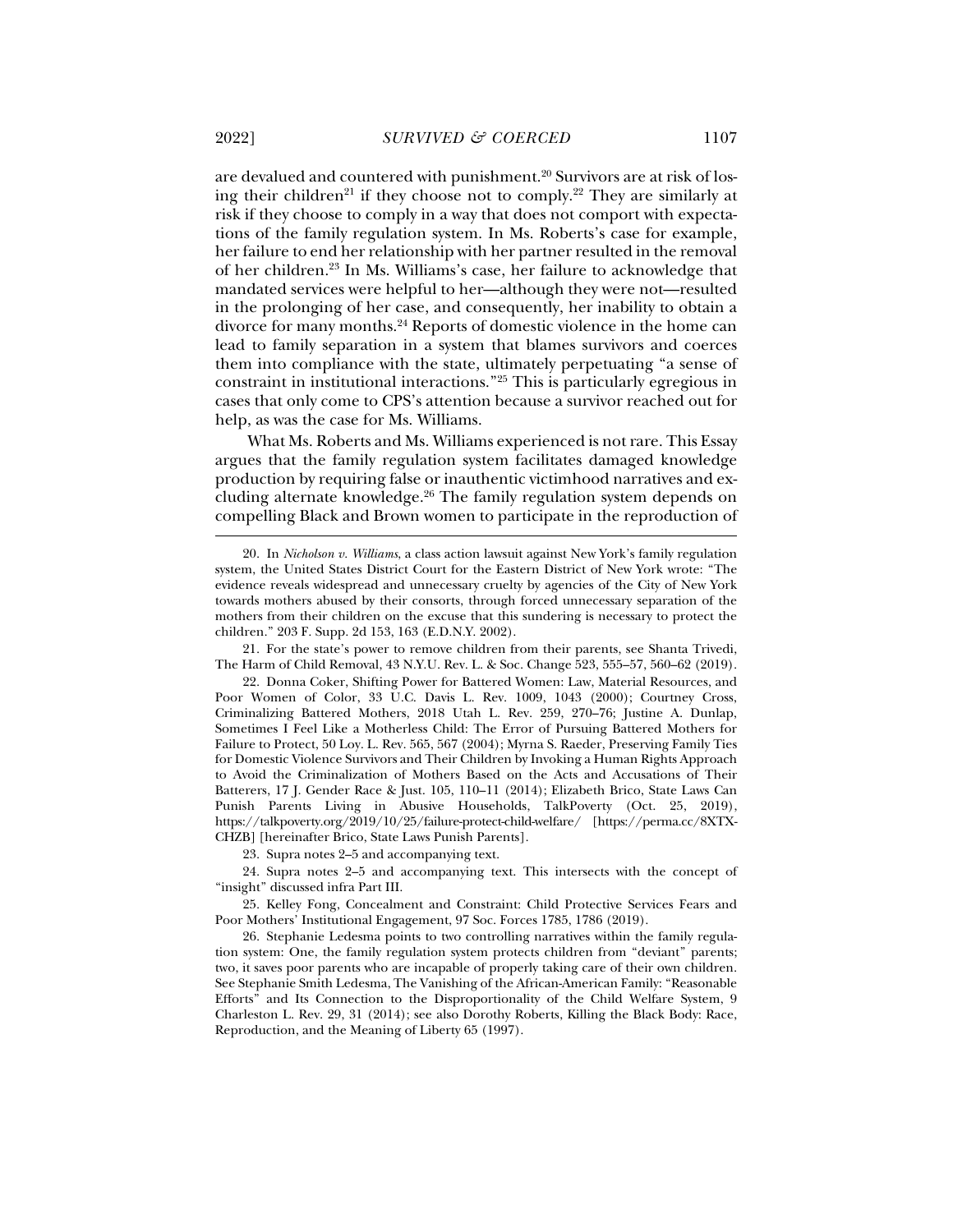existing knowledge to legitimize its purported goal of child safety.<sup>27</sup> This Essay draws on the framework of epistemic injustice to explain and dismantle coercive knowledge production within the family regulation system. Professor Miranda Fricker coined the term epistemic injustice.<sup>28</sup> She theorizes that epistemic injustice is a distinct form of injustice, by which a person is harmed in their "capacity as a knower."29 Societal power structures and stereotypical assumptions inform which knowledge is discredited and subjugated.30

The epistemic injustice lens offers insight into the marginalization of Black and Brown voices in punitive family regulation cases, which already disproportionately affect families of color, $31$  ultimately reinforcing the cycle of subjugating marginalized knowledge.32 This Essay applies epistemic injustice theory to examine how the vague concept of "insight" is utilized to interrogate and silence survivor knowledge and perpetuate stereotypes.33 This Essay argues that the exclusion of alternate knowledge operates not only to legitimize the family regulation system but also to maintain broader hegemonic power structures. The subjugation of Black and Brown women's alternate victimhood narratives is rooted in their identity as poor, of color, and women.

The epistemic injustice framework informs this Essay's argument that those directly impacted by the carceral state should be centered in

j

 31. Dana Hamilton, Report of the Race, Class, Ethnicity, and Gender Working Group, 70 Fordham L. Rev. 411, 412–13 (2001).

 32. For a discussion on gender, race, and class subordination through speech, see generally Lucie E. White, Subordination, Rhetorical Survival Skills, and Sunday Shoes: Notes on the Hearing of Mrs. G., 38 Buff. L. Rev. 1, 4 (1990) ("[T]he web of subterranean speech norms and coerced speech practices that accompany race, gender, and class domination . . . undermine the capacity of many persons in our society to use the procedural rituals that are formally available to them." (footnote omitted)).

 33. In the criminal legal context, Professor Erin Collins examines how specialized evidence rules in domestic violence cases perpetuate stereotypes about domestic violence survivors. See Erin R. Collins, The Evidentiary Rules of Engagement in the War Against Domestic Violence, 90 N.Y.U. L. Rev. 397, 455 (2015) ("[B]y allowing the jury to consider past acts of abuse in assessing a recanting complainant's credibility, courts signal that her recantation is not a result of independent and rational decision making, but rather the inescapable psychological byproduct of abuse.").

 <sup>27.</sup> For the family regulation system to intervene in a child–parent relationship, there must be an allegation of abuse or neglect by a parent or caregiver. In domestic violence cases, the exposure to domestic violence can constitute the basis for a neglect allegation. See infra section II.B. In this way, a coerced victimhood narrative may legitimize the family regulation intervention.

 <sup>28.</sup> See Miranda Fricker, Epistemic Injustice: Power & the Ethics of Knowing 1 (2007) (explaining that epistemic injustice consists of "testimonial injustice," when "prejudice causes a hearer to give a deflated level of credibility to a speaker's word," and "hermeneutical injustice," when "a gap in collective interpretive resources puts someone at an unfair disadvantage . . . [in] making sense of their social experiences").

 <sup>29.</sup> Id.

 <sup>30.</sup> Id. at 249–57; Deborah Tuerkheimer, Incredible Women: Sexual Violence and the Credibility Discount, 166 U. Pa. L. Rev. 1, 40–41 (2017).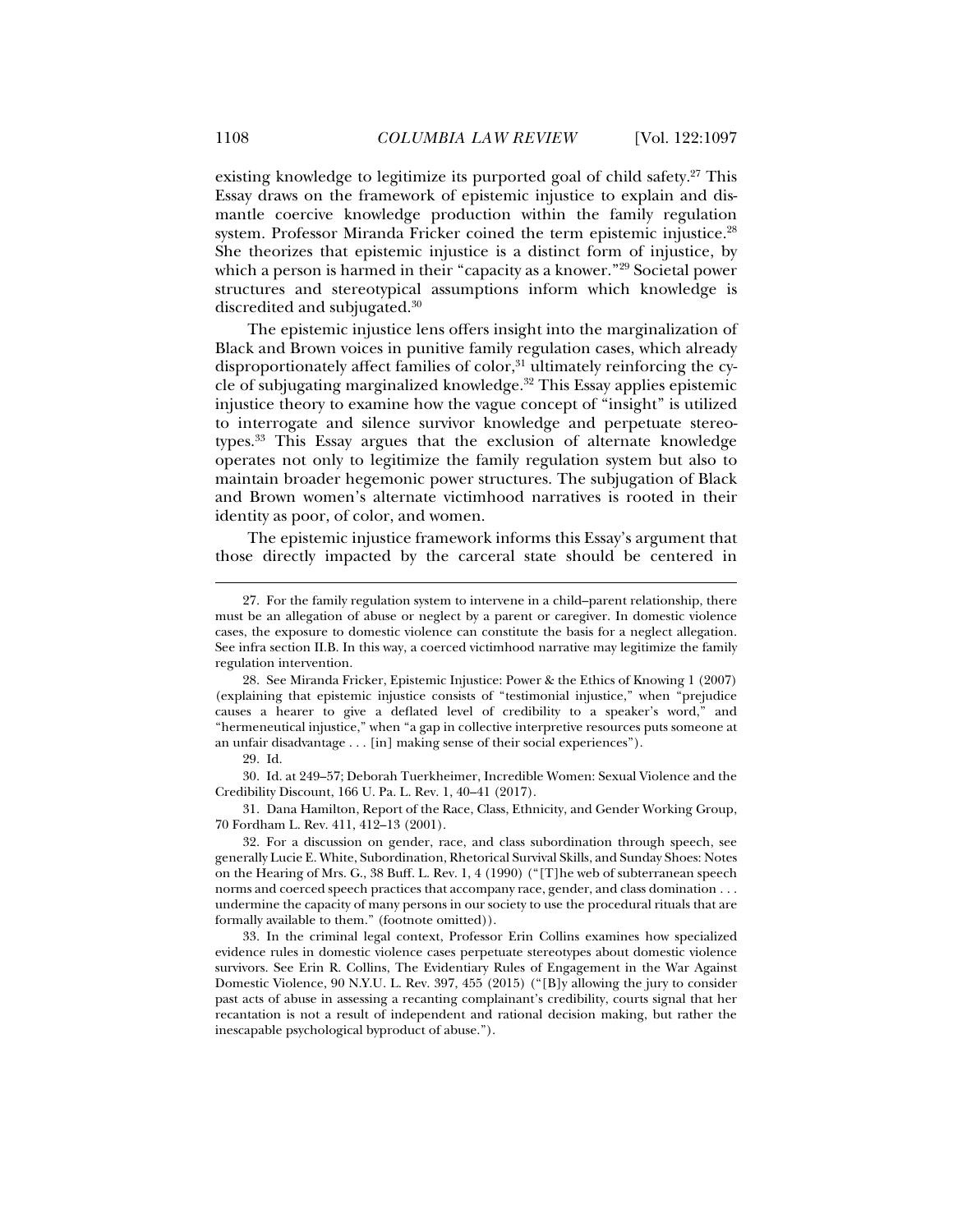solution-driven conversations. A meaningful intervention in epistemic injustice must go beyond counternarratives. Indeed, there is a growing social movement led by or centered around directly impacted, marginalized parents. For instance, in the *Columbia Journal of Race and Law*'s June 2021 symposium,<sup>34</sup> many of the panels and papers were co-led and co-written by women directly impacted by the family regulation system.<sup>35</sup> Rise, a New York City–based organization focused on preventing unnecessary system involvement and reforming the family regulation system, is led by directly impacted parents.36 Survived & Punished is an anti-carceral grassroots organization working to decriminalize survivors of gender-based violence and dismantle the structures that underlie violence.<sup>37</sup> In the summer of 2020 and early 2021, several parent-led protests called attention to the intersections of the criminal legal and family regulation system.<sup>38</sup>

Part I traces the history of marginalized narratives about domestic violence from an instrument of resistance to an object of coercion. In this Part, this Essay examines victimhood narratives in the criminal legal and family regulation system. Part II utilizes epistemic injustice theory to explain the systematic exclusion of poor women of color's multifaceted survivor narratives in the family regulation system. This Essay argues that coercive mechanisms discredit and exclude authentic narratives. Part III examines how the vague and subjective concept of "insight" dictates domestic violence narratives and perpetuates epistemic injustice in the family regulation system. Part IV concludes that the findings of Parts I and II dictate the reimagination of support for parents, especially survivors. A meaningful intervention in epistemic injustice should center authentic survivor knowledge and uplift a growing social movement led by directly impacted parents and community members.

# I. SURVIVOR NARRATIVES: BETWEEN RESISTANCE AND COERCION

Legal practice is full of storytelling moments. The government tells a story through a criminal complaint or, in family regulation proceedings, a

 <sup>34.</sup> Colum. J. Race & L., supra note 8.

 <sup>35.</sup> See id. (hosting panels featuring, among others, impacted mothers, community organizers, people of faith, and allied advocates to speak about an abolitionist approach to reimagining child welfare).

 <sup>36.</sup> About Rise, Rise, https://www.risemagazine.org/about/ [https://perma.cc/Y9QG-LL2Q] (last visited Oct. 10, 2021).

 <sup>37.</sup> About S&P, Survived and Punished, https://survivedandpunished.org/about/ [https://perma.cc/HGY7-SAEC] (last visited Oct. 10, 2021).

 <sup>38.</sup> See Elize Manoukian, Ellen Moynihan & Dave Goldiner, Black Parents March to Demand Racial Justice in NYC Child-Welfare System, N.Y. Daily News (June 20, 2020), https://www.nydailynews.com/news/politics/ny-protest-black-lives-matter-20200620 sqiyn27g45fn7jyuynwrmyd7la-story.html (on file with the *Columbia Law Review*); Black Families Matter: Parents Rally on MLK Day to Abolish ACS, Rise (Jan. 21, 2021), https://www.risemagazine.org/2021/01/parents-rally-on-mlk-day-to-abolish-acs/

<sup>[</sup>https://perma.cc/25CK-AMV5] [hereinafter Rise, Black Families Matter].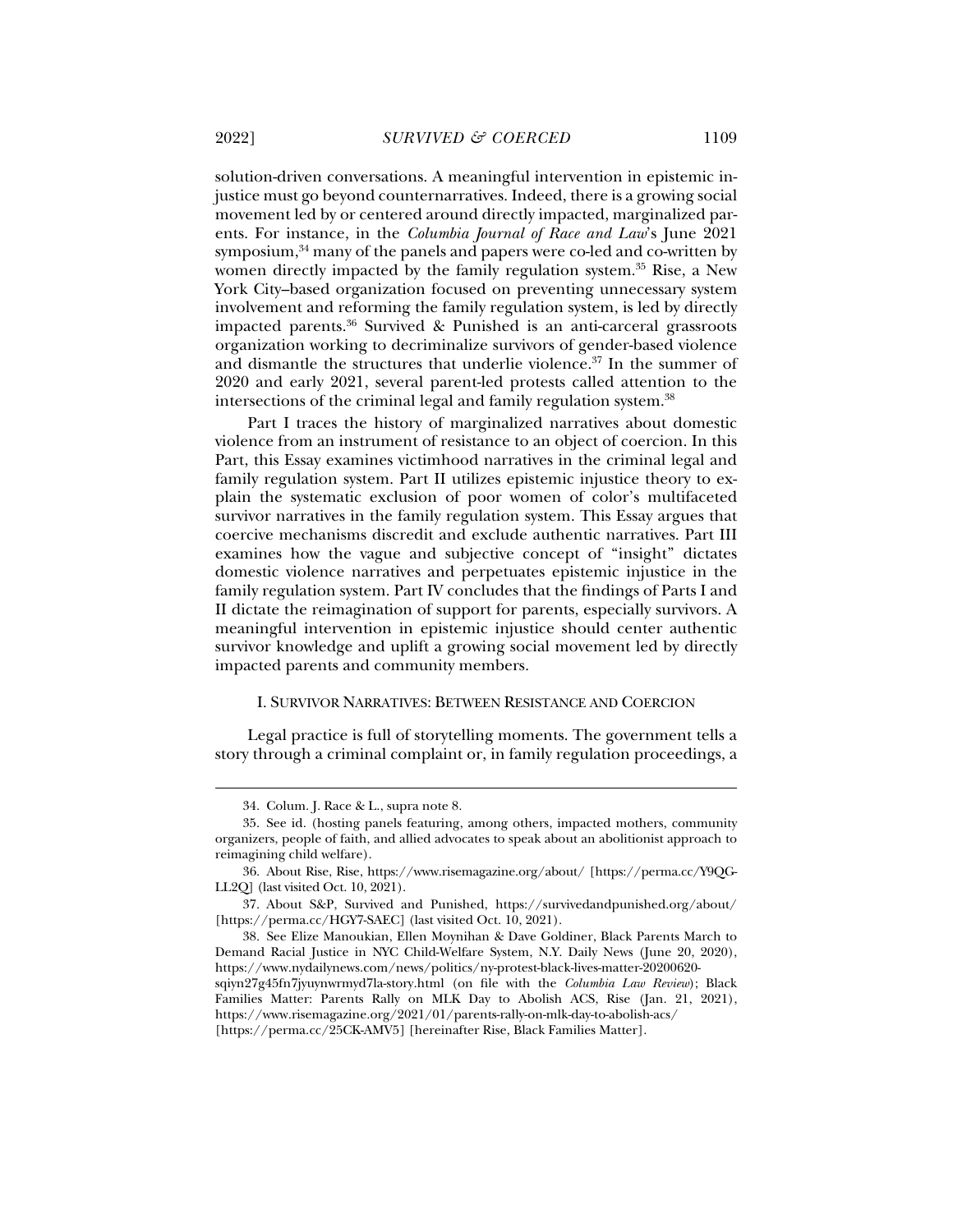petition. The story illustrates the basis for governmental intervention. The direct testimony of a defendant in a criminal case, or of the respondent $39$ in a family regulation proceeding, can be that individual's opportunity to tell *their* story in opposition. Beyond trials and fact findings, narratives play a central role in negotiations, sentencing, and virtually every court appearance. Lawyers frequently present counternarratives as a defense strategy.<sup>40</sup>

Marginalized people have long used narratives, including legal stories, as an instrument to intervene in the mainstream production of knowledge. Professor Richard Delgado describes these stories as the "counter-reality" of the subjugated.<sup>41</sup> Derrick Bell utilizes counter storytelling to challenge the legal and political status quo.<sup>42</sup> Critical race and feminist scholars have utilized a variety of strategies to address intersectional oppression through storytelling.<sup>43</sup> "Slave narratives" served as a

 41. See Richard Delgado, Storytelling for Oppositionists and Others: A Plea for Narrative, 87 Mich. L. Rev. 2411, 2412 (1989).

 42. Derrick Bell, The Power of Narrative, 23 Legal Stud. F. 315, 347 (1999) ("[T]he 'enduring value of narratives in general, and counter-stories in particular, inheres in their potential to affect their listeners precisely by engendering seemingly irreconcilable perceptions of societal attitudes.'" (quoting Stephen Shie-Wei Fan, Note, Immigration Law and the Promise of Critical Race Theory: Opening the Academy to the Voices of Aliens and Immigrants, 97 Colum. L. Rev. 1202, 1216 (1997))).

 <sup>39.</sup> The family regulation system refers to parents or other caretakers who are accused of neglecting or abusing a child as "respondents." See, e.g., N.Y. Fam. Ct. Act § 1012(a) (McKinney 2021).

 <sup>40.</sup> See John B. Mitchell, Narrative and Client-Centered Representation: What Is a True Believer to Do When His Two Favorite Theories Collide?, 6 Clinical L. Rev. 85, 105– 11 (1999) ("The model I employ for my clinical supervision in criminal advocacy rests on narrative theories, and can best be defined as one constantly directing and sensitizing the students towards competing narratives."). Professor Jenny Carroll highlights that "[t]he narrative available for a defense is defined, bounded" and "not without limitations." Jenny E. Carroll, The Resistance Defense, 64 Ala. L. Rev. 589, 628 (2013). Carroll juxtaposes counternarratives, boundary-pushing defense narratives, and the "resistance defense." Id. at 592. Carroll notes that while counternarratives and boundary-pushing defenses "place the defendant's narrative in the context of the existing structure," the resistance defense challenges "the ability of the law . . . to account for their lives and stories." Id. at 593–99.

 <sup>43.</sup> See, e.g., Derrick Bell, Faces at the Bottom of the Well: The Permanence of Racism 12–14 (1992) ("The provocative format of story . . . allows me to take a new look at . . . 'racial themes.' Easier to recognize than describe, they are essentials in the baggage of people subordinated by color in a land that boasts of individual freedom and equality."); Patricia Ewick & Susan S. Silbey, Subversive Stories and Hegemonic Tales: Toward a Sociology of Narrative, 29 Law & Soc'y Rev. 197, 199–200 (1995) (examining how narratives both reproduce and challenge existing power structures); Martha R. Mahoney, Legal Images of Battered Women: Redefining the Issue of Separation, 90 Mich. L. Rev. 1, 15–16, 17, 20–21, 62–63 (1991) (discussing how reports on domestic violence are intertwined with the women's narrative of their marriage); Patricia Williams, The Obliging Shell: An Informal Essay on Formal Equal Opportunity, 87 Mich. L. Rev. 2128, 2135 (1989) (telling the story of the "Ujamaa House incidents" at Stanford University and her perspective on them to reflect on the marginalization of Black contributions to "Western Civilization").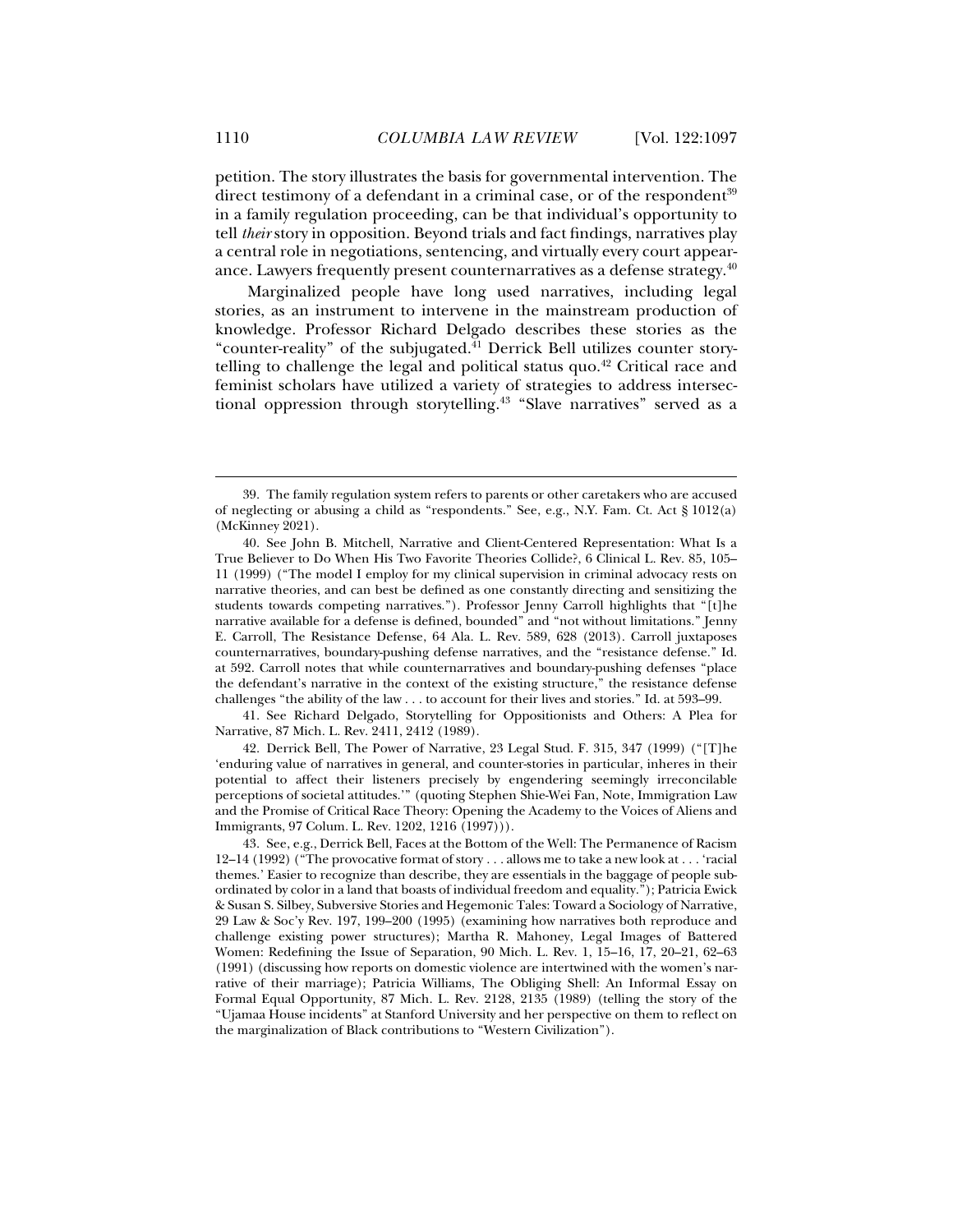powerful abolitionist tool in the Civil War era.44 To date, counternarratives remain a powerful tool in the fight for racial justice.

While they have and continue to serve as a powerful tool for change,  $45$ marginalized narratives have also been the subject of exploitation. Narrative exploitation in this context means the misappropriation of a person's lived experience through storytelling by someone who does not share that experience—for example, when a prosecutor publicly defends a "law and order" stance on behalf of a victim of domestic violence, regardless of whether the survivor of the crime supports that position. $46$ Accounts of domestic violence in particular have shaped both public discourse and system responses to domestic violence. $4\bar{7}$  The hegemony of victimhood narratives continues to shape the criminal legal and family regulation responses to domestic violence, often to the detriment of survivor knowledge.

The following sections will trace the history of domestic violence narratives in the criminal legal (section I.A) and family regulation (section I.B) systems. These sections contextualize today's carceral response to

 45. For an examination of feminist narratives in legal scholarship, see generally Kathryn Abrams, Hearing the Call of Stories, 79 Calif. L. Rev. 971, 971 (1991) (examining "the emergence of feminist narrative scholarship as a distinctive form of critical legal discourse"); Binny Miller, Give Them Back Their Lives: Recognizing Client Narrative in Case Theory, 93 Mich. L. Rev. 485, 488 (1994) (examining how lawyering can be shaped to include more client narrative and voice in constructing case theory).

 <sup>44.</sup> The term "slave narratives" refers to stories told by formerly enslaved people that center the cruelty of slavery and the author's eventual journey to freedom. See Charles H. Nichols, Who Read the Slave Narratives?, 20 Phylon Q. 149, 149 (1959) (explaining that slave narratives were "biographies of fugitives" that "'contain[ed] the victim's account of the working of this great institution'" (quoting Ephraim Peabody, Narratives of Fugitive Slaves 64 (1849))). "Slave narratives" served as a tool to disrupt mainstream narratives and stereotypes about formerly enslaved people. Id. ("The narratives begin a tradition of protest in Negro writing, and concerned as they were with the realities of Negro life in America, no doubt affected the larger community's attitudes toward the Negro."); see also William L. Andrews, Introduction, *in* The Civitas Anthology of African American Slave Narratives 1, 3 (William L. Andrews & Henry Louis Gates, Jr. eds., 1999) ("[A]ntislavery slave narratives . . . set the mold for what would become . . . a form of autobiography that blended personal memory and a rhetorical attack on slavery to produce a powerful expressive tool both as literature and as propaganda.").

 <sup>46.</sup> Professor Cheryl Hanna argues that even severe sanctions against a victim of domestic violence may be appropriate, if she otherwise refuses to cooperate with the prosecution. See Cheryl Hanna, No Right to Choose: Mandated Victim Participation in Domestic Violence Prosecutions, 109 Harv. L. Rev. 1849, 1892 (1996) ("[P]rosecutors must be willing — in at least some instances — to mandate participation, including having women picked up by police officers and brought to court if they refuse to appear.").

 <sup>47.</sup> See, e.g., Charlotte Fedders & Laura Elliott, Shattered Dreams: The Story of Charlotte Fedders 77–78, 82–83, 93 (1987) (describing Fedders's personal experience with domestic violence); Patricia Brennan, 'A Cry for Help', Wash. Post (Oct. 1, 1989), https://www.washingtonpost.com/archive/lifestyle/tv/1989/10/01/a-cry-for-help/ b6d4472a-51a1-4c09-9781-f1805a20cd5f/ (on file with the *Columbia Law Review*) (telling the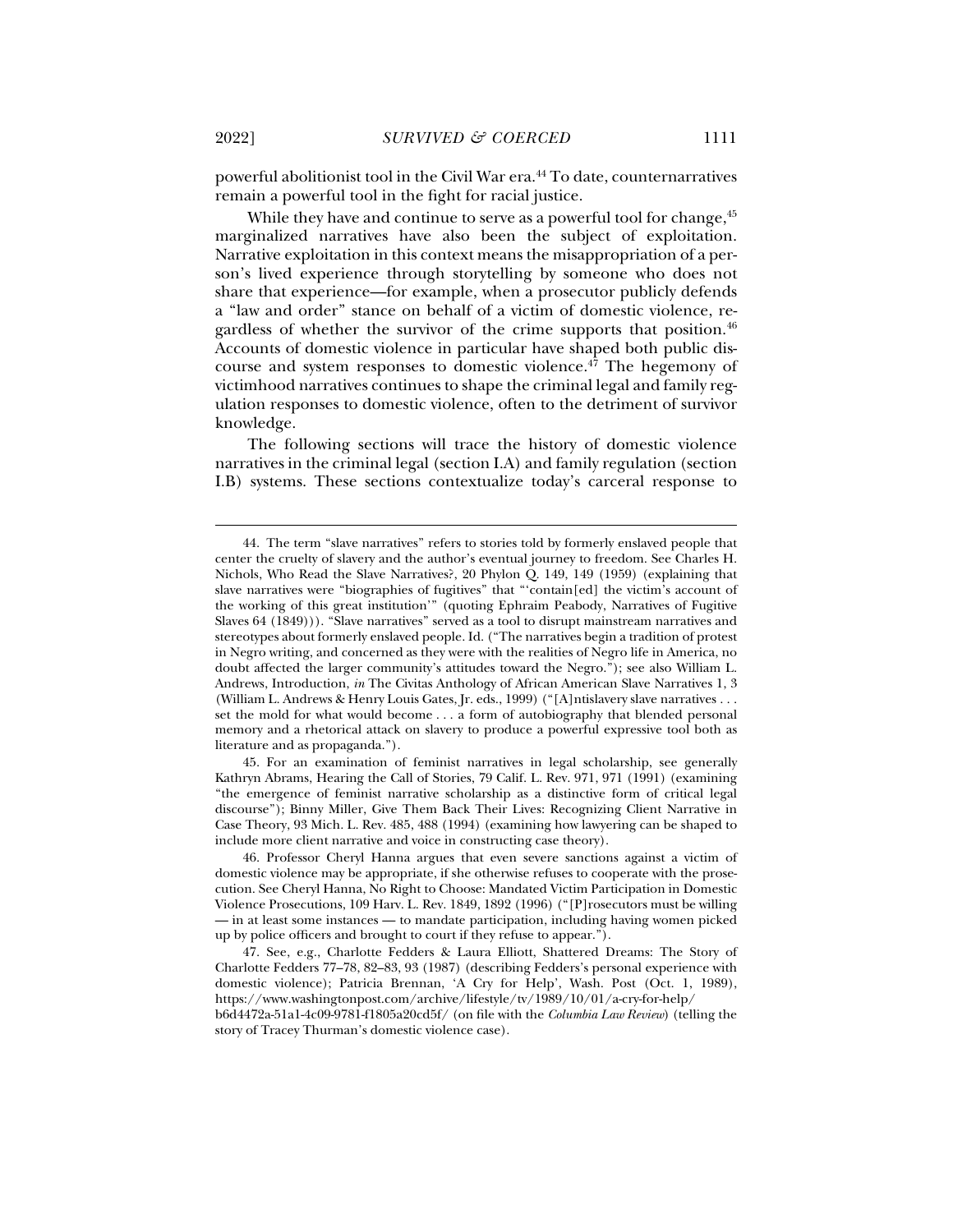domestic violence and its effects on survivors entangled in the family regulation system.

#### A. *Domestic Violence Narratives in the Criminal Legal System*

Professor Leigh Goodmark writes about the importance and dangers of narratives from a feminist perspective. Goodmark highlights the tension between narratives as a tool of empowerment and the risk of not being "heard" by the listener:

Narratives both help women understand their own experiences and enable women to reach out to others for assistance in addressing the violence against them. A danger lurks in the narratives, however: If the narrative the woman constructs does not resonate with the hearer, the battered woman's ability to engage that hearer in her struggle may be imperiled. As a result, how battered women construct their narratives is essential.<sup>48</sup>

Mainstream narratives, while incredibly powerful, can distort events, perpetuate stereotypes, and harm already marginalized groups.<sup>49</sup> The following section examines the history of the mainstream "victimhood narrative." Victimhood narratives, as they exist in the family regulation system, are linked to the criminal legal response to domestic violence. To better understand coerced knowledge production in the family regulation system, a cursory look at the history of domestic violence, its criminalization, the feminist anti-violence movement, and its co-option is necessary.

1. *Early Narratives of Domestic Violence in the Criminal Legal System*. — Until the end of the nineteenth century, the common law explicitly granted men the right to use physical violence against their wives, as long as they did not cause permanent injury.<sup>50</sup> The right to "chastise[]" was embedded in the overall subordination of women—legal, financial, and societal.<sup>51</sup> Feminist movements from the  $1850s$  through the  $1870s$  organized to eradicate the legal right to "wife abuse" specifically, and the

 <sup>48.</sup> Leigh Goodmark, When Is a Battered Woman Not a Battered Woman? When She Fights Back, 20 Yale J.L. & Feminism 75, 82 (2008) [hereinafter Goodmark, When She Fights Back].

 <sup>49.</sup> Cf. Gerald P. López, Lay Lawyering, 32 UCLA L. Rev. 1, 3 (1984) ("[S]tock stories help us understand and decide; they also may disguise and distort."). For the harm that stereotypical victimhood narratives cause to women seeking asylum, see Natalie Nanasi, Domestic Violence Asylum and the Perpetuation of the Victimization Narrative, 78 Ohio St. L.J. 733, 752–57 (2017).

 <sup>50.</sup> See, e.g., Bradley v. State, 1 Miss. (1 Walker) 156, 157–58 (1824) ("If the defendant now before us, could shew from the record in this case, he confined himself within reasonable bounds, when he thought proper to chastise his wife, we would deliberate long before an affirmance of the judgment."); State v. Black, 60 N.C. (Win.) 262, 263 (1864) (explaining that, since a husband is responsible for his wife's acts, he could use a "degree of force as is necessary to control an unruly temper and make her behave herself" and the law would not intervene unless the wife suffered "permanent injury").

 <sup>51. 1</sup> William Blackstone, Commentaries \*432.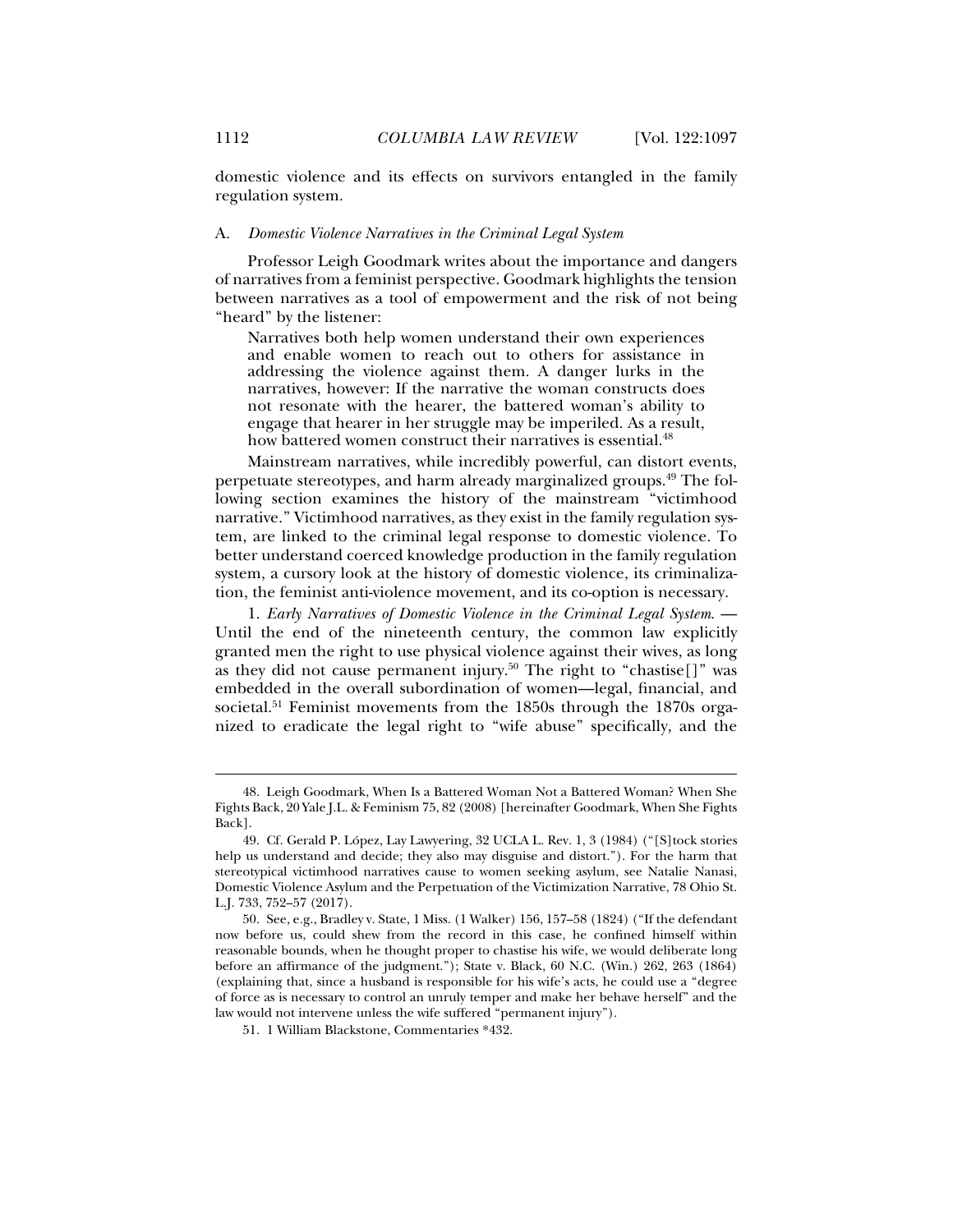hierarchical structure of marriage generally.<sup>52</sup> In 1871, Alabama became the first state to rescind this right, with Massachusetts quickly following.<sup>53</sup> The end of common law "chastisement" law was accompanied by class- and race-focused narratives. Blackstone characterized domestic violence as persisting mostly among the "lower rank of people."54 Elizabeth Cady Stanton, a leader of the women's rights movement in the late 1800s, characterized domestic violence as an issue existing predominantly in poor communities.55 *Fulgham v. State*, the first case repudiating marital chastisement, dealt with the conviction of an emancipated slave for assault and battery of his wife.56 In its decision, the court quotes the lower court's characterization of marital "chastising" as "a relic of barbarism."57 Similarly, *Harris v. State*, the case ending the same doctrine in Mississippi, involved a Black man convicted of assaulting his wife.58

Some argued that the most effective response to "wife beating" was physical punishment.59 Whipping—they believed—was the only punishment that could control "the vicious classes."60 Men engaging in spousal abuse needed to be "physically dominated . . . in order to be subject to social control."<sup>61</sup> In 1882, Maryland enacted a bill that allowed punishment for physical domestic violence at the whipping post. $62$  Delaware followed in 1901 and so did Oregon four years later. $63$  What began as an effort by the women's movement to break oppressive structures was coopted by a "law and order" narrative. The criminalization of family violence increasingly intersected with the desire to control immigrants and Black men, both characterized as belonging to "dangerous classes."64 The

56*. Fulgham*, 46 Ala. at 145; Siegel, supra note 52, at 2134.

58. 14 So. 266, 266 (Miss. 1894).

 <sup>52.</sup> See, e.g., Reva B. Siegel, "The Rule of Love": Wife Beating as Prerogative and Privacy, 105 Yale L.J. 2117, 2128–29 (1996).

 <sup>53.</sup> See Fulgham v. State, 46 Ala. 143, 145–47 (1871); Commonwealth v. McAfee, 108 Mass. 458, 461 (1871). See also Siegel, supra note 52, at 2130–36.

 <sup>54.</sup> Blackstone, supra note 51, at \*433.

 <sup>55.</sup> Lois W. Banner, Elizabeth Cady Stanton: A Radical for Woman's Rights 74 (Oscar Handlin ed., 1980) (describing Stanton as seeing "[r]efined sensualism [as] a crime among wealthy men; [while] rape and wife beating were working-class crimes").

<sup>57</sup>*. Fulgham*, 46 Ala. at 144.

 <sup>59.</sup> See, e.g., Phebe A. Hanaford, The Whipping Post for Wife Beaters, 17 Medico-Legal J. 108, 109 (1899). Around the same time, the Klu Klux Klan justified attacks on Black men by claiming they had done so in response to wife beating. See H.R. Rep. No. 42-11, at 361 (1872).

 <sup>60.</sup> Clark Bell, Wife Beaters and Their Punishment, 21 Medico-Legal J. 317, 321 (1903).

 <sup>61.</sup> Siegel, supra note 52, at 2138.

 <sup>62.</sup> Elizabeth Pleck, Domestic Tyranny: The Making of American Social Policy Against Family Violence From Colonial Times to the Present 88, 109 (1987).

 <sup>63.</sup> Id.

 <sup>64.</sup> Elizabeth Pleck, Criminal Approaches to Family Violence, 1640–1980, 11 Crime & Just. 19, 36 (1989) ("Middle-class fears of violent crime were joined with a desire to reimpose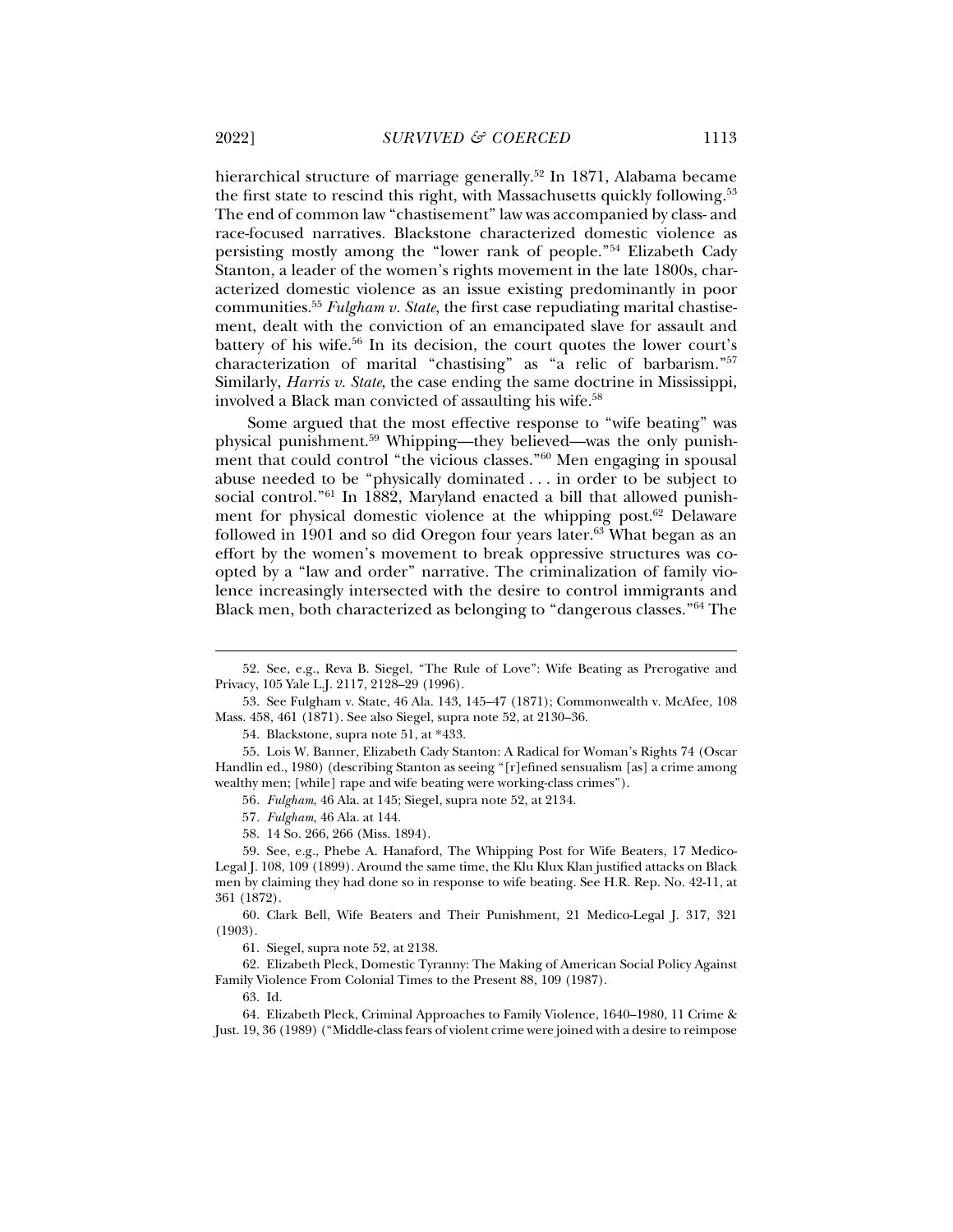discussion around whipping as punishment for physical domestic violence in the District of Columbia centered around practices of the "foreign population" that needed to be "checked before contaminating" the "native-born."65

In the South, Black men were disproportionately targeted and punished for physical violence against their spouses.<sup>66</sup> For example, between 1889 and 1894, fifty-eight of sixty men prosecuted for physical domestic violence against their wives in Charleston, South Carolina, were Black.67 Poor white immigrants in the North also experienced disproportionate prosecution.<sup>68</sup> The disparities in the criminal legal response to domestic violence were rooted in the persistent narrative that violence among poor couples is particularly prevalent among poor couples. $69$  On the flip side, in civil cases, this same narrative was instrumentalized against poor women to preclude them from divorcing their husbands on the basis of domestic violence. In *Bailey v. Bailey*, the court concluded that the alleged domestic violence did not amount to "extreme cruelty"70 and therefore did not warrant a divorce.<sup>71</sup> The court also claimed that violence among "lower classes" occurs "almost as freely as rude . . . words."72

The narrative around family violence in the late-nineteenth century quickly centered social control, instead of protecting women, their bodies, and autonomy.73

2. *The Anti-Violence Movement and the Carceral Response*. — When physical "chastisement" became illegal in all states, law enforcement and prosecutors generally remained reluctant to investigate and pursue

 68. Id. ("In Pennsylvania[,] most of the men arrested for wife beating were immigrants: German, Irish, English, Hungarians, and Italians.").

 69. See, e.g., Bailey v. Bailey, 97 Mass. 373, 379 (1867) ("Among the lower classes, blows sometimes pass between married couples who in the main are happy, and have no desire to part. Amidst very coarse habits . . . a word and a blow go together." (quoting Leonard Shelford, A Practical Treatise of the Law of Marriage and Divorce, at \*428 (1841))).

 70. For statutory definitions of cruelty, see Chester G. Vernier & Benjamin C. Duniway, American Family Laws, 2 Divorce and Separation § 66 (1932).

71*. Bailey*, 97 Mass. at 379.

a rural, Protestant morality on an urban-industrial society. Northerners worried about immigrants, and Southerners about blacks . . . .").

 <sup>65. 40</sup> Cong. Rec. 2447 (1906).

 <sup>66.</sup> See Elizabeth Pleck, The Whipping Post for Wife Beaters, 1876–1906, *in* Essays on the Family and Historical Change 127, 135–37 (Leslie Page Moch & Gary D. Stark eds., 1983) ("In the South, most of the men arrested or convicted for wife beating were black.").

 <sup>67.</sup> Elizabeth Pleck, Wife Beating in Nineteenth-Century America, 4 Victimology 60, 65 (1979).

<sup>72</sup>*.* Id.

 <sup>73.</sup> David Peterson del Mar, What Trouble I Have Seen: A History of Violence Against Wives 80–82 (1996) (describing how a desire for social control united supporters for whipping post laws in Portland yet "Oregon's legislators and judges seldom exhibited much respect for women as they argued over a measure ostensibly for women's benefit").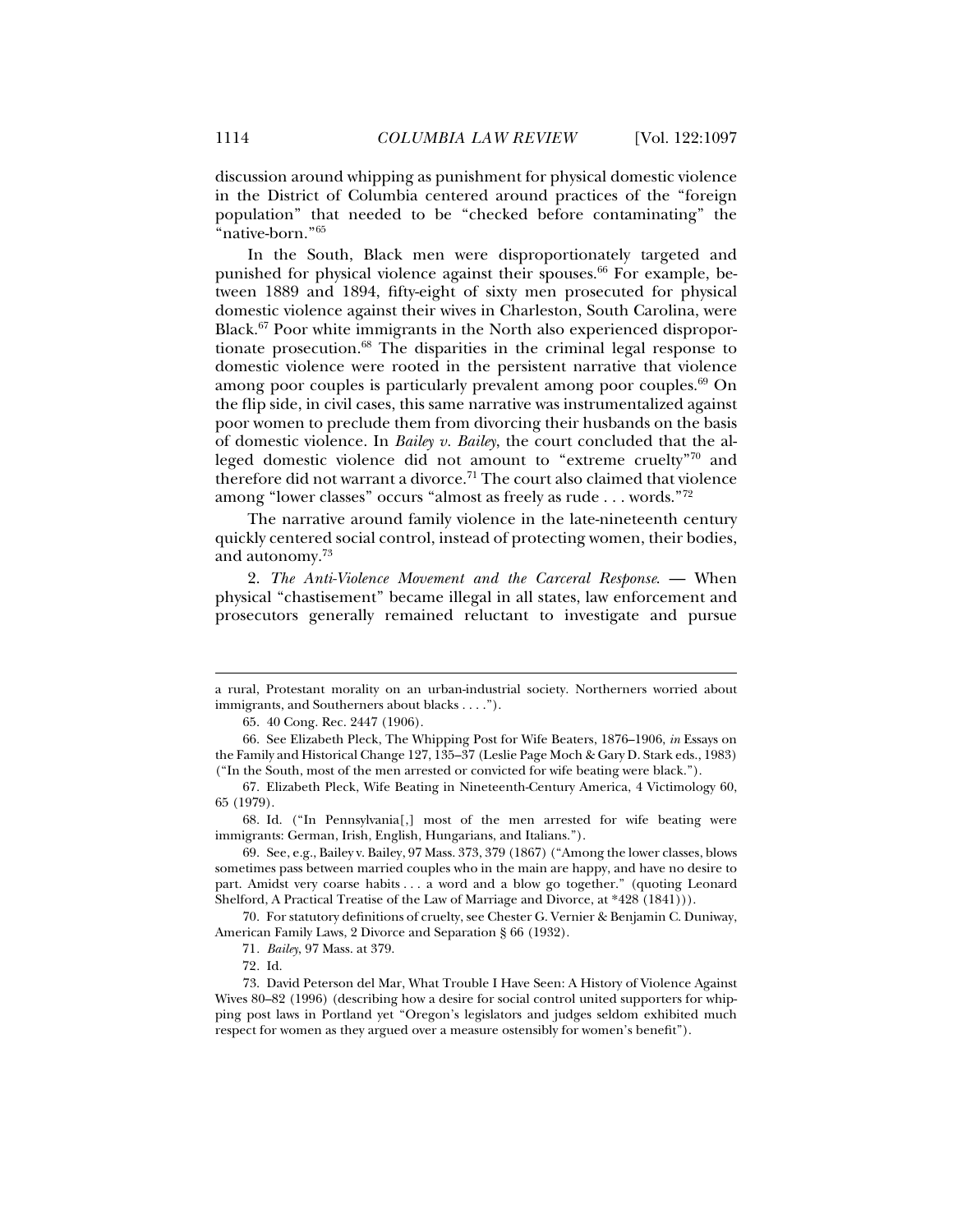charges.74 Domestic violence was characterized as a private family matter in which the state should interfere only minimally.75

In the 1960s and 1970s, feminists relied on grassroots organizing to challenge the dichotomy of the private and public spheres.<sup>76</sup> The gathering of shared experiences resulted in collective knowledge building.<sup>77</sup> In this way, women were able to identify that what had been characterized as "private" was really a structural issue of power.<sup>78</sup> Carol Hanisch argued that the perpetuation of patriarchal societal power structures in the family made the personal political.79 Frances Olson articulated the artificiality of the distinction between the private and public spheres in that "[t]he state is responsible for the background rules that affect people's domestic behaviors."80 The feminist grassroots movement in the 1960s and 1970s centered autonomy. The movement recognized housing insecurity as a major systemic obstacle for women who wanted to separate from their partners.81 Activists created the first women's shelter for domestic violence survivors in the 1970s as a support mechanism.<sup>82</sup> They were inhabited and operated by women who self-identified as survivors. Women in the shelters autonomously decided if and how long they stayed, participated in the organization of the shelters, shared their goals, and voiced if and how they

 <sup>74.</sup> Siegel, supra note 52, at 2170–71 (detailing how judges, police officers, and social workers at the time looked to preserve familiar relationships over punishing the abusers).

 <sup>75.</sup> Liberal theorists argued for maximum freedom from state intervention in the private sphere, including the home and family. See Kimberly D. Bailey, Lost in Translation: Domestic Violence, "The Personal Is Political," and the Criminal Justice System, 100 J. Crim. L. & Criminology 1255, 1259–60 (2010).

 <sup>76.</sup> Id. at 1263 (explaining how through gathering women to share their personal experiences, participants started to see the political nature of those experiences).

 <sup>77.</sup> See Catharine A. MacKinnon, Toward a Feminist Theory of the State 84–87 (1989) (describing how small gatherings of women where participants discussed their personal experiences led these groups to see similarities in their experiences and the systematic way that women were treated in society).

 <sup>78.</sup> Id. at 94–95.

 <sup>79.</sup> Carol Hanisch, The Personal Is Political, *in* Notes From the Second Year: Women's Liberation 76, 76 (Shulamith Firestone & Anne Koedt eds., 1970) (arguing that the struggle for women's liberation was not merely a "personal" issue, but a "political" movement that required structural changes through political action).

 <sup>80.</sup> Frances E. Olsen, The Myth of State Intervention in the Family, 18 U. Mich. J.L. Reform 835, 837 (1985); see also Melissa Murray, Strange Bedfellows: Criminal Law, Family Law, and the Legal Construction of Intimate Life, 94 Iowa L. Rev. 1253, 1256 (2009) (highlighting how ostensibly private family and public criminal law have historically worked together to shape "a binary view of intimate life").

 <sup>81.</sup> See G. Kristian Miccio, A House Divided: Mandatory Arrest, Domestic Violence, and the Conservatization of the Battered Women's Movement, 42 Hous. L. Rev. 237, 295 (2005) ("Criminalization does not address battered women's need for housing and economic or emotional support.").

 <sup>82.</sup> Id. at 257.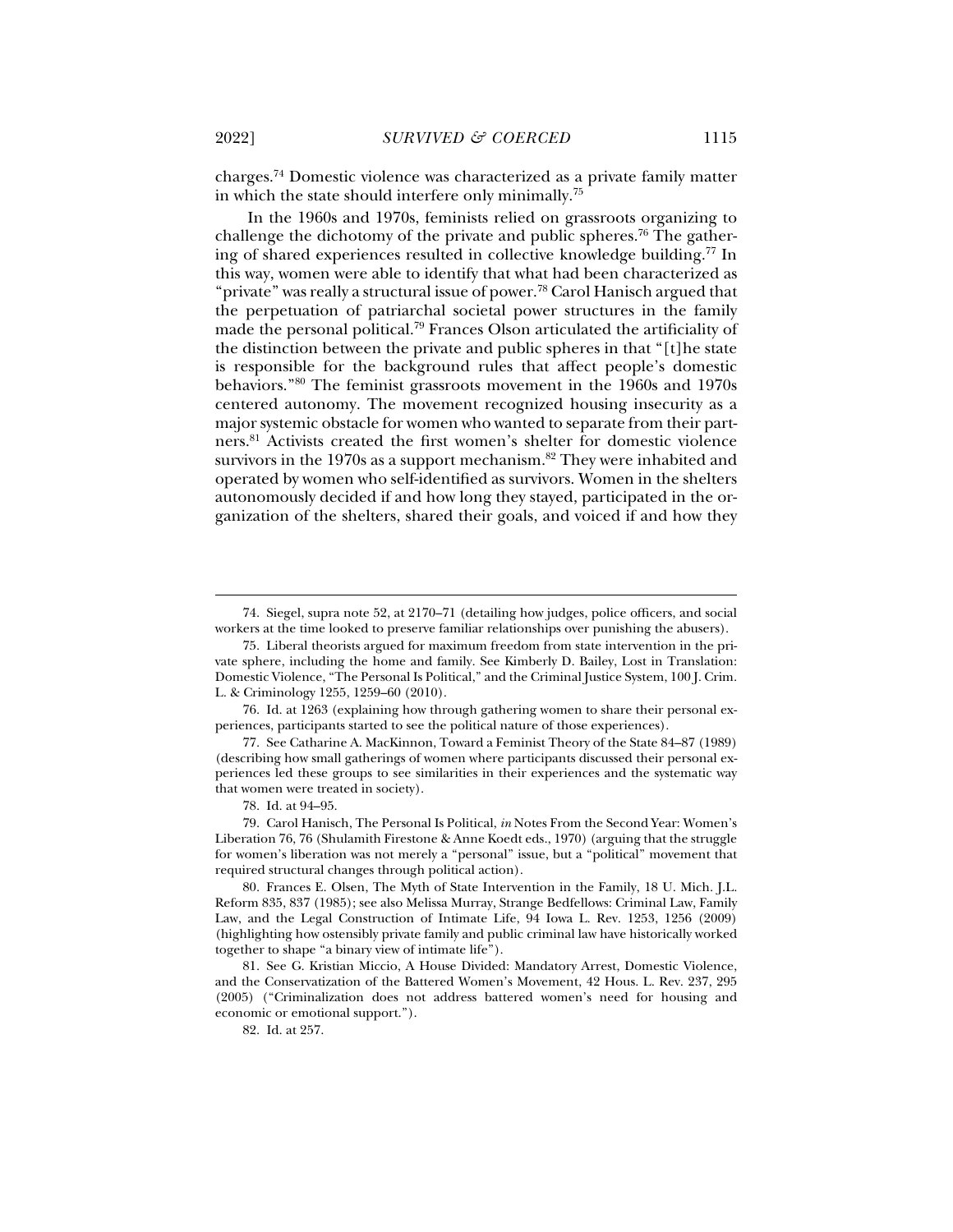wanted support. Hierarchical structures were rejected in favor of a decentralized, bottom-up approach.<sup>83</sup> The centering of each woman's individual voice and experience was pivotal in the movement's mission for liberation.84 Liberation also meant that women were not mandated to participate in services, stay in a shelter, or even separate from their partner. The goal was to provide options and challenge underlying paternalistic structures that precluded choices.

In the 1990s, the "growing hegemony of the feminist carceral response"85 dominated the anti-violence movement.86 With the Violence Against Women Act (VAWA),<sup>87</sup> criminalization, prosecution, and incarceration became the primary response to domestic violence.88 While VAWA

 85. Mimi E. Kim, VAWA @ 20: The Mainstreaming of the Criminalization Critique: Reflections on VAWA 20 Years Later, 18 CUNY L. Rev. Footnote Forum 52, 53, 56 (2014).

 86. Elizabeth Bernstein coined the term "carceral feminism" to describe the reliance on law enforcement, prosecution, and incarceration within the feminist anti-violence movement. See Elizabeth Bernstein, Militarized Humanitarianism Meets Carceral Feminism: The Politics of Sex, Rights, and Freedom in Contemporary Antitrafficking Campaigns, 36 Signs 45, 51 (2010) (explaining how sexual politics and feminism have become "intricately intertwined with broader agendas of criminalization and incarceration"). Others have used the term "over-reliance" to describe the carceral movement trend. See, e.g., Shamita Das Dasgupta & Patricia Eng, Ms. Found. for Women, Safety & Justice for All: Examining the Relationship Between the Women's Anti-Violence Movement and the Criminal Legal System 6 (2003), http://www.ncdsv.org/images/Ms\_SafetyJusticeForAll\_2003.pdf [https:// perma.cc/8AYY-E2PD] (discussing the myriad viewpoints on what constitutes "overreliance" on the legal system in ending violence against women, including over-resourcing, over-extension of powers, and undue compulsion). For a historical perspective, see generally Aya Gruber, The Feminist War on Crime: The Unexpected Role of Women's Liberation in Mass Incarceration (2020) (analyzing the relationship between feminism and mass incarceration).

 87. VAWA was enacted as Title IV of the Violent Crime Control and Law Enforcement Act of 1994. Violence Against Women Act of 1994, Pub. L. No. 103-322, 108 Stat. 1902 (codified in scattered titles of the U.S.C.). It was reauthorized in 2000, 2005, and 2013. See Violence Against Women Reauthorization Act of 2013, Pub. L. No. 113-4, 127 Stat. 54 (codified in scattered titles of the U.S.C.).

 88. VAWA defines "domestic violence" through the framework of the criminal law. See 34 U.S.C. § 12291(a)(8) (2018) (defining "domestic violence" to include felony or misdemeanor crimes of violence committed by a current or former spouse of the victim, a person with whom the victim shares a child, or a person who is living or has lived with the victim as a spouse or intimate partner).

 <sup>83.</sup> See id. at 259 ("By employing a consensus model, [policies] and procedures were decided upon by the entire community through a dialectical process wherein disagreement was not only common but welcome. Rules were shaped based on the day-to-day experiences of all members of the community regardless of position.").

 <sup>84.</sup> See Lisa A. Goodman & Deborah Epstein, Listening to Battered Women: A Survivor-Centered Approach to Advocacy, Mental Health, and Justice 49–70 (2008) (arguing that a refocusing on the strategies of the early feminist liberation movement could significantly improve support for survivors of domestic violence); Leigh Goodmark, A Troubled Marriage: Domestic Violence and the Legal System 138–41 (2012) [hereinafter Goodmark, A Troubled Marriage] (advocating for an "anti-essentialist reconstruction of the legal system" that places the "relationships, needs, goals, desires, and choices of individual women at the center of the legal response to domestic violence").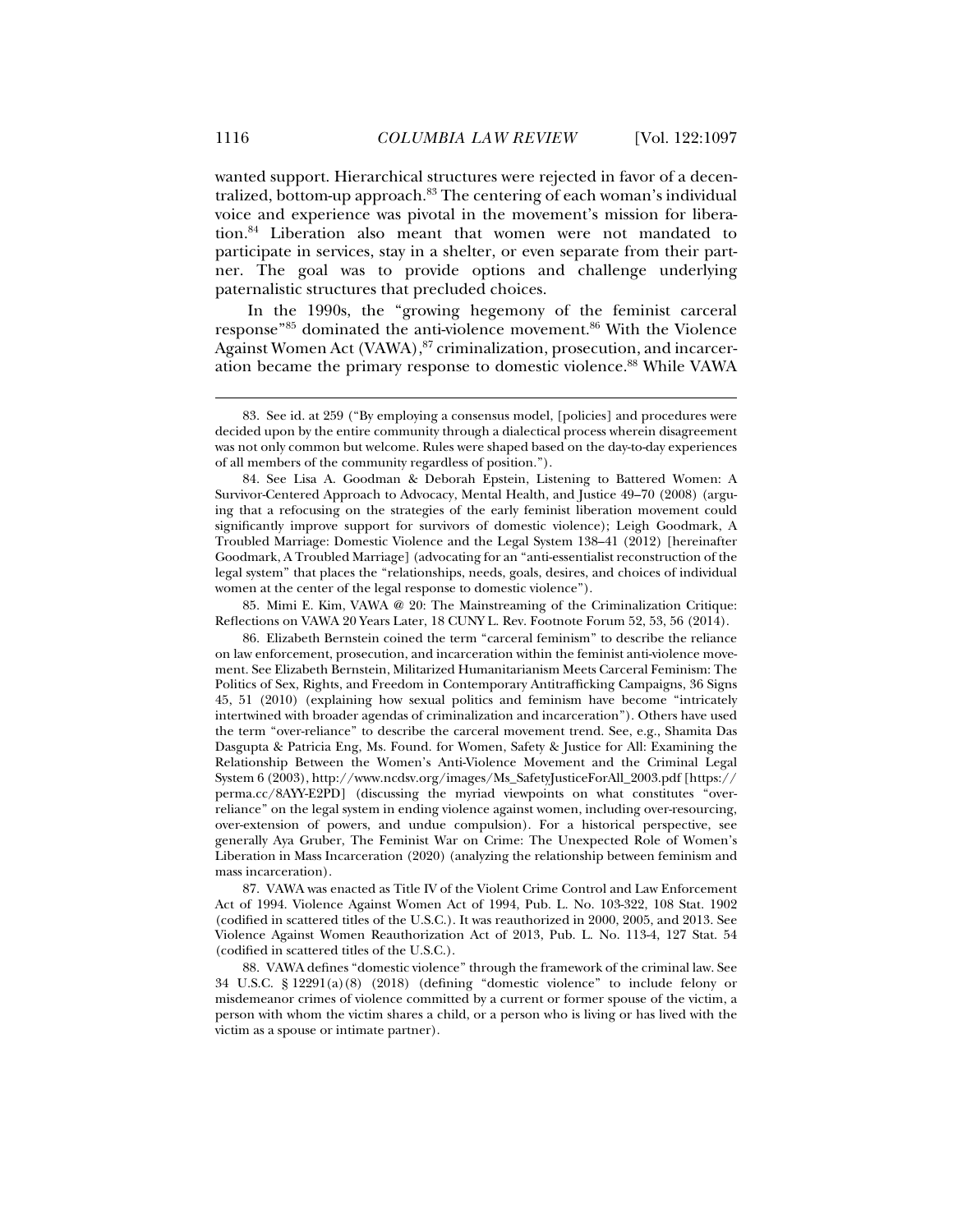provided funding for support outside of the criminal legal system in later reauthorizations, the carceral response remained the primary focus of the federal government.89 While mainstream feminism welcomed a carceral response to domestic violence, some questioned and opposed state violence as a pathway to liberation. $90$  In response to the feminist movement's reliance on prosecution and incarceration, anti-carceral feminist movements challenged the reliance on the carceral state to protect women. To date, the anti-carceral feminist movement is largely driven by women of color, in response to the disproportionate effects of mass incarceration in Black communities and the legacy of underprotection and targeting of Black women and girls by the criminal legal system.<sup>91</sup>

3. *Stereotypical Survivor Narratives in the Criminal Legal System*. — "Colorblind" laws—ostensibly implemented to challenge the disproportionate arrests of Black men and the history of underprotection of Black women and girls—continue to force many survivors into cooperating with law

 <sup>89.</sup> Notably, discourse around domestic violence often begins with a clarifying statement that violence cuts across race and class and is not solely an issue of the marginalized. The implied need for clarification exemplifies just how deep-seated stereotypical narratives about domestic violence in marginalized communities are. See, e.g., Women and Violence: Hearings Before the S. Comm. on the Judiciary on Legislation to Reduce the Growing Problem of Violent Crime Against Women, 101st Cong. 139 (1990) (testimony of Susan Kelly-Dreiss, Executive Director, Pennsylvania Coalition Against Domestic Violence) ("However, contrary to common misperceptions, domestic violence is not confined to any one socioeconomic, ethnic, religious, racial or age group.").

 <sup>90.</sup> Professor Mari Matsuda was one of the first to oppose the uncritical partnering with law enforcement as the solution to domestic violence. She criticized the willingness of many feminists to partner with law enforcement. See Mari J. Matsuda, Where Is Your Body? And Other Essays on Race, Gender, and the Law 39–40 (1996) ("As a feminist, however, I cannot celebrate crime legislation that advances the protection of women without providing for racial justice. . . . I cannot rejoice at crime legislation that is the deadliest in American history, horrifically expanding the list of capital crimes."). In 1981, Professor Angela Davis expressed concerns about a partnership between feminists and law enforcement. See Angela Y. Davis, Women, Race & Class 146–68 (1981). Feminist activist Susan Schechter urged against partnering with the carceral state in the fight for women's liberation. See Susan Schechter, Women and Male Violence: The Visions and Struggles of the Battered Women's Movement 177 (1982) ("In reality, the criminal justice system leaves many women frustrated. Even successful reforms only correct the problem for a limited [few] . . . . [L]egal solutions have not provided battered women with the . . . resources . . . need[ed] to free themselves from dependence on violent men."). Professor Mimi Kim, a feminist scholar and shelter worker in a women's shelter in the 1990s, recounts the experience of witnessing the feminist movement converge with the carceral state. See Kim, supra note 85, at 53 ("I was among those shelter workers struck by the incongruence of a movement we embraced and a criminal legal system we abhorred.").

 <sup>91.</sup> Chaédria LaBouvier, How Many Viral Videos Will It Take? Another Reminder of the Vulnerability of the Black Girl in America, ELLE (Oct. 28, 2015), http:// www.elle.com/culture/career-politics/a31527/do-we-need-another-video-to-remind-usthat-black-girls-arethe-most-vulnerable/ [https://perma.cc/4LQ4-M93E]; see also Homa Khaleeli, #SayHerName: Why Kimberlé Crenshaw Is Fighting for Forgotten Women, Guardian (May 30, 2016), https://www.theguardian.com/lifeandstyle/2016/may/30/ sayhername-why-kimberle-crenshaw-is-fighting-for-forgotten-women [https://perma.cc/NZK9- 8XMB] (describing Crenshaw's campaign to raise awareness about women killed by the police).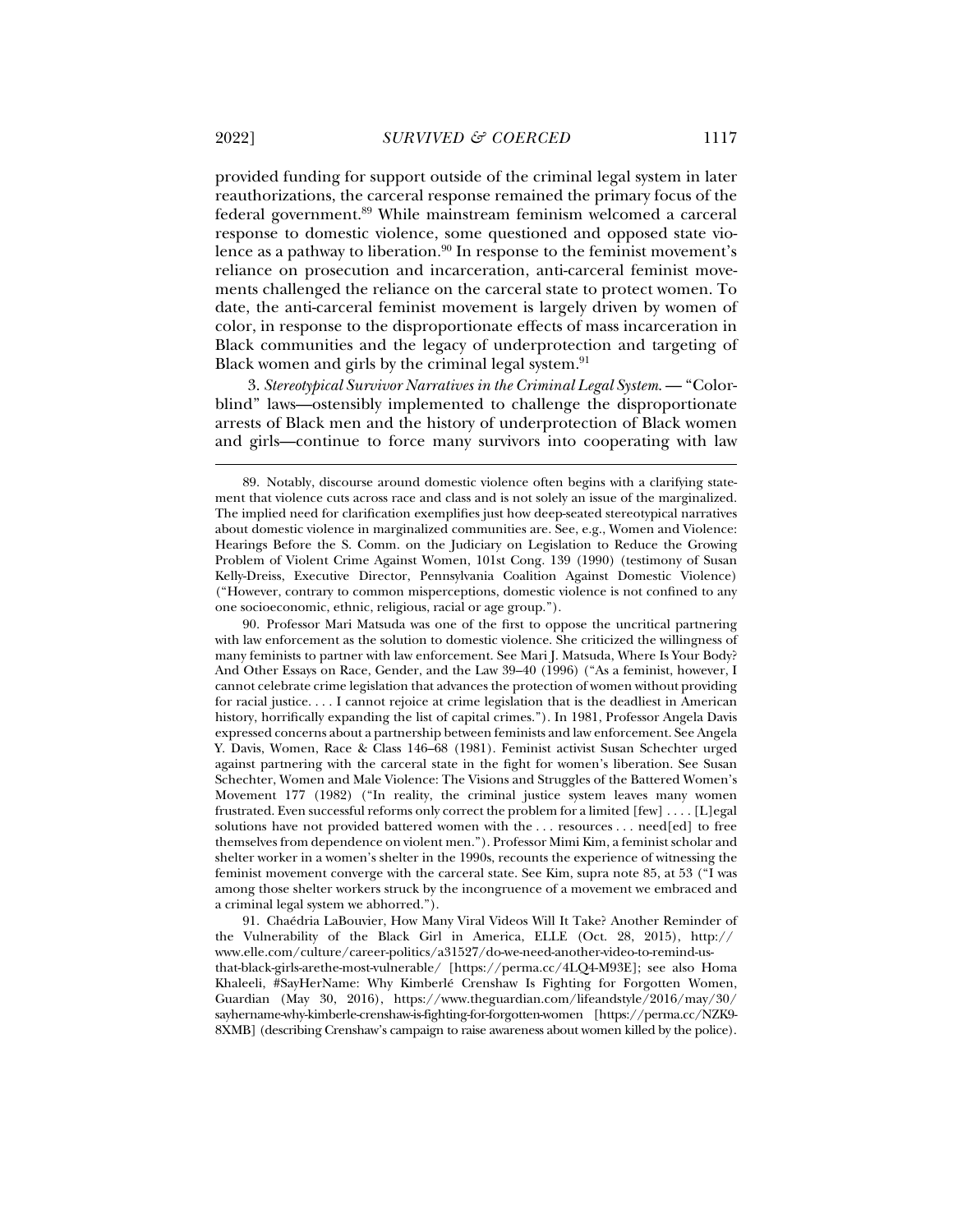enforcement. Mandatory arrests, prosecution laws, and policies dictate intervention into some of the most personal matters of their lives.<sup>92</sup>

The narratives underlying mandatory approaches reflect the idea that intervention is necessary for the survivor's "own good."93 Survivors are characterized as unable to "see that criminal intervention can assist in the shared goal of getting their abuser to stop the violence,"94 and therefore the state must act on their behalf. Survivors are depicted as psychologically damaged and unable to make rational decisions for themselves and their family without state intervention.<sup>95</sup> Another common narrative attributes a survivor's unwillingness to cooperate with the carceral state to the actions of their abuser, not their own wishes.<sup>96</sup> All of these narratives share in the idea that the criminal legal system—if they only cooperated with it—keeps survivors safe $97$  (despite evidence that mandatory prosecutions increase violence for some survivors $98$ ). Therefore, the argument goes, domestic violence cases need to be prosecuted aggressively.<sup>99</sup> Despite the efforts of some feminist scholars to dismantle stereotypical narratives of victimhood,<sup>100</sup> they persist in both the criminal legal and family regulation system.

 94. Donna Wills, Domestic Violence: The Case for Aggressive Prosecution, 7 UCLA Women's L.J. 173, 178 (1997).

 95. See Goodmark, When She Fights Back, supra note 48, at 82–83 (describing the essentializing of "learned helplessness"); Mahoney, supra note 43, at 38–39 (arguing that these opinions "present an image of utterly dysfunctional women"—women with low selfesteem and learned helplessness).

 96. See Laurence Busching, Rethinking Strategies for Prosecution of Domestic Violence in the Wake of *Crawford*, 71 Brook. L. Rev. 391, 393 (2005) ("[M]any, if not most, victims refused to testify, sign affidavits, or otherwise cooperate with the prosecution of their abusers.").

100. See, e.g., Goodmark, When She Fights Back, supra note 48, at 92–110.

 <sup>92.</sup> For mandatory arrests and prosecutions in domestic violence cases generally, see Hanna, supra note 46, at 1859-60 ("By 1988, all but two states had ... permit[ted] warrantless arrest when the officer has probable cause to believe that someone has committed a misdemeanor or violated a restraining order."); Miccio, supra note 81, at 245– 46, 265 ("Once police responded to a 'domestic violence' call *and* there was probable cause to believe that a crime between intimates existed, they were mandated to arrest the offending party.").

 <sup>93.</sup> See, e.g., Hanna, supra note 46, at 1891–92 (arguing that Maudie Wall, a survivor of domestic violence who was jailed overnight for refusing to participate with the prosecution, would have been worse off without forceful state intervention).

 <sup>97.</sup> Id. at 395 (arguing that "[i]n the view of many prosecutors and victim advocates," evidence-based prosecutions "helped keep victims safe" while, notably, not mentioning whether victims shared this view).

 <sup>98.</sup> See Lawrence W. Sherman, Policing Domestic Violence: Experiments and Dilemmas 3 (1992); Barbara Hart, Battered Women and the Criminal Justice System, 36 Am. Behav. Scientist 624, 626 (1993) ("Batterers may, in fact, escalate their violence to coerce a battered woman into 'reconciliation,' to retaliate for the battered woman's participation in the prosecution process, or to coerce her into seeking termination of the prosecution."); Radha Iyengar, Does the Certainty of Arrest Reduce Domestic Violence? Evidence From Mandatory and Recommended Arrest Laws, 93 J. Pub. Econ. 85, 97 (2009).

 <sup>99.</sup> Wills, supra note 94, at 181–82.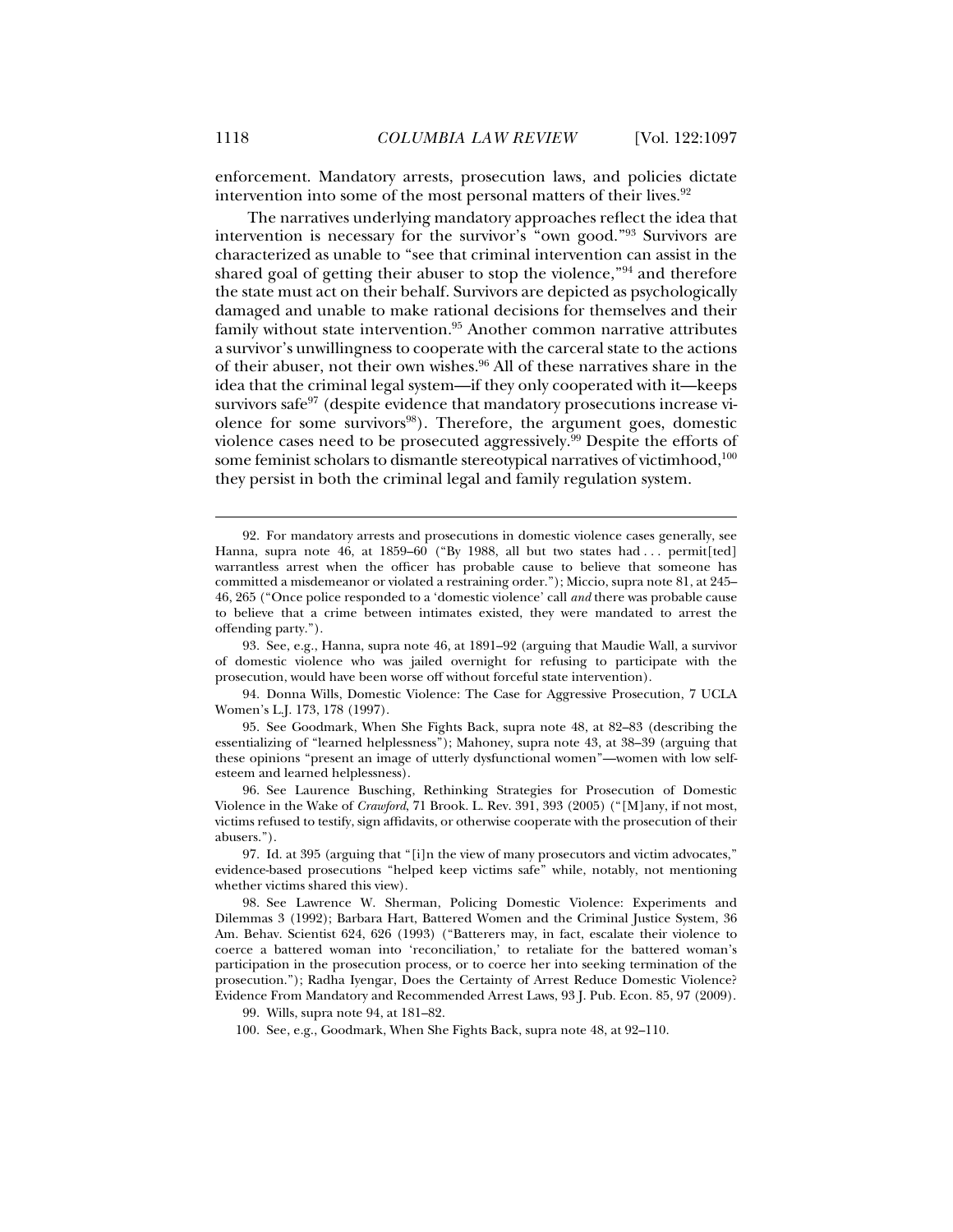While some survivors welcome a criminal legal response to violence, many survivors do not wish to engage with carceral forms of intervention.101 Reasons vary, are complex, and are not fully captured by mainstream narratives of victimhood.102 Some survivors support abolitionist movements because of their own experience with state violence.<sup>103</sup> Some fear the risk of retraumatization by law enforcement or the fear of increased police presence in their home or neighborhood.104 Those who do not wish to cooperate with the police and prosecution may experience mandatory prosecution<sup>105</sup> as emotional violence.<sup>106</sup> Indeed, mandatory approaches ignore the legacy of targeting and underprotection of women and girls of color. Aggressive prosecution strategies can perpetuate harm by shifting the power and control dynamic from the individual relationship to a system level. The carceral response to violence is limited to addressing a specific instance of violence and unable to provide a solution to violence within larger societal power structures. As Mariame Kaba points out:

Even if the criminal punishment system were free of racism, classism, sexism, and other isms, it would not be capable of effectively addressing harm. For example, if we want to reduce (or end) sexual and gendered violence, putting a few perpetrators in prison does little to stop the many other perpetrators. It does nothing to change a culture that makes this harm imaginable, to hold the individual perpetrator accountable, to support their transformation, or to meet the needs of the survivors.107

 103. See, e.g., Survived & Punished, supra note 37 (describing itself as a coalition of survivors, advocates, attorneys, policy experts, and scholars working to defend survivors and defund the carceral system).

 104. For the many reasons that marginalized survivors may support abolitionist movements, see Survivors for Divestment, #DefundPrisonsDefendSurvivors, https:// www.defendsurvivorsnow.org/survivors-for-divestment.html (on file with the *Columbia Law Review*) (last visited Jan. 12, 2022) (collecting reflections from survivors of sexual or domestic violence, advocating to defund, divest from, or abolish criminal punishment systems).

105. See supra note 98.

 106. See Linda G. Mills, Killing Her Softly: Intimate Abuse and the Violence of State Intervention, 113 Harv. L. Rev. 550, 586–94 (1999) (providing an overview of a range of emotional abuse).

 107. Mariame Kaba, So You're Thinking About Becoming an Abolitionist, LEVEL (Oct. 30, 2020), https://level.medium.com/so-youre-thinking-about-becoming-an-abolitionista436f8e31894 (on file with the *Columbia Law Review*).

 <sup>101.</sup> Eve S. Buzawa & Carl G. Buzawa, Domestic Violence: The Criminal Justice Response 182 (2003) ("Pursuing prosecution past that point may not be in the interests of the victim because it may increase the risks of retaliation while forcing her commitment to a process with little direct benefit."); Tom Lininger, Prosecuting Batterers After *Crawford*, 91 Va. L. Rev. 747, 751 (2005) (stating that "[a]pproximately 80 percent of victims decline to assist the government in prosecutions of domestic violence cases").

 <sup>102.</sup> Cavanagh, supra note 14, at 229, 232 (noting that victim response must be viewed in the wider social structural contexts); Coker, supra note 22, at 1048–49 (arguing that for women of color, participating with law enforcement can come at great costs).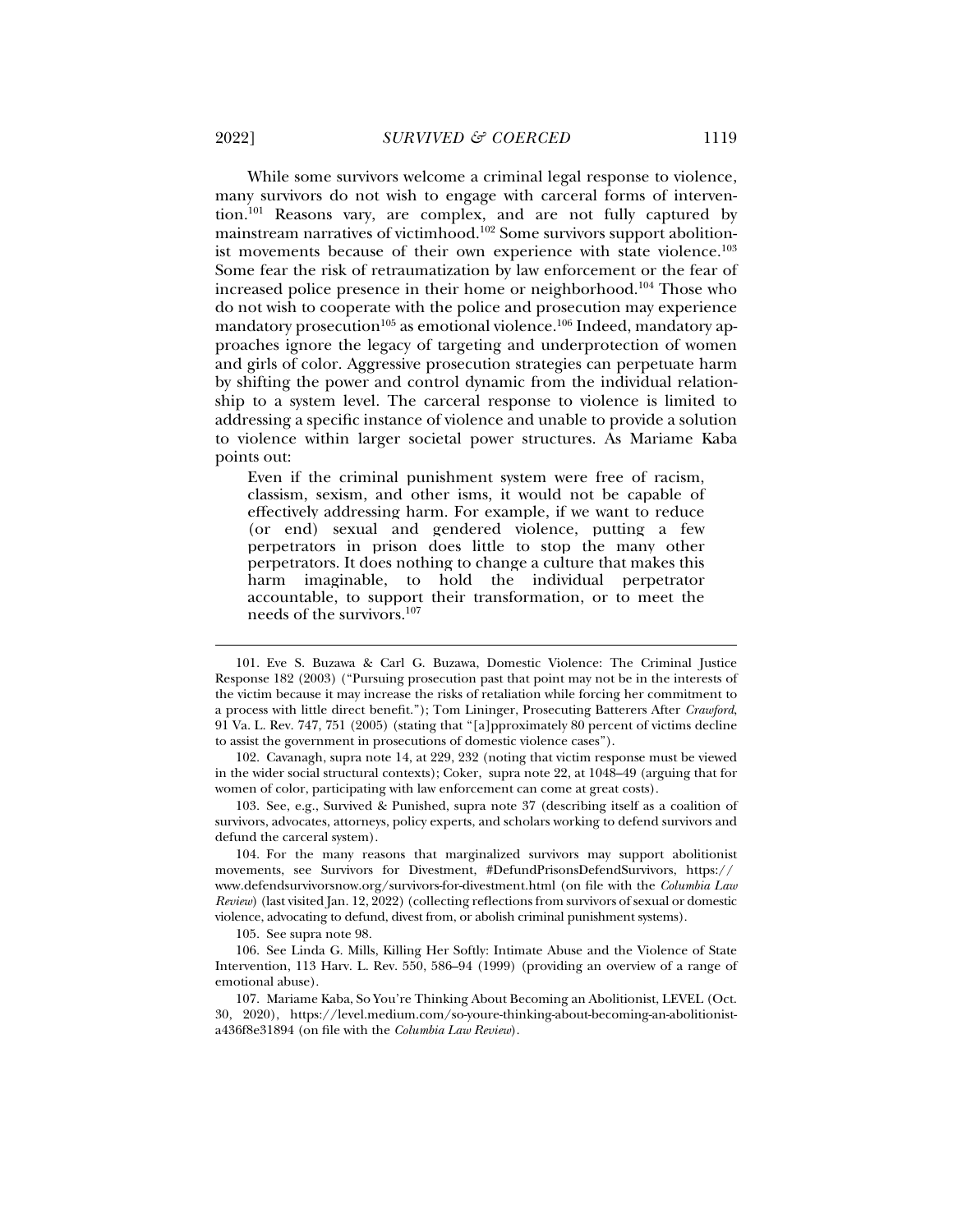An increasing number of feminists criticize mass incarceration.<sup>108</sup> Many argue for the redirection of law enforcement funding to social service agencies, including the family regulation system. Calls to redirect resources to the family regulation system reveal a failure to recognize that this system mirrors the criminal legal system. In practice, it is a punitive, intrusive, and disempowering surveillance system. Frequently, engagement in counseling services and cooperation with CPS is mandated. This approach disempowers survivors who live in fear of being separated from their children should they fail to comply with service plans and intrusive home visits conducted by multiple different caseworkers throughout the life of a case. Narratives that do not align with the expectations of CPS are discredited and silenced.109 Surveillance by CPS, as a form of state violence, scrutinizes families who are already subject to increased surveillance by the police and immigration officials, converging the impacts of the family regulation, criminal legal, and immigration systems.110

#### B. *Contemporary Narratives of Victimhood in the Family Regulation System*

In 2019, approximately 4.3 million children were the subject of a family regulation investigation or other response for allegations of neglect or abuse.111 Many of these neglect investigations involved a caregiver with a

109. See infra section II.B.

 <sup>108.</sup> This shift can be described as a "movement pivot." Cf. NoVo Found., Building Movement Conversations: A Conversation Guide: Engaging to End Violence Against Girls and Women Through the Move to End Violence Vision & Pivots (2015), https://movetoendviolence.org/wp-content/uploads/2015/05/building\_movement\_ conversations\_guide\_english.pdf [https://perma.cc/DMS8-49ZN] (using the framework of "pivots" to describe suggested changes to the focus of the Move to End Violence). Works by Leigh Goodmark and Aya Gruber are exemplary for this shift. See generally Goodmark, A Troubled Marriage, supra note 84, at 86 (describing the limits of prosecution and incarceration in the context of domestic violence); Gruber, supra note 86, at 18 (advancing a framework to "remove one more barrier on the long road to unmaking mass incarceration"). See also Cynthia Godsoe, #MeToo and the Myth of the Juvenile Sex Offender, 17 Ohio St. J. Crim. L. 335, 356–60 (2020) (arguing in favor of a "more inclusive and intersectional approach to sexual harms" apart from incarceration to better embody "the true spirit of #MeToo"); Beth E. Richie, Keynote—Reimagining the Movement to End Gender Violence: Anti-Racism, Prison Abolition, Women of Color Feminisms, and Other Radical Visions of Justice, 5 U. Mia. Race & Soc. Just. L. Rev. 257, 268–73 (2015) ("Prison abolition represents a chance to think critically and rationally about the work to end gender violence.").

 <sup>110.</sup> Social scientists redefine the term state violence to include state surveillance methods. See M. Gabriela Torres, State Violence, *in* 2 The Cambridge Handbook of Social Problems 381, 381–98 (A. Javier Treviño ed., 2018) ("Social scientists define state violence broadly, ranging from direct political violence and genocide to the redefinition of state violence as the neoliberal exit of the state from the provision of social services and the covert use of new technologies of citizen surveillance.").

 <sup>111.</sup> Child.'s Bureau, HHS, Child Maltreatment 2019, at 18 (2021), https:// www.acf.hhs.gov/sites/default/files/documents/cb/cm2019.pdf [https://perma.cc/PMK2- 9AEG].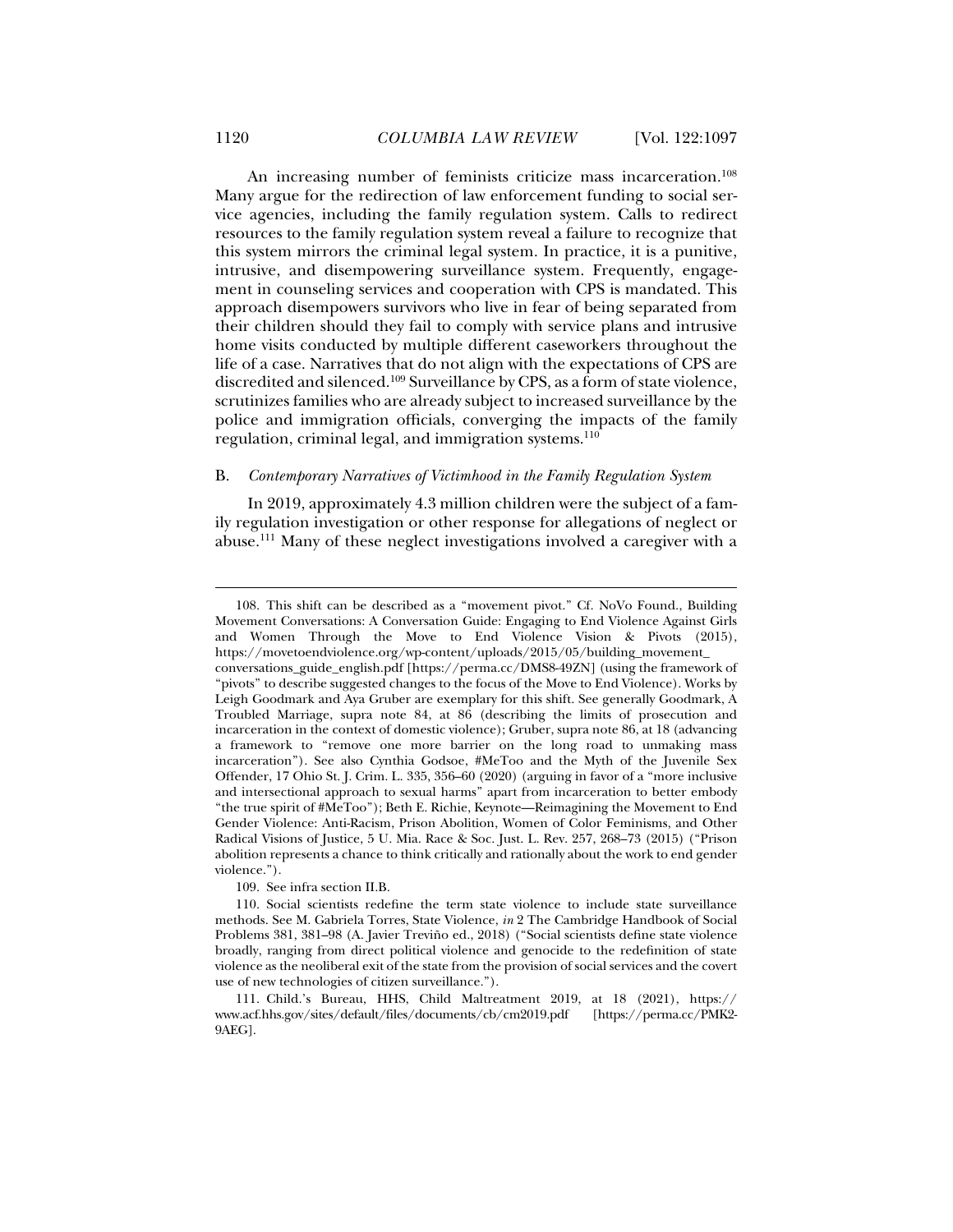domestic violence "risk factor," as reported by CPS.112 In 19.1% of cases, the report to CPS was triggered by law enforcement.<sup>113</sup> The "child protective" laws of the various states emphasize a rehabilitative "social services approach to intervention."114 A closer look at the family regulation system, however, reveals a punitive surveillance system that mimics the criminal legal system. Professor Dorothy Roberts and activist Lisa Sangoi argue that the "mass removal of Black children from their families in some ways parallels the U.S. criminal legal system's mass removal of Black men and women from their communities."<sup>115</sup> Others have argued that defending families against family regulation surveillance "belongs next to the fight against police brutality and criminal justice reform."116 In June 2020, Black parents in New York City marched from Brooklyn Family Court to Manhattan Family Court chanting: "ACS is the Family police."117 Again, during Martin Luther King, Jr. weekend of 2021, parents in New York City rallied to abolish ACS.<sup>118</sup>

The same carceral logic undergirds the criminal legal and family regulation system and affects similar, if not identical, communities, neighborhoods, and families—often simultaneously.

1. *Stereotyped Mothers*. — The overarching narrative about those who have experienced domestic violence is that they are weak, that they are "bad mothers," $^{119}$  and that they favor their partner over their children. $^{120}$ They are described as having no "insight" into the abusive cycle they are purportedly trapped in.121 Surveillance, mandated services, and separation are utilized to "save" children from their own mothers.122 Black, Brown, and indigenous families are disproportionately affected.123 Professor

 <sup>112.</sup> Id. at 23 (reporting that 28.8% of family regulation–involved children have a caregiver with a "domestic violence risk factor").

 <sup>113.</sup> Id. at 9.

 <sup>114.</sup> See N.Y. State Off. of Child. & Fam. Servs., New York State Child Protective Service Manual, ch. 6, at L-1 (2022) ("The law emphasizes a social services approach to intervention . . . to provide protection for the child and rehabilitative services for the family. The law anticipates a role for law enforcement involvement in certain investigations . . . since many actions, such as sexual abuse, are also crimes . . . .").

 <sup>115.</sup> Dorothy Roberts & Lisa Sangoi, Black Families Matter: How the Child Welfare System Punishes Poor Families of Color, Appeal (Mar. 26, 2018), https://theappeal.org/ black-families-matter-how-the-child-welfare-system-punishes-poor-families-of-color-33ad20e2882e/ [https://perma.cc/DE4H-65VF].

 <sup>116.</sup> Cloud et al., supra note 12, at 72.

 <sup>117.</sup> Manoukian et al., supra note 38.

 <sup>118.</sup> Rise, Black Families Matter, supra note 38.

 <sup>119.</sup> Dorothy E. Roberts, Motherhood and Crime, 79 Iowa L. Rev. 95, 105–06 (1993).

 <sup>120.</sup> Schneider, supra note 15, at 154 ("It is even more difficult to imagine that a [woman] who is battered could be a good mother.").

 <sup>121.</sup> See infra section III.B.

 <sup>122.</sup> See infra section III.B.

 <sup>123.</sup> Harris, supra note 11, at 1–14.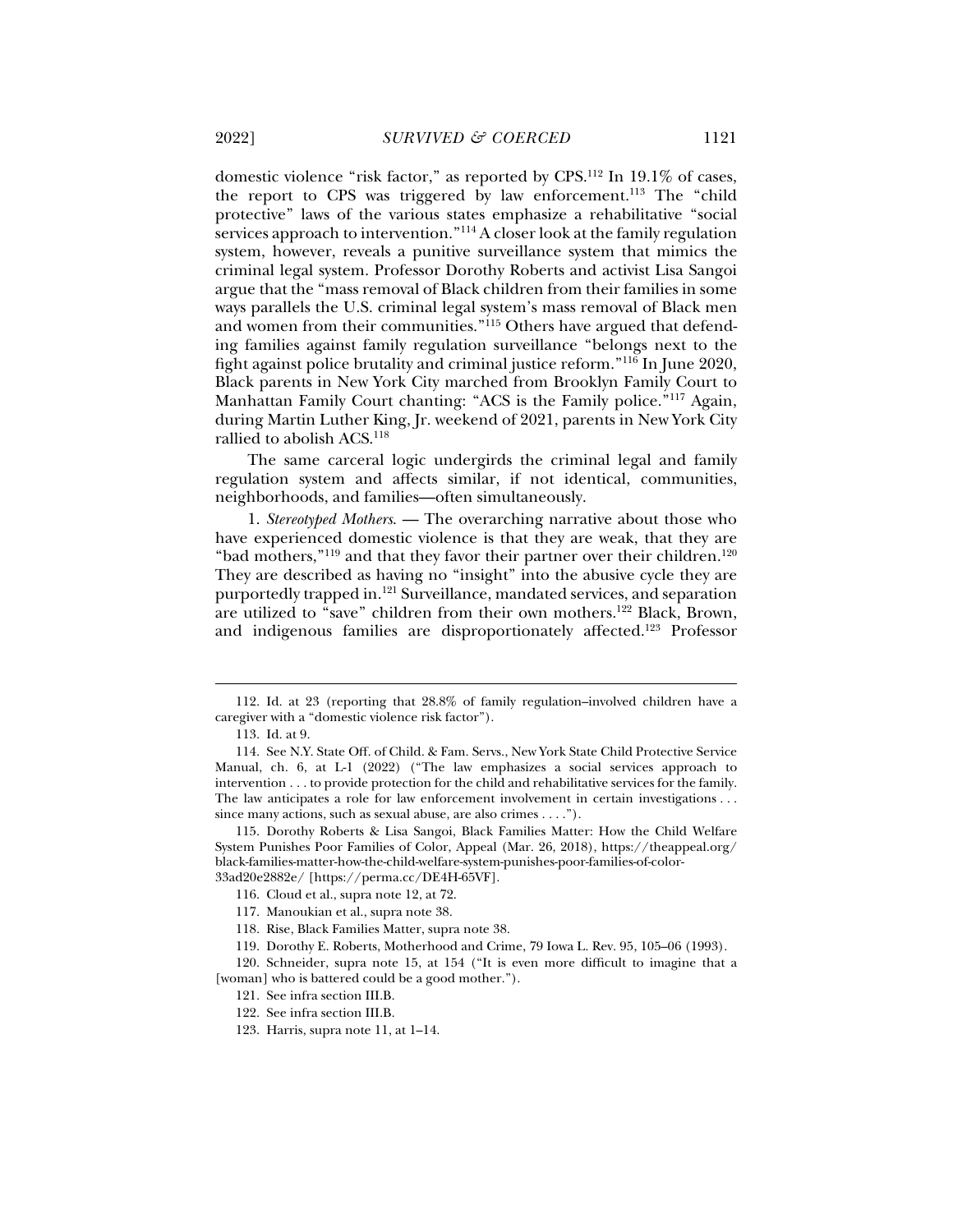Natalie Nanasi argues that the "essentialization of battered women as helpless, passive, and powerless . . . perpetuates the victimization of domestic violence survivors."124 Professor Kaaryn Gustafson characterizes the targeting of poor mothers by the family regulation and criminal legal systems as a "degradation ceremony."125

*Nicholson v. Williams*, 126 one of New York's most prominent decisions in family regulation law, discusses the removal of children from marginalized survivors of domestic violence. Sharwline Nicholson, a single mother of two, was coerced and punished after her daughter's father, Mr. Barnett, assaulted her. When Ms. Nicholson told Mr. Barnett that she no longer wished to continue their long-distance relationship, he became enraged and punched, kicked, and threatened her.<sup>127</sup> He fractured several of her ribs and broke her arm.128 This was the first time he had physically attacked her.<sup>129</sup> When Mr. Barnett left, Ms. Nicholson immediately called 911.<sup>130</sup> During the assault, her son Kendell was in school, while her daughter Destinee was in a separate room in her crib.<sup>131</sup> Before going to the hospital, Ms. Nicholson arranged for a neighbor to take care of her children.<sup>132</sup>

When Ms. Nicholson learned that she would have to remain in the hospital overnight, she provided the police with the names and contact information for multiple family members who were willing to take care of Kendell and Destinee.<sup>133</sup> That same night, ACS (CPS in New York) directed the investigating police precinct to transport the children to ACS's emergency unit.<sup>134</sup> The next day, Ms. Nicholson received a call from an ACS caseworker she had never met or spoken with.135 She was informed that ACS was in possession of her kids and that she would have to come to court to get information about their whereabouts.136 Ms. Nicholson asked for an immediate discharge from the hospital.<sup>137</sup> Although she had done all she could to keep her children safe—she contacted the police, left the apartment, and identified family support—the state placed her children

 <sup>124.</sup> Nanasi, supra note 49, at 738.

 <sup>125.</sup> Kaaryn Gustafson, Degradation Ceremonies and the Criminalization of Low-Income Women, 3 U.C. Irvine L. Rev. 297, 336, 351 (2013) ("Law and policies deny lowincome individuals their dignity, intrude on their privacy, exacerbate economic disparity, marginalize, criminalize, and reinforce the idea that low-income mothers are both deservingly poor and inherently criminal.").

 <sup>126. 203</sup> F. Supp. 2d 153 (E.D.N.Y. 2002).

 <sup>127.</sup> Id. at 169.

 <sup>128.</sup> Id.

 <sup>129.</sup> Id.

 <sup>130.</sup> Id.

 <sup>131.</sup> Id.

 <sup>132.</sup> Id.

 <sup>133.</sup> Id.

 <sup>134.</sup> Id.

 <sup>135.</sup> Id.

 <sup>136.</sup> Id.

 <sup>137.</sup> Id.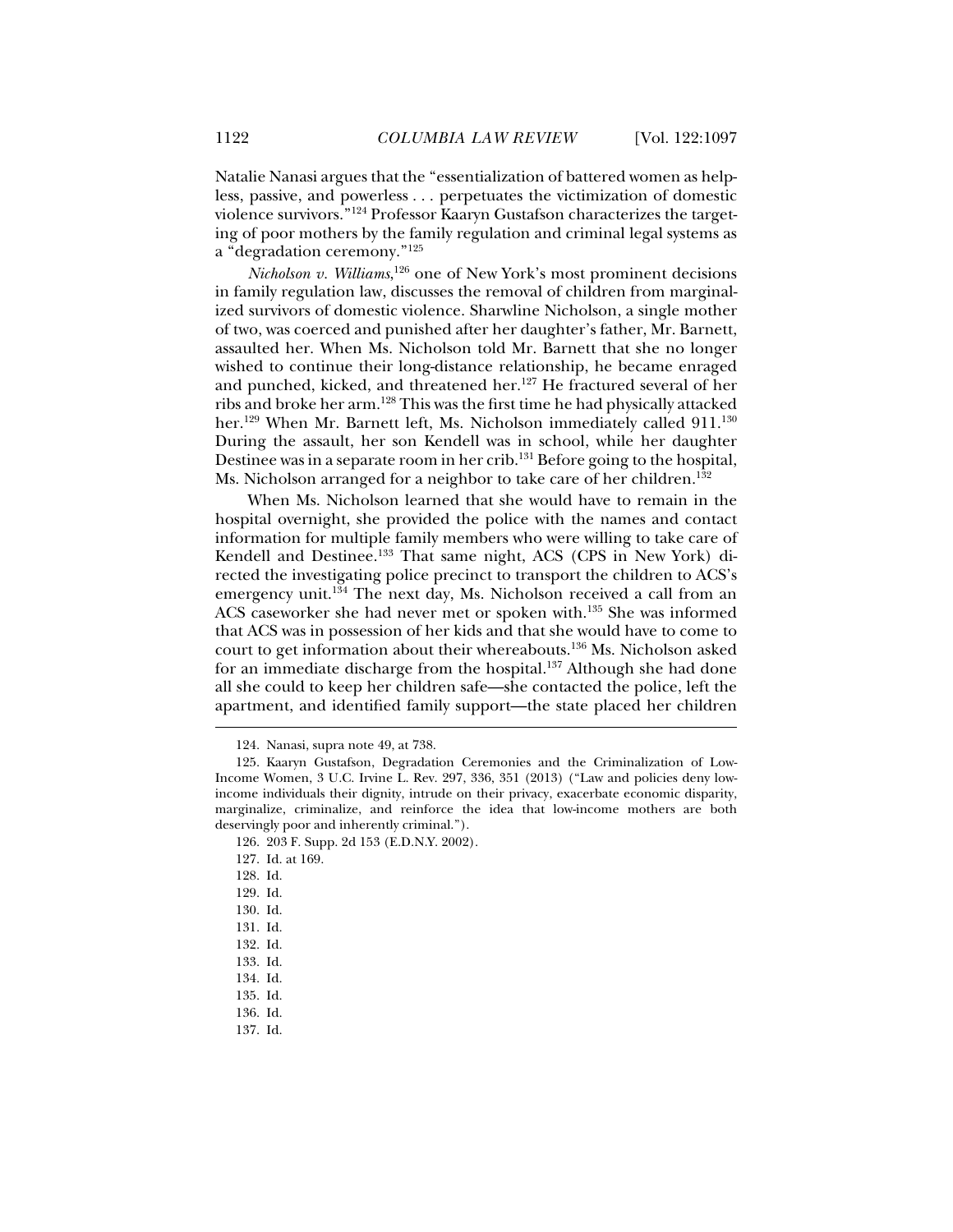in stranger foster care.138 In the family court hearing, the assigned caseworker testified that "after a few days of the children being in foster care, the mother will usually agree to ACS's conditions for their return,"139 openly acknowledging and normalizing the way that state-induced fear is instrumentalized to enforce compliance with state surveillance.<sup>140</sup> Inherent in the narrative presented by CPS is that a survivor's resistance needs to be broken in a coercive cycle of control. While the lawsuit of domestic violence survivors in *Nicholson*141 against CPS in New York may have improved their treatment somewhat, $142$  survivors are still routinely and severely punished by the family regulation system.

In 2020, Abigail Kramer publicized the story of Anya.143 After her expartner shoved and punched her in a church, the police were called.<sup>144</sup> CPS got involved and investigated for two months.145 CPS caseworkers came to Anya's home unannounced, checked her rooms, as well as the refrigerator and drawers, spoke with neighbors, and checked her baby.146 Although nobody directly accused Anya of neglect, she constantly worried about CPS's power to remove her newborn.<sup>147</sup> When Anya was fired from her job as a nurse due to the CPS investigation, she learned that her name was added to the State Central Registry (SCR) with substantiated allegations of neglect.<sup>148</sup> When Anya's lawyer requested the SCR records, Anya learned that she was accused of "instigating a confrontation and engaging

 <sup>138.</sup> For a comprehensive summary of the factual background that led to the removal of Ms. Nicholson's children and their placement in stranger foster care, see id. at 169–72.

 <sup>139.</sup> Id. at 170; see also infra section I.B.2.

 <sup>140.</sup> The federal decision in *Nicholson* refers to the agency's treatment of domestic violence survivors as "double abuse" stemming from "benign indifference, bureaucratic inefficiency, and outmoded institutional biases." *Nicholson*, 203 F. Supp. 2d at 163. The exposure of the family regulation system's treatment of poor survivors of color in *Nicholson* at least partially transformed child protective cases in New York. But both in New York and nationwide, the shift from surveillance to support is nowhere near complete.

 <sup>141.</sup> Id.

 <sup>142.</sup> Adriana Kohler, The Battered Mother's Struggle in New York: The Laws and Policies that Led to the Removal of Children From Their Abused Mothers Based on the Child's Exposure to Domestic Violence, 13 U. Pa. J.L. & Soc. Change 243, 264 (2010) (arguing that the court's "careful legal analysis" in *Nicholson* "motivated individualized review of the specific needs of each family" and "promoted a more comprehensive, holistic assessment to decide how best to help a family in crisis").

 <sup>143.</sup> Abigail Kramer, Backfire: When Reporting Domestic Violence Means *You* Get Investigated for Child Abuse 1–2 (2020), https://static1.squarespace.com/static/ 53ee4f0be4b015b9c3690d84/t/5e8415953033ef109af7172c/1585714582539/AbigailKram er\_Mar312020\_v1.pdf [https://perma.cc/6PFM-XTKD]. Note that the article only refers to her first name, Anya.

 <sup>144.</sup> Id. at 1.

 <sup>145.</sup> Id.

 <sup>146.</sup> Id.

 <sup>147.</sup> Id. at 2.

 <sup>148.</sup> Id.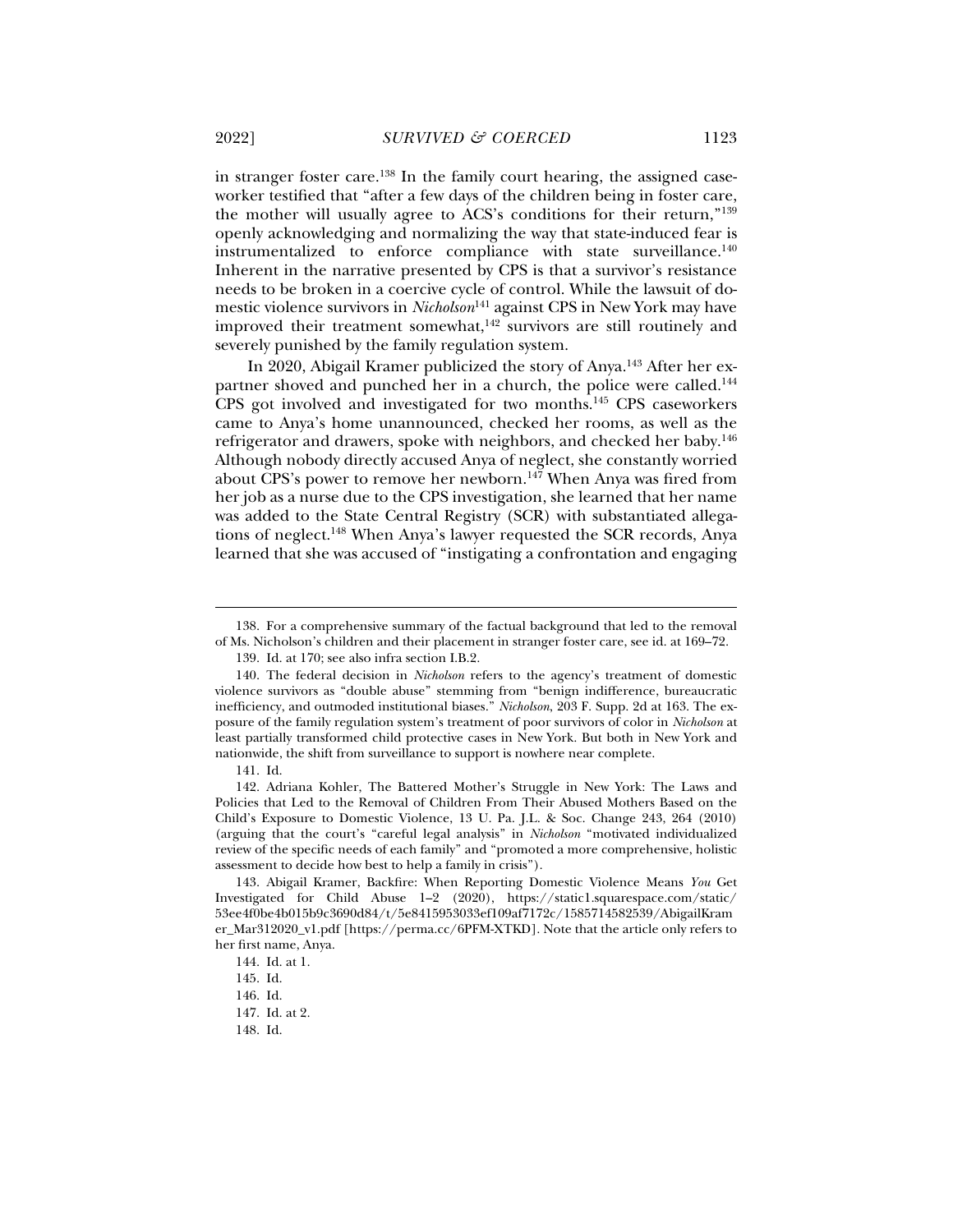in an altercation" with her ex-boyfriend.<sup>149</sup> While she was able to eventually get her name cleared in an administrative process, she lost months of employment and faced housing insecurity.<sup>150</sup>

In 2019, TalkPoverty featured the story of Candis Cassioppi, a woman based in Georgia.151 Right after giving birth, her newborn baby was removed from her custody in the hospital.<sup>152</sup> The family regulation investigation against Ms. Cassioppi was prompted by an assault that occurred prior to her baby's birth.<sup>153</sup> The child's father assaulted her while she was pregnant.154 She initially sought medical attention and cooperated with the police, but ultimately declined to press charges.<sup>155</sup> To regain custody of her son, the court ordered her to engage in a domestic violence group.156

The stories of these three women exemplify narratives rooted in stereotypes of "good mothers and worthy victims."157 Similar to Jordan Roberts and Chelsey Williams, the three women experienced how a violent act against *them* led to questioning of *their* parenting abilities and in some cases, to the removal of their children, court-ordered services, or loss of employment.

2. *Tools of Silencing and Knowledge Coercion*. — The family regulation system has multiple tools at its disposal that play a role in determining how survivors feel they must approach a pending case.

a. *Family Separation*. — Perhaps the clearest act of punishment in family regulation proceedings is the physical removal of children from their parents and the subsequent uphill battle for their return. The act of removal by the state—in and of itself—is a violent physical act. Police officers frequently enforce or facilitate this physical separation. In the criminal legal context, scholars have argued that imprisoning mothers for their behavior benefits their children and family.158 This notion is even more present in the family regulation context, where separation is used as a coercive instrument to enforce compliance with a reunification plan: "[A]fter a few days of the children being in foster care, the mother will usually agree to ACS's conditions for their return without the matter ever

j

157. Cross, supra note 22, at 305.

 158. See John Hagan & Ronit Dinovitzer, Collateral Consequences of Imprisonment for Children, Communities, and Prisoners, 26 Crime & Just. 121, 125 (1999) (explaining that, under one theory of the effects of parental imprisonment on children, removing a parent who is a "drain or threat rather than an asset to the family" can ultimately benefit children by providing relief from the "difficulties associated with the removed parent").

 <sup>149.</sup> Id.

 <sup>150.</sup> Id.

 <sup>151.</sup> Brico, State Laws Punish Parents, supra note 22.

 <sup>152.</sup> Id.

 <sup>153.</sup> Id.

 <sup>154.</sup> Id.

 <sup>155.</sup> Id.

 <sup>156.</sup> Id.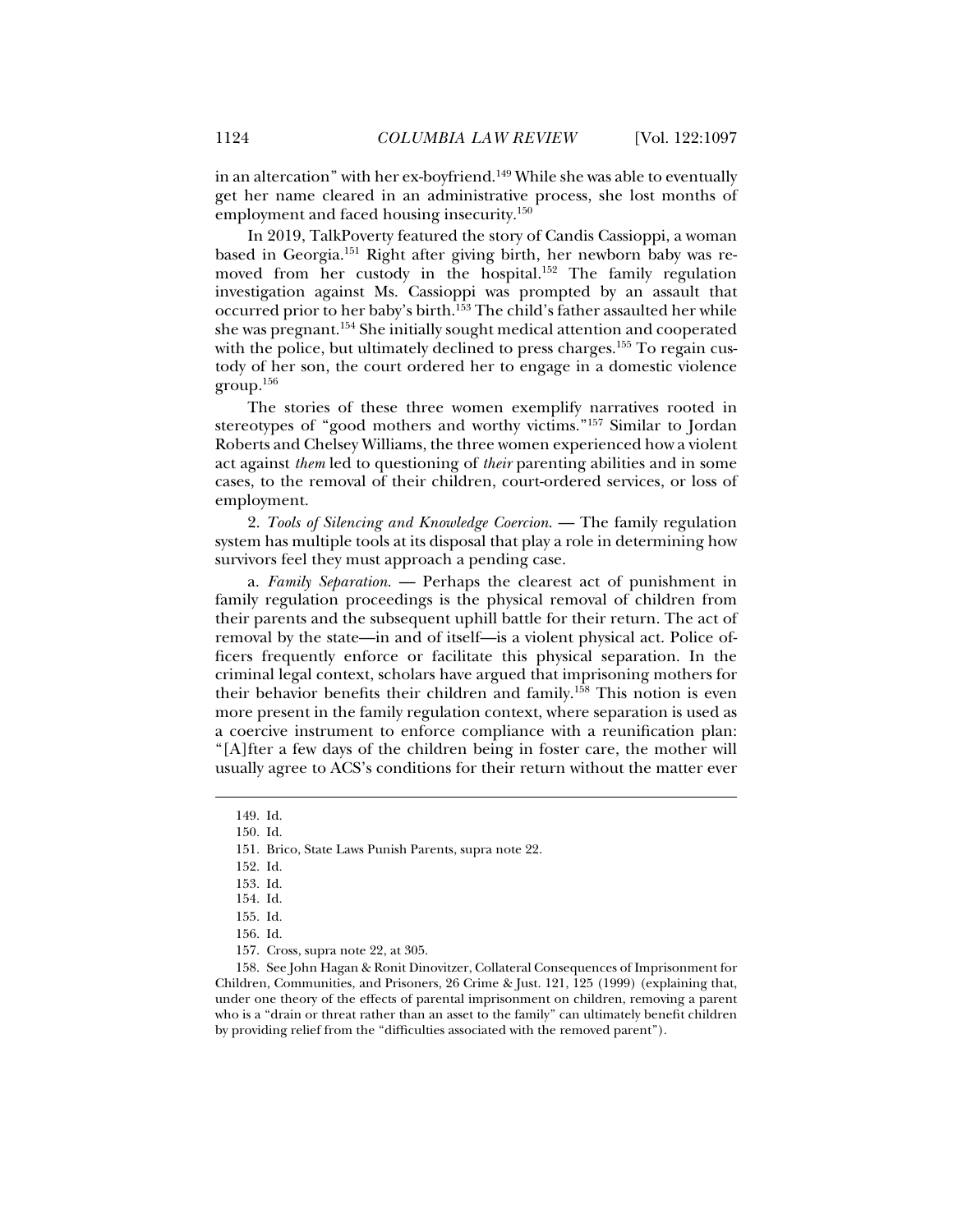going to court."159 These "conditions" are broad and affect deeply personal matters.

Mental health evaluations and ongoing mental health treatment of both parents and children are among the most common and intrusive of these conditions.160 Professor Roberts documents her conversations with mothers entangled in the family regulation system in Chicago: "The psychological evaluation, in particular, played an important role in delaying the mothers' reunification with their children."161 Forensic science suggests that coerced therapy or even perceived coerced therapy is "linked to an impaired therapeutic process and outcome compared to voluntary treatment."<sup>162</sup> A patient's perceived agency and participatory decisionmaking ability is crucial for successful treatment.163 Parents coerced into treatment find themselves in a dilemma that is detrimental to their own mental health and their goals of family reunification and freedom from surveillance.

This coercive dynamic is aggravated by the continued infringement upon the client–patient relationship. Once CPS obtains a release form for a parent's treatment information, they can communicate with the therapist directly to gather information about treatment compliance, attendance, and "insight" into the allegations before the court, which are—at this juncture—merely allegations in the legal sense.164 Access to a parent's therapist allows CPS to shape or at least influence the substance and goals of the treatment plan. While mental health services are perhaps best suited to highlight the punitive nature of the family regulation system, they are not the only coerced services. Other common services are parenting classes, anger management courses, domestic violence counseling, and drug treatment programs.165

 <sup>159.</sup> Nicholson v. Williams, 203 F. Supp. 2d 153, 170 (E.D.N.Y. 2002) (citing a CPS worker's testimony in family court).

 <sup>160.</sup> Annette R. Appell, Protecting Children or Punishing Mothers: Gender, Race, and Class in the Child Protection System, 48 S.C. L. Rev. 577, 583 (1997).

 <sup>161.</sup> Dorothy Roberts, Shattered Bonds: The Color of Child Welfare 40–42 (2002) [hereinafter Roberts, Shattered Bonds].

 <sup>162.</sup> Henning Hachtel, Tobias Vogel & Christian G. Huber, Mandated Treatment and Its Impact on Therapeutic Process and Outcome Factors, Frontiers Psychiatry, April 2019, at 1, 5.

 <sup>163.</sup> See Mark W. Lipsey, The Primary Factors that Characterize Effective Interventions With Juvenile Offenders: A Meta-Analytic Overview, 4 Victims & Offenders 124, 143 (2009) (finding that interventions that embodied therapeutic philosophies were more effective than those based on strategies of control or coercion); Norma C. Ware, Toni Tugenberg & Barbara Dickey, Practitioner Relationships and Quality of Care for Low-Income Persons With Serious Mental Illness, 55 Psychiatric Servs. 555, 555–59 (2004) (explaining that patients benefited from feeling like they exercised a measure of control over their treatment).

 <sup>164.</sup> See Miriam Mack, The White Supremacy Hydra: How the Family First Prevention Services Act Reifies Pathology, Control, and Punishment in the Family Regulation System, 11 Colum. J. Race & L. 767, 798–99 (2021).

 <sup>165.</sup> Id. at 781.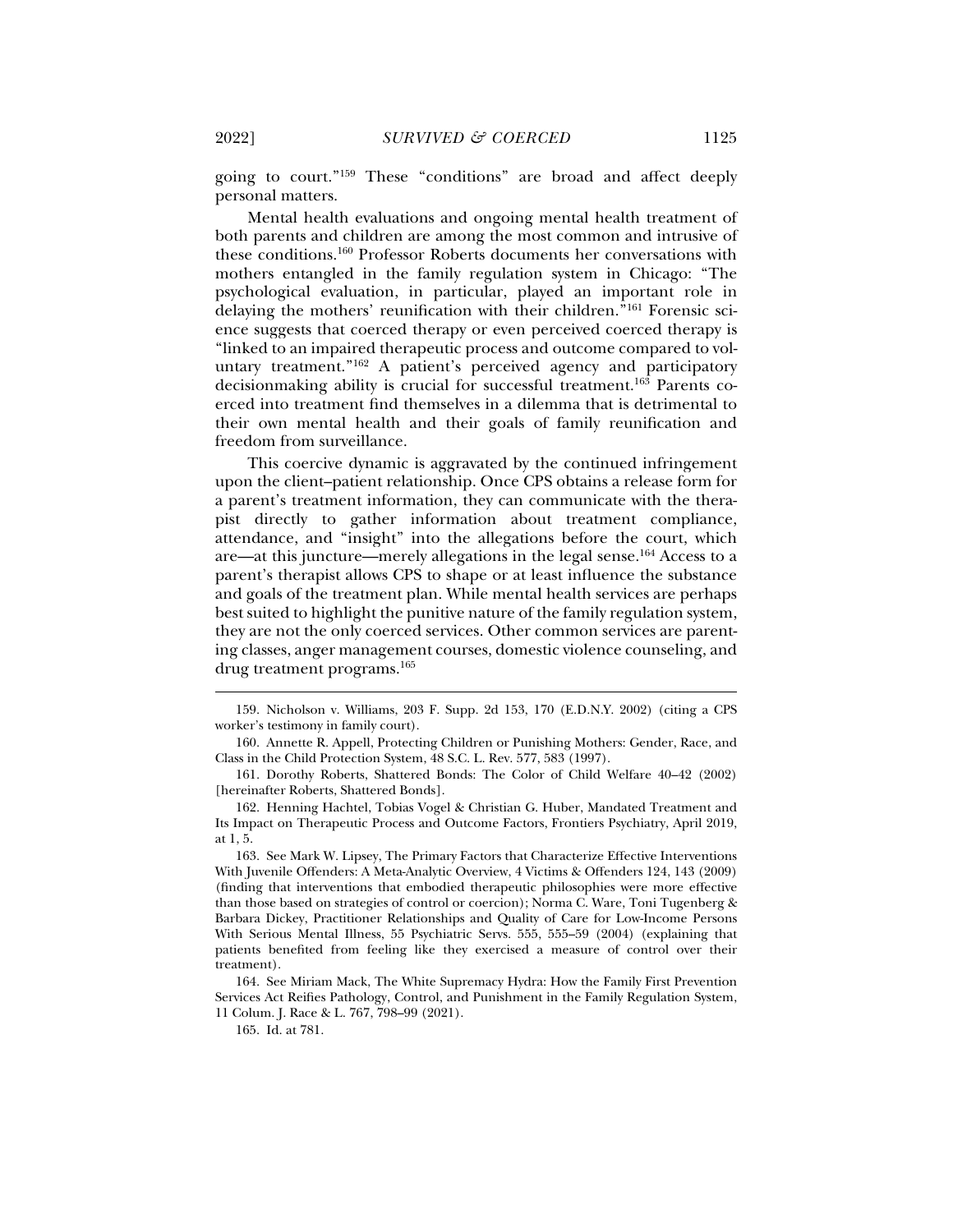b. *The Pathologizing of Marginalized Parents as a Compliance Mechanism*. — Even when there is no physical separation, once a neglect or abuse case is filed in court, the family is under court and CPS supervision. Frequently, supervision includes mandated participation in services for the parents and their children. Preventive services are often a central component of family supervision.166 These services are purportedly designed to reduce the likelihood of child neglect and abuse within the family unit. After a preventive agency is assigned to a family, preventive caseworkers provide the family with a service plan and visit the home regularly, which frequently leads to dual surveillance by preventive services and CPS.167 A main feature of preventive services is the in-home services component.168 Like CPS, preventive workers make referrals for mental health and substance treatment programs, family therapy, anger management classes, parenting skills programs, and a host of other services.<sup>169</sup> The preventive worker will also provide regular written and verbal updates to CPS and the court regarding their view of the family's functioning, their findings gathered at home visits, and updates on a parent's compliance with services.<sup>170</sup> The underlying logic of this approach is that "cur[ing]" a "parent's failing" through state intervention will keep children safe.171

The pathologizing of parents also manifests through the policing of emotional expressions in extremely tense situations. Parents who express anger, despair, or extreme sadness in reaction to family separation or invasive surveillance are regularly referred to anger management programs and therapy to address their "anger issue" or "depression."172 During my

169. Appell, supra note 160, at 582–83.

 170. Baughman et al., supra note 167, at 527; see also Abdurahman, supra note 166, at 99 n.90.

 <sup>166.</sup> See J. Khadijah Abdurahman, Comment, Calculating the Souls of Black Folk: Predictive Analytics in the New York City Administration for Children's Services, 11 Colum. J. Race & L. Forum 75, 81 (2021) (describing New York City's transition to a prevention services model in which families deemed "at risk of imminent removal" are subject to surveillance, monitoring, and other forms of coercive control).

 <sup>167.</sup> See Dorothy E. Roberts, Digitizing the Carceral State, 132 Harv. L. Rev. 1695, 1723 (2019) (reviewing Virginia Eubanks, Automating Inequality: How High-Tech Tools Profile, Police, and Punish the Poor (2018)). For an illuminating account of a mother's experience with CPS and prevention services, see Charlotte Baughman, Tehra Coles, Jennifer Feinberg & Hope Newton, The Surveillance Tentacles of the Child Welfare System, 11 Colum. J. Race & L. 501, 525–26 (2021).

 <sup>168.</sup> Child.'s Def. Fund, Am. of Acad. Pediatrics, ChildFocus, FosterClub, Generations United, Juv. L. Ctr. & Nat'l Indian Child Welfare Ass'n, Implementing the Family First Prevention Services Act: A Technical Guide for Agencies, Policymakers and Other Stakeholders 1 (2020), https://www.childrensdefense.org/wp-content/uploads/2020/07/ FFPSA-Guide.pdf [https://perma.cc/C337-FZNC].

 <sup>171.</sup> Appell, supra note 160, at 606.

 <sup>172.</sup> See, e.g., id. at 597 (explaining how Janice, a mother who needed depression and substance abuse treatment, suffered *more* after the state removed her children—a major support device and reason for sobriety—as she became even more depressed and had difficulty responding to treatment).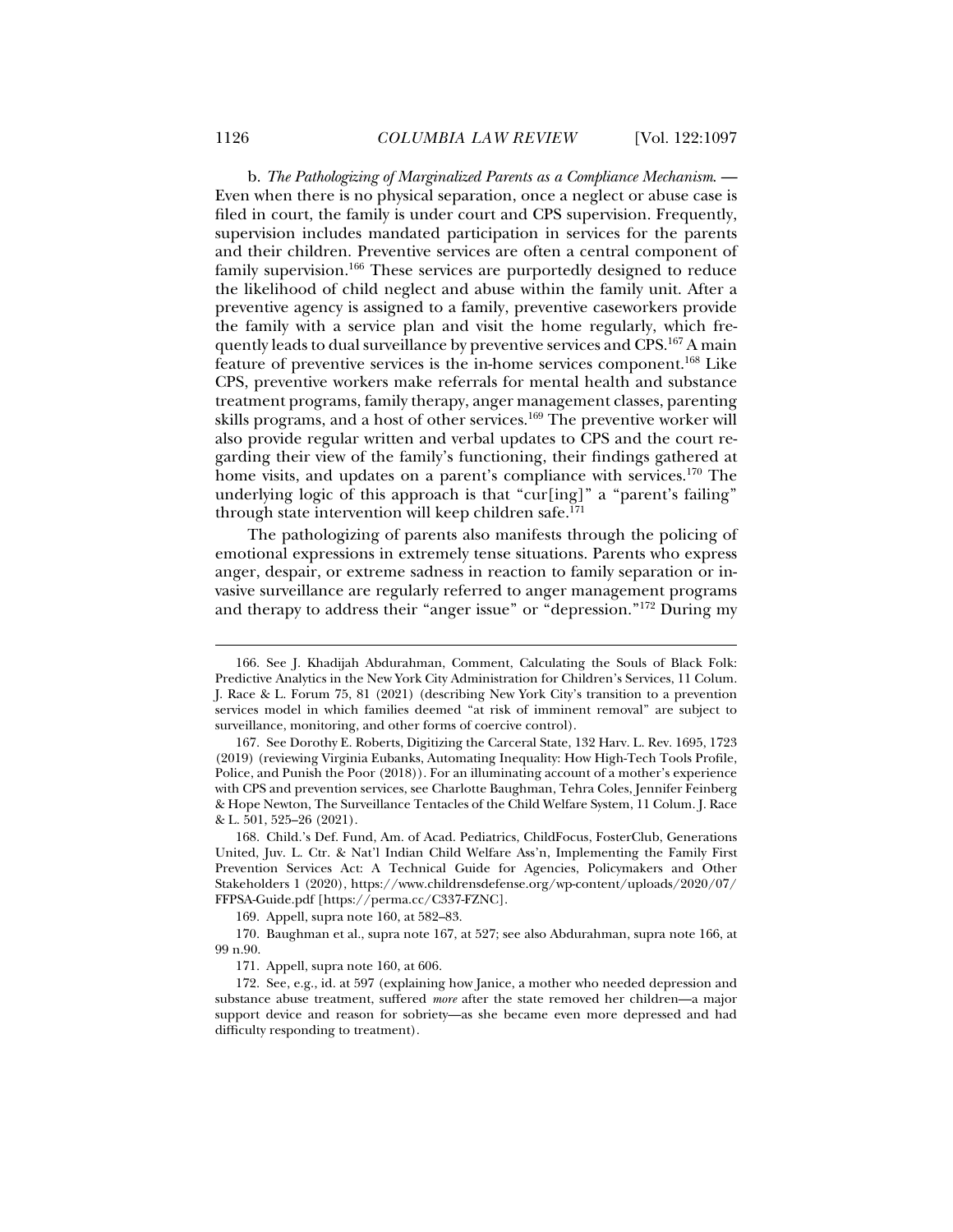time as a public defender, many of my clients who were referred to counseling services and required to undergo a mental health evaluation were diagnosed with "adjustment disorder." Adjustment disorder is a stressrelated condition in response to a stressful or traumatizing event. $173$ Ironically, the traumatizing event was often the family regulation intervention itself. Nonetheless, the mere existence of a diagnosis was then instrumentalized to mandate further counseling and in some cases medication. The video *A Life Changing Visitor: When Children's Services Knocks* includes testimony by parents impacted by the family regulation system.174 One woman remembers being accused of anger management issues: "They feel that they can have you do an anger management class because you are displaying anger. Yes, I am angry. You just removed my children."175 Some parents describe how they broke down after their child was removed from them by CPS.176 Several of the parents in the video recount the painful experience of being pathologized and judged by someone they

The family regulation system is focused on individual blame, rather than *structural* issues of race, class, and gender that impact parenting and child safety. Quickly, the focus becomes whether a parent complies with an extensive service plan, shows "insight" in therapy sessions, and cooperates with the assigned preventive agency, while maintaining a "cooperative disposition."178 The system points to individual shortcomings to conceal and distract from structural issues at play. Professor Khiara Bridges notes: "[T]he state intervenes in poor families in the way that it does dramatically, harshly, completely—because the moral construction of poverty counsels that rupturing families while trying to fix bad parents is the proper course of action."179

Past and current reform efforts are focused on enlarging the family regulation system by introducing more, ostensibly better, comprehensive services.180 For example, the Family First Prevention Services Act (Family

j

had never met before.<sup>177</sup>

 <sup>173.</sup> See Rahel Bachem & Patricia Casey, Adjustment Disorder: A Diagnosis Whose Time Has Come, 227 J. Affective Disorders 243, 244 (2018) ("[Adjustment Disorder] is a diagnosis that attempts to encapsulate the reality that all individuals experience stressful life events and some may be so severely affected that their level of distress and incapacity impair their day to day functioning.").

 <sup>174.</sup> Greer Film, A Life Changing Visitor: When Children's Services Knocks, Vimeo, https://vimeo.com/71127830 (on file with the *Columbia Law Review*) (last visited Feb. 5, 2022).

 <sup>175.</sup> Id. at 08:46–08:56.

 <sup>176.</sup> Id. at 04:00–04:17.

 <sup>177.</sup> Id. at 07:59–09:15.

 <sup>178.</sup> Roberts, Shattered Bonds, supra note 161, at 40–41, 80.

 <sup>179.</sup> Khiara M. Bridges, The Poverty of Privacy Rights 129 (2017).

 <sup>180.</sup> Mack, supra note 164, at 791–805 (arguing that the Family First Act perpetuates the surveillance, control, and punishment of marginalized families).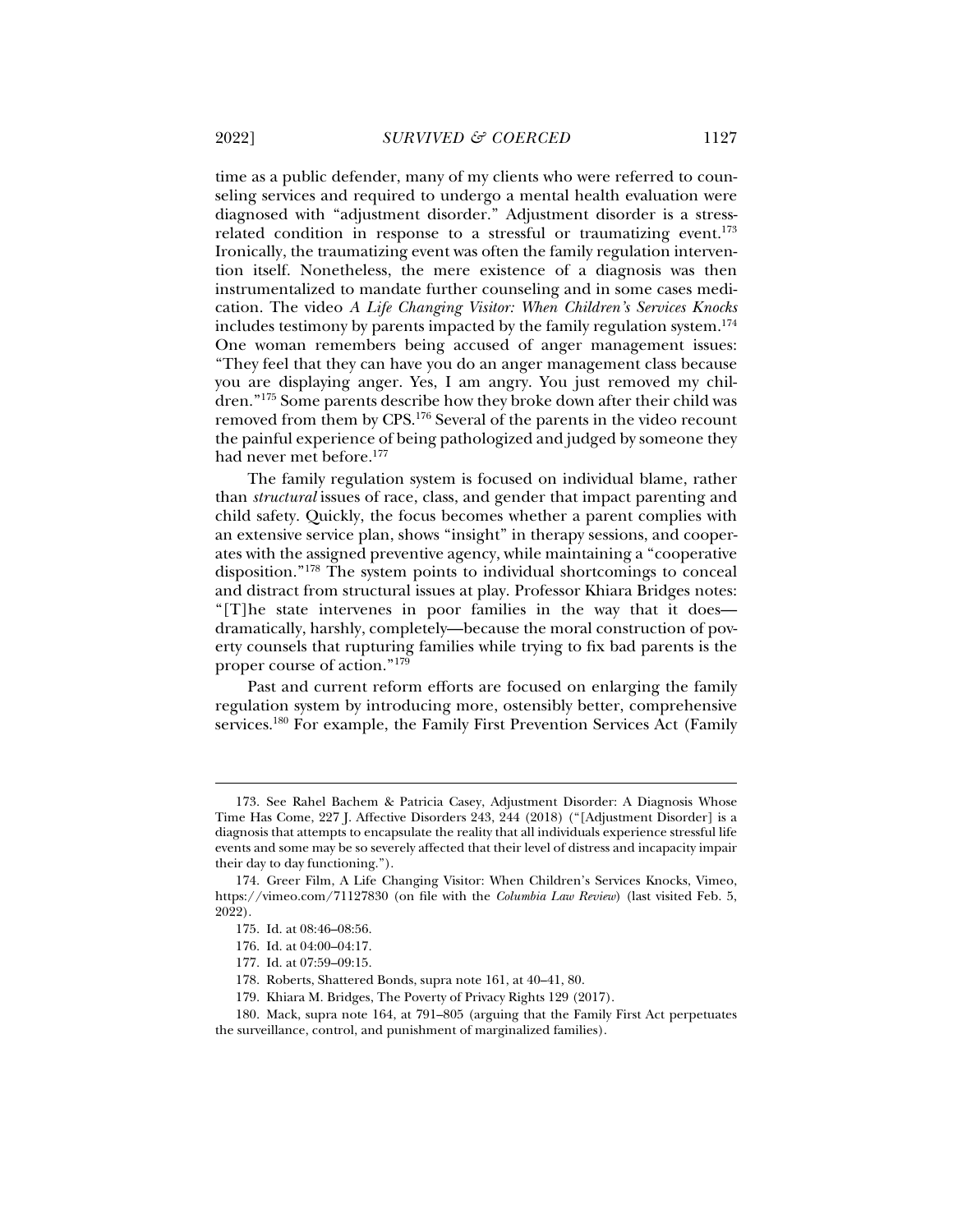First Act)<sup>181</sup> purportedly shifts "child welfare" policy from family separation to prevention by increasing funding for services prior to a child's removal.182

A growing social movement—partly led by parents—argues for the dismantling of systems that disproportionately surveil marginalized families.183 This abolitionist movement rejects continued funding of the existing family regulation system and advocates for community investment, rather than earlier surveillance through state-facilitated preventive services. Survivor organizations, such as Survived & Punished, specifically advocate for the end of a carceral response to domestic violence and a divestment from the family regulation system.184

c. *Enmeshed Consequences as a Control Mechanism*. — The family regulation system's overlap with other systems amplifies its punitive nature. The consequences of system entanglement are often referred to as "collateral" consequences<sup>185</sup>—a euphemism for the direct cumulative effects of systems that disproportionately affect poor communities of color. The term "enmeshed" highlights that one issue may not always be secondary or less important than another issue; instead, they are interrelated and produce cumulative effects. For example, a pending criminal case may not always be more important to someone than fighting immigration detention or getting their child out of foster care.

While *Padilla v. Kentucky*186 has shaped our understanding of the crimmigration system, we are only beginning to identify and acknowledge the implications of the family regulation system in the context of deportation proceedings and other adverse immigration consequences. In recent years, reports and pictures of caged children and family separation at the

184. See Survived & Punished, supra note 37.

 <sup>181.</sup> Family First Prevention Services Act, Pub. L. No. 115-123, 132 Stat. 232 (2018).

 <sup>182.</sup> See Kele Stewart & Robert Latham, COVID-19 Reflections on Resilience and Reform in the Child Welfare System, 48 Fordham Urb. L.J. 95, 121–24 (2020) ("Family First allows federal reimbursement for mental health services, substance use treatment, and inhome parenting skill training to prevent children from entering foster care . . . .").

 <sup>183.</sup> See, e.g., Rise, supra note 36 (describing the organization as a New York-based organization founded and led by parents affected by the family regulation system); JMacForFamilies, https://www.jmacforfamilies.com/ [https://perma.cc/RU8W-G54P] (last visited Jan. 13, 2022) (describing a coalition of parents impacted by the family regulation system and The Movement for Family Power, an organization that utilizes movement lawyering strategies to end the foster care system's policing of marginalized families).

 <sup>185.</sup> For collateral consequences generally, see, e.g., Invisible Punishment: The Collateral Consequences of Mass Imprisonment 1–12 (Marc Mauer & Meda Chesney-Lind eds., 2002); see also Gabriel J. Chin & Richard W. Holmes, Jr., Effective Assistance of Counsel and the Consequences of Guilty Pleas, 87 Cornell L. Rev. 697, 700 (2002); Michael Pinard, Collateral Consequences of Criminal Convictions: Confronting Issues of Race and Dignity, 85 N.Y.U. L. Rev. 457, 459 (2010).

 <sup>186. 559</sup> U.S. 356, 374 (2010) (holding that pursuant to the Sixth Amendment, a criminal defense attorney must advise their client that a plea agreement may carry the risk of deportation).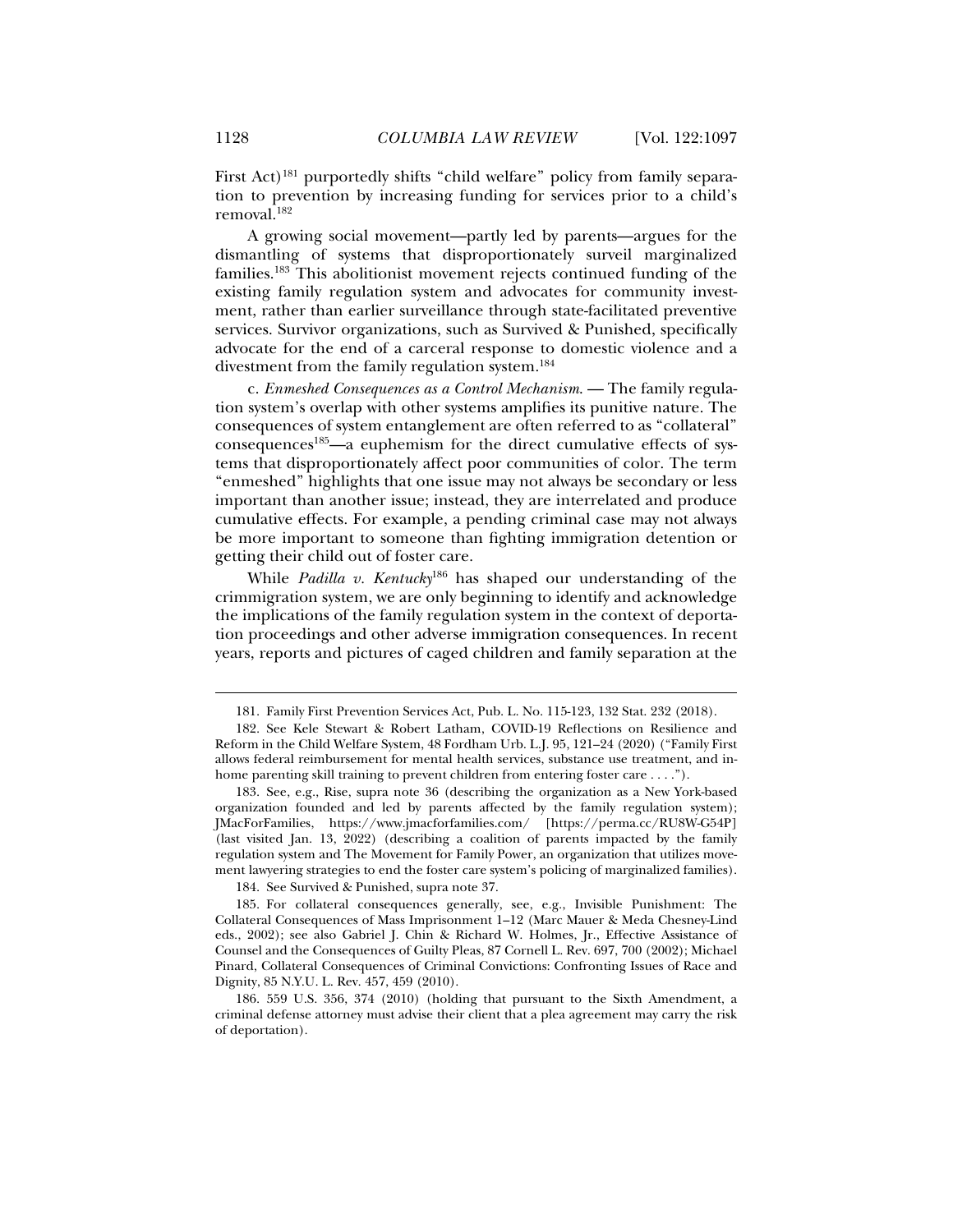U.S. border gained broad media attention.<sup>187</sup> Separation of immigrant families is not limited to the border and can intersect with the family regulation system. Deportation of a parent followed by permanent family separation is a punitive measure that can be triggered by family court involvement in several different ways.188 For one, in neglect and abuse proceedings, courts frequently order temporary orders of protection at the initial stage of a case.189 Orders of protection issued by a family court judge are registered and shared with federal law enforcement.190 Federal immigration authorities have access to this database and may be alerted by a new order.191 Thus, these orders likely increase the chance of deportation and other adverse immigration consequences.

Further, admissions by a parent in family court can trigger devastating immigration consequences.<sup>192</sup> As the federal government continues enforcement of deportation and detention across the country,  $193$  the punitive intersection of the crimmigration and family regulation systems becomes increasingly pronounced. In immigration relief proceedings, the burden is with the applicant. The mere existence of a neglect or abuse case can be used to call into question the "moral character" of the applicant and deny relief.194 Immigration courts have broad discretion in considering not only criminal cases but family court involvement.195 The implications of enmeshed system involvement do not begin or end with *Padilla*.

Other enmeshed consequences of the family regulation system are employment and housing related. A report to the SCR, subsequent investigation, and indication of child maltreatment can immediately impact

190. Immigration Defense Project, supra note 188.

 <sup>187.</sup> See, e.g., Richard Fausset, Immigrant Children Cry Out in Audio Recorded at Detention Center, N.Y. Times (June 18, 2018), https://www.nytimes.com/2018/06/18/us/ immigrant-children-detention-center-audio.html (on file with the *Columbia Law Review*).

 <sup>188.</sup> Immigrant Def. Project, Understanding Immigration & Orders of Protections (2019), https://www.immigrantdefenseproject.org/wp-content/uploads/Understanding-Immigration-and-Orders-of-Protection.pdf [https://perma.cc/X7RA-PE84].

 <sup>189.</sup> Tal D. Eisenzweig, In the Shadow of Child Protective Services: Noncitizen Parents and the Child-Welfare System, 128 Yale L.J. Forum 482, 509 (2018).

 <sup>191.</sup> Id.

 <sup>192.</sup> See Immigration and Nationality Act of 1952, 8 U.S.C. § 1227(a)(2)(E) (2018).

 <sup>193.</sup> See, e.g., Eric Gay, U.S. Plans to Deport Massive Number of Haitians From Del Rio, Texas, An Official Says, NPR (Sept. 17, 2021), https://www.npr.org/2021/09/17/ 1038482663/u-s-plans-to-deport-massive-number-of-haitians-from-del-rio-texas-an-official-sa [https://perma.cc/38D6-7E6D].

 <sup>194.</sup> See 8 C.F.R. § 316.10(a)(1) (2021) ("An applicant for naturalization bears the burden of demonstrating that, during the statutorily prescribed period, he or she has been and continues to be a person of good moral character.").

 <sup>195.</sup> Eisenzweig, supra note 189.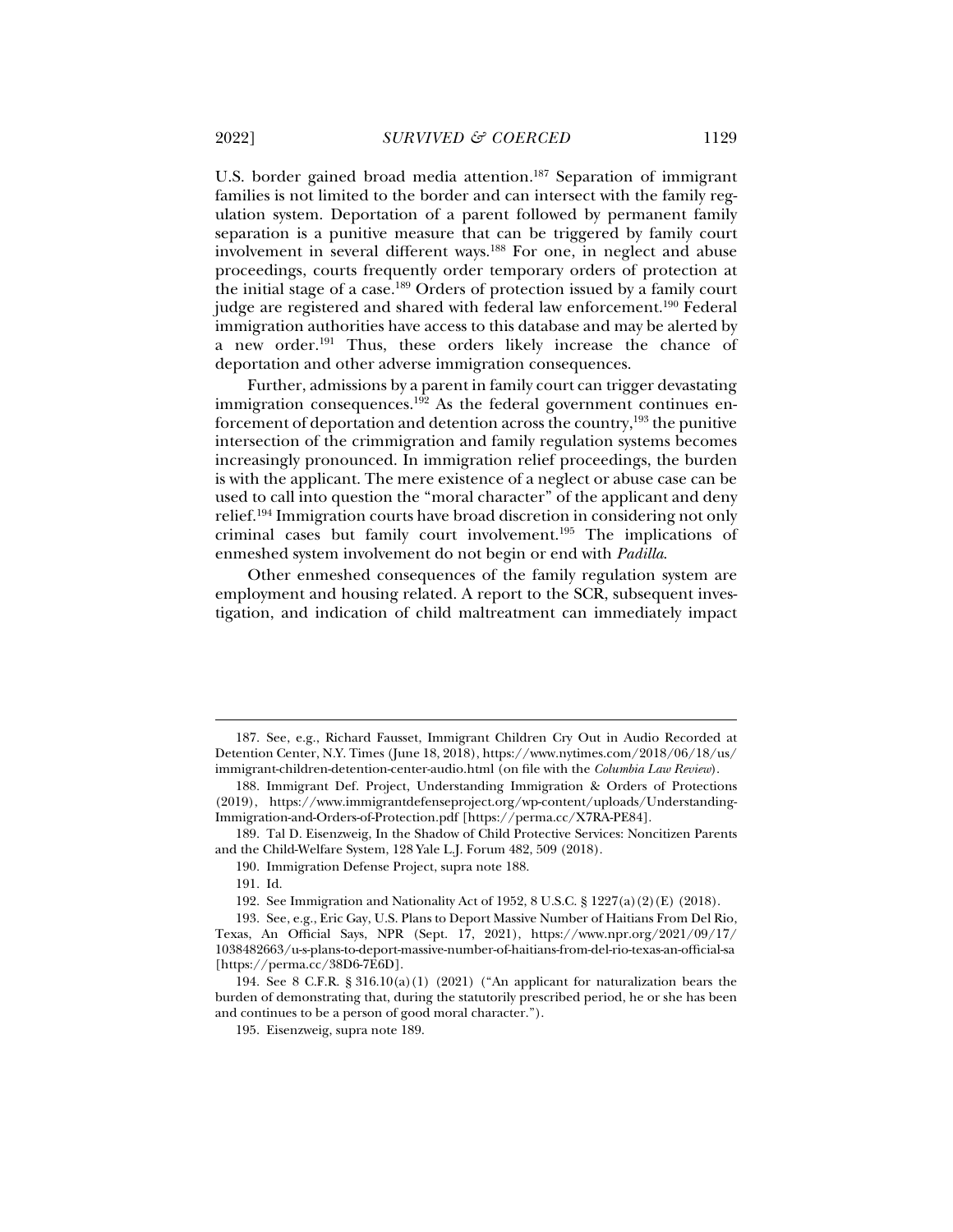both current and future employment opportunities.<sup>196</sup> In Anya's case<sup>197</sup> it led to the loss of her job as a nurse and subsequent housing instability. The legal standard for indication in the SCR, in most states, merely requires some credible evidence of neglect or abuse.<sup>198</sup> The decision to "indicate" or "unfound" a case is made by child protective caseworkers without judicial involvement. While there is no public data on how many people are on the SCR, for New York State alone, the numbers are estimated to be in the hundreds of thousands.<sup>199</sup> The SCR is not accessible to the public, but many employers run SCR clearance checks as part of their hiring process.200 This affects employment beyond childcare positions in the areas of transportation, home health aide services, custodial services, and others.

The family regulation system can have a destabilizing effect on families in the shelter system. Even the temporary removal of a child residing in a family shelter with their parents can lead to the loss of the shelter placement for the entire family.<sup>201</sup> Public housing and shelter placements are tied to the household composition. A single mother with a child is entitled to a placement within a family shelter but will lose the placement just weeks after the removal of her children. The lack of housing can later become the barrier for family reunification.<sup>202</sup> In New York City, the

 <sup>196.</sup> In 2020, New York State passed a bill to reform the SCR. The overall positive changes will not go into effect until 2022. The new statute requires a higher standard for indication of cases ("a fair preponderance of evidence" instead of "some credible evidence"). See S. 7506B, 2020 Leg., Reg. Sess. (N.Y. 2020). The new law also shortens the time that a case remains on the SCR from potentially up to nearly twenty-eight years to eight years. See id.

 <sup>197.</sup> See Kramer, supra note 143, at 1–2.

 <sup>198.</sup> A finding in family court would require the higher standard of preponderance of the evidence. See, e.g., N.Y. Fam. Ct. Act § 1046(b)(i) (McKinney 2021) ("[A]ny determination that the child is an abused or neglected child must be based on a preponderance of evidence . . . ."). Note that both standards are significantly lower than the prosecution's burden to prove a criminal case beyond a reasonable doubt.

 <sup>199.</sup> Each year, New York City alone adds thousands of new indicated cases to the SCR. See Admin. for Child.'s Servs., Abuse/Neglect Investigations by Community District, 2015– 2019, https://www1.nyc.gov/assets/acs/pdf/data-analysis/abuseneglectreport15to19.pdf [https://perma.cc/68C3-C6T8] (last visited Oct. 12, 2021).

 <sup>200.</sup> Diane L. Redleaf, The Impact of Abuse and Neglect Findings Beyond the Juvenile Courthouse: Understanding the Child Abuse Register System and Ways to Challenge Administrative Child Abuse Register Determinations, *in* Representing Parents in Child Welfare Cases: Advice and Guidance for Family Defenders 389, 393 (Martin Guggenheim & Vivek Sankaran eds., 2015).

 <sup>201.</sup> Corey S. Shdaimah, "CPS Is Not a Housing Agency"; Housing Is a CPS Problem: Towards a Definition and Typology of Housing Problems in Child Welfare Cases, 31 Child. & Youth Servs. Rev. 211, 216 (2009).

 <sup>202.</sup> H. Elenore Wade, Note, Preserving the Families of Homeless and Housing-Insecure Parents, 86 Geo. Wash. L. Rev. 869, 881–82 (2018) (examining the intersections of homelessness and allegations of child neglect).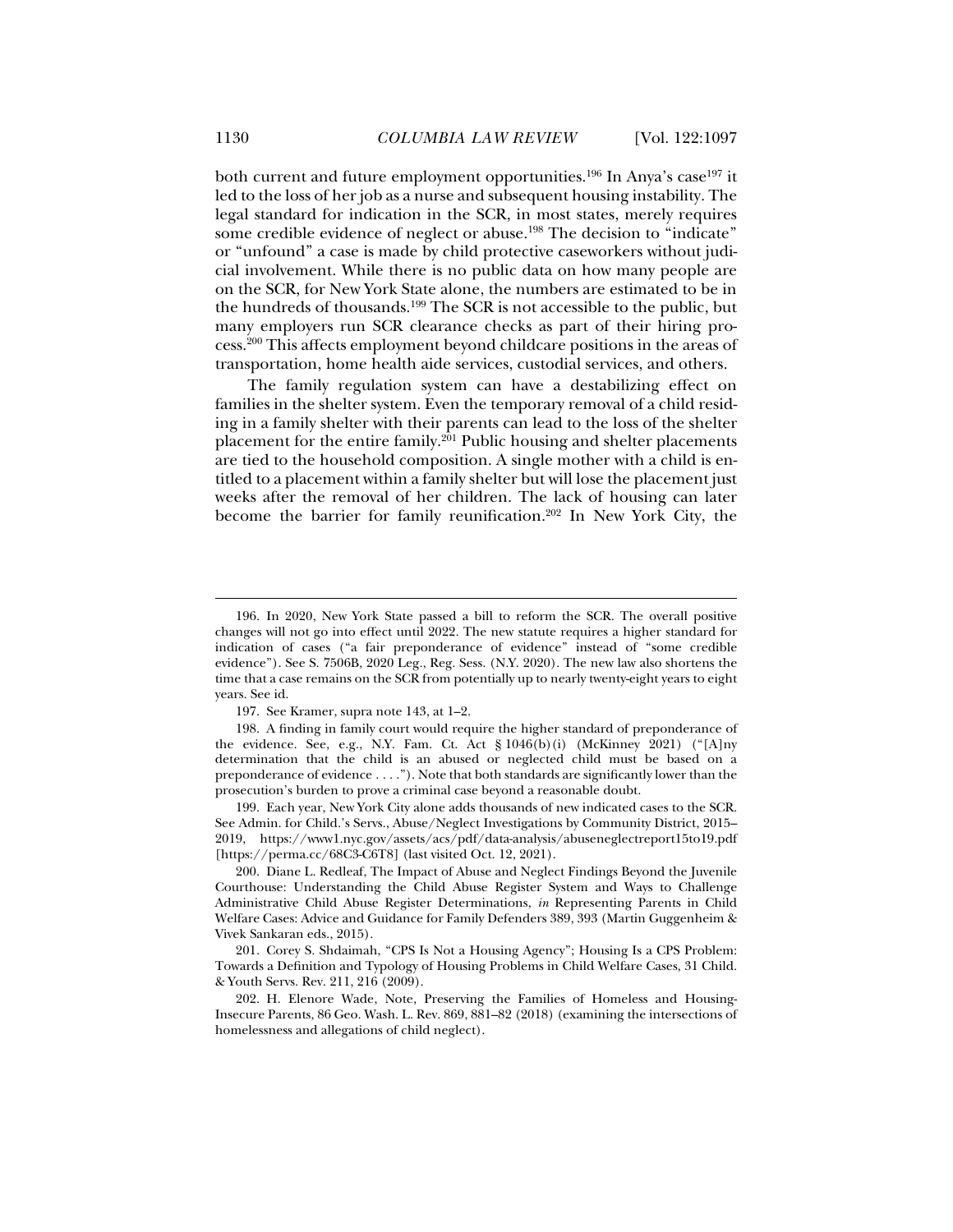Department for Homeless Services can discharge a family for "fail[ure] to constitute a family."203 Other states have similar shelter policies.204

The limitation of upward mobility through employment barriers, combined with the displacement of families in the shelter system, exemplifies how the family regulation system exacerbates poverty through punishment despite its purported child welfare mission. Notably, employment destabilization through the family regulation system can occur even without court involvement.

d. *Termination of Parental Rights: The Civil Death Penalty*. — The most permanent punishment in the family regulation context—sometimes referred to as "the civil death penalty"—is the termination of parental rights.205 In the words of the Supreme Court, the state moves to "destroy weakened familial bonds."206 Termination proceedings irrevocably sever the legal parent–child relationship and all other family ties of the child stemming from it, which includes the sibling and grandparent relationship. Typically, after the legal family relationship is terminated, the parent or family member can no longer visit or communicate with the child. By law, this child is no longer their child, grandchild, sibling, nephew, niece, cousin, or other family member. The Supreme Court has recognized this to be a "unique kind of deprivation"207 in which the state seeks to end a "fundamental liberty interest."208

The federal adoption law enacted in 1997, the Adoption and Safe Families Act  $(ASFA)$ ,  $^{209}$  which amended the Child Welfare Act,  $^{210}$  marks a shift of focus from preserving family ties through family reunification to fast-tracked adoptions.211 Nominally, the primary goal after the removal of a child remains family reunification. However, ASFA places statutory deadlines on the time that a child can remain in foster care before "freeing" them for adoption, in an effort to place pressure on the state courts to achieve permanency and reduce the foster care population.212 When the foster care agency has successfully changed the goal from reunification to

 <sup>203.</sup> See N.Y. Comp. Codes R. & Regs. tit. 18, §§ 900.2(b)(2), 8(a)(2)(viii) (2020).

 <sup>204.</sup> For the intersection of homelessness and CPS involvement, see generally Jason M. Rodriguez & Marybeth Shinn, Intersections of Family Homelessness, CPS Involvement, and Race in Alameda County, California, 57 Child Abuse & Neglect 41, 42–44 (2016) (discussing how housing instability can lead to family regulation involvement and vice versa).

 <sup>205.</sup> N. R. Kleinfield, The Girls Who Haven't Come Home, N.Y. Times (July 6, 2013), https://www.nytimes.com/2013/07/07/nyregion/the-girls-who-havent-come-home.html (on file with the *Columbia Law Review*).

 <sup>206.</sup> Santosky v. Kramer, 455 U.S. 745, 754 (1982).

 <sup>207.</sup> Id. at 759 (quoting Lassiter v. Dep't of Soc. Servs., 452 U.S. 18, 27 (1981)).

 <sup>208.</sup> Id.

 <sup>209.</sup> Adoption and Safe Families Act of 1997, Pub. L. No. 105-89, 111 Stat. 2115.

 <sup>210.</sup> Adoption Assistance and Child Welfare Act of 1980, Pub. L. No. 96-272, 94 Stat. 500.

 <sup>211.</sup> Roberts, Shattered Bonds, supra note 161, at 105.

 <sup>212.</sup> Id. at 104–13.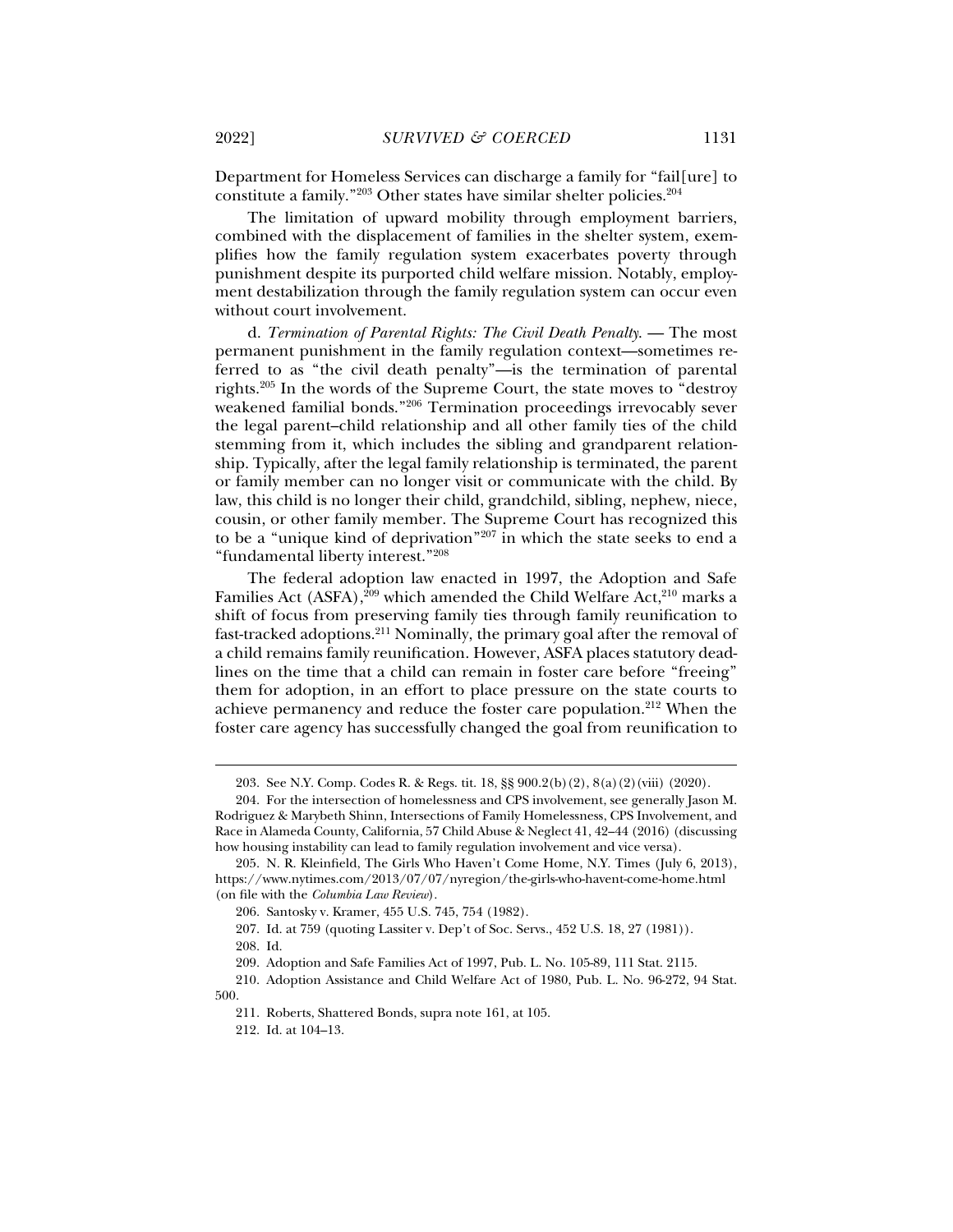adoption, they are no longer required to plan with the parents. Every time the state places a child in foster care, the ASFA timeline starts, and a family is at risk of irrevocable separation.<sup>213</sup> The initial goal after the removal of a child from their parents remains family reunification, but the timeline in which that goal can change to adoption is significantly shortened. These short statutory deadlines are contrary to existing knowledge of treatment, recovery, healing processes, and importantly, the circumstantial socioeconomic factors that inform families' needs.<sup>214</sup>

The large support of ASFA in the 1990s along with its characterization as child centered<sup>215</sup> is partially based on the fictitious belief that a child's well-being conflicts with parental rights.<sup>216</sup> Supporters of ASFA championed it as being in the best interest of children as opposed to the interest of parents,217 instead of viewing the family as a unit, worthy of support rather than punishment. ASFA focuses on the length of time that a child has spent in foster care as the determining factor for changing the goal from family preservation to adoption.<sup>218</sup> Parents are in a race against the ticking ASFA clock to complete the service plan provided by the foster care agency. The proceedings in and out of court center around the services a parent has or has not completed, their interactions with agency workers, and their behavior as documented from the perspective of the agency caseworker.<sup>219</sup> In domestic violence cases, this often includes, but is not limited to, engagement in domestic violence victims counseling services.220 The focus of the case shifts from immediate safety considerations to a documented compliance determination by the foster care agency.

The punitive nature of ASFA's short reunification deadlines became particularly pronounced during the COVID-19 global health crisis. With

 <sup>213.</sup> See Richard Wexler, Take the Child and Run: Tales From the Age of ASFA, 36 New Eng. L. Rev. 129, 136 (2001) (emphasizing a shift from family preservation to permanent separation through ASFA).

 <sup>214.</sup> See Roberts, Shattered Bonds, supra note 161, at 154 ("It is usually difficult for parents with drug or alcohol problems to successfully complete a treatment program and conform to other agency requirements within the established time limit.").

 <sup>215. 143</sup> Cong. Rec. H10789 (daily ed. Nov. 13, 1997) (statement of Rep. Kennelly) ("This legislation we can all agree on is putting children on a fast track from foster care to safe and loving and permanent homes. This is what this is all about.").

 <sup>216.</sup> See Roberts, Shattered Bonds, supra note 161, at 108 ("Members of Congress waved these stories about tragic child abuse cases as evidence that federal policy should abandon its emphasis on family unity.").

 <sup>217.</sup> Id.

 <sup>218.</sup> Id. at 109–10 (describing how ASFA accelerates the termination of parental rights by mandating that "states file a petition to terminate the rights of parents whose child has been in foster care for fifteen of the previous twenty-two months").

 <sup>219.</sup> See infra sections III.A–.B.

 <sup>220.</sup> See infra sections III.A–.B.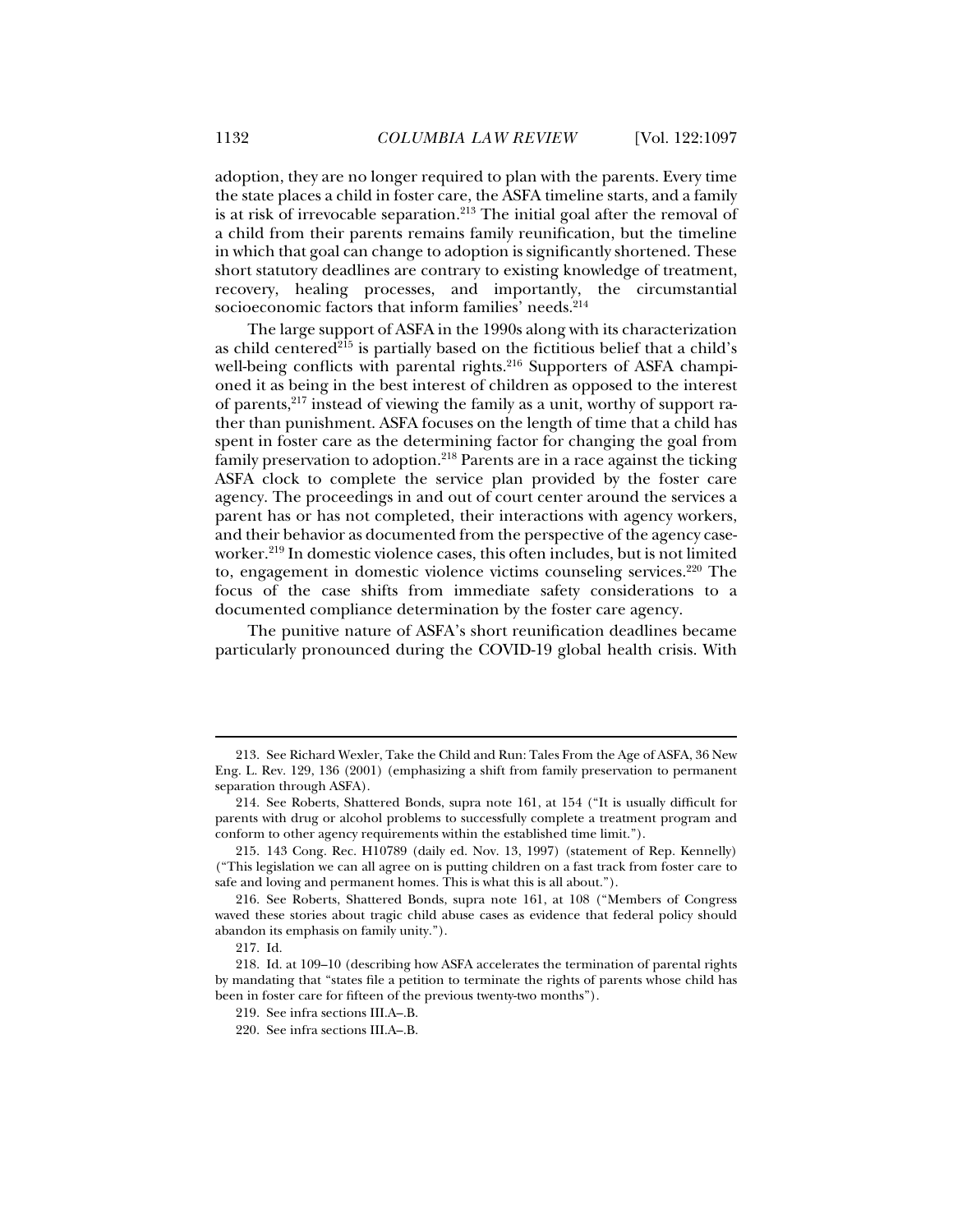limited or no access to physical courthouses, many states suspended statutory deadlines.221 Families entangled in the family regulation system faced particularly harsh physical separation, with limited ability to challenge continued foster care placement or suspension of visitation. On March 25, 2020, the Illinois Department of Children and Family Services (DCFS) suspended all in-person child--parent and sibling visits for children in the Illinois foster care system.222 Parents promptly challenged DCFS's blanket visitation ban, arguing that it exacerbated already existing harms to families during the pandemic. The Chancery Division of the Cook County Circuit Court dismissed the case without issuing a temporary restraining order to suspend DCFS's ban.223 The court did not make a substantive decision, but rather found that it lacked jurisdiction in that "the Child Custody Court . . . is best able to assess the rights and responsibilities of

At this moment, it is impossible to definitively predict how the pandemic will impact the legal death of families in the long term. Thus far, it has placed families with foster care involvement at higher risk for permanent separation through visitation suspension, minimal access to the courts and service providers, increased housing instability, and financial insecurity.

the parties."<sup>224</sup> The decision was harshly criticized.<sup>225</sup>

\* \* \*

Together, various tools of coercion and punishment perpetuate epistemic injustice in the family regulation system for involved parents, including domestic violence survivors.

20200619-uq7kl4bie5b6hlap3zmsifqzs4-story.html (on file with the *Columbia Law Review*).

 <sup>221.</sup> For example, in New York, the Governor issued Executive Order 202.8, which suspended or modified statutory deadlines. N.Y. Exec. Order No. 202.8 (Mar. 20, 2020), https://www.governor.ny.gov/sites/default/files/atoms/files/EO\_202.8.pdf

<sup>[</sup>https://perma.cc/B5QT-BWPA]. In California, the statewide emergency order of Chief Justice Tani G. Cantil-Sakauye modified statutory deadlines in criminal court. Statewide Emergency Order by Hon. Tani G. Cantil-Sakauye, Chief Justice of California and Chair of the Judicial Council (Mar. 30, 2020), http://www.lacourt.org/newsmedia/uploads/ 142020431048StatewideOrderbytheChiefJustice-ChairoftheJudicialCouncil03-30-2020.pdf [https://perma.cc/C5YE-WA9B].

 <sup>222.</sup> Dan Petrella, DCFS Set to Resume Parental Visits After 3-Month Coronavirus Shutdown, but Advocates Say It's 'Much Too Little Too Late', Chi. Trib. (June 19, 2020), https://www.chicagotribune.com/coronavirus/ct-coronavirus-dcfs-parental-visits-

 <sup>223.</sup> Buxton v. Ill. Dep't of Child. & Fam. Servs., Case No. 20 CH 4100, at 3 (Ill. Cir. Ct. May 18, 2020), https://www.povertylaw.org/wp-content/uploads/2020/05/Buxton-v-DCFS-Decision.pdf [https://perma.cc/39U4-UHJY].

 <sup>224.</sup> Id.

 <sup>225.</sup> The Movement for Family Power and the Shriver Center on Poverty Law issued a joint statement disagreeing with the court's decision: "[T]he Chancery Division . . . has . . . the duty to hear constitutional challenges to DCFS' actions, especially when those constitutional challenges cannot be entertained in Child Protection court, as is the case here." See Family Unity Remains Essential Despite Illinois Court Ruling, Shriver Ctr. on Poverty L. (May 19, 2020), https://www.povertylaw.org/article/family-unity-remainsessential-despite-illinois-court-ruling/ [https://perma.cc/W92U-WZ76].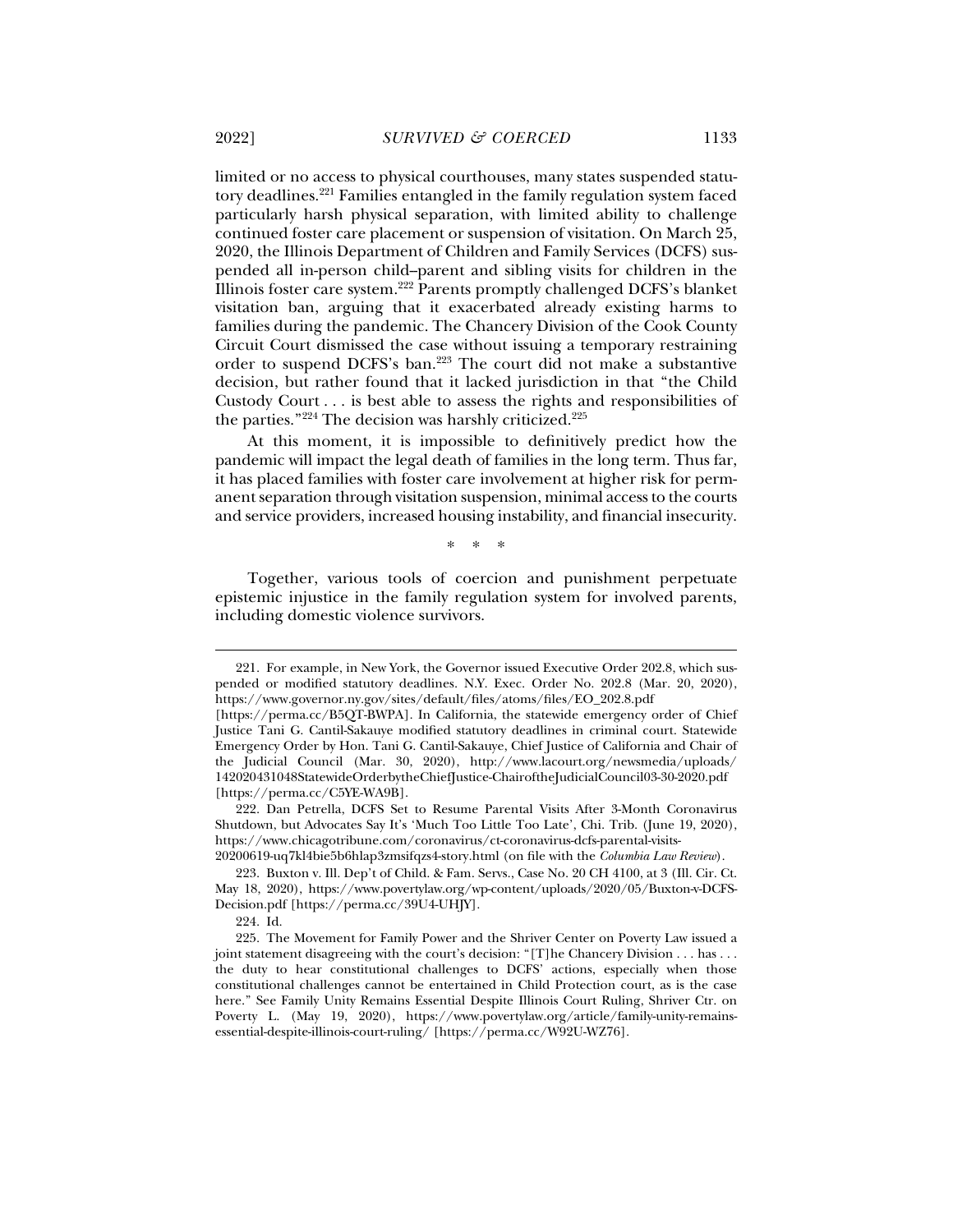# II. EPISTEMIC INJUSTICE IN THE FAMILY REGULATION SYSTEM

This Part analyzes the relationship between knowledge production and coercion tools of the family regulation system through the lens of epistemic injustice theory. In a performative process, survivors are expected to articulate their internalized knowledge about their experience with domestic violence authentically and repeatedly, all while under the enormous pressure of CPS surveillance and the looming threat of child removal.

This Essay argues that in the family regulation context, epistemic injustice operates in three distinct ways. One, already existing knowledge about victimhood and child safety is reproduced to legitimize the family regulation system itself. Narratives that do not align with stereotypical assumptions about survivors of domestic violence are discredited. Two, survivors are excluded from shaping knowledge about child safety. In combination, both forms of epistemic injustice prevent individual resistance *and* a systemic shift from surveillance to support of survivors and their families. Three, both the discrediting and exclusion of survivor knowledge must be seen in the context of a coercive environment. The epistemic injustice framework helps explain why the individual, not structural oppression, is identified as a threat to child safety. This Essay further examines these points by introducing the relevant aspects of epistemic injustice theory (section II.A) and highlighting the central "moments" of knowledge production in the family regulation system (section II.B).

# A. *Epistemic Injustice Theory*

j

Epistemic injustice<sup>226</sup> theory is situated in political philosophy<sup>227</sup> and informed by feminist legal theory<sup>228</sup> and critical race studies.<sup>229</sup> Epistemology describes how the episteme, "an anonymous codification structure," dictates the "knowledge formation" of a society at a particular

 <sup>226.</sup> See generally Fricker, supra note 28 (exploring epistemic injustice).

 <sup>227.</sup> See Amy Allen, Power/Knowledge/Resistance: Foucault and Epistemic Injustice, *in* The Routledge Handbook of Epistemic Injustice 187, 187–93 (Ian James Kidd, José Medina & Gaile Pohlhaus, Jr. eds., 2017) (arguing that Michel Foucault, a political philosopher, could be characterized as an epistemic injustice scholar before the term existed).

 <sup>228.</sup> See Kristie Dotson, Tracking Epistemic Violence, Tracking Practices of Silencing, 26 Hypatia 236, 236, 242–48 (2011) (noting the epistemic violence inflicted on women of color through silencing practices); Nancy Tuana, Feminist Epistemology: The Subject of Knowledge, *in* The Routledge Handbook of Epistemic Injustsice, supra note 227, at 125, 125 ("The subject of knowledge has been a central concern of feminist epistemological analyses since their inception.").

 <sup>229.</sup> See Patricia Hill Collins, Black Feminist Thought: Knowledge, Consciousness, and the Politics of Empowerment 9 (2d ed. 2000) [hereinafter Collins, Black Feminist Thought] ("For African-American women, critical social theory encompasses bodies of knowledge and sets of institutional practices that actively grapple with the central questions facing U.S. Black women as a collectivity. . . . African-American women as a *group* remain oppressed within a U.S. context characterized by injustice.").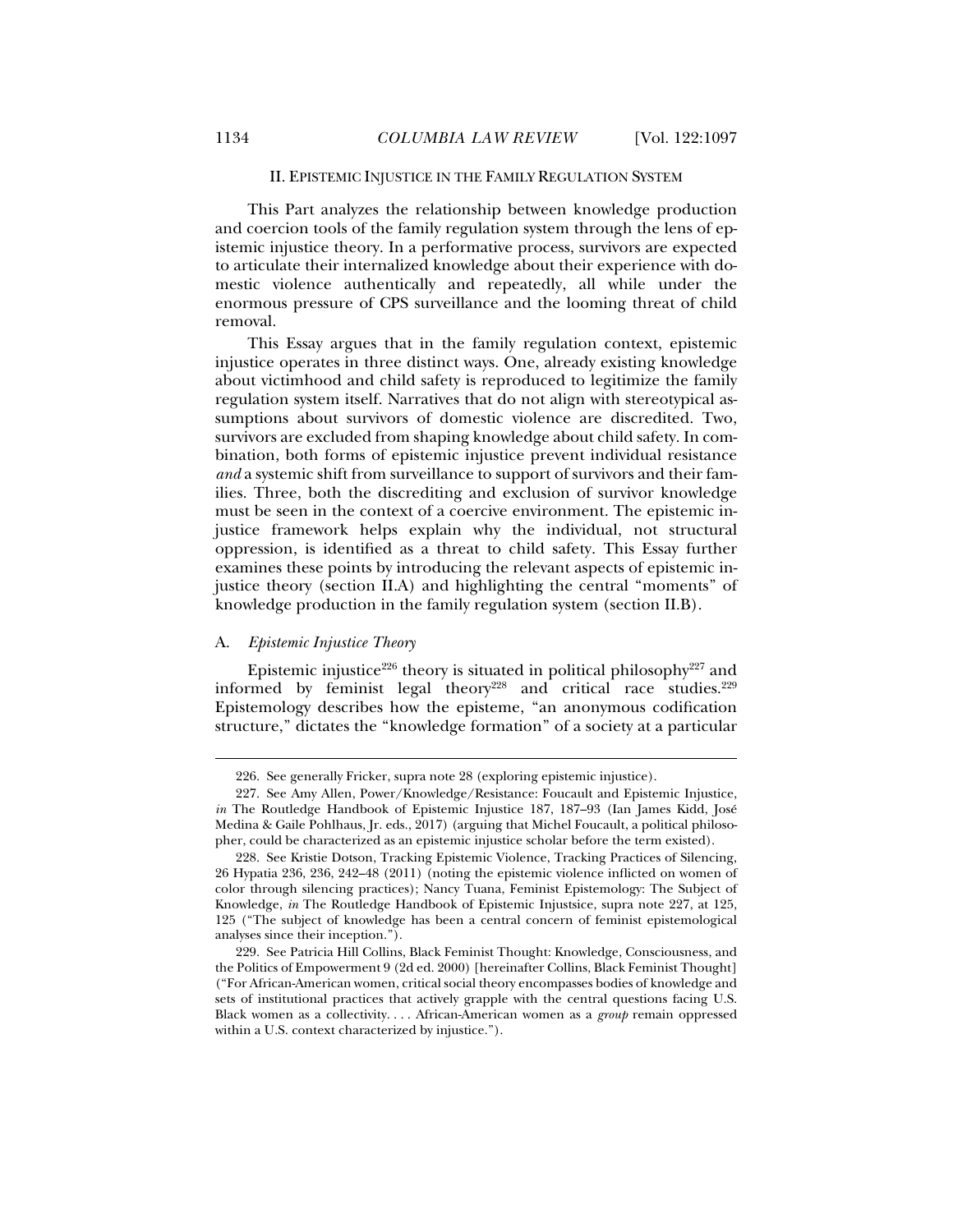moment in time.<sup>230</sup> In other words, epistemology is the theory of knowledge, asking questions such as: What is knowledge? How is knowledge formed? Who participates in knowledge formation?

Epistemic injustice theorizes the relationship between knowledge formation and power. Professor Fricker coined the term epistemic injustice and describes it as a distinct injustice by which someone is harmed in their "capacity as a knower."231 Which knowledge is credited and which is subjugated is rooted in societal power structures and informed by stereotypical assumptions.232 Notably, even prior to Fricker, numerous Black feminists and other feminists of  $color<sup>233</sup>$  produced scholarship that can be categorized as epistemic injustice scholarship.234

Epistemic injustice can be divided into two interrelated categories: testimonial injustice and hermeneutical injustice.235 Together these categories provide a useful framework to conceptualize the specific harm that survivors in the family regulation system experience in their "capacity as knowers."236

1. Testimonial Injustice. — Testimonial injustice<sup>237</sup> describes the discrediting of the "speaker's word"<sup>238</sup> based on stereotypes.<sup>239</sup> "Testimonial" does not mean that the information must be presented through formal testimony. Any form of speech can be testimonial in this context.240

Negative credibility attributions are highly "resistan[t] to counterevidence."241 The long history of discrediting Black women's speech, for example, is embedded in sexist and racist stereotypical narratives about

 <sup>230.</sup> Anke Bartels, Lars Eckstein, Nicole Waller & Dirk Wiemann, Postcolonial Literatures in English: An Introduction 153 (2019).

 <sup>231.</sup> Fricker, supra note 28, at 20.

 <sup>232.</sup> Id. at 249–57; see also Tuerkheimer, supra note 30, at 42–46.

 <sup>233.</sup> See, e.g., Collins, Black Feminist Thought, supra note 229, at 3; Hazel V. Carby, White Woman Listen! Black Feminism and the Boundaries of Sisterhood, *in* The Empire Strikes Back: Race and Racism in 70s Britain 212 (Centre for Contemporary Cultural Studies ed., 1982).

 <sup>234.</sup> Rachel McKinnon argues that while these scholars did not label their work epistemic injustice scholarship, they nonetheless examined and theorized concepts that can be seen as epistemic injustice. See Rachel McKinnon, Epistemic Injustice, 11 Phil. Compass 437, 438 (2016).

 <sup>235.</sup> Fricker, supra note 28, at 1.

 <sup>236.</sup> Id. at 20.

 <sup>237.</sup> Id. at 1.

 <sup>238.</sup> Id.

 <sup>239.</sup> Fricker suggests that many stereotypes about marginalized groups involve credibility judgments: "Many of the stereotypes of historically powerless groups . . . involve an association with some attribute inversely related to competence or sincerity or both . . . ." Id. at 32.

 <sup>240.</sup> Id. at 60.

 <sup>241.</sup> Id. at 35.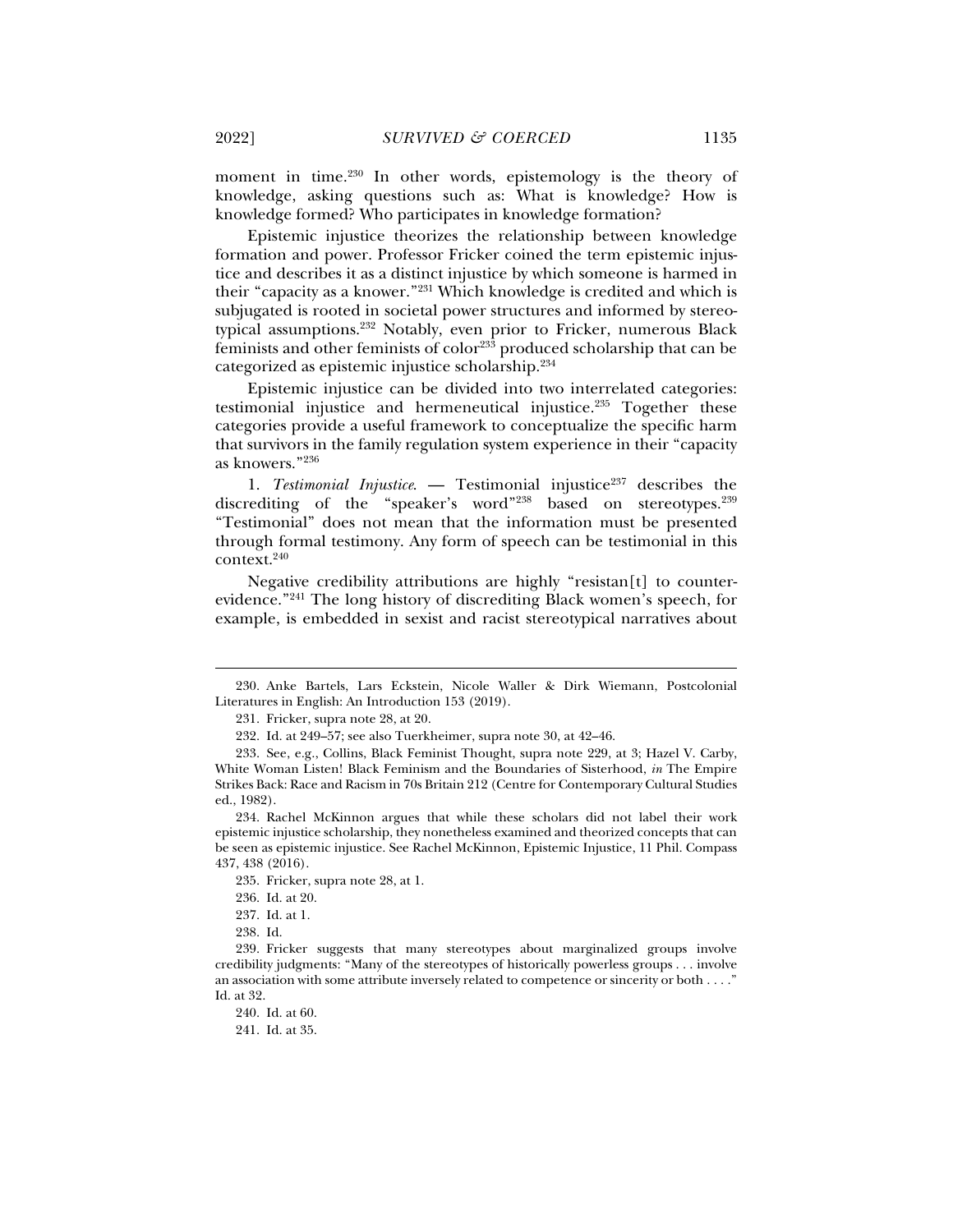sexuality and femininity.<sup>242</sup> Women have been stereotyped and pathologized as liars based solely on their identity as women for centuries, especially in the sexual assault context.<sup>243</sup> Black women in particular face both gendered and racialized credibility discounts based on their intersectional identities.244 For court proceedings, scholars have pointed out that Black women encounter "numerous obstacles to being considered a believable, reasonable person."245 Poverty exacerbates credibility discounts of Black women.246 In the family regulation system, the discrediting of a survivor's speech is bound up in her intersectional identity as a Black and/or poor woman. $247$ 

 244. See Rosemary C. Hunter, Gender in Evidence: Masculine Norms vs. Feminist Reforms, 19 Harv. Women's L.J. 127, 165 (1996) ("This evaluative scheme most disadvantages African American women. It is arguable, for example, that rape shield provisions do not assist African American complainants, since sexual promiscuity is imputed to them even in the absence of specific evidence of their sexual history." (footnote omitted)). For a broader discussion of intersectionality, see generally Kimberlé Crenshaw, Mapping the Margins: Intersectionality, Identity Politics, and Violence Against Women of Color, 43 Stan. L. Rev. 1241 (1991).

245. Yarbrough & Bennett, supra note 242, at 647.

 246. See Linda L. Ammons, Mules, Madonnas, Babies, Bathwater, Racial Imagery and Stereotypes: The African-American Woman and the Battered Woman Syndrome, 1995 Wis. L. Rev. 1003, 1006–07 ("The imagery and stereotypes that were raised by the prosecutor's comparison of Pamela Hill and Nicole Simpson cannot be missed. . . . Pamela Hill is black, poor, an unwed mother, and considered violent."). The "welfare queen" trope is one of the most harmful stereotypical depictions of Black women. This stereotype characterizes Black mothers as manipulative, neglectful liars, who take advantage of welfare services. See id. at 1051 n.175.

 247. Deborah K. King, Multiple Jeopardy, Multiple Consciousness: The Context of a Black Feminist Ideology, 14 Signs 42, 49–50 (1988) (examining how Black women face compounded oppression through racism, sexism, and classism).

 <sup>242.</sup> See Ronald L. Ellis & Lynn Hecht Schafran, Achieving Race and Gender Fairness in the Courtroom, *in* The Judges' Book 91, 113 (2d ed. 1994) ("Black women who are battered face a particular kind of bias. . . . Some court officials presume that violence is the norm in the black community, so these women need no specific protection."); Gary LaFree, Rape and Criminal Justice: The Social Construction of Sexual Assault 219–20 (1989) (highlighting the tendencies of jurors to not believe Black women in rape cases); Marilyn Yarbrough & Crystal Bennett, Cassandra and the "Sistahs": The Peculiar Treatment of African American Women in the Myth of Women as Liars, 3 J. Gender Race & Just. 625, 633–34 (2000) (noting the historical characterization of Black women as "deviant").

 <sup>243.</sup> See Emma Coleman Jordan, Race, Gender, and Social Class in the Thomas Sexual Harassment Hearings: The Hidden Fault Lines in Political Discourse, *in* Critical Race Feminism: A Reader 169, 172 (Adrien Katherine Wing ed., 1997) (discussing how "[t]he Freudian notion of women's hysterical fabrication of claims of sexual abuse" influenced public skepticism of Anita Hill's accusations against then-Judge Clarence Thomas); Alfred S. Taylor, Medical Jurisprudence 447 (Edward Hartshorne ed., 3d ed. 1853) ("Professor Amos remarked . . . that for one real rape tried on the Circuits, there were on the average twelve pretended cases!"); Amy D. Ronner, The Cassandra Curse: The Stereotype of the Female Liar Resurfaces in *Jones v. Clinton*, 31 U.C. Davis L. Rev. 123, 130 (1997). A man's "word," however, sufficed as a guarantee or promise. See Adrienne Rich, On Lies, Secrets, and Silence: Selected Prose 1966–1978, at 185–86 (1979).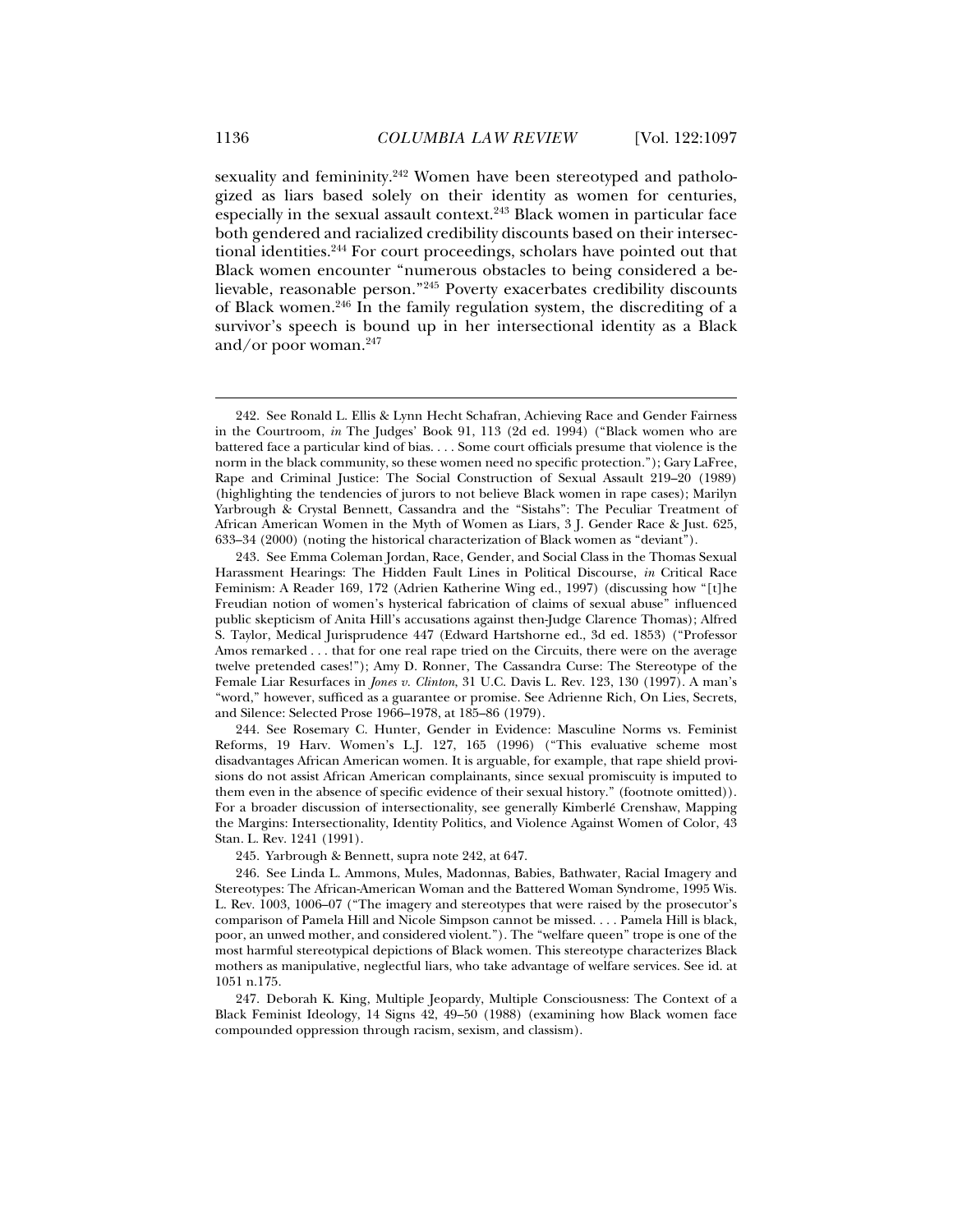Professor Fricker theorizes that only a credibility deficit is a form of testimonial injustice, not credibility excess.<sup>248</sup> Credibility excess refers to the heightened attribution of credibility to someone's speech.<sup>249</sup> Some scholars, however, believe that credibility excess can be a form of testimonial injustice. According to Professor Jennifer Lackey, a credibility excess can take the form of testimonial injustice when a person's reported knowledge is credited "*only under conditions devoid of, or with diminished, epistemic agency.*"250 In other words, it is testimonial injustice when only coerced knowledge—knowledge elicited by the state through a coercive process—is regarded as credible knowledge or as more credible than knowledge expressed without state coercion.251 Lackey applies her understanding of testimonial injustice to explain why false confessions are "highly resistant to counterevidence."<sup>252</sup> While Lackey identifies credibility excess as testimonial injustice specifically in the context of confessions, the underlying concept is applicable to coerced survivors in the family regulation system. Survivors are affected by testimonial injustice both when their authentic knowledge is discredited and when they are forced to participate in knowledge production within a coercive environment.

The damage caused by testimonial injustice is multifold. Testimonial injustice dehumanizes a person by discrediting their status as a knower, based on stereotypical assumptions.253 In the introductory case example, Ms. Williams did communicate her knowledge to the CPS caseworker. Her specific requests for support were ignored. Instead, CPS intervened by making Ms. Williams participate in domestic violence and parenting counseling sessions. In doing so, CPS suggested—at least implicitly—that Ms. Williams was a mother incapable of making an informed and autonomous decision about how best to support herself and her child. Importantly, the ongoing family regulation case actively prevented her from filing for a divorce from her abusive partner and seeking custody.254

 <sup>248.</sup> See Fricker, supra note 28, at 21. This understanding of testimonial injustice is contentious. See Emmalon Davis, Typecasts, Tokens, and Spokespersons: A Case for Credibility Excess as Testimonial Injustice, 31 Hypatia 485, 486–96 (2016).

 <sup>249.</sup> For credibility excess, Fricker gives the example of someone receiving unduly high credibility in what he said just because he spoke with a certain accent. See Fricker, supra note 28, at 19–20.

 <sup>250.</sup> Jennifer Lackey, False Confessions and Testimonial Injustice, 110 J. Crim. L. & Criminology 43, 59 (2020). Lackey calls this form of testimonial injustice "agential testimonial injustice." Id. at 61.

 <sup>251.</sup> Id. at 59–60 (arguing that coercion, manipulation, sleep deprivation, and deception can reduce a person's epistemic agency).

 <sup>252.</sup> Id. at 52 (emphasis omitted).

 <sup>253.</sup> As Fricker points out, sharing knowledge is "essential to human value." See Fricker, supra note 28, at 44 ("[T]he epistemic wrong bears a social *meaning* to the effect that the subject is less than fully human.").

 <sup>254.</sup> Ms. Williams reached out to several survivor support organizations. They were unable to assist her in filing for a divorce due to her pending family court case.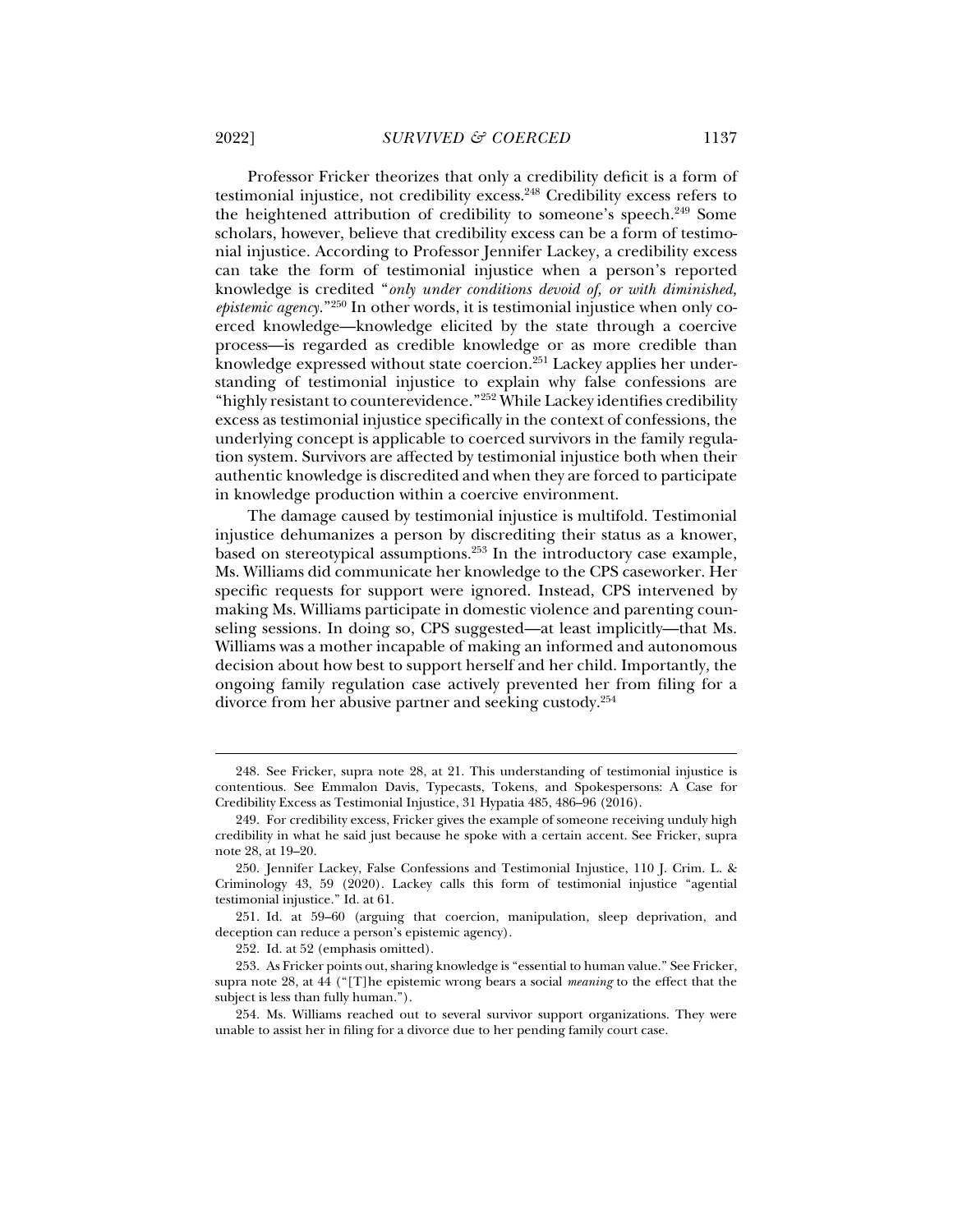If knowledge is elicited in a coercive environment, it may diminish a person's perceived agency over their own experience. Ms. Roberts, when subpoenaed to testify against her partner, felt that she had to choose between getting her children back and testifying authentically. Ms. Roberts wanted to continue a relationship with her partner. She believed that he should continue to be a father figure for her daughters. She was convinced that while there had been fights with him, there was no domestic violence. The fear of continued separation from her children, however, prevented her from testifying authentically. As a result, she lost agency over the expression of her knowledge. The disconnect between her authentic experience and the narrative that was expected of her caused so much internal pressure that it made her ill.

Systematic testimonial injustice perpetuates structural oppression by eliciting knowledge that comports with already existing stereotypical narratives, while ignoring or silencing authentic knowledge.<sup>255</sup>

2. *Hermeneutical Injustice*. — Hermeneutical injustice occurs when socially marginalized knowers are excluded from contributing to collective knowledge production.256 Hermeneutical injustice prevents a knower from participating in the forming of the collective social understanding of something. This leads to the underrepresentation of marginalized perspectives and the lack of frameworks to conceptualize marginalized experiences.<sup>257</sup> Because the existing hermeneutical resources are biased, hermeneutically marginalized groups are unable to articulate their experiences in ways that resonate both with the listener and comport with their lived experiences.258 Professor Fricker describes hermeneutical epistemic injustice as "the injustice of having some significant area of one's social experience obscured from collective understanding owing to a structural identity prejudice."259 As an example, she discusses the concept of "sexual harassment" through the lens of hermeneutical injustice by examining the story of Carmita Woods, a woman who experienced unwanted sexual advances by her boss, before sexual harassment was conceptualized as a phenomenon.260 Carmita Woods, when attempting to articulate her experience, struggled to find words.<sup>261</sup> The lack of frameworks to conceptualize

 <sup>255.</sup> See Fricker, supra note 28, at 58 (noting that systematic testimonial injustice can be a "silent by-product of residual prejudice in a liberal society" (citation omitted)); Tuerkheimer, supra note 30, at 46 (arguing that "testimonial injustice tends to exacerbate oppression . . . of the prejudged groups to which [the speaker] may belong").

 <sup>256.</sup> Fricker, supra note 28, at 158.

 <sup>257.</sup> Id. at 155 (theorizing that collective knowledge becomes "unduly influenced by more hermeneutically powerful groups" and will tend to prejudice marginalized groups).

 <sup>258.</sup> Id. at 159. 259. Id. at 155 (emphasis omitted).

 <sup>260.</sup> Id.

 <sup>261.</sup> Id. at 150.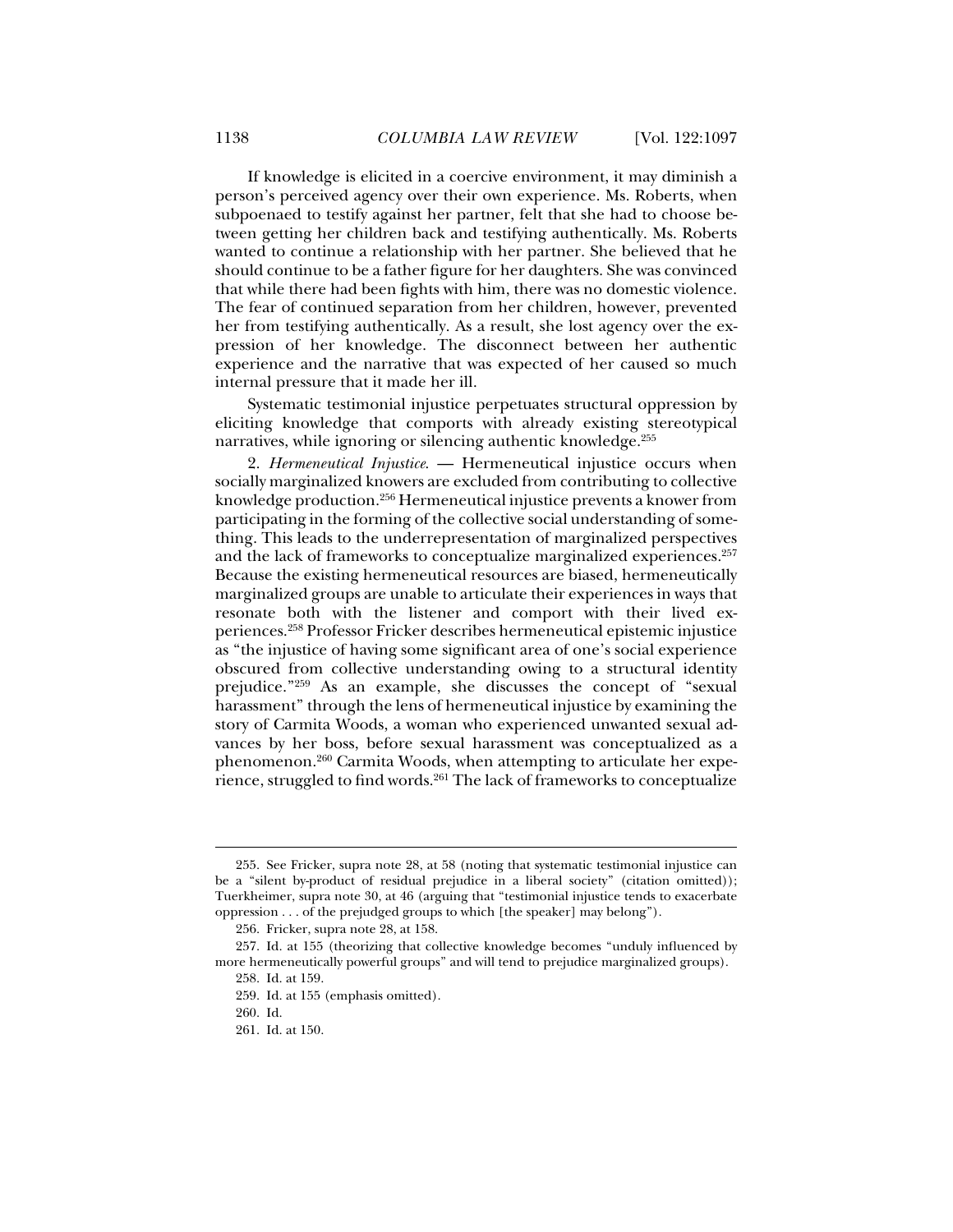an oppressive work environment disadvantaged her in the process of sharing and contributing to existing knowledge.<sup>262</sup> Professor Eve Hanan examines how prisoners experience a distinct form of hermeneutical injustice when they have "no effective method to speak to the authorities"<sup>263</sup> and raise medical complaints. Hanan argues that epistemic injustice "silences or discredits incarcerated people's accounts of prison," and ultimately excludes prisoner knowledge from shaping sentencing policy and sentencing practice.<sup>264</sup>

Our collective understanding of things comes to be defined by those with epistemic power. By advantaging powerful groups and erasing marginalized groups from collective understanding building, hermeneutical injustice obscures and damages collective knowledge production and spreading. As a result, damaged knowledge may then shape public policy and legislation. Fricker develops hermeneutical injustice primarily in the context of gender injustice.<sup>265</sup> Other scholars have focused on race and hermeneutical injustice.<sup>266</sup>

3. *Damaged Knowledge as a Subjugation Tool in the Legal System*. — Scholars initially discussed and applied the framework of epistemic injustice within philosophy discourses.<sup>267</sup> In recent years, the epistemic injustice framework has gained traction in the legal academy.<sup>268</sup> Most recently, epistemic injustice has been utilized as a framework in criminal legal scholarship.269 In the family regulation context, however, epistemic injustice remains underexamined.

j

 266. See, e.g., Kristie Dotson, A Cautionary Tale: On Limiting Epistemic Injustice, 33 Frontiers 24, 26–29 (2012) (discussing examples of testimonial injustice in the context of race and racism); McKinnon, supra note 234, at 438 ("For example, there's ample evidence that we're more likely to believe a statement if it comes from a white man than a black woman, even if both speakers are equally credible (and even if the latter is more credible).").

 267. See generally José Medina, The Epistemology of Resistance: Gender and Racial Oppression, Epistemic Injustice, and Resistant Imaginations (2013) (examining, with a focus on race and gender, how epistemic conditions further marginalize oppressed groups).

 268. See, e.g., Michael Sullivan, Epistemic Justice and the Law, *in* The Routledge Handbook of Epistemic Injustice, supra note 227, at 293, 293–302; Rebecca Tsosie, Indigenous Peoples and Epistemic Injustice: Science, Ethics, and Human Rights, 87 Wash. L. Rev. 1133, 1150–63 (2012).

 269. See Hanan, supra note 263, at 1190–91 (relying on epistemic injustice as "an analytic lens for viewing the seeming paradox of the wide availability of accounts of prison's cruelties and their lack of influence in sentencing policy and practice"). Professor Lackey argues that epistemic injustice explains why false confessions in the criminal legal system

 <sup>262.</sup> Id.

 <sup>263.</sup> M. Eve Hanan, Invisible Prisons, 54 U.C. Davis L. Rev. 1185, 1218 (2020).

 <sup>264.</sup> Id. at 1219, 1242–43.

 <sup>265.</sup> Fricker, supra note 28, at 155; see also Katharine Jenkins, Rape Myths and Domestic Abuse Myths as Hermeneutical Injustices, 34 J. Applied Phil. 191, 191–93, 198 (2017) (applying Fricker's account of hermeneutical injustice to "the phenomenon of persistent social misconceptions, or myths, surrounding forms of sexual or intimate violence, specifically rape and domestic abuse").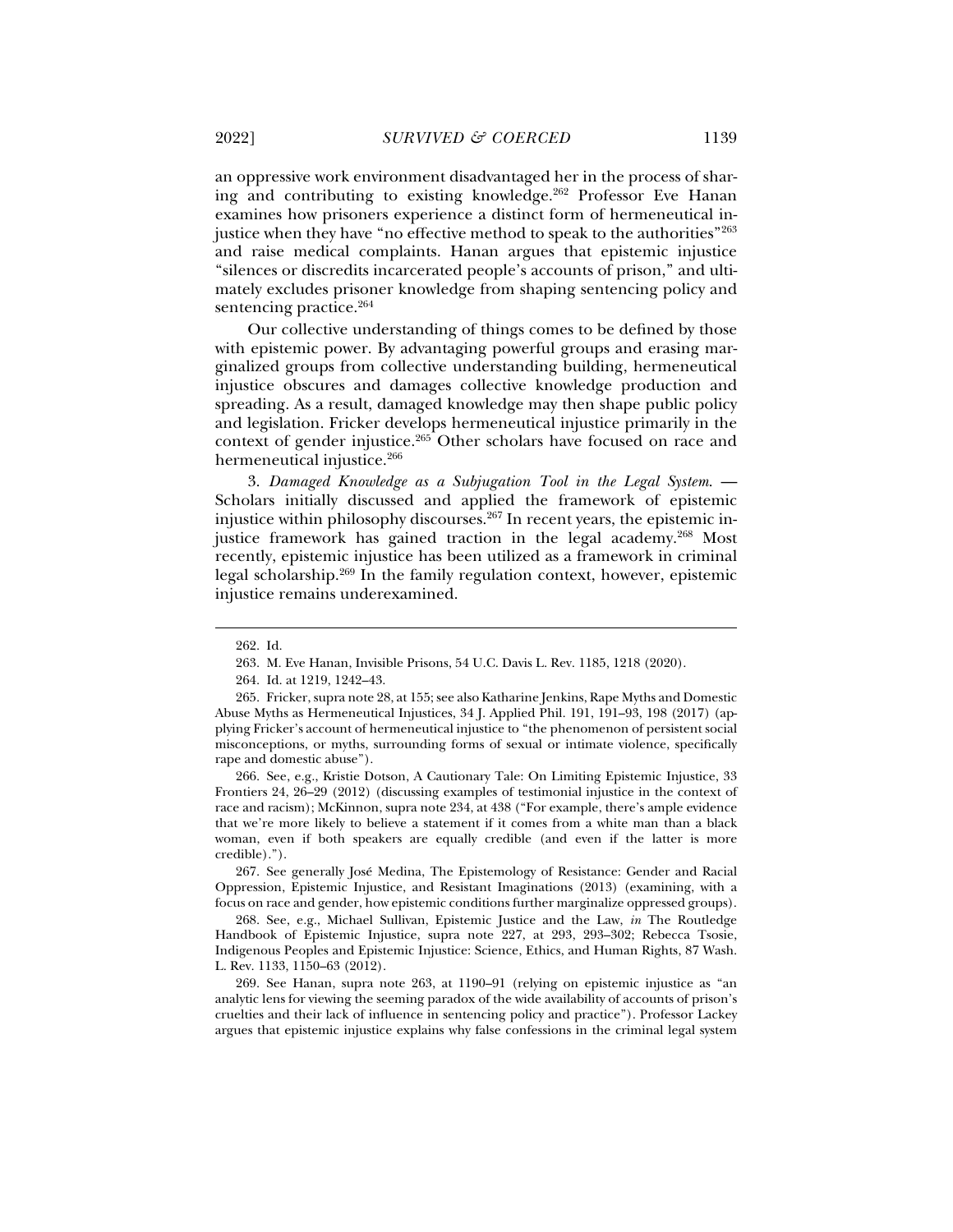Both hermeneutical and testimonial epistemic injustice ultimately damage collective knowledge production through false or incomplete knowledge. Damaged knowledge then shapes the collective understanding of truth. As Michel Foucault pointed out, what is upheld as true depends on "what types of discourse" society "accepts and makes function as true."270 Indeed, through epistemic injustice certain knowledge is accepted as true, while some knowledge is discredited or excluded from shaping collective truth.

In the family regulation context, hermeneutical injustice excludes parents from contributing to the collective understanding of child safety. Survivors are excluded from contributing their authentic knowledge about domestic violence and its effects on their family. Further, they are unable to share their lived experience of system violence in a *collective* knowledge building process, which ultimately damages our collective pool of knowledge. The family regulation system's focus on pathologizing individuals instead of focusing on structural issues is an example of the pervasive effects of damaged knowledge. If marginalized parents' expressions of knowledge were truly credited, the discourse around child safety would center around a family's actual needs. The focus would be on public housing, employment, access to medical treatment, and other structural issues of poverty.

a. *The "Marginalization Effect"*. — Damaged knowledge reproduces and exacerbates socioeconomic disadvantage by excluding those who are disproportionately impacted from sharing their concerns and contributing to solutions—all while uplifting the concerns of those least affected. In this way, epistemic injustice perpetuates hegemonic societal power structures.

Professor Fricker argues that epistemic injustice reduces social and political knowledge building.271 Damaged knowledge about child safety and domestic violence can have long-lasting effects on families entangled in the family regulation system. For example, the narrative that a woman who experiences domestic violence is "psychologically damaged" is instrumentalized to justify state intervention.<sup>272</sup> Every attempt to share conflicting knowledge through the woman's experience is interpreted as

272. For an example, see infra section III.B (detailing Georgeanne G.'s story).

are privileged over statements made without state coercion. See Lackey, supra note 250, at 59–63. Emily Brissette examines the silencing of defendants at arraignments through the lens of epistemic injustice. See Emily Brissette, Bad Subjects: Epistemic Violence at Arraignment, 24 Theoretical Criminology 353, 359–62 (2020). For the silencing of defendants in the criminal legal system generally, see Alexandra Natapoff, Speechless: The Silencing of Criminal Defendants, 80 N.Y.U. L. Rev. 1449, 1458–69 (2005). Professor Tuerkheimer argues that credibility discounting of women in the sexual violence context is a form of epistemic injustice. See Tuerkheimer, supra note 30, at 41–50.

 <sup>270.</sup> Michel Foucault, Power/Knowledge: Selected Interviews & Other Writings 1972– 1977, at 131 (1980).

 <sup>271.</sup> Fricker, supra note 28, at 115–17.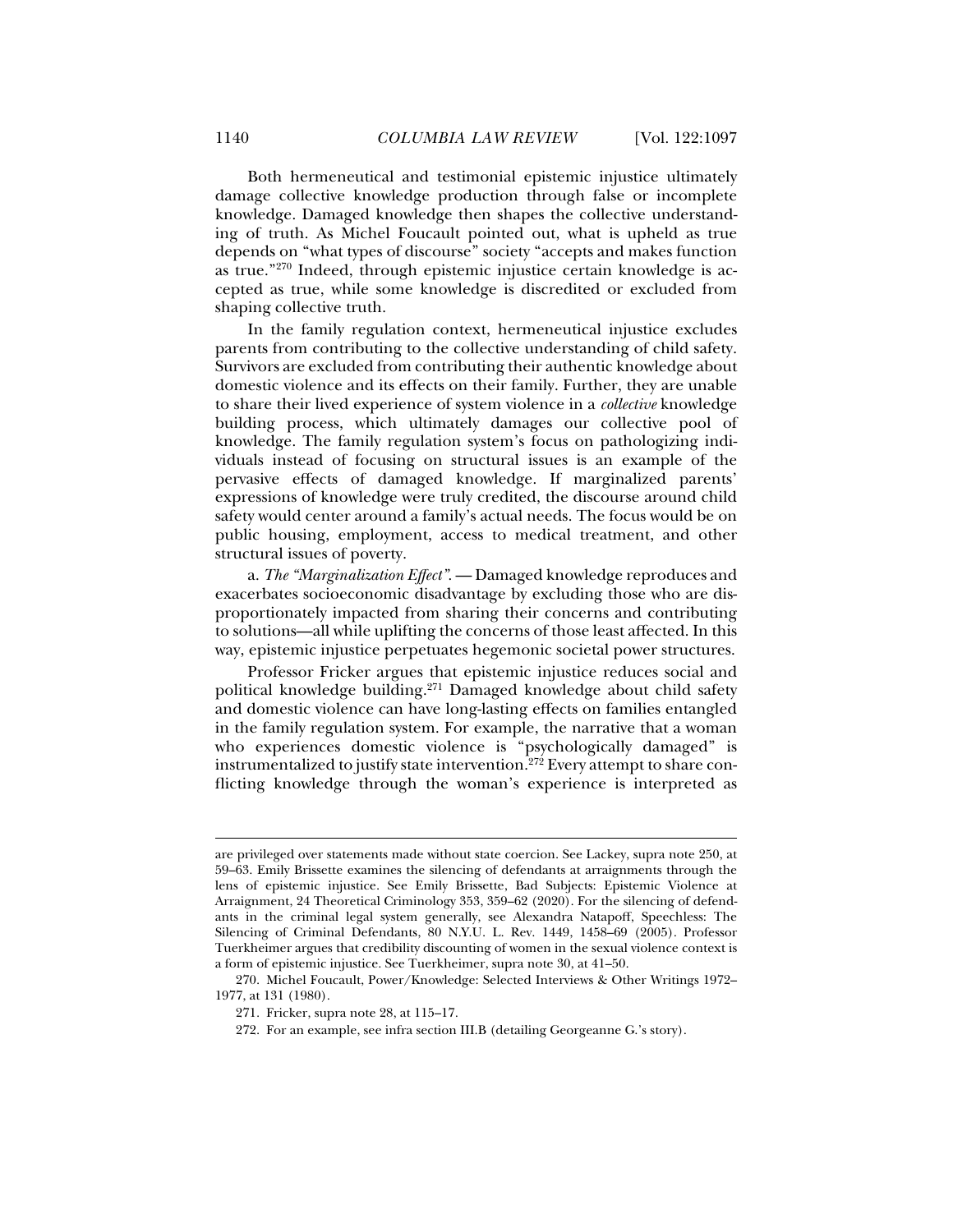proof of her "damaged state" and thus reifies the belief that she lacks credibility. Her lack of interest in services for victims of domestic violence ostensibly proves that she has no "insight" into her own abuse experience.273 Her inability or unwillingness to testify about domestic violence is characterized as a parenting flaw because she is perceived as putting her partner before her children. The family regulation system pathologizes women who share knowledge that does not align with victimhood narratives and the need for state intervention by challenging their right to parent.274

b. *The "Collective Disadvantage Effect"*. — While legal scholars should care about epistemic injustice for the sake of the most marginalized survivors and their families, there are more general reasons to care.

As Professor Monica Bell points out, a marginalized mother's reliance on the criminal legal or family regulation system comes at great cost for her and her family.275 Once initiated, state intervention can affect a mother's financial status,  $276$  housing stability,  $277$  ability to maintain a relationship with her partner, the overall safety and liberty of a loved one, $278$ and the extent to which she is free from state surveillance.<sup>279</sup> Domestic violence survivors who reach out for help have been surveilled and punished by the family regulation system.280

Further, damaged knowledge does not only exacerbate marginalization of already disadvantaged groups. Collective knowledge influences legal policy, legislation, and legal interpretation with potentially disadvantaging consequences for society at large, including historically

j

 276. See generally Kaaryn S. Gustafson, Cheating Welfare: Public Assistance and the Criminalization of Poverty (2011) (examining how, since the 1990s, criminal law and welfare have been linked in ways that further punish poor families).

 277. See Amanda Geller & Marah A. Curtis, A Sort of Homecoming: Incarceration and the Housing Security of Urban Men, 40 Soc. Sci. Rsch. 1196, 1196–213 (2011) (summarizing the "mechanisms through which incarceration risks compromising prisoners' housing security upon reentry").

 278. Bell, Situational Trust, supra note 275, at 316 (arguing that incarceration impacts familial bonds and financial stability).

279. Edwards, supra note 10, at 50–53.

 280. In March 2002, a class action lawsuit was brought on behalf of survivors of domestic violence against CPS of New York City. The United States District Court for the Eastern District of New York concluded that evidence before the court showed "widespread and unnecessary cruelty by agencies of the City of New York towards mothers abused by their consorts, through forced unnecessary separation of the mothers from their children." See Nicholson v. Williams, 203 F. Supp. 2d 153, 163 (E.D.N.Y. 2002).

 <sup>273.</sup> See infra sections III.A–.B (providing case examples).

 <sup>274.</sup> See infra sections III.A–.B.

 <sup>275.</sup> Monica C. Bell, Situational Trust: How Disadvantaged Mothers Reconceive Legal Cynicism, 50 Law & Soc'y Rev. 314, 316 (2016) (pointing out that a women's use of the police can have unpredictable consequences for herself and others in and outside of the criminal legal system) [hereinafter Bell, Situational Trust]; Christopher Wildeman & Sara Wakefield, The Long Arm of the Law: The Concentration of Incarceration in Families in the Era of Mass Incarceration, 17 J. Gender Race & Just. 367, 367–89 (2014).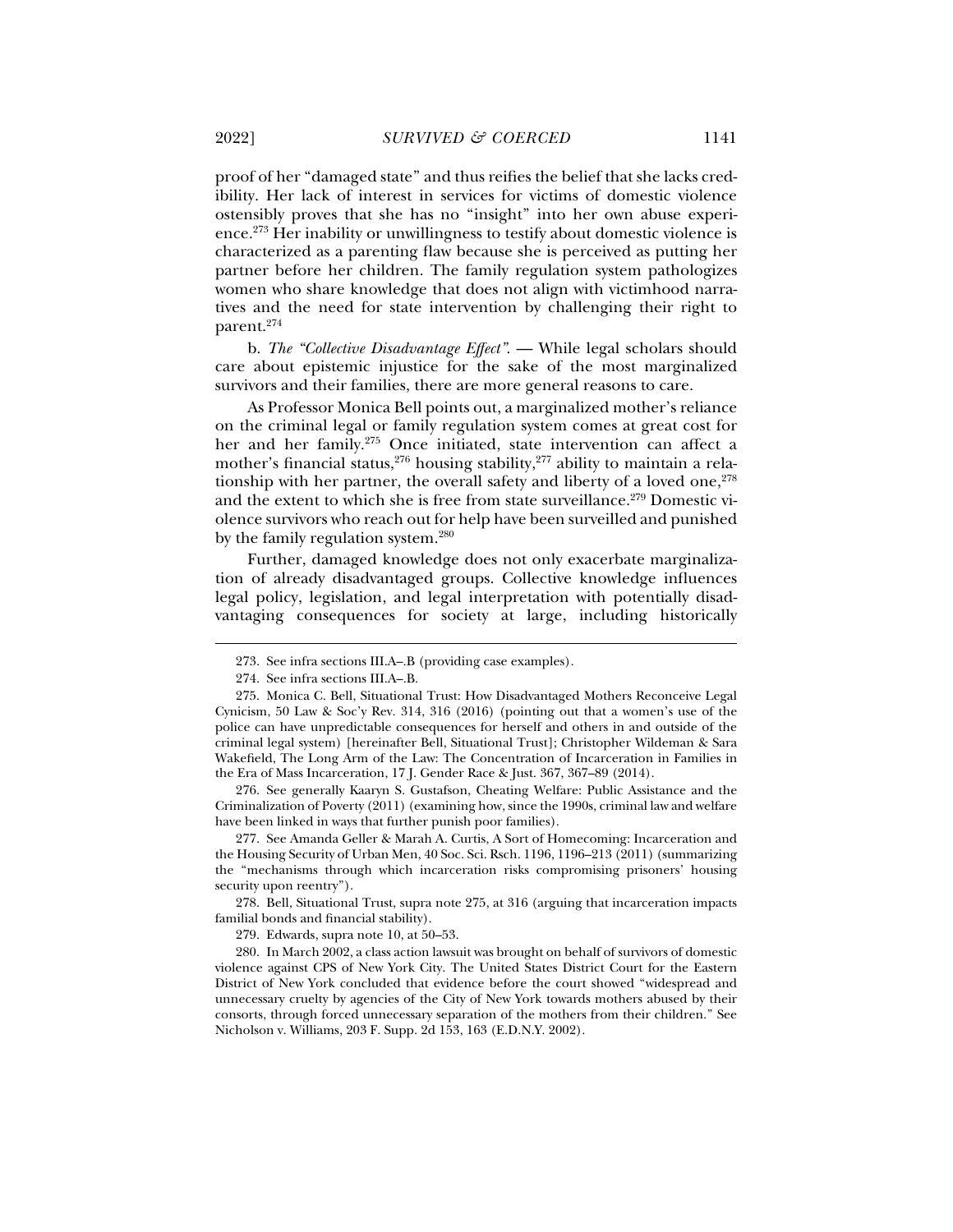privileged groups. In this way, the epistemic harm inflicted upon an individual also damages the collective "epistemic ecosystem."281 While her research does not directly address the consequences of damaged knowledge through the lens of epistemic injustice, Professor Bridges does examine "how white privilege actively produces white disadvantage,"282 as exemplified by the recent prosecution of pregnant white women for opioid use.283 What historically served as a framework to disproportionately police and punish Black women during the "crack cocaine epidemic,"284 has resurfaced as a criminalization tool during the opioid crisis, now disproportionately affecting poor, pregnant white women.285 In the opioid context, the same frameworks that have been historically used against Black women now lead to disparate outcomes for poor white women.

# B. *Procedural "Moments" of Knowledge Coercion and Exclusion in the Family Regulation System*

Throughout the course of a family regulation investigation and the parallel court proceeding, there are numerous identifiable instances of coercive knowledge production and knowledge exclusion. Unlike a criminal charge, allegations in the family regulation system do not merely focus on a discrete moment in time. Indeed, over the course of months—and sometimes years—the court considers the government's shifting analysis of a parent's ability to safely parent their child.286 What begins as an investigation against the alleged aggressor of domestic violence can turn into

 <sup>281.</sup> Tuerkheimer, supra note 30, at 44.

 <sup>282.</sup> Khiara M. Bridges, Race, Pregnancy, and the Opioid Epidemic: White Privilege and the Criminalization of Opioid Use During Pregnancy, 133 Harv. L. Rev. 770, 775 (2020) [hereinafter Bridges, Opioid Epidemic] ("[W]e ought to understand that white privilege can lead to disadvantageous results just as capably as it can lead to advantageous ones.").

 <sup>283.</sup> Id. at 810; Wendy A. Bach, Prosecuting Poverty, Criminalizing Care, 60 Wm. & Mary L. Rev. 809, 841 n.213 (2019) ("The second wave [of fetal assault prosecutions] began in the mid-2000s with the rise of methamphetamine and opiates. In this second wave the prosecutions shifted, again both empirically and as a matter of rhetoric, to poor white women, "meth babies," and "oxy-tots." (citation omitted)); see also Amnesty Int'l, Criminalizing Pregnancy: Policing Pregnant Women Who Use Drugs in the USA 22 (2017), https://www.amnesty.org/en/documents/amr51/6203/2017/en/ RBT9-7678].

 <sup>284.</sup> Michelle Alexander, The New Jim Crow: Masss Incarceration in the Age of Colorblindness 60 (2010).

 <sup>285.</sup> Bach, supra note 283, at 815, 834–35; Bridges, Opioid Epidemic, supra note 282, at 803, 814–25. For the different depictions of white and Black mothers struggling with opioid addiction, see Joyce McMillan, How the Media Portrays Black and White Drug Users Differently, Salon (May 27, 2018), https://www.salon.com/2018/05/27/how-the-mediaportrays-black-and-white-drug-users-differently/ [https://perma.cc/8T6Y-4PXX].

 <sup>286.</sup> The initial allegations can be amended during the course of the court proceeding. See Nancy L. Montmarquet, The Survey of New York Practice—CPLR 3025(c): Amendment of the Pleadings to Conform to the Evidence Adduced at Trial Precluded When Proposed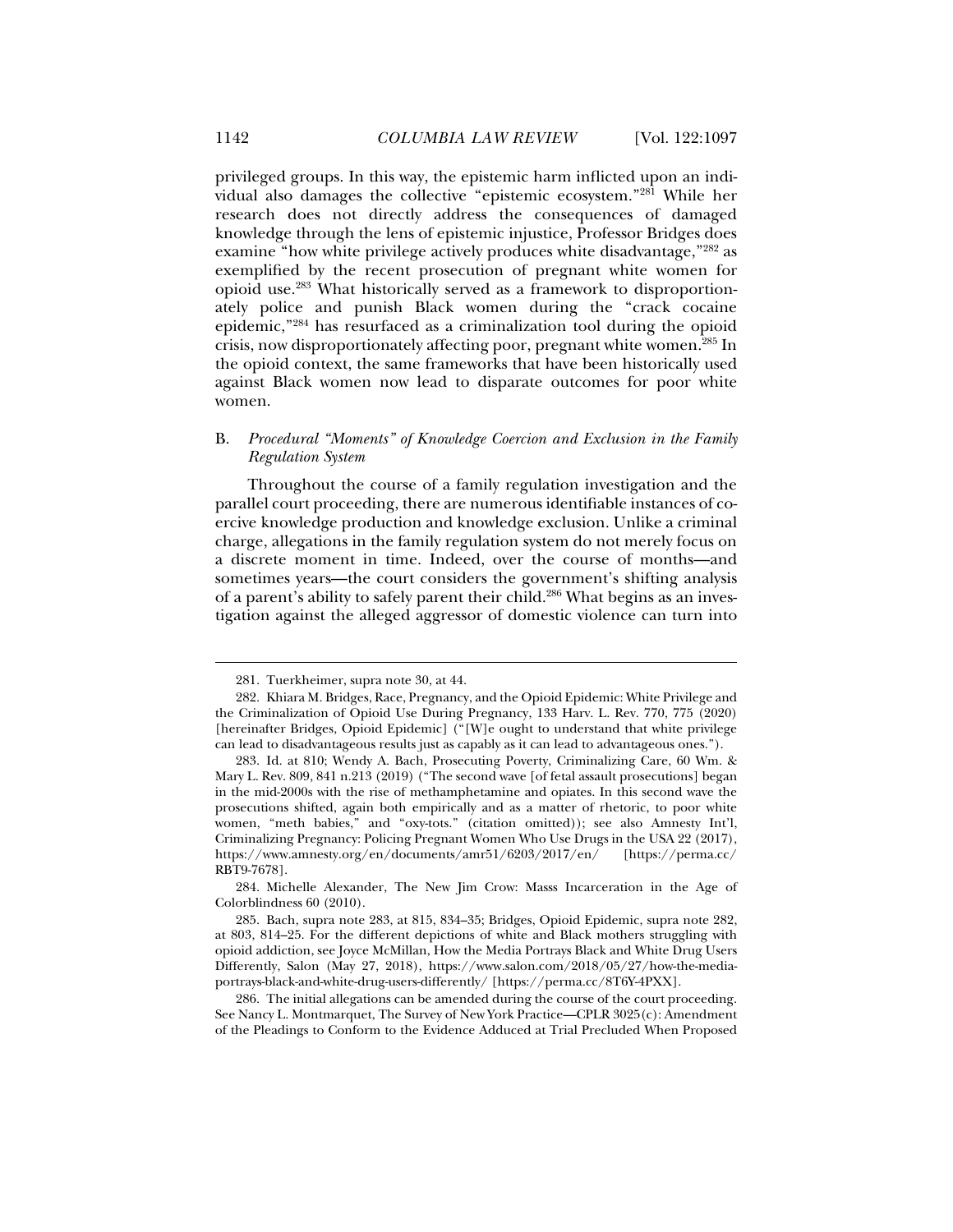an investigation against the survivor.<sup>287</sup> In this way, family regulation cases constantly evolve and morph over time, sometimes quickly and other times more slowly.

This section examines some of the distinct procedural "moments" of knowledge production and knowledge exclusion in family regulation cases. This section will address if, when, and how survivor knowledge is discredited and excluded.

1. *Emergency Child Removal Hearings*. — Emergency child removal hearings are a significant point of coerced knowledge production. Whenever the state requests a child removal or has already conducted a removal—prior to establishing that there was actual neglect by the parent or a caretaker—the parents have the right to request a reunification hearing.288 While the specifics of these hearings vary between states,289 they all place the burden on the state to prove that the child's health or life would be at imminent risk without removal.<sup>290</sup> Unlike at trial, in many states, evidentiary hearsay rules do not apply at emergency hearings.<sup>291</sup> CPS typically calls their own investigative caseworker as their main witness.<sup>292</sup> The caseworker is allowed to testify not only about their observations, but also about observations of neighbors, law enforcement personnel, teachers, therapists, and anyone else they spoke with.293 CPS can also submit their own reports about the family and reports by service providers.<sup>294</sup> The court can—and often does—draw a negative inference from a parent's failure to

Amendment Would Add New Theory of Liability Based on Previously Unpleaded Facts Resulting in Prejudice, 59 St. John's L. Rev. 632, 634 (1985).

 <sup>287.</sup> This can happen, for example, when survivors become the subject of a "failure to protect" investigation. See Cross, supra note 22, at 270–76 ("Survivors who remain in unsafe relationships risk being charged with failing to protect their children by exposing their children to domestic violence or child abuse: these charges may occur through criminal prosecution, through the child welfare system, or both.").

 <sup>288.</sup> Child Welfare Info. Gateway, HHS, Understanding Child Welfare and the Court 2–3 (2016), https://www.childwelfare.gov/pubPDFs/cwandcourts.pdf [https://perma.cc/ 3FTE-L4YV].

 <sup>289.</sup> In New York State, for example, these hearings are governed by article 10, sections 1027 and 1028 of the Family Court Act. See N.Y. Fam. Ct. Act §§ 1027, 1028 (McKinney 2010).

 <sup>290.</sup> See, e.g., 705 Ill. Comp. Stat. Ann. 405/2-10(2) (West 2022); Mont. Code Ann. §§ 41-3-301(1), 41-3-306 (West 2021); N.J. Stat. Ann. § 9:6:8.32 (West 2021); N.Y. Fam. Ct. Act § 1028(a); Va. Code § 63.2-1517 (2019).

 <sup>291.</sup> See, e.g., Me. Rev. Stat. Ann. tit. 22, § 4034(4) (2016); N.J. Stat. Ann. § 9:6:8.32 (requiring "competent" evidence only for abuse and neglect trials); N.Y. Fam. Ct. Act § 1046(c); Iowa Ct. R. 8.19; Mich. Ct. R. 3.965(B)(12); 15 Ky. Prac. Domestic Rels. L. 6:16. In Montana, "[h]earsay evidence of statements made by the affected child is admissible" in emergency removal hearings. See Mont. Code Ann. § 41-3-432(3).

 <sup>292.</sup> William G. Jones, Child Welfare Info. Gateway, HHS, Working With the Courts in Child Protection 27 (2006), https://www.childwelfare.gov/pubPDFs/courts.pdf [https:// perma.cc/EL7V-KEFP] (emergency hearings); id. at 55–56 (factual hearings generally).

 <sup>293.</sup> Id. at 53.

 <sup>294.</sup> Id. at 55.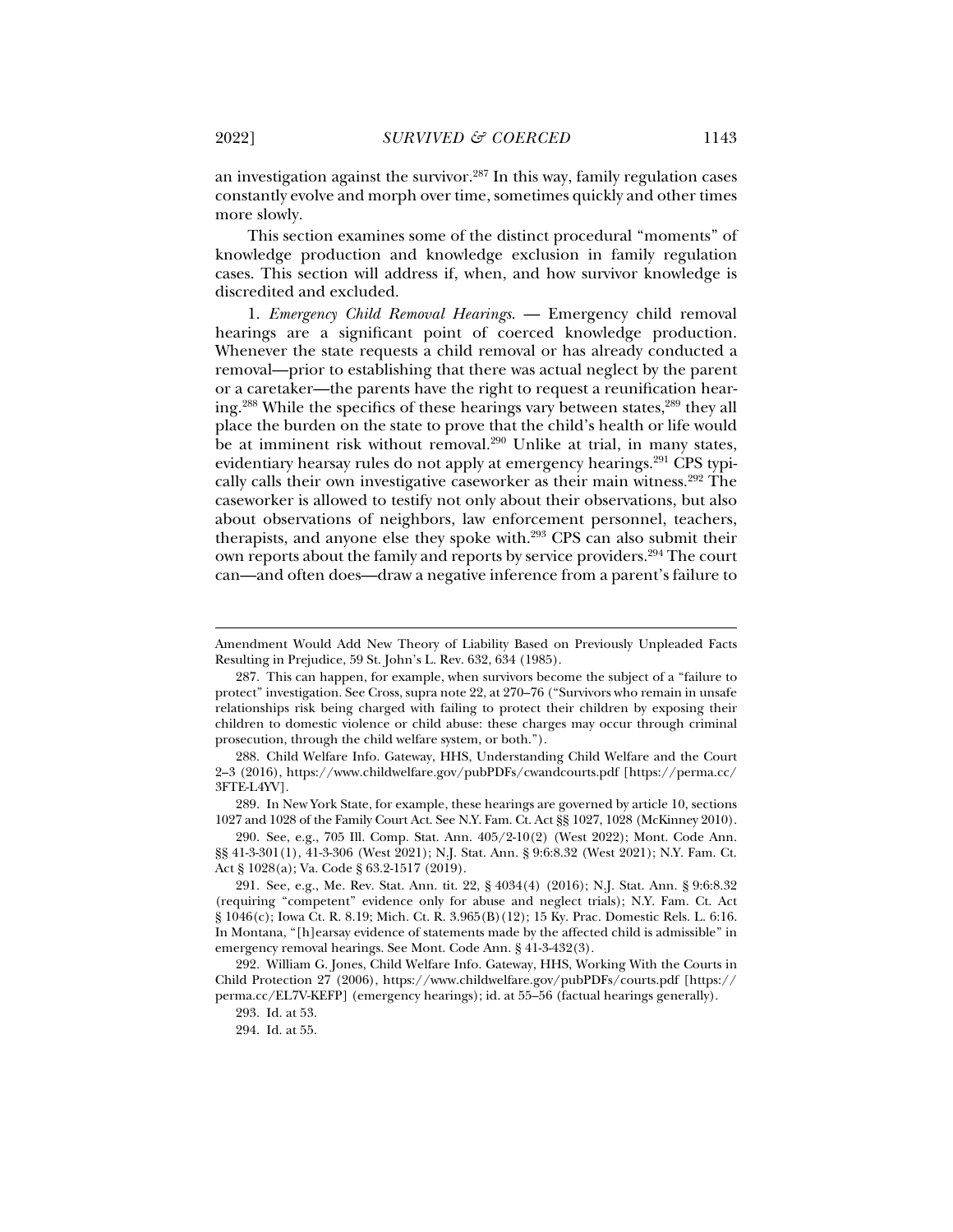testify in their own case.295 Further, CPS may call the survivor to question her about the domestic violence allegations, her response to domestic violence, her relationship history, and her "protective capacity."296 The testimony will likely revolve around whether the survivor is engaged in domestic violence victims counseling, willing to do a parenting class, and arguably most importantly, whether her understanding of the domestic violence allegations and consequences comports with the understanding of CPS. In the case of Ms. Williams, it did not. While Ms. Williams did not deny the existence of domestic violence in her relationship, she did not agree with CPS's solution to the issue. Ms. Williams wanted a separation, a divorce, and stable housing for herself and her child. Instead, she was placed in a shelter far away from her son's school without a functioning kitchen and was ordered to attend both a weekly parenting skills class and a domestic violence victims class. The ongoing neglect case in family court

 <sup>295.</sup> Supreme Court jurisprudence has long established that the Fifth Amendment's right against self-incrimination applies in civil proceedings. See Maness v. Meyers, 419 U.S. 449, 461 (1975) ("This Court has always broadly construed its protection to assure that an individual is not compelled to produce evidence which later may be used against him as an accused in a criminal action."); Lefkowitz v. Turley, 414 U.S. 70, 77 (1973) ("The Fifth Amendment . . . protects the individual against being involuntarily called as a witness against himself in a criminal prosecution [and] privileges him not to answer official questions . . . in any other proceeding, civil or criminal, formal or informal, where the answers might incriminate him in future criminal proceedings.").

This does not, however, necessarily mean that a court cannot draw a negative inference from a parent's failure to testify. Parents may find themselves in a dilemma here. Their refusal to testify and rebut the state's allegations may severely decrease their chances of retaining or regaining custody of their child. If they waive their Fifth Amendment right and testify, their testimony could be used in a present or future criminal proceeding. In New York State, for example, courts are allowed to force a parent to decide between testifying on their own behalf and risking criminal legal repercussion. See In re Ashley M.V., 966 N.Y.S.2d 406, 407 (N.Y. App. Div. 2013); In re Nicole H., 783 N.Y.S.2d 575, 576 (N.Y. App. Div. 2004) ("Inasmuch as proceedings under article 10 of the Family Court Act are civil rather than criminal in nature, any inference drawn from the mother's failure to testify does not violate her Fifth Amendment rights in a criminal case pending at the time of the hearing."); N.Y.C. Comm'r of Soc. Servs. v. Elminia E., 521 N.Y.S.2d 283, 284–85 (N.Y. App. Div. 1987).

Some states have adopted statutory immunity to resolve this dilemma. One of them is California. California law provides: "Testimony by a parent, guardian, or other person who has the care or custody of the minor made the subject of a proceeding under Section 300 shall not be admissible as evidence in any other action or proceeding." Cal. Welf. & Inst. Code § 355.1(f) (1999). Other states follow a judicial immunity model. See, e.g., N.J. Stat. Ann. § 9:17-50(b) (West 2021):

Upon refusal of any witness, including a party, to testify under oath or produce evidence, the court may order the witness to testify under oath and produce evidence concerning all relevant facts. If the refusal is upon the ground that the testimony or evidence might tend to incriminate the witness, the court, after notice to the prosecutor, may grant the witness immunity from all criminal liability on account of the testimony or evidence that the witness is required to produce.

 <sup>296.</sup> Professor Goodmark discusses the stereotypical narrative that women who experienced domestic violence are helpless, passive, and unable to protect themselves and their children. See Goodmark, When She Fights Back, supra note 48, at 82–85.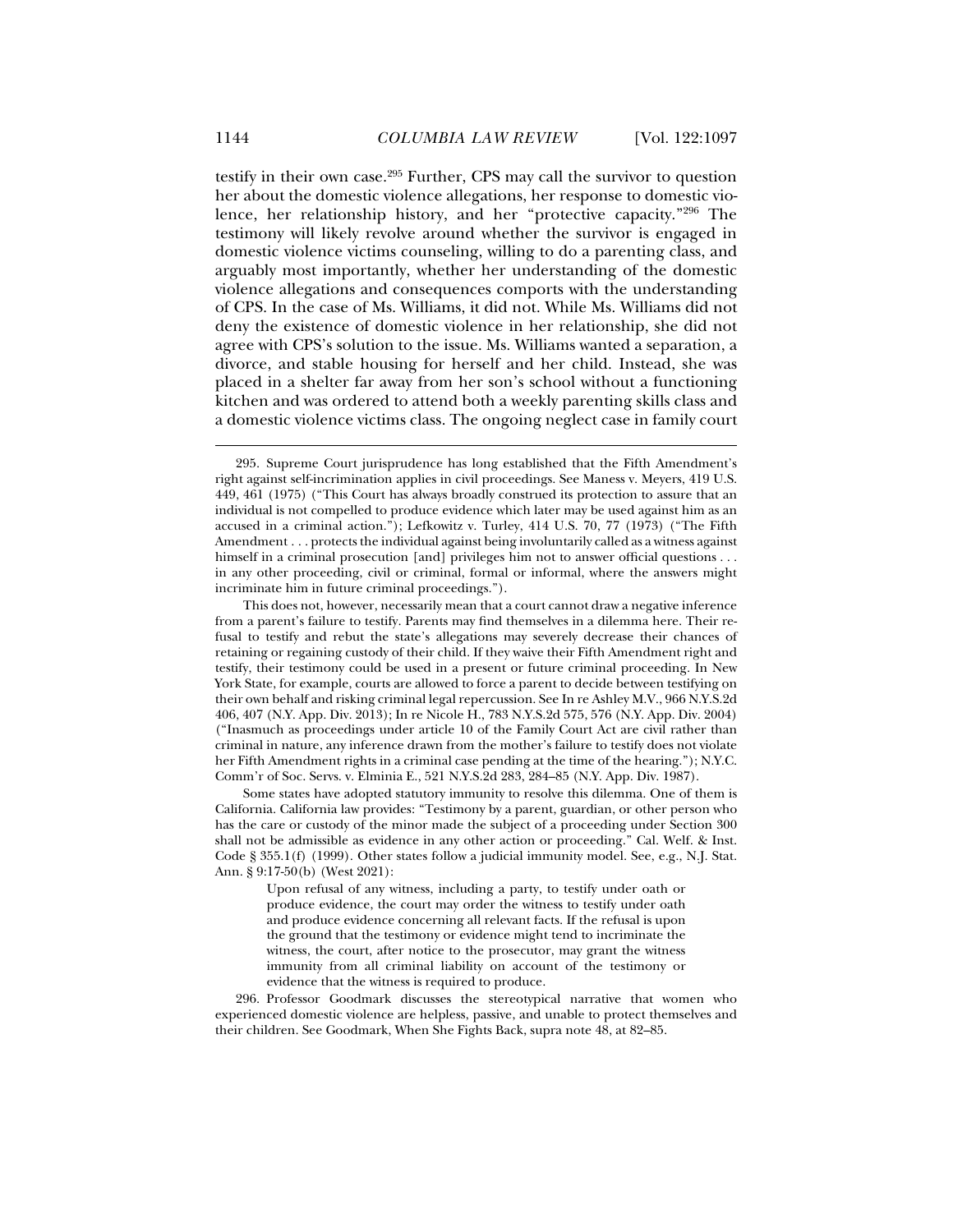against her and her ex-partner prevented her from obtaining a divorce and getting custody of her son. Despite communicating this to her caseworker repeatedly, CPS insisted on supervising her for over a year.

The *Nicholson* class action lawsuit against CPS of New York highlights the family regulation system's punitive response to the misalignment of the CPS narrative and a survivor's own belief at the emergency hearing stage. In the case of Sharwline Nicholson, the CPS caseworker testified that, generally, a mother and victim of domestic violence will agree to CPS's conditions for her children's return home after a few days of forced separation.297 He further testified that he believed Ms. Nicholson neglected her children by "refusing to deal with the reality of the situation."298 He testified that she did not obtain an order of protection against her abuser and failed to cooperate with services for domestic violence victims.<sup>299</sup> The caseworker knew Ms. Nicholson had in fact attempted to obtain an order of protection at a local precinct, but she was told that she could not get an order of protection against someone residing out of state without knowing the address.<sup>300</sup> The family court in Brooklyn, after a separation of one week, ordered the release of her children under the condition that Ms. Nicholson leave her apartment and reside with her cousin in another borough.<sup>301</sup> When a CPS caseworker subsequently determined that the cousin's home lacked appropriate beds for the children, they were held in stranger foster care for an additional two weeks.<sup>302</sup> CPS could have provided beds for the children but chose not to.<sup>303</sup>

In the case of Michele Garcia, another plaintiff in the *Nicholson*  lawsuit, a CPS caseworker concluded at the emergency child removal hearing that leaving her husband, obtaining an order of protection, and moving in with a relative was not enough to preserve the family unit because Ms. Garcia did not "see herself as a victim of domestic violence" and "blatantly refused to cooperate" with CPS.<sup>304</sup> The court record further indicated that after the removal of her children by CPS, Ms. Garcia was now "very receptive to services and . . . willing to do whatever it [took] for her to get her children back."305 The court presiding over the lawsuit noted that the "children were, of course, hostages to compliance."306

In emergency hearings, survivors of domestic violence are coerced into producing a predetermined narrative to retain or regain custody of

j

306. Id.

 <sup>297.</sup> Nicholson v. Williams, 203 F. Supp. 2d 153, 170 (E.D.N.Y. 2002).

 <sup>298.</sup> See id. at 171.

 <sup>299.</sup> Id.

 <sup>300.</sup> Id.

 <sup>301.</sup> Id. at 172.

 <sup>302.</sup> Id.

 <sup>303.</sup> Id. at 171–72.

 <sup>304.</sup> Id. at 184.

 <sup>305.</sup> Id. at 185.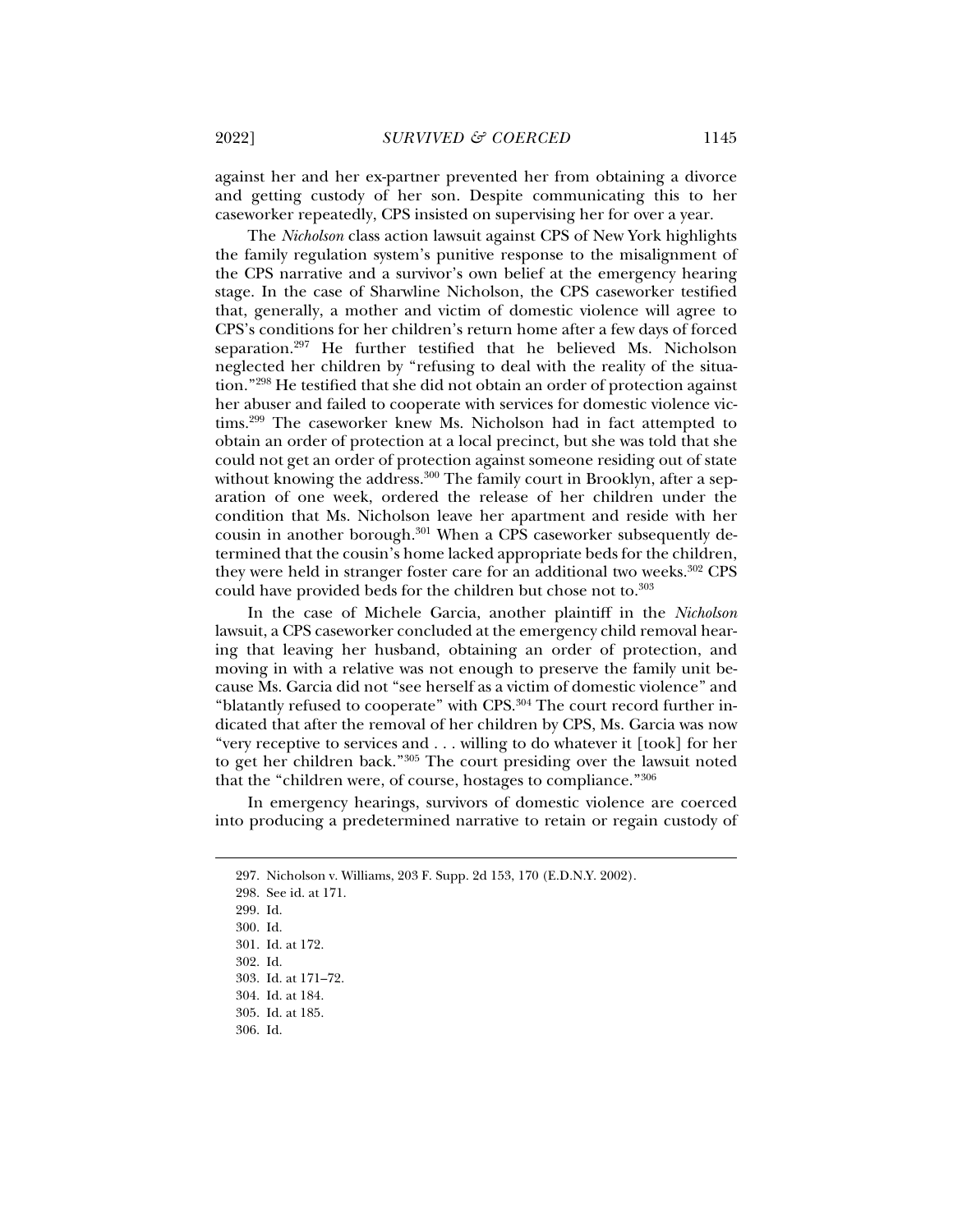their children. This narrative consists of admitting to being and identifying with the label of a "domestic violence victim." They must demonstrate their affirmative appreciation for "help" from CPS and "insight" through family regulation intervention. It may not be enough to take autonomous steps to protect themselves and their children. Instead, the family regulation system relies on a survivor's cooperation with their standard, preformulated demands, which typically include group classes, regular communication with CPS caseworkers, and compliance with home visits.307

2. *In-Court Trial Testimony*. — In Jordan Roberts's case, there are several identifiable moments of knowledge coercion and knowledge exclusion. One distinct moment is her witness testimony at the neglect trial. Much has been said about subpoenaing a survivor of domestic violence to testify in criminal court against her (former) partner.<sup>308</sup> For example, Professor Linda Mills argues that forcing survivors to testify in criminal court under the threat of incarceration may have a "terrorizing" effect.<sup>309</sup>

In family regulation cases, the court regularly issues subpoenas at the request of CPS. Survivors who do not wish to testify against their current or ex-partner find themselves in a particularly vulnerable situation. Not only are they at risk of being held in contempt of court, with consequences ranging from monetary sanctions to incarceration, they also risk having their testimony used against them. Survivors can be accused of "failure to protect"310 their child from the emotional harm caused by witnessing domestic violence. If a survivor's testimony deviates from the dominating victimhood narrative,  $311$  they risk being accused of "lacking insight"  $312$  into

 <sup>307.</sup> When Ms. Nicholson finally regained custody of her children, CPS went on to file a warrant against her because she had failed to participate in unannounced home visits with the CPS caseworker. She was subsequently arrested and produced in family court. See id. at 172–73.

 <sup>308.</sup> See, e.g., Goodmark, A Troubled Marriage, supra note 84, at 112 (discussing that prosecutors can subpoena survivors and request bench warrants when they fail to appear in court); Collins, supra note 33, at 404–10 (examining the contemporary criminal legal response to domestic violence through the lens of dominance feminism); Cross, supra note 22, at 268; Hanna, supra note 46, at 1892 (arguing that although this approach "can be criticized as punitive and victimizing" prosecutors should insist on mandating a survivor's participation, "including having women picked up by police officers and brought to court if they refuse to appear").

 <sup>309.</sup> Mills, supra note 106, at 590–91 ("Insofar as the state threatens to imprison the battered woman in the same way that the batterer threatens to punish her, however, this form of government-sanctioned terrorizing mimics her abusive dynamic with the batterer.").

 <sup>310.</sup> Cross, supra note 22, at 271. Survivors risk both criminal and family regulation prosecution if they remain with their partner. See id. at 270–76; Dunlap, supra note 22, at 566–67, 579–81.

 <sup>311.</sup> See Goodmark, When She Fights Back, supra note 48, at 91 (describing the prevailing narrative for victims of domestic violence as "[b]attered women are weak, dependent, passive, fearful, white, straight women who need the court's assistance because they are not able to take positive action to stop the violence against them").

 <sup>312.</sup> The vague and subjective term of insight is a central feature of family regulation cases. See infra section III.C.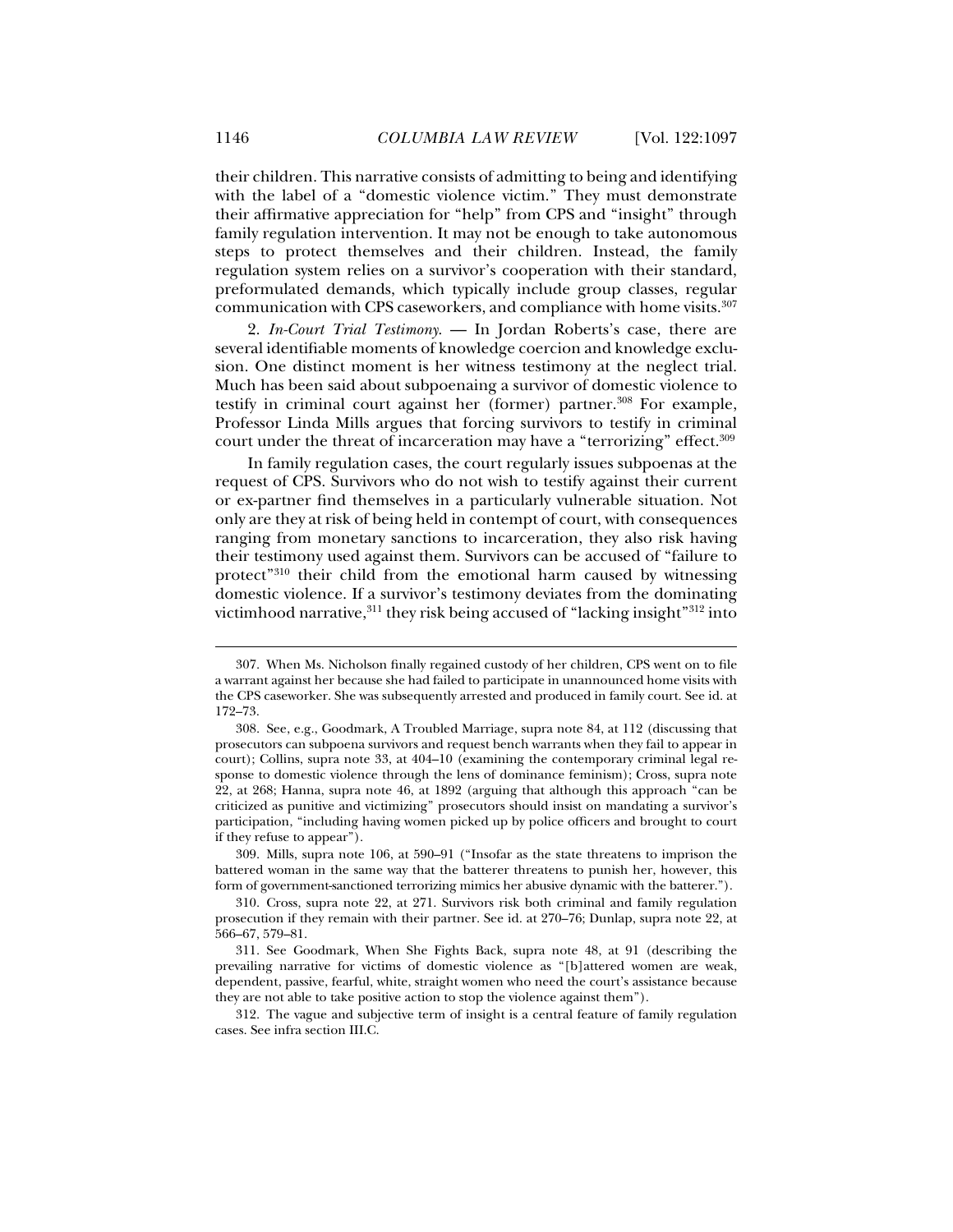their own experience of abuse. Jordan Roberts's case exemplifies the dilemma of a survivor's dual role at a family court trial: She was subpoenaed as a witness against Michael Smith but also accused of neglect in the same trial. Even if Ms. Roberts was not subpoenaed, her failure to appear and testify in court would put her at risk of losing her own case. Importantly, her children are in foster care. Her ability to speak about the allegations would inevitably affect the court's determination of whether and when they can be returned to her care. Minimizing the allegations against her partner would reinforce the narrative that she was favoring her partner over her children. Getting her children out of foster care and back home means having to tell a story of victimhood and redemption, even if this does not reflect her lived experience. It will also mean separating from her partner permanently. Since Mr. Smith is not their biological father, the court—after entering a finding of neglect—can issue a final order of protection on behalf of the children until they turn eighteen years old.<sup>313</sup>

One of the cases in the *Nicholson* class action lawsuit further highlights this dilemma. Ms. Michelle Norris—one of the plaintiffs accused of being a victim of domestic violence—was informed by a CPS caseworker during a home visit that if she "'went into court and made an admission to domestic violence' the next day, she would probably get her baby back right away."314 At the time, her son had been removed from her care for over five months.<sup>315</sup>

During the pendency of a family regulation case, survivors are under constant threat of child removal. The release of children to the survivor is often conditioned on her leaving her (former) partner.316 If she fails to do so, she may be in violation of a court order and risks losing custody of her children.317 Knowing that their children can be removed from them places survivors in a particularly vulnerable position. Not testifying can mean being held in contempt. Testifying in a way that minimizes the allegations or signals that state intervention is not welcome can have severe consequences as well. Ms. Roberts, under an enormous amount of pressure, ultimately testified against Mr. Smith, but not without repeatedly vomiting in the courtroom trash bin during her questioning.

 <sup>313.</sup> New York's Family Court Act provides:

The court may enter an order of protection independently of any other order made under this part, against a person who was a member of the child's household or a person legally responsible [and] . . . who is not related by blood or marriage to the child or a member of the child's household. An order of protection entered pursuant to this subdivision may be for any period of time up to the child's eighteenth birthday . . . .

N.Y. Fam. Ct. Act § 1056(4) (McKinney 2020).

 <sup>314.</sup> Nicholson v. Williams, 203 F. Supp. 2d 153, 187 (E.D.N.Y. 2002).

 <sup>315.</sup> Id.

 <sup>316.</sup> See Cross, supra note 22, at 274–75 ("Often . . . cases are brought when a survivor is advised by a child welfare social worker to either get a protection order or quickly leave the relationship and she fails to do so.").

 <sup>317.</sup> Id. at 275–76.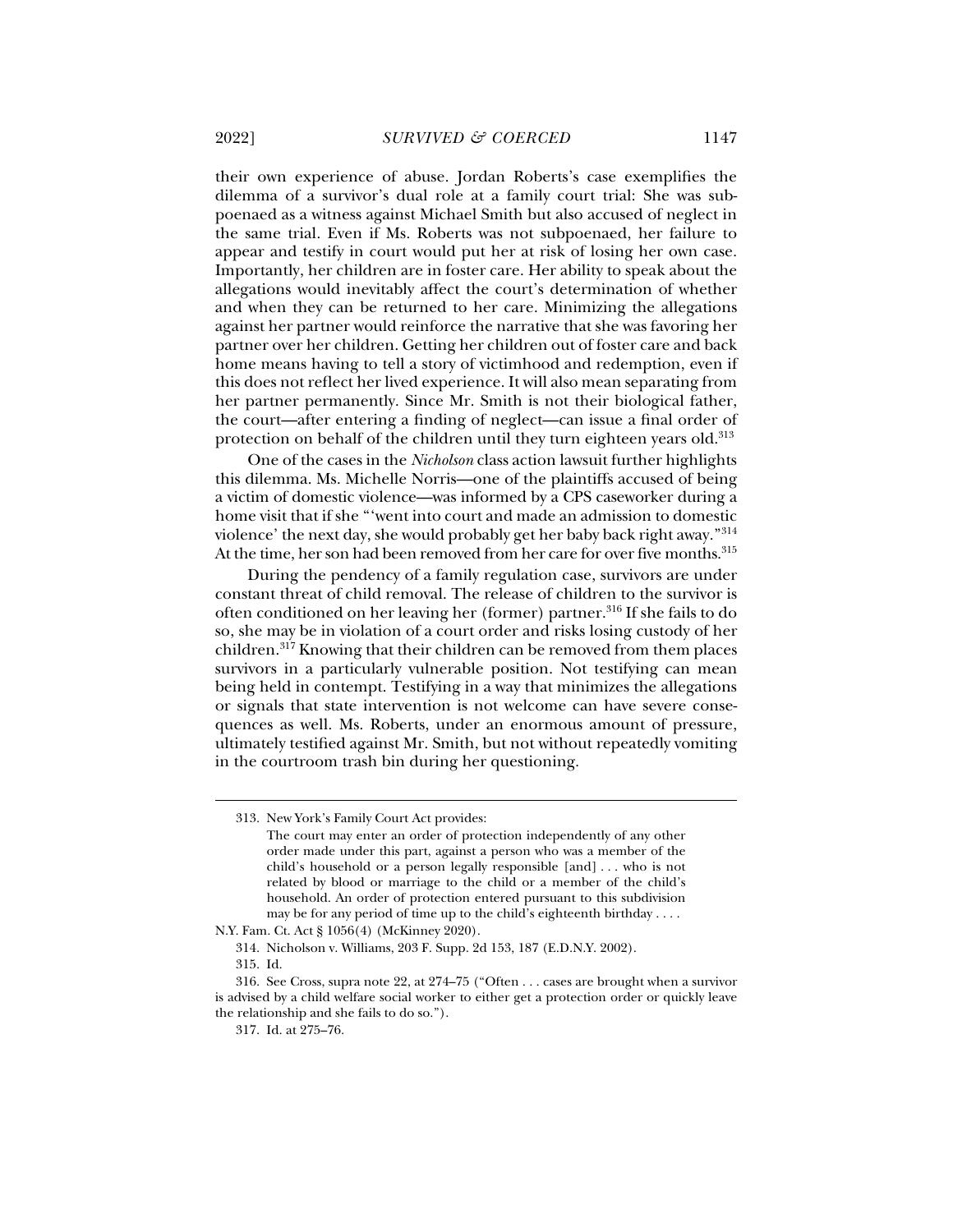3. *Testimony in Termination of Parental Rights Proceedings*. — Another important "moment" of coerced knowledge production and exclusion is at the stage of parental rights termination proceedings. When the state intends to not only intervene in but *end* a parent's fundamental right to parent their child,<sup>318</sup> it has the burden to prove the existence of permanent neglect or parental abandonment<sup>319</sup> by clear and convincing evidence.<sup>320</sup> When the family regulation proceeding has reached the stage of termination, the narrative about the parents, as told by CPS, is firmly established.

The legal focus—and with it the narrative focus—shifts from immediate safety concerns that caused actors within the family regulation system to initiate the court case to everything that has happened or did not happen since.<sup>321</sup> In the above-mentioned case of Ms. Williams, for example, CPS's focus quickly shifted from her plan to leave her partner to compliance with domestic violence and parenting classes. At that point, she had separated from her husband and moved out of the home.

The service plan and regular reports CPS provides to the court set the stage for the "termination narrative" long before a termination trial commences. The judge that arraigns the case on the first day is the same judge who makes the decision in an emergency child removal hearing, issues the neglect or abuse finding against the parent, and makes the final decision that preserves or permanently ends the parent--child relationship.322 The testimony of a survivor facing termination is a crucial, if not the most crucial, part of the termination trial. There are two possible ways for a survivor to engage with this particular "moment of knowledge production." One, she can accept the established narrative of victimhood, noncompliance, and helplessness; or two, she can intervene in the narrative. The second

 <sup>318.</sup> For the fundamental liberty right of parents to their children protected by the Fourteenth Amendment, see generally Prince v. Massachusetts, 321 U.S. 158, 166 (1944) ("It is cardinal with us that the custody, care and nurture of the child reside first in the parents . . . ."); Pierce v. Soc'y of Sisters, 268 U.S. 510, 534 (1925) (recognizing and applying the right of parents to "direct the upbringing and education of children"); Meyer v. Nebraska, 262 U.S. 390, 399 (1923) ("[Liberty] denotes not merely freedom from bodily restraint but also the right of the individual to . . . establish a home and bring up children . . . .").

 <sup>319.</sup> These are the most common causes of actions in termination proceedings. Some states have additional causes of action. New York State, for example, allows for termination proceedings based on mental illness and intellectual disability. See N.Y. Soc. Servs. Law § 384-b(4)(c) (McKinney 2019).

 <sup>320.</sup> Santosky v. Kramer, 455 U.S. 745, 768–70 (1982). Prior to this decision, a majority of states had already adopted the "clear and convincing evidence" standard. See id. at 749 n.3.

 <sup>321.</sup> Professor Roberts discusses the case of a woman whose infant son died suddenly and without a determined cause. After her son's tragic death, CPS removed her other five children from her care and filed a neglect case in family court against her. The mother was never accused of being responsible for the death of her son, but of drinking beer, leaving her children unattended, and living in a "dirty" home. Roberts also details how everchanging mental health evaluations are used to prolong children's placement in stranger foster care and prevent reunification. See Roberts, Shattered Bonds, supra note 161, at 38–40.

 <sup>322.</sup> For more on cognitive dissonance in judicial decisionmaking, see generally Eyal Peer & Eyal Gamliel, Heuristics and Biases in Judicial Decisions, 49 Ct. Rev. 114 (2013).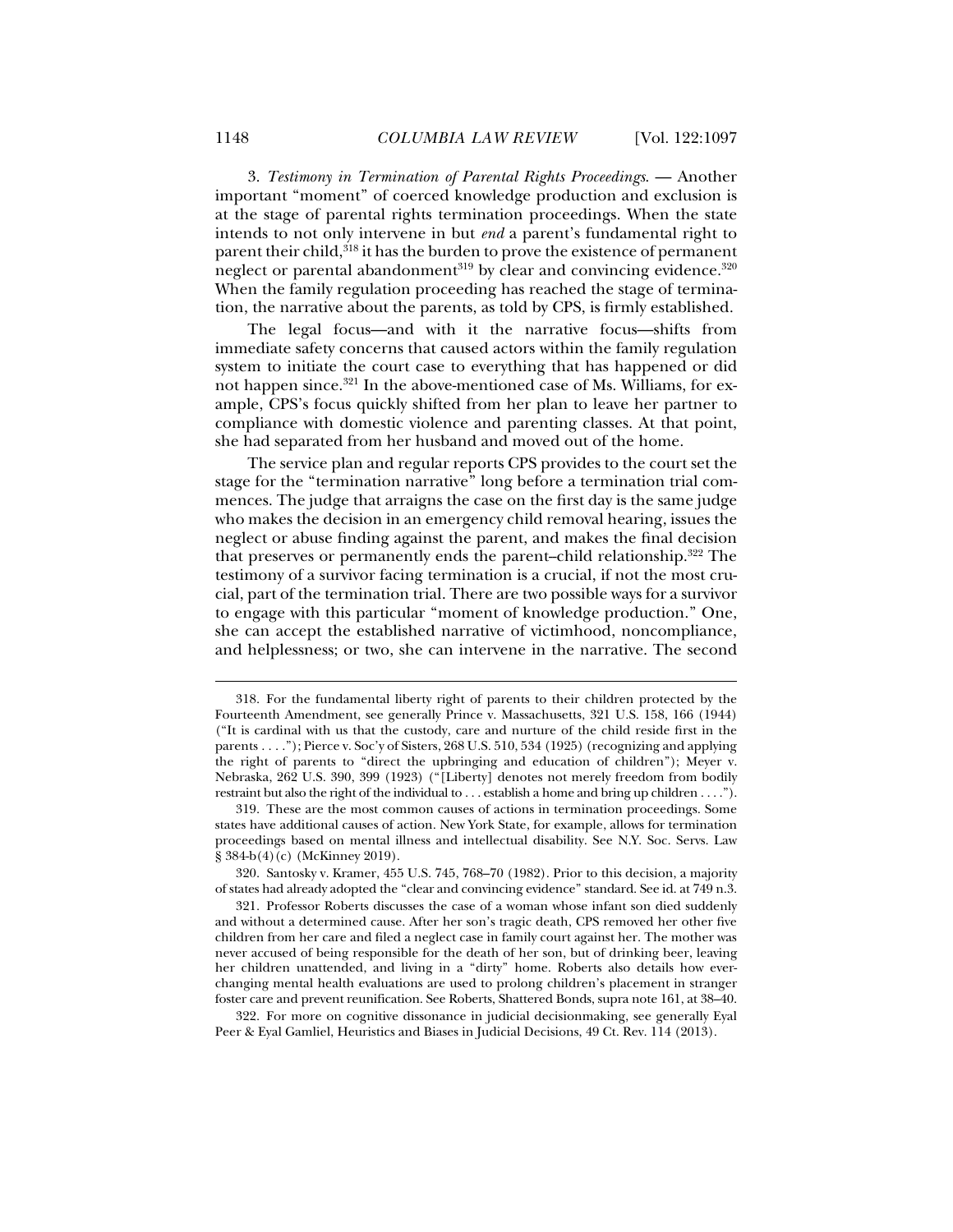option is extremely risky. Clearly, intervention efforts by the survivor have thus far been unsuccessful. By this later stage of the case, CPS's narrative has solidified. The central question for the court is typically whether the domestic violence survivor has shown "insight." On the other hand, the first option means contributing to an inauthentic narrative and reproducing disempowering knowledge. Option one is not only the path of least resistance but may also be the only path to regain custody of her children, who are lingering in stranger foster care.

\* \* \*

The framework of epistemic injustice theory helps conceptualize knowledge coercion and exclusion within the family regulation system as a subjugation tool. Epistemic injustice causes individual and collective harms. While marginalized survivors are discredited and excluded from shaping the narrative around child safety and family violence, the collective knowledge pool is harmed by false and/or incomplete knowledge production. For survivors entangled in the family regulation system, hearings to regain or maintain physical custody of their children, neglect trials against them or their (former) partners, and termination of parental rights proceedings are distinct procedural moments of knowledge coercion. Within these procedural "moments of coercion," the concept of "insight" can be weaponized to coerce, discredit, and exclude survivor knowledge. The following Part discusses how.

# III. INSTRUMENTALIZING "INSIGHT"—MAPPING THE LANGUAGE OF EPISTEMIC INJUSTICE

This section explores how the concept of "insight" dictates domestic violence narratives and perpetuates epistemic injustice in the family regulation system. Section III.A conceptualizes this vague, highly subjective term. Section III.B explores the use of "insight" in select family court decisions with a focus on domestic violence survivors. Section III.C then examines the findings of sections III.A and III.B through the lens of epistemic injustice theory to highlight a particular entry point for harmful knowledge production in the family regulation system.

# A. *Conceptualizing "Insight"*

j

While parental "insight" is invoked frequently in practice, it is rarely discussed in family law scholarship. The term "insight" is vague and highly subjective.<sup>323</sup> What "insight" means will vary on a case-by-case basis and depends on the perception and assessment of the CPS caseworker, the foster

 <sup>323.</sup> There is little doctrinal analysis of the "insight" concept and how it dictates narratives in the family regulation system. There is, however, a scholarly conversation about "insight" outside of family regulation law. The critique of "insight" is perhaps most prominent in the criminal legal system, particularly in the parole context. Notably, some courts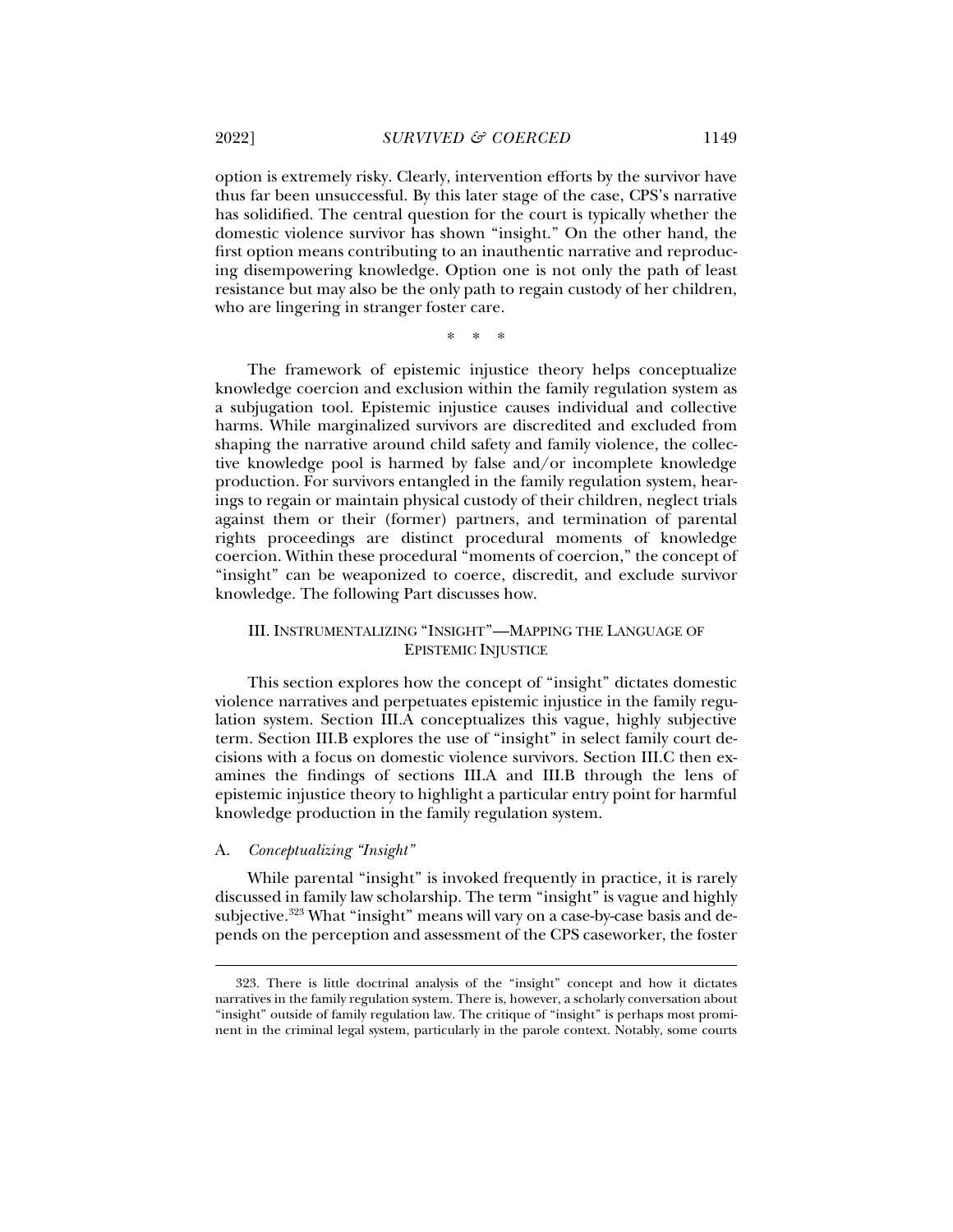care agency, and the court. While "insight" is relevant beyond domestic violence cases, this analysis will focus on its impact on survivors.324 The concept of "insight" is utilized to articulate a barrier to family reunification or to justify a removal at any stage of a family regulation case. In the context of domestic violence, it is often discussed in termination proceedings.

"Insight" requires more than external compliance with the regime of family regulation. Engaging in domestic violence counseling and cooperating with caseworkers, therapists, and other counselors is viewed as a mere precondition to "insight."325 Parents encounter a similar phenomenon when they are asked to articulate how they "benefited" and what

 324. "Lack of insight" occupies a central role in cases where the neglect allegations are based on a parent's mental health. See, e.g., In re D.T., 222 A.3d 593, 605 (D.C. 2019) (citing a magistrate judge's finding that a mother's "untreated mental illness and 'lack[] [of] insight into her circumstances'" created an unwarranted risk that she would modify or terminate guardianship if reunified with her child (alterations in original)); In re Nialani T., 83 N.Y.S.3d 206, 208 (App. Div. 2018) (referring to "evidence in the record that the mother lacked insight into her ongoing mental illness and psychiatric hospitalizations"); In re Eliyah I.M., 61 N.Y.S.3d 650, 652 (App. Div. 2017) ("The record further showed that the mother had limited insight into her condition, a long-standing pattern of only intermittent compliance with medication and psychotherapy treatment, and recurrent hospitalizations.").

325. See infra section III.B.

have cited parole decisions when relying on "insight" in family regulation cases. See, e.g., Georgeanne G. v. Superior Court, 267 Cal. Rptr. 3d 834, 843 (Ct. App. 2020) (citing In re Shaputis, 265 P.3d 253, 270, 278 (Cal. 2011) [hereinafter *In re Shaputis II*]).

In the parole context, similar to the family regulation system, "insight" remains a nebulous yet heavily relied upon concept. In California, for example, "insight" is a major factor in parole decisionmaking. See In re Rodriguez, 122 Cal. Rptr. 3d 691, 701 (Ct. App. 2011); In re Gomez, 118 Cal. Rptr. 3d 900, 912 (Ct. App. 2010). Other jurisdictions similarly focus on "insight." See, e.g., Silmon v. Travis, 741 N.E.2d 501, 503 (N.Y. 2000). The Supreme Court of California held that "despite years of rehabilitative programming and participation in substance abuse programs," Shaputis had "failed to gain insight into his previous violent behavior." See In re Shaputis, 190 P.3d 573, 575 (Cal. 2008) [hereinafter *In re Shaputis I*], reh'g denied, Shaputis (Richard) on H.C., No. S188655, 2012 Cal. LEXIS 2218 (Mar. 14, 2012). After *In re Shaputis I*, "insight" was cited in appellate decisions twice as much as before. Keith Wattley, Insight Into California's Life Sentences, 25 Fed. Sent'g Rep. 271, 272– 73 (2013). Insight also became a "new mechanistic ground for parole denials." Lilliana Paratore, "Insight" Into Life Crimes: The Rhetoric of Remorse and Rehabilitation in California Parole Precedent and Practice, 21 Berkeley J. Crim. L. 95, 108 (2016). Several criminal legal scholars have criticized the artificial narratives that are produced by the focus on "insight" in parole decisions. See, e.g., Daniel S. Medwed, The Innocent Prisoner's Dilemma: Consequences of Failing to Admit Guilt at Parole Hearings, 93 Iowa L. Rev. 491, 523–29 (2008) (highlighting the inherent tension of the parole process for prisoners who maintain their innocence in a hearing that focuses on remorse and rehabilitation). The "insight" inquiry polices "satisfactory expression of knowledge" about a crime's "motives and causes." See Victor L. Shammas, The Perils of Parole Hearings: California Lifers, Performative Disadvantage, and the Ideology of Insight, 42 Pol. & Legal Anthropology Rev. 142, 143 (2019). Another critique focuses on the lack of environmental considerations. Some scholars argue that the coercive nature of the prison environment can impact "insight," perceived "insight," and importantly, a person's ability to articulate "insight" compellingly. See id. at 150.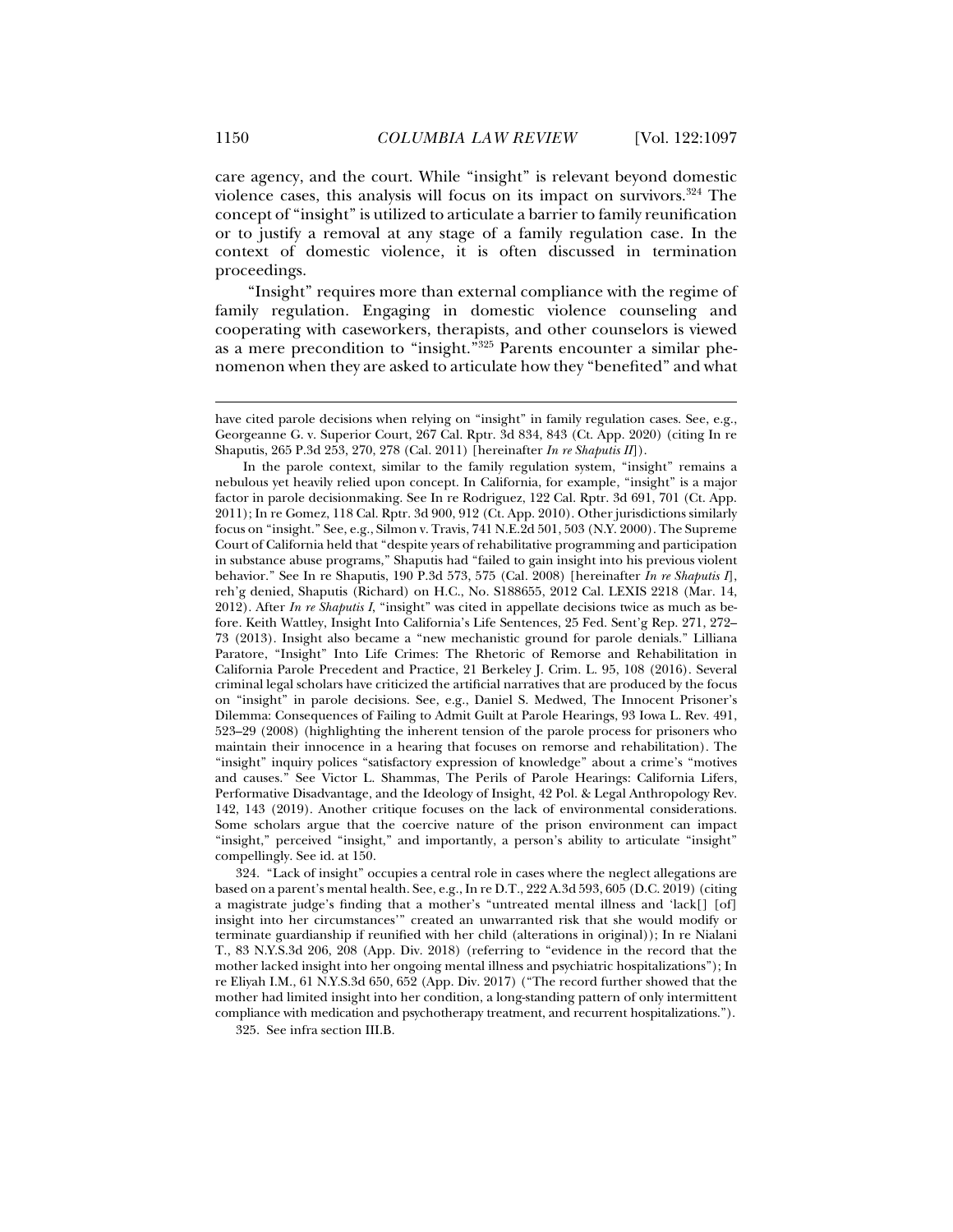they "learned" from family regulation intervention. The accusation that a parent lacks "insight" goes beyond whether they cooperated with CPS intervention, completed all required programs, and followed court orders. It requires an acknowledgment of parental shortcomings in the way that the family regulation system wants them acknowledged. It requires parents to speak about what they learned throughout the proceedings, even if painful separation of their family is a core feature of family regulation intervention. It requires the substance and demeanor with which they articulate their experience to match the narrative that actors in the family regulation system have established as authentic and appropriate.<sup>326</sup> In short, "insight" means comporting with the expectations of the family regulation system both externally *and* internally. "Insight" quite literally allows for a judgment about what someone *knows* and how they express their knowledge.

In domestic violence cases in particular, a lack of "insight" may be discussed even when the survivor has complied with domestic violence victims counseling, parenting classes, court orders, and otherwise cooperated with CPS. A survivor may be expected to speak about her intimate relationship history and the impact that domestic violence had on her and her children. This may mean acknowledging and internalizing some of the stereotypical narratives about victimhood. As a result, survivors may feel as though they are forced to participate in their own dehumanization.

# B. *"Insight" and Domestic Violence in Selected Family Regulation Case Law*

By the very nature of the term, the application of "insight" is fact specific. The goal of this analysis is not to define the term or comprehensively outline every trend across jurisdictions. There are many more family law cases that discuss the insight of survivors in relation to their own abuse all over the country.<sup>327</sup> The purpose of this section is to highlight the dynamics between the legal framework of "insight," a survivor's knowledge,

 <sup>326.</sup> Implicit bias obscures perceptions of appropriate or authentic remorse. See Nicole Gonzalez Van Cleve, Crook County: Racism and Injustice in America's Largest Criminal Court, at xii (2016) (explaining how "extreme racial punishment embeds itself in [legal] processes"); Shima Baradaran, Race, Prediction, and Discretion, 81 Geo. Wash. L. Rev. 157, 165–66 (2013) (summarizing research demonstrating that implicit racism pervades the criminal legal system); M. Eve Hanan, Remorse Bias, 83 Mo. L. Rev. 301, 329–42 (2018) (citing to implicit bias studies related to criminality perceptions and qualitative research on implicit bias in the courtroom); Justin D. Levinson & Danielle Young, Different Shades of Bias: Skin Tone, Implicit Racial Bias, and Judgments of Ambiguous Evidence, 112 W. Va. L. Rev. 307, 338–39 (2010) (detailing studies demonstrating how "evidence-based racial cues likely were implicit in nature and may have activated stereotypes even without the participants' awareness"); L. Song Richardson, Arrest Efficiency and the Fourth Amendment, 95 Minn. L. Rev. 2035, 2035–39 (2011) ("[J]udges sometimes incorporate empirically testable social science claims into their legal reasoning without even noticing that they are doing so.").

 <sup>327.</sup> See, e.g., In re Damian G., 174 A.3d 232, 234–35 (Conn. App. Ct. 2017) (upholding a finding that a mother "has not shown the ability to absorb insights from her domestic violence counseling and her parenting education"); In re Children of Alice R., 180 A.3d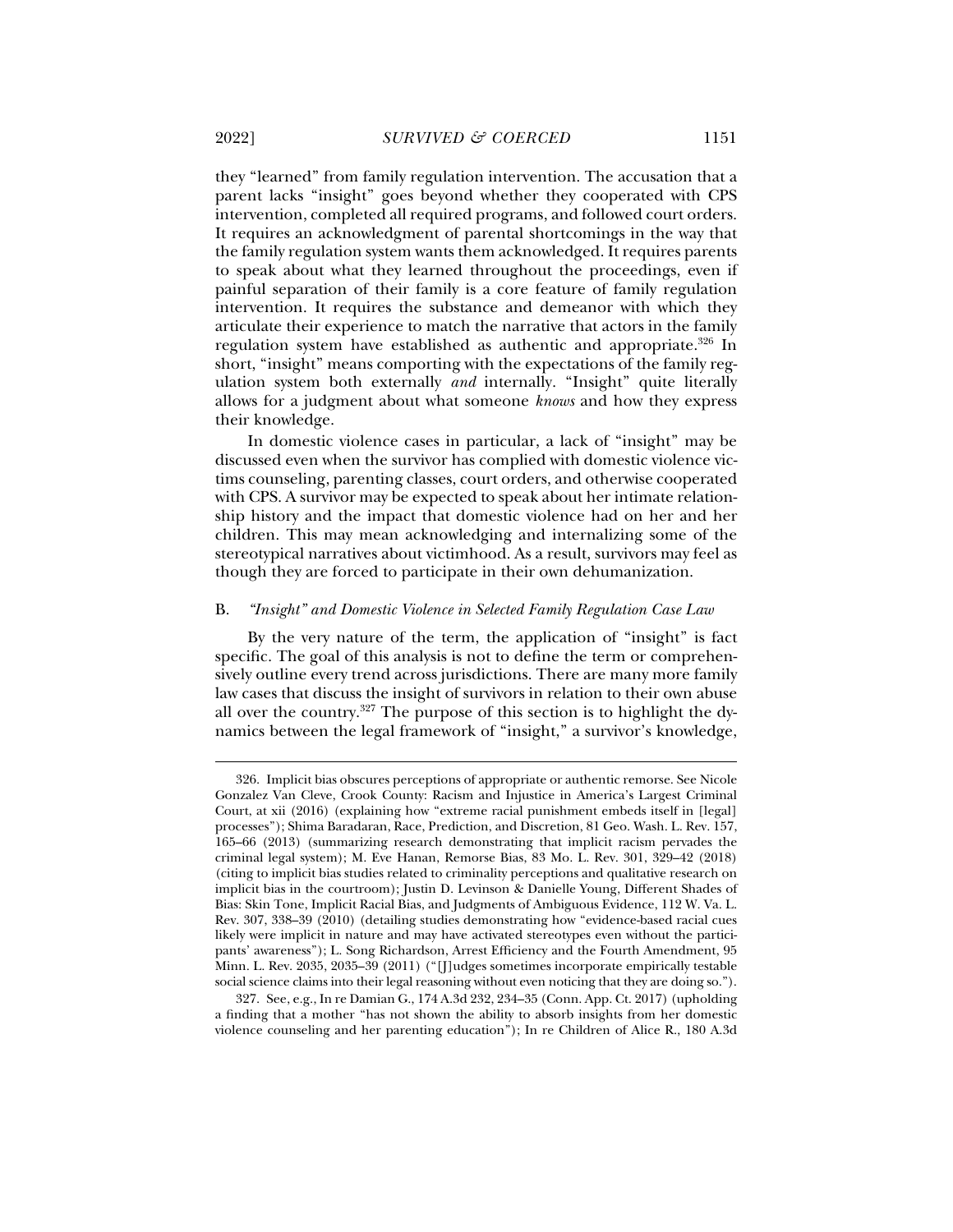and the narrative that can end a survivor's legal relationship with her child. These narratives are then examined through the framework of epistemic injustice.

1. Georgeanne G. v. Superior Court. — In *Georgeanne G. v. Superior Court*, the Court of Appeals of the Second District of California reviewed the superior court's decision to terminate reunification services for Georgeanne G., to set a hearing to terminate her rights, and to implement the foster care agency's plan of adoption for her son Lucas.<sup>328</sup> In 2017, the court entered a finding of neglect against Georgeanne for using marijuana and "engaging" in domestic violence with Lucas's father, who had struck her in front of Lucas.<sup>329</sup> While the case was pending, Georgeanne separated from Lucas's father and began dating Arthur, who had a prior conviction for the rape of his ex-wife.330 There was no past or current violence between Georgeanne and Arthur.<sup>331</sup>

The superior court ordered Georgeanne to complete a program for domestic violence victims and parenting classes, and also to engage in individual counseling.332 The court also ordered her to have no contact with her then-partner, Arthur, due to his past conviction.<sup>333</sup> When the CPS caseworker learned that Georgeanne had violated the court order and lived with Lucas and Arthur, Lucas was removed from her care immediately.334 Notably, there was no allegation of past or present violence toward Georgeanne or Lucas. The removal was based solely on Arthur's past conviction and Georgeanne's violation of the court order.335

For eighteen months thereafter, the foster care agency observed a strong, affectionate bond between Georgeanne and her son.336 She submitted nineteen negative drug tests and completed a domestic violence program.337 After eighteen months of supervision by CPS, there was still no sign of any violence between Georgeanne and Arthur.338 When the

j

336. Id. at 861.

<sup>1085, 1087 (</sup>Me. 2018) (upholding a finding that while "neither parent admits any abusive behaviors . . . neither demonstrates any insight that would prevent such behaviors in the future"); In re S.P., No. B-XXXX-19, 2020 WL 5625182, at \*9 (Fam. Ct. Sept. 16, 2020) (concluding that while "Ms. P. may have participated in the required services, she 'did not successfully . . . gain insight into the programs that led to the removal of the [children] and continued to prevent the [children's] safe return'" and that "[t]his is especially true for the issue of domestic violence" (first and second alterations in original) (quoting In re Soraya S., 70 N.Y.S. 737, 739 (App. Div. 2018))).

 <sup>328.</sup> Georgeanne G. v. Superior Court, 267 Cal. Rptr. 3d 834, 839–40 (Ct. App. 2020).

 <sup>329.</sup> Id. at 859.

 <sup>330.</sup> Id.

 <sup>331.</sup> Id. at 869.

 <sup>332.</sup> Id. at 859.

 <sup>333.</sup> Id.

 <sup>334.</sup> Id. at 860.

 <sup>335.</sup> Id. at 868–69.

 <sup>337.</sup> Id. at 862.

 <sup>338.</sup> Id. at 868–69.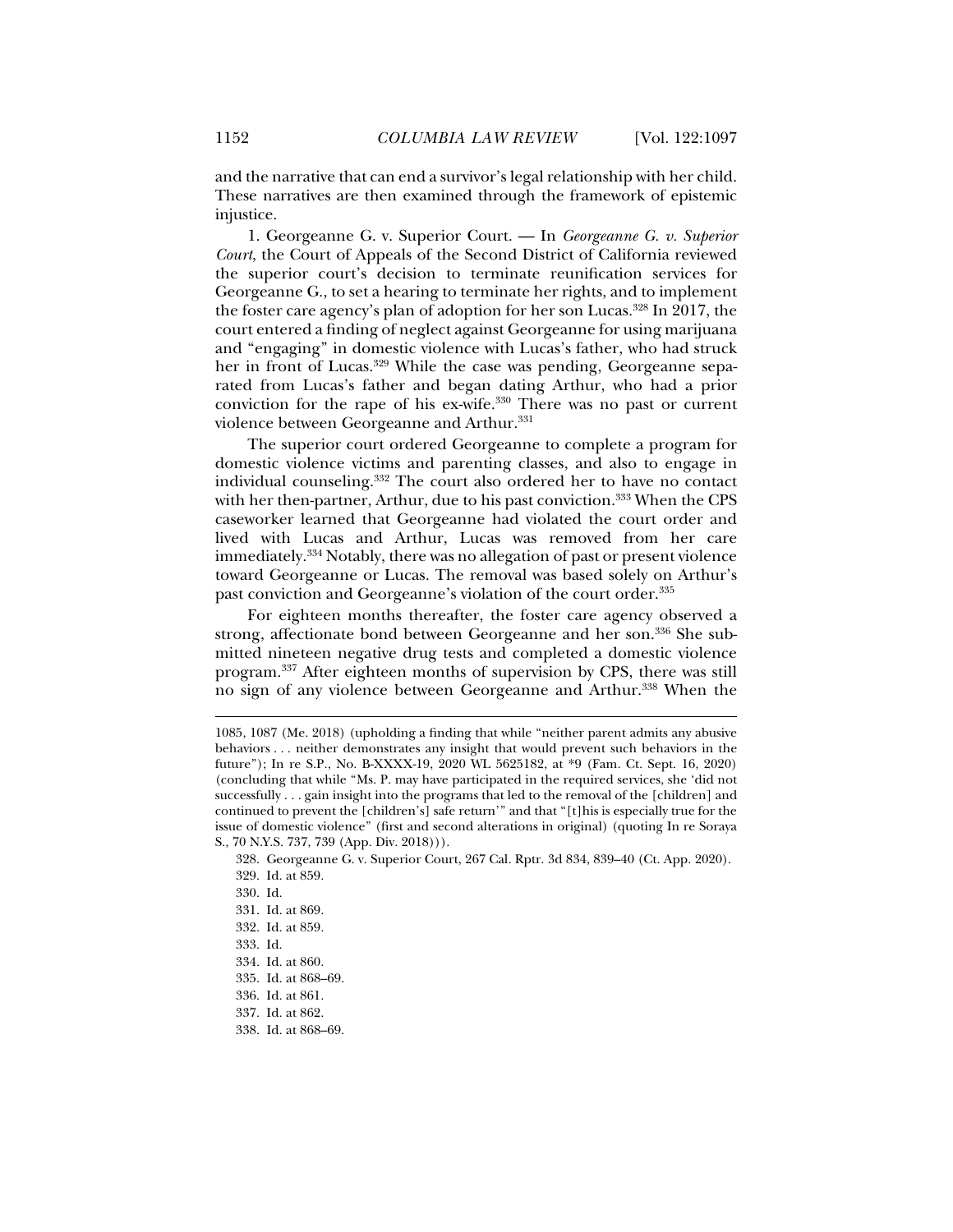foster care agency advocated for changing the current plan from reunification to termination, Georgeanne testified on her own behalf. She testified that, while she would like to continue her relationship with Arthur, she was willing to separate from him to get Lucas out of foster care and back in her care.339 At summations, the attorney for the child based her decision to support the goal of adoption on Georgeanne's purported "lack of insight":

She's not gained insight into what led to the court's interfering in this case and jurisdiction. She still is dependent upon [Arthur] despite no contact orders. Basically, she's chosen [Arthur] over Lucas in that she continues to rely on him. Perhaps that's out of necessity. But she's—I think with the progress she made, if she had more insight she could have reunified with Lucas, but this is a big sticking point for her.<sup>340</sup>

At the end of the hearing, the attorney for CPS concluded:

She's not independent, she's co-dependent on him [Arthur]. She knows what his conviction is. . . . Yet, she sees no problem. She's in conjoint counseling with him. She's trying to make a family with him when one of the counts that was sustained on Lucas's case was domestic violence with the father of Lucas. So she has chosen another individual who has those tendencies. I don't believe that she can keep [Arthur] away from Lucas.<sup>341</sup>

At the end of the hearing, the superior court granted CPS's application, terminated reunification services, and changed the permanency goal to adoption.

2. In re M.M.. — In *In re M.M.*<sup>342</sup> the Court of Appeals of Iowa reviewed a mother's appeal of a juvenile court's decision to terminate her parental rights.<sup>343</sup> The neglect case against the mother was initiated after a single incident of domestic violence between her and the father in July 2015.344 The allegations were that she "engaged" in domestic violence with the father, the alleged aggressor.<sup>345</sup> At the time, the child was present in the home and subsequently removed from the parents and placed in stranger foster care.<sup>346</sup> The mother was ordered to complete a domestic violence counseling program for victims.<sup>347</sup> She maintained a relationship with the father of her child and relocated to Missouri for family support,

j

347. Id.

 <sup>339.</sup> Id. at 862.

 <sup>340.</sup> Id. at 862–63 (alterations in original).

 <sup>341.</sup> Id. at 863 (second alteration in original).

 <sup>342.</sup> In re Interest of M.M., No. 17-0237, 2017 WL 2461889 (Iowa Ct. App. 2017).

 <sup>343.</sup> The decision does not fully name the appellant mother, providing only her initials: K.C. Id.

 <sup>344.</sup> Id. at \*2.

 <sup>345.</sup> Id.

 <sup>346.</sup> Id.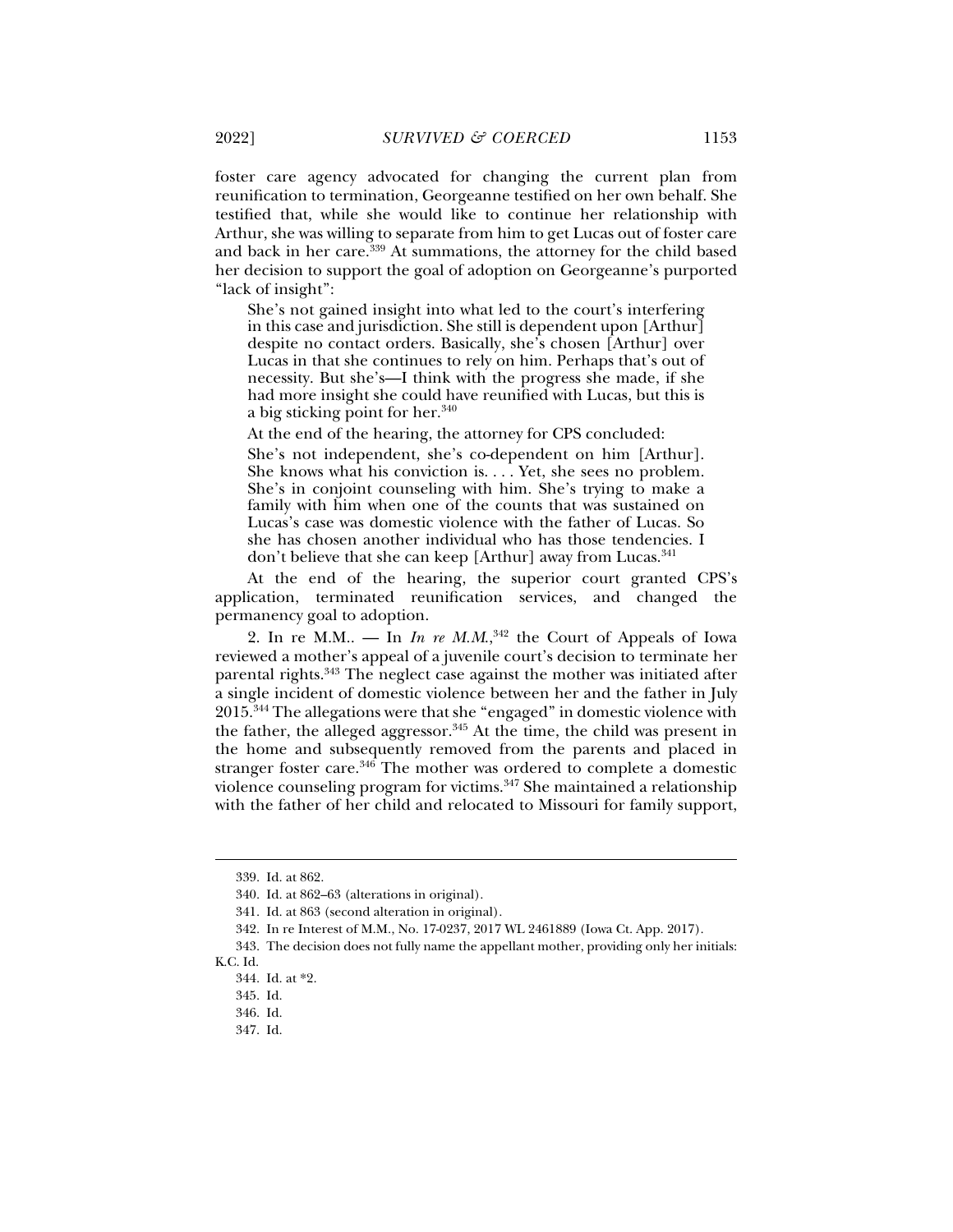where she became pregnant with a second child by him.<sup>348</sup> This child remained in her care throughout the proceedings without any safety concerns.349 The mother followed her service plan and cooperated with supervision by CPS. The district court's record reflects:

The social worker testified the mother engaged in the services offered. She was consistent with substance-abuse treatment. She was receptive to Family Safety, Risk, and Permanency (FSRP) services. She was cooperative with the safety plan. The mother engaged in domestic violence therapy. The therapist testified the mother has made good progress. The therapist testified the mother was regular in her appointments. The mother learned to understand domestic violence and its causes.350

Nonetheless, the agency successfully sought to end her legal relationship with her child, and her rights were terminated by the district court.351 In reversing the decision, the appellate court placed emphasis on the mother's "insight" into her experience of being a victim of domestic violence:

This case arose out of a single incident of domestic abuse. While any single incident is one too many, we are not presented with a case where the father has a lengthy history of violence. The mother has moved away from the father. The mother has obtained insight into issues of domestic violence, including prevention and coping mechanisms.<sup>352</sup>

The dissenting opinion also focused on "insight," but came to a different conclusion:

The Court recognizes Mother's attorney tried hard to rehabilitate her client's statements on direct examination to show Mother acknowledges the domestic assault, has gained insight, and could safely parent this child. . . . However, the County Attorney's direct examination showed Mother has no real or independent understanding of what domestic violence is or its impact on children. . . . [H]er behavior immediately following the incident, and then throughout the Child in Need of Assistance case, show[s] she does not recognize their relationship is abusive.

In addition, the department of human services worker testified that the mother can repeat back things that she has learned from the services provided but continues to lack a protective capacity  $\dots$ .<sup>353</sup>

j

. . . .

 <sup>348.</sup> Id.

 <sup>349.</sup> Id. at \*2–3.

<sup>350</sup>*.* Id. at \*3.

 <sup>351.</sup> Id. at \*2.

 <sup>352.</sup> Id. at \*3.

 <sup>353.</sup> Id. at \*4 (Vogel, J., dissenting in part) (second alteration in original).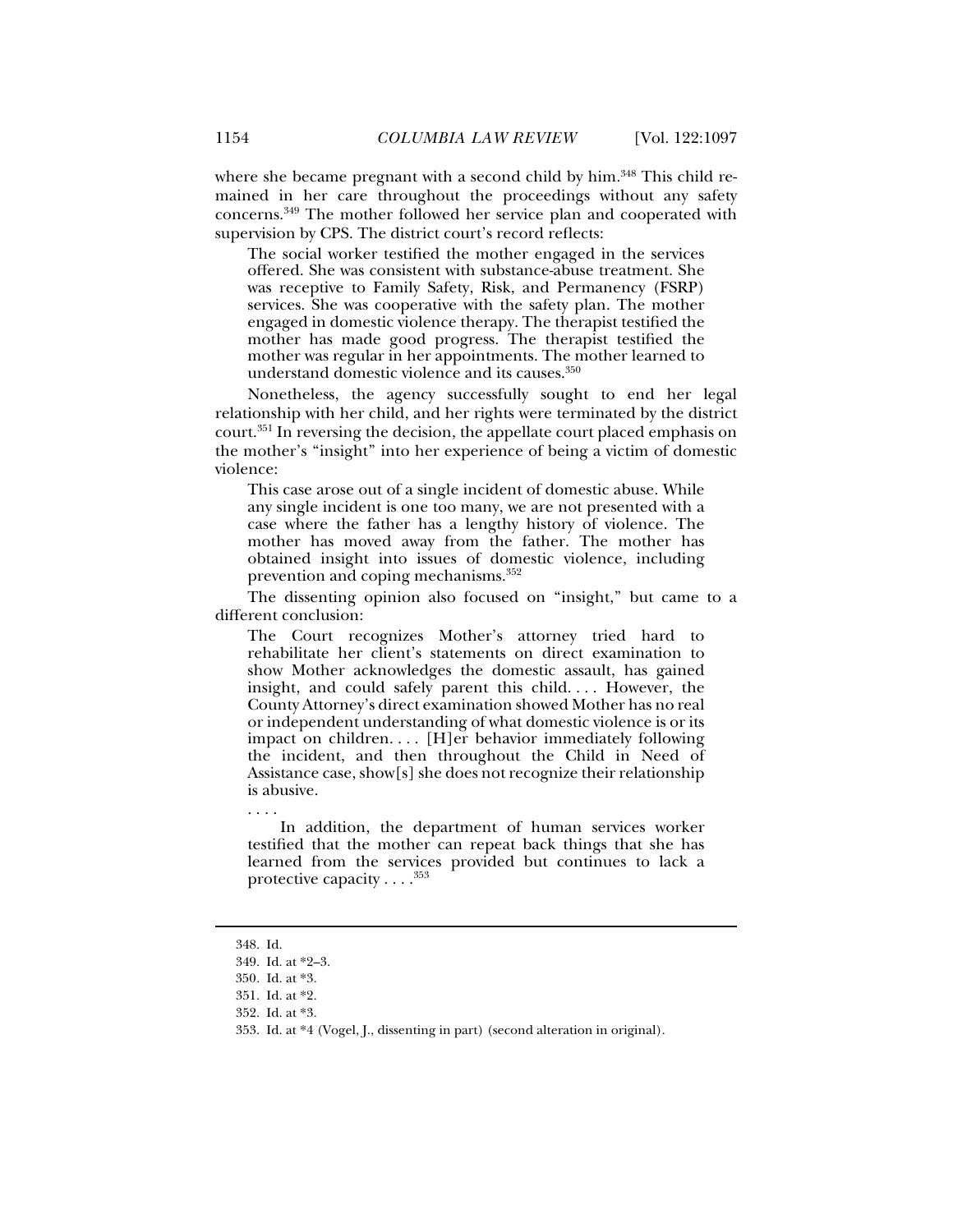3. In re Jayden J.*.* — In *In re Jayden J*.,354 the Third Department of the New York Supreme Court Appellate Division reviewed a mother's appeal of a family court order terminating her parental rights. The appellate court affirmed the family court's decision.<sup>355</sup> While the decision does not utilize the word "insight" verbatim, its conclusion is based on the notion that underlies "insight":

[T]here is no dispute that respondent maintained contact with the child and that she participated in various services and programs offered or recommended by petitioner. However, despite initial progress from the services provided, the record reflects that respondent gleaned little meaningful benefit from those services. Significantly, respondent continually involved herself in abusive and volatile relationships, despite completing two separate educational programs regarding domestic violence.356

4. In re D.M.. — In *In re D.M.*,<sup>357</sup> the Supreme Court of North Carolina reviewed and affirmed the district court's decision to terminate the parental rights of both parents. The focus of the neglect petition, initially filed in August 2015, was the "parents' problems with domestic violence and substance abuse."358 At the time, the mother admitted that she had recently stopped smoking marijuana.<sup>359</sup> In August 2015, she left the home with her children and entered a domestic violence shelter.<sup>360</sup> In October 2015, she was ordered to complete a domestic violence program, follow all recommendations of the program, and "refrain from engaging in physical altercations with respondent-father."361 In September 2016, the parents began arguing and were subsequently arrested.362 The children were removed from their care.<sup>363</sup> At a hearing in 2018, the court found that in the interim, the mother had completed a parenting class, accepted a referral for domestic violence counseling, and awaited the assignment of a counselor.364 After several negative drug tests, she was discharged from her drug treatment program and secured full-time employment.<sup>365</sup> However, the court found that the children could not be returned to her care because she was "still engaged in mental health treatment and attempting to secure stable housing and employment."366 The same year, the

j

362. Id. at 7.

 <sup>354. 955</sup> N.Y.S.2d 232 (App. Div. 2012).

 <sup>355.</sup> Id. at 234.

 <sup>356.</sup> Id. at 233–34.

 <sup>357. 851</sup> S.E.2d 3 (N.C. 2020).

 <sup>358.</sup> Id. at 6.

 <sup>359.</sup> Id.

 <sup>360.</sup> Id.

 <sup>361.</sup> Id.

 <sup>363.</sup> Id.

 <sup>364.</sup> Id.

 <sup>365.</sup> Id.

 <sup>366.</sup> Id. at 7–8.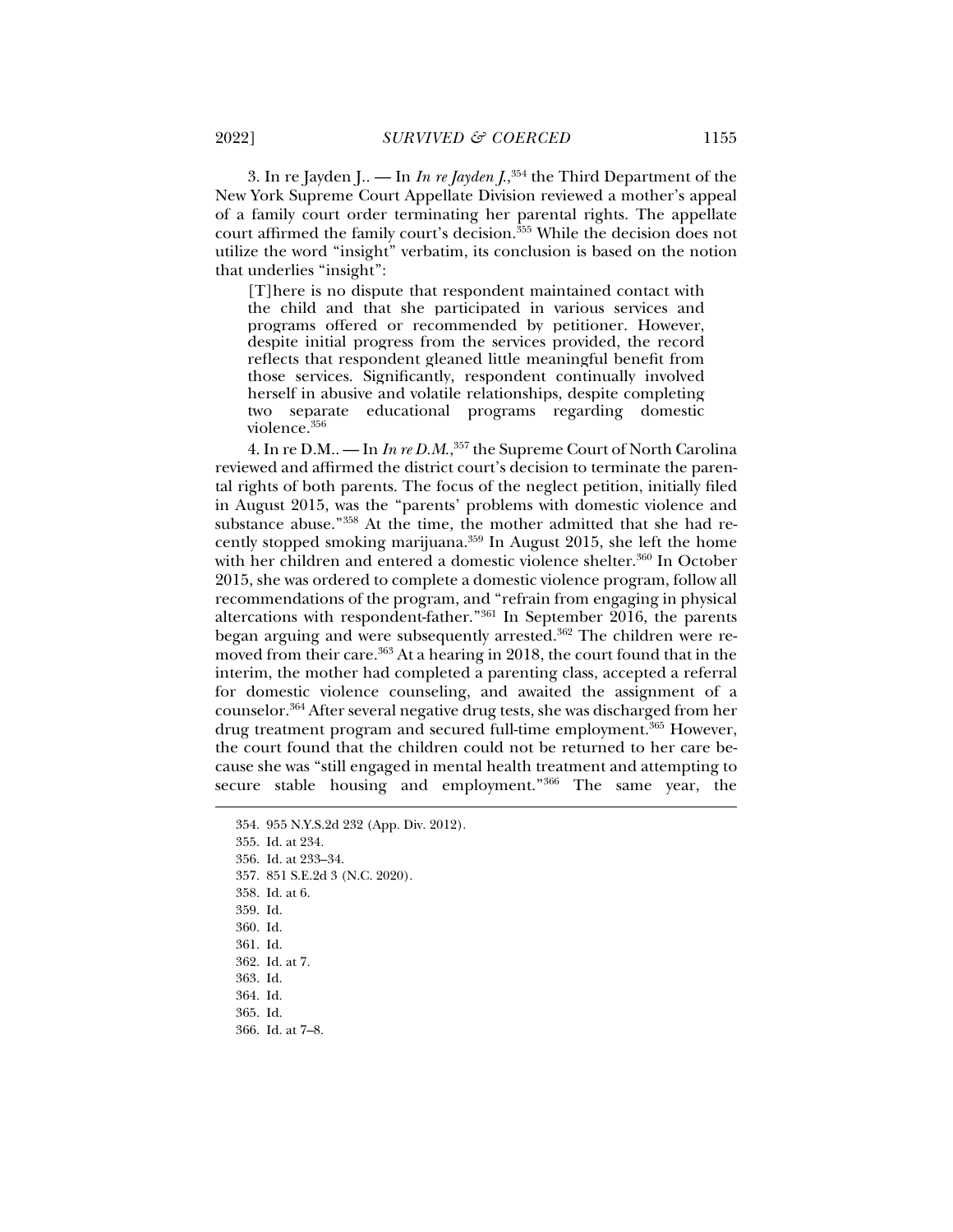Department of Social Services of North Carolina filed a motion seeking to terminate both parents' parental rights.<sup>367</sup> A termination trial was held in family court and ended with the termination of parental rights for both parents.368

In her appeal, the mother challenged the trial court's assessment of her "involvement with domestic violence."369 She argued that she complied with domestic violence counseling.370 She completed a domestic violence assessment in September 2017 and engaged in counseling for approximately seven months.371 In her intake form she indicated that she wanted to address "domestic violence[] [and] coping skills" during counseling.<sup>372</sup> The Supreme Court affirmed the trial court's assessment of the mother's lack of "insight" into domestic violence:

[Respondent-mother] has an extensive history of being in domestic violence relationships with her partners . . . . The Court finds that there may be no reported domestic violence incidents between these parties since 2016, this does not mean to this Court that [respondent-mother] or [respondent-father] have expressed meaningful insight about how domestic violence impacts them or could cause harm to their children.<sup>373</sup>

In affirming the termination of the mother's parental rights, the court pointed out that a "parent's failure to adequately address the issue of domestic violence can be sufficient to support a determination that there is a likelihood of future neglect."374

5. *Preliminary Conclusions*. — While there are many things worth pointing out about the existing and missing narratives of these decisions, this section highlights only three aspects. One, some decisions rely on language that suggests that the survivor participated in domestic violence. This choice of language at best blurs the lines and at worst conceals a person's experience of survival. Notably, in *In re D.M*., the court described the mother's behavior as "engaging in domestic violence"375 and "participat[ing] in interpersonal relationships involving domestic violence."376 This description does not acknowledge that the mother is the survivor of violence, not the aggressor. The decision in *Georgeanne G*. speaks of "domestic violence with the father" and "engaging" in domestic violence.377 Similarly, in *In re Jayden J.* the appellate decision purports that

 <sup>367.</sup> Id. at 8.

 <sup>368.</sup> Id.

 <sup>369.</sup> Id. at 15.

 <sup>370.</sup> Id.

 <sup>371.</sup> Id.

 <sup>372.</sup> Id. at 16.

 <sup>373.</sup> Id. at 12 (second and third alterations in original).

 <sup>374.</sup> Id. at 17.

 <sup>375.</sup> Id. at 10.

 <sup>376.</sup> Id. at 17.

 <sup>377.</sup> Georgeanne G. v. Superior Court, 267 Cal. Rptr. 3d 834, 836, 839 (Ct. App. 2020).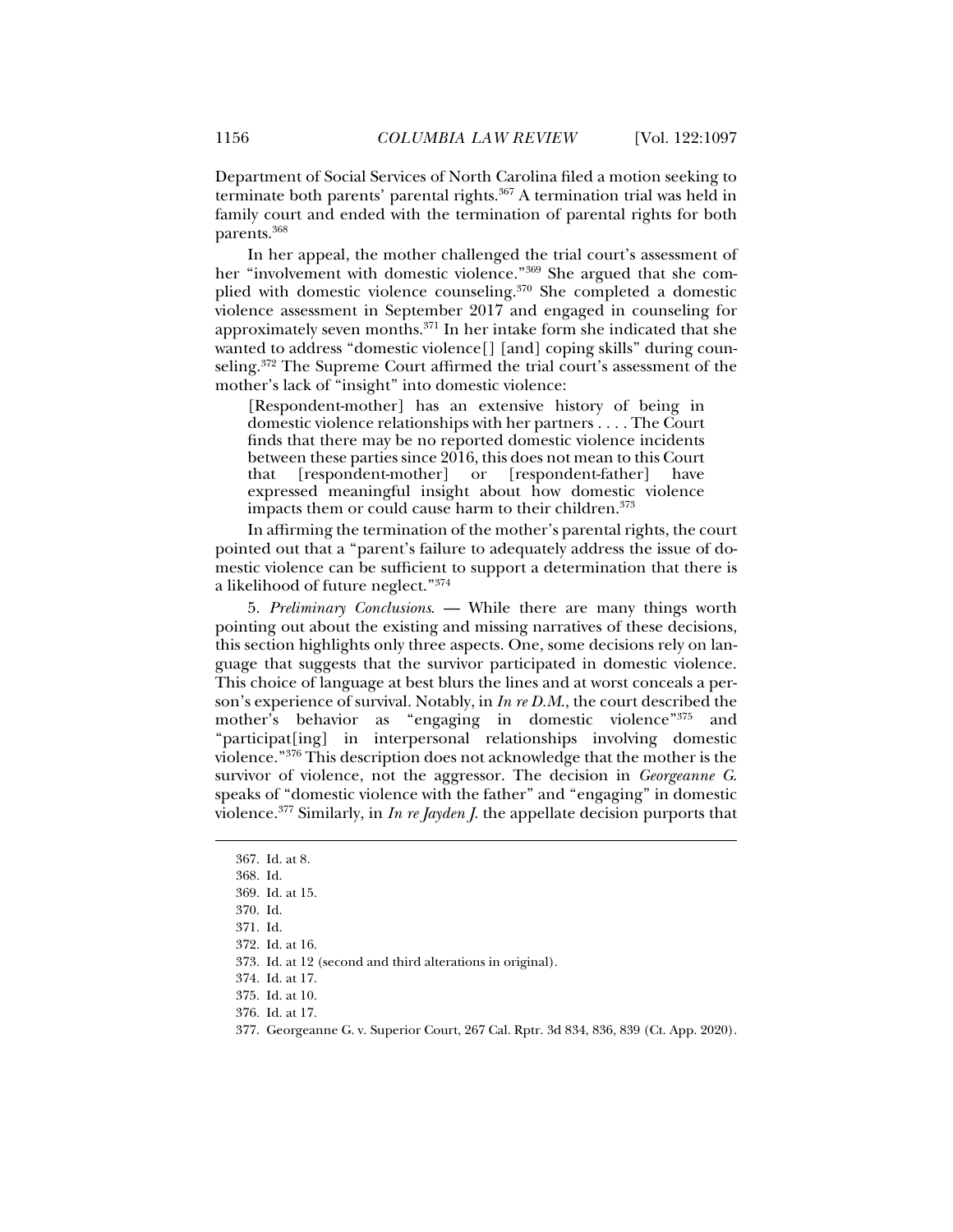the mother "continually involved herself in abusive . . . relationships."378 This choice of language exemplifies the contradictory roles that the criminal legal and family regulation system assigns to survivors. While they are labeled "victims" in the criminal legal system, they are treated as perpetrators by the family regulation system.379

Two, some parts of the decisions include pathologizing narratives and assumptions. All the above decisions rely on the idea that a domestic violence program is necessary—although not sufficient—for survivors, without providing any details of the format or curriculum of these programs.380 When the women do not complete the program or when they experience continued violence despite completing the program, the quality or suitability of the program is not called into question, even when the court finds that the program is not producing the desired outcome. Instead, the overarching conclusion is that the issue must be with the individual, not with the family regulation system's failed plan. The pathologizing narrative is perhaps most striking in G*eorgeanne G*. In that case, the court found Georgeanne neglectful after she had been assaulted by her ex-partner in the presence of their child. Long after she had separated from him, the court brought up her "history" with him and connected it to her current peaceful relationship: "[S]he has chosen another individual who has those tendencies."381 Relationship "history" is also invoked in *In re Jayden J.*, where the court concluded that the mother, a survivor of domestic violence, "continually involved herself in abusive and volatile relationships."382 This pathologizing narrative is further bolstered by things left unsaid. While some decisions characterize the survivor as codependent<sup>383</sup> and mention the survivor's financial struggles and economic disadvantage,<sup>384</sup> these decisions fail to consider the social structures that may impact a survivor's decision to remain in a relationship.

383*. Georgeanne G.*, 267 Cal. Rptr. 3d at 839 (the foster care agency in a report to the court wrote that Georgeanne G. is "not independent, she's co-dependent on him").

 384. See, e.g., id. at 845 (highlighting that Georgeanne G. acknowledged that she was "financially dependent" on her partner); In re D.M., 851 S.E.2d 3, 10 (N.C. 2020) (pointing to the trial court's determination that the mother lacks "stable housing and gainful employment"). For a discussion of the prosecution of poverty in the family regulation system generally, see David Pimentel, Punishing Families for Being Poor: How Child Protection Interventions Threaten the Right to Parent While Impoverished, 71 Okla. L. Rev. 885, 897– 911 (2019); Elizabeth Brico, Poverty Isn't Neglect, but the State Took My Children Anyway, TalkPoverty (Nov. 16, 2018), https://talkpoverty.org/2018/11/16/poverty-neglect-statetook-children/ [https://perma.cc/SZ7V-JNLV].

 <sup>378. 955</sup> N.Y.S.2d 232, 234 (App. Div. 2012).

 <sup>379.</sup> In some instances, survivors may also be charged criminally. See Cross, supra note 22, at 270–76.

 <sup>380.</sup> See, e.g., *Georgeanne G.*, 267 Cal. Rptr. 3d at 838–39; *Jayden J.*, 955 N.Y.S.2d at 234 (upholding a termination of parental rights because the survivor "failed to make permanent, meaningful changes" despite her participation in the domestic violence program).

<sup>381</sup>*. Georgeanne G.*, 267 Cal. Rptr. 3d at 839.

<sup>382</sup>*. In re Jayden J.*, 955 N.Y.S.2d at 234.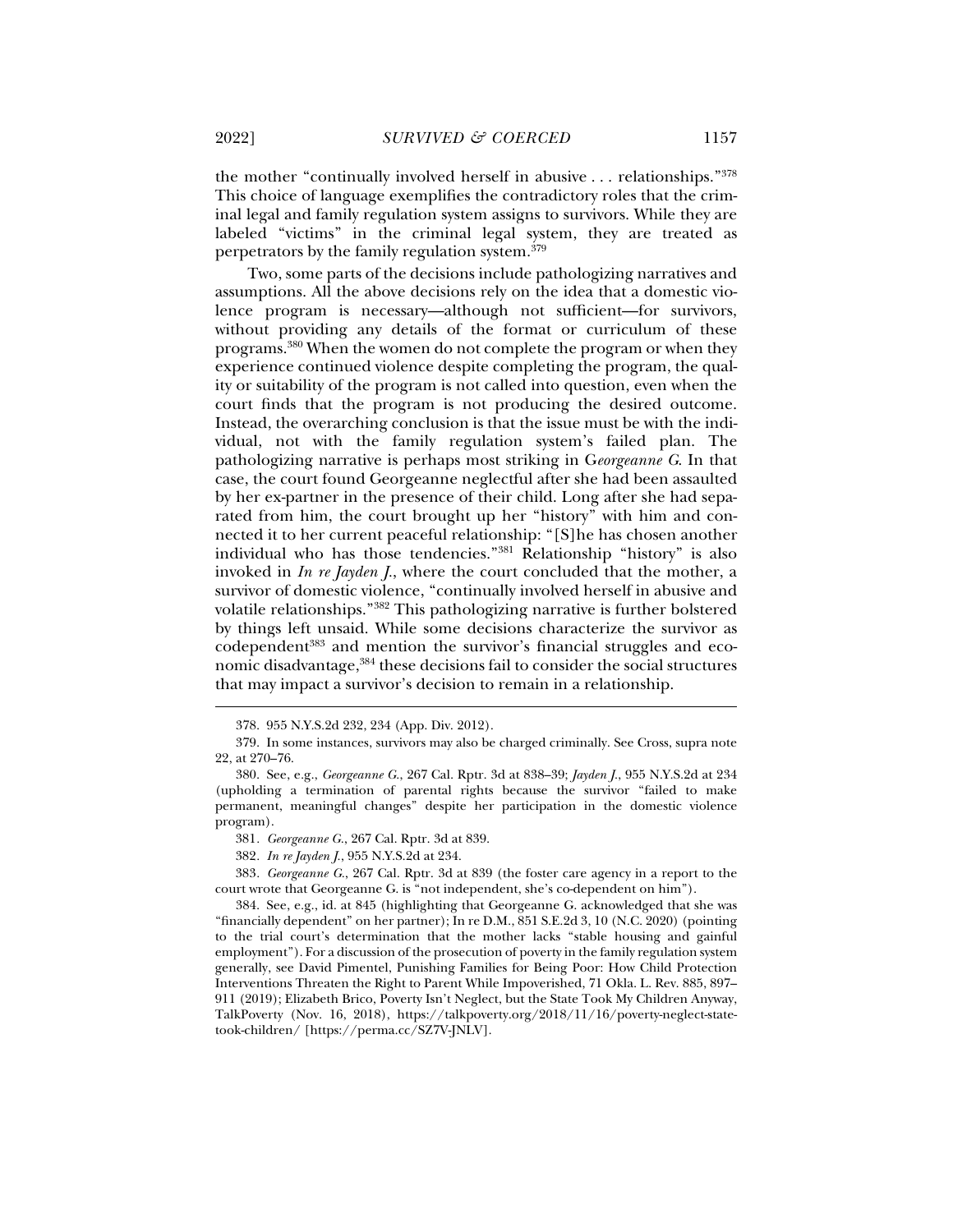Three, none of the above decisions grapple with the tension of asking the survivor to permanently leave a controlling intimate relationship, while coercing her through a compliance-driven system. Despite the scientific literature suggesting that coercive or perceived coercive counseling is counterproductive to treatment,385 courts do not interrogate the cycle of coercion and its impact on a survivor's progress or reliance on state actors.386

## C. *Understanding "Insight" Through the Lens of Epistemic Injustice*

Epistemic injustice helps frame how "insight" reifies damaged knowledge production in the family regulation system. For one, the family regulation system stigmatizes survivors for experiencing domestic violence in their relationships, whether currently or in the past—so much so that their perspectives and individual needs are discredited. Even when a survivor has completed counseling services and is cooperative, the system credits her knowledge only when she can show "insight."387 When the family regulation system tests a survivor's expression of knowledge, her ability to share her own complex experience is significantly reduced. The concept of "insight" dictates a specific victimhood narrative and reifies problematic notions of helplessness.

As Part II discusses, agential testimonial injustice suggests that knowledge produced in a coercive environment can be associated with credit excess. Agential testimonial injustice occurs when a survivor's knowledge is credited most when they lack epistemic agency.388 Survivors in the family regulation system find themselves in a coercive environment over a prolonged period of time. The prolonged nature of family regulation cases is particularly striking when compared to parallel criminal proceedings. The criminal case against a survivor's partner may be long dismissed, while the family regulation system case—based on the same allegations—goes on for months or years.389 Throughout all of that time, parents are under court-ordered supervision.<sup>390</sup> Their ability to parent is judged by their continued cooperation with CPS and their expression of

 <sup>385.</sup> Hatchel et al., supra note 162, at 5 ("Evidence suggests that perceived coercion in treatment is linked to an impaired therapeutic process and outcome compared to voluntary treatment.").

 <sup>386.</sup> See id. (discussing the relationship between perceived coercion and therapeutic progress); Lipsey, supra note 163, at 128, 143–44 (discussing the benefits of interventions that embody "therapeutic" philosophies over those based on strategies of control and coercion); Ware et al., supra note 163, at 555–59 (noting that patients can experience strict enforcement of limits on practitioner–client interactions as "alienating and diminishing").

 <sup>387.</sup> See supra section III.B.

 <sup>388.</sup> See supra section II.A.1.

 <sup>389.</sup> Kramer, supra note 143, at 1 ("Child welfare cases, on the other hand, often last long after criminal charges disappear—and intervention doesn't depend on a conviction.").

 <sup>390.</sup> See supra section I.B.2.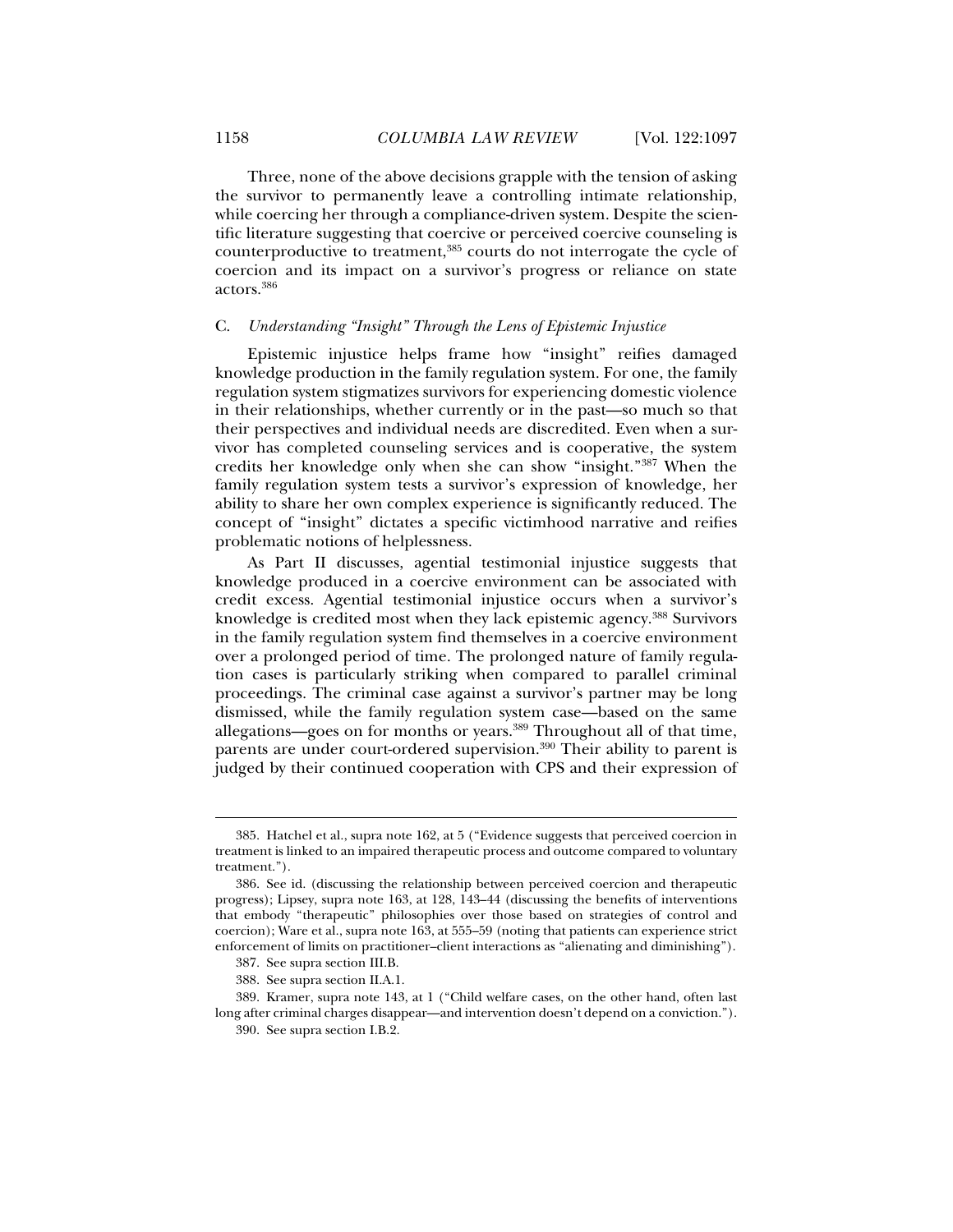knowledge.391 The "insight" concept assumes that survivors will be able to share authentic expressions of knowledge within this lengthy, coercive process. It assumes that although counseling services are mandated, they will be a meaningful tool for survivors. It further suggests that a survivor's ability to testify in court under enormous pressure to keep their children or get them back is reflective of their authentic knowledge. There is little to no interrogation of these tensions or the replication of a control pattern within the family regulation system.

Further, the "lack of insight" narrative has hermeneutical injustice implications.392 Survivors are excluded from shaping the narrative around what safety and well-being could look like for themselves and their families. Instead, they are expected to reproduce existing knowledge and confirm stereotypical assumptions. In this way, they are kept from adding their perspective to the collective pool of knowledge. Indeed, the narratives underlying "insight" continue to reflect much of the stereotypical narratives about a survivor's decisionmaking ability. For example, CPS and courts equate a survivor's unwillingness to cooperate with the family regulation or criminal legal systems with a "lack of insight" into their circumstances and the impact of domestic violence on their children.393 What is characterized as a "lack of insight" may be a survivor's belief that the carceral state will not keep her or her family safe.<sup>394</sup> For some survivors, safety may mean housing or financial stability. The reluctance to share and trust state actors with intimate family matters can be a manifestation of "collective memory and current-day collective experience" of mistreatment by the carceral state.<sup>395</sup> A myriad of considerations could influence a survivor's reluctance to call the police or request an order of protection. Especially for marginalized families, relying on the state for protection can come at a large cost.<sup>396</sup> Undocumented survivors, for example, have good reason to mistrust and not cooperate with the carceral state.<sup>397</sup>

Perhaps a survivor's rational preference is to rely on family support or relocate out of the jurisdiction, instead of relying on the carceral state for

j

 396. Id. ("Calling the police on neighbors about minor disagreements escalates conflict and, in the aggregate, may erode neighborhood trust. Calling the police on family members deepens the reach of penal control into communities and homes.").

 397. See Leisy J. Abrego, Legal Consciousness of Undocumented Latinos: Fear and Stigma as Barriers to Claims-Making for First- and 1.5-Generation Immigrants, 45 Law & Soc'y Rev. 337, 354–57 (2011) (discussing fears among undocumented immigrants of workplace raids, family separations, and deportations).

 <sup>391.</sup> See supra Part III.

 <sup>392.</sup> See supra section II.A.2.

 <sup>393.</sup> See, e.g., supra section III.B.1.

 <sup>394.</sup> Bailey, supra note 75, at 1280 (discussing why some survivors do not believe that the criminal legal system keeps them safe).

 <sup>395.</sup> Bell, Situational Trust, supra note 275, at 329; see also id. at 334 (mentioning police mistreatment and pointing out that disadvantaged mothers perceive child services as "precarious and punitive").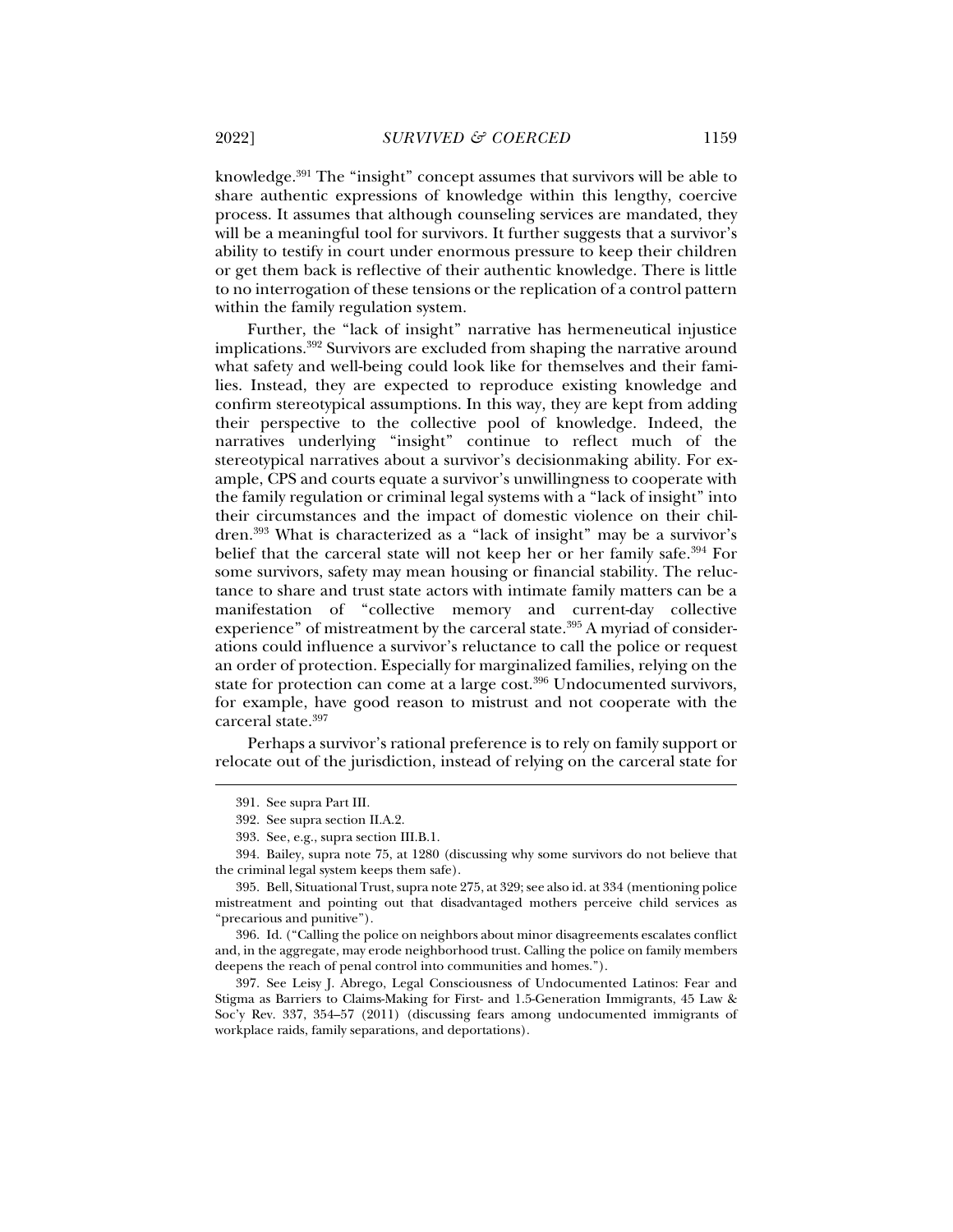intervention. Ms. Williams, as discussed above, while reluctant to engage with CPS and engage in domestic violence counseling, wanted nothing but to physically and legally separate from her partner. And still, her reluctance to engage and comply with the family regulation system was construed as a "lack of insight" into domestic violence. Ms. Williams was clear about the help she needed. She asked for help with permanent housing after leaving her husband; she asked for financial help after being cut off from her only source of money, and instead received only a referral for counseling and a parenting class.

A survivor's resistance of the family regulation system is construed as a "lack of insight." The disregard of survivor knowledge relies on the narrative that survivors are "weak" mothers,<sup>398</sup> who suffer from "learned helplessness."399 It is also entrenched in the paternalistic idea that women lack agency.400 However, a lack of "insight" may not at all be a lack of care for their children or their own well-being. This Essay suggests instead that it may be a rejection—whether intentional or not—of a system that disregards their knowledge and perpetuates a cycle of power and control—a system that labels the same person "victim" in criminal court and then labels them unknowledgeable and not credible in family court.

# **CONCLUSION**

The family regulation system punishes survivors for what they believe, share, and do not share about their intimate relationships. The subjective, vague "insight" narrative is instrumentalized to question internal knowledge and its expression.<sup>401</sup> Epistemic harms are a pervasive but undertheorized part of the family regulation system. Multifaceted coercion tools operate to discredit, silence, and exclude any speech that does not align with CPS.402 Survivors who challenge CPS's narrative are explicitly or implicitly accused of choosing their partner over their child, not being knowledgeable about their own circumstances, or simply being weak and dependent.<sup>403</sup> These assumptions allow for the conclusion that they are unsuitable parents.404

This narrative perpetuates the already pervasive focus on individual blame, rather than addressing abusive power structures in the carceral

 <sup>398.</sup> See Schneider, supra note 15, at 154 ("Hard as it is for society to imagine that a woman who is battered is 'reasonable,' it is even more difficult to imagine that a [woman] who is battered could be a good mother.").

 <sup>399.</sup> Walker, Learned Helplessness, supra note 14, at 526.

 <sup>400.</sup> See Siegel, supra note 52, at 2122 ("A wife was obliged to obey and serve her husband, and the husband was subject to a reciprocal duty to support his wife and represent her within the legal system.").

 <sup>401.</sup> Supra section III.C.

 <sup>402.</sup> Supra section III.B.2.

 <sup>403.</sup> Supra section III.B.

 <sup>404.</sup> Supra Part III.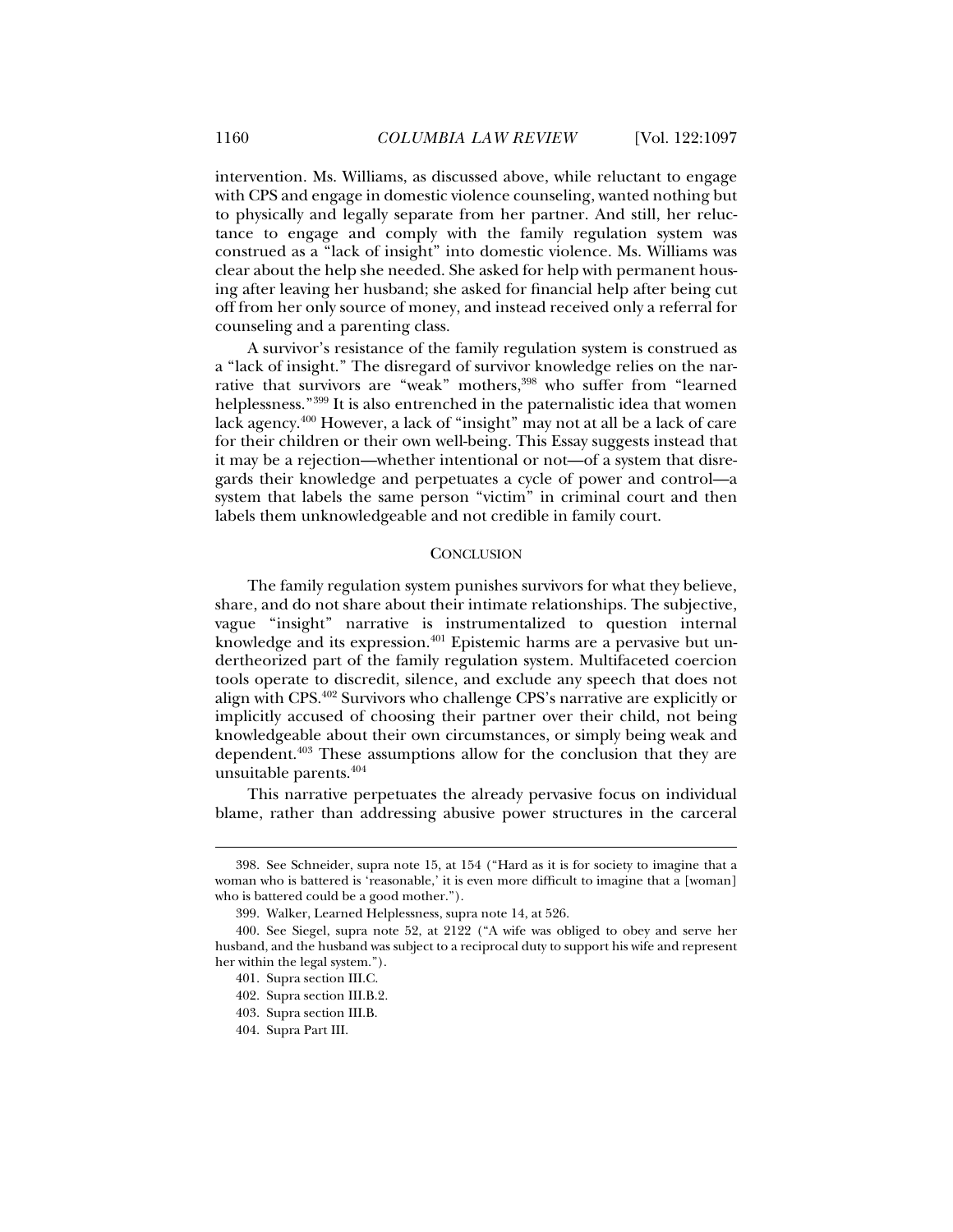state. Survivors are expected to engage with the carceral state when they experience domestic violence. Instead of intervening in power structures and offering real support, survivors are entrapped in yet another cycle of

control. The family regulation system's lack of regard for survivor knowledge has racial and class implications.<sup>405</sup> The vast majority of women entangled in the family regulation system are poor and of color. The marginalization of their knowledge is bound up in their identity as poor and of color. The framework of epistemic injustice $406$  explains how the discrediting and exclusion of knowledge perpetuates the subjugation of the most marginalized.

Harm in families occurs. Parents and their children are affected by domestic violence. How do we address harm in ways that do not further subjugate marginalized knowledge? An epistemic-injustice-informed approach would arguably not only search for solutions outside of the carceral state but center directly impacted families, instead of dictating solutions. Quality legal representation is typically described as the central solution to unequal power dynamics.<sup>407</sup> However, defense attorneys contribute a counternarrative that is constrained by the outer limits of the state's narrative.408 A true intervention in the subjugation of marginalized knowers requires a movement that centers directly impacted parents. Indeed, there is a growing social movement led by and centering directly impacted survivors of state violence and domestic violence.<sup>409</sup> The Movement for Family Power uses "movement lawyering principles to center directly impacted people and grassroots activism"410 in their campaigns to end the punishment and policing of the family regulation system. If family safety truly matters to us, we must interrogate how those disproportionately impacted by the carceral state define safety and support. Including community perspectives as part of participatory research is one possible intervention in

 <sup>405.</sup> Supra section I.B.

 <sup>406.</sup> Supra section II.A.

 <sup>407.</sup> This is not to say that a quality defense is not vital. In fact, a study of holistic legal representation in family regulation cases shows that parents who are represented by an interdisciplinary legal team are able to reunify with their children much more quickly than those who are not. See Lucas A. Gerber, Yuk C. Pang, Timothy Ross, Martin Guggenheim, Peter J. Pecora & Joel Miller, Effects of an Interdisciplinary Approach to Parental Representation in Child Welfare, 102 Child. & Youth Servs. Rev. 42, 51 (2019) (finding that children spent 118 fewer days in foster care when their parents were represented by an interdisciplinary legal office attorney).

 <sup>408.</sup> For a closer look at client–attorney dynamics and attorney constraints, see Cynthia Godsoe, Participatory Defense: Humanizing the Accused and Ceding Control to the Client, 69 Mercer L. Rev. 715, 725 (2018) ("Effective assistance of counsel sets a very low bar, as do malpractice doctrines in most states.").

 <sup>409.</sup> See supra notes 34–35 and accompanying text.

 <sup>410.</sup> For the value and vision statements of Movement for Family Power, see Our Areas of Work, Movement for Fam. Power, https://www.movementforfamilypower.org/indexa [https://perma.cc/K6XQ-WWP6] (last visited Oct. 17, 2021).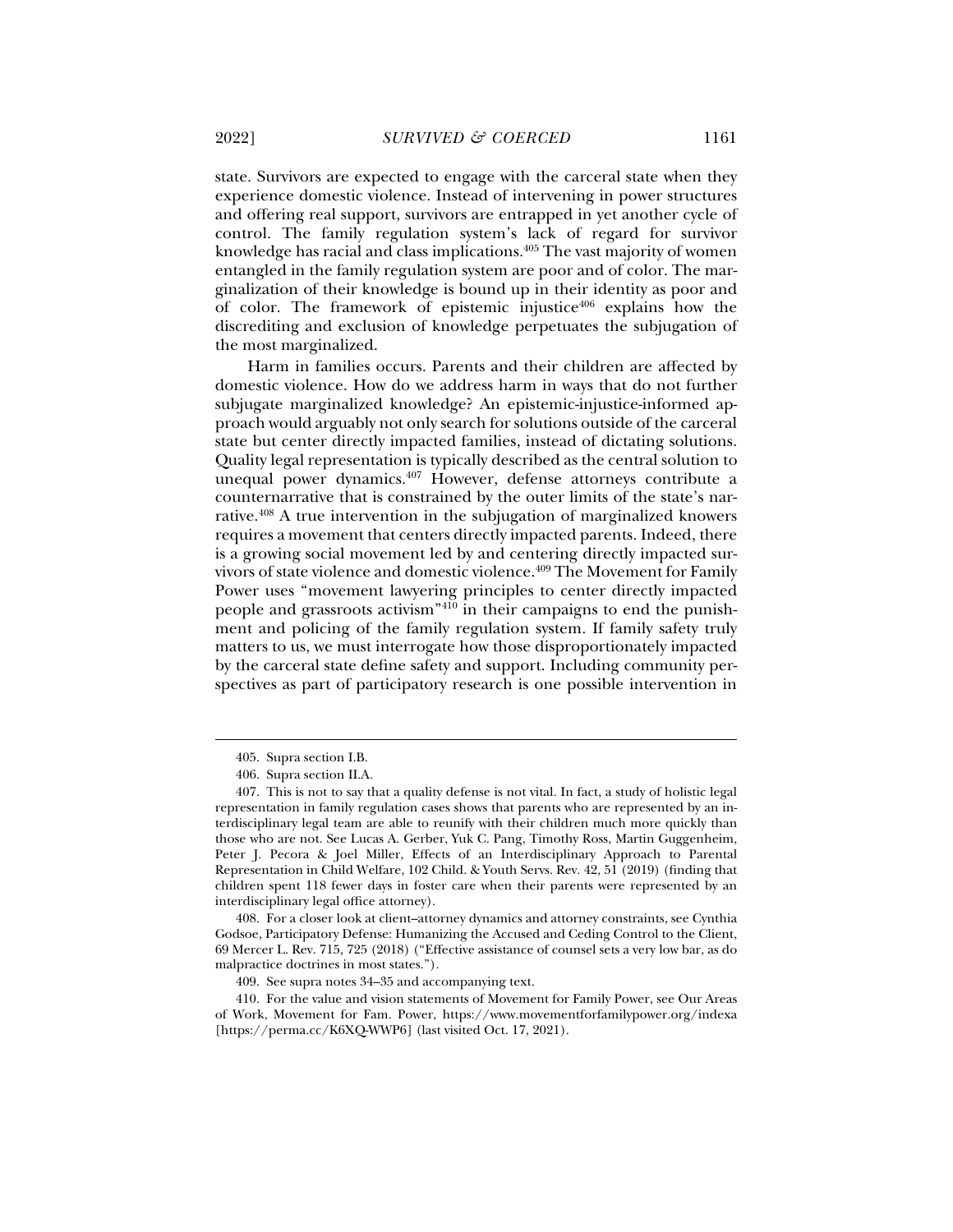the subjugation of marginalized knowledge.<sup>411</sup> The demand for a centering of survivor knowledge is not new. In fact, feminist voices within the anti-violence movement have criticized the carceral response to domestic violence for decades.412 Yet, their language has been utilized to further bolster the criminal legal response to domestic violence.

A deeper interrogation of epistemic injustice in the family regulation system should focus on at least three questions: One, what does knowledge building beyond counternarratives look like? Two, how can a shift away from individual narratives to a collective centering of knowledge through social movements intervene in epistemic injustice? Three, what does responsible sharing of knowledge look like for those who are not directly impacted by the family regulation system? The answers to these questions are just a starting point to dismantle epistemic injustice in the carceral state.

This Essay concludes with a quote from Joyce McMillan, a Black woman and activist, who directly experienced the impact of the family regulation system: "A system that tries to silence the voice of a person seeking the change is not only dishonest but foul and repulsive—seeking to only change their image not their practices."413

On Martin Luther King, Jr. weekend of 2021, McMillan organized a rally against CPS in New York City to reframe mainstream child safety narratives and center directly impacted families.<sup>414</sup> In the aftermath of the rally, CPS in New York City, in an attempt to silence her and other parents, threatened to terminate their \$50,000 contract with McMillan's employer<sup>415</sup> unless they fired her. $416$ 

Coerced knowledge produced by the family regulation system, a system ostensibly there to protect children and rehabilitate parents, leaves

 412. Mimi E. Kim, From Carceral Feminism to Transformative Justice: Women-of-Color Feminism and Alternatives to Incarceration, 27 J. Ethnic & Cultural Diversity Soc. Work 219, 223–28 (2018) (showing how women of color advanced a critique of criminalization from the 1970s).

 413. Law for Black Lives, Facebook (Feb. 11, 2021), https://www.facebook.com/ Law4BlackLives/photos/2934556220106627 (on file with the *Columbia Law Review*).

 414. Eileen Grench, NYC Child Welfare Officials Helped Get Her Fired Over Social Media Posts. Activism Got Her Back on the Job, City, https://www.thecity.nyc/ work/2021/2/11/22277355/nyc-child-welfare-acs-fired-over-social-media-posts

[https://perma.cc/S3GG-6HW2] (last updated Feb. 11, 2021); Rise, supra note 38.

 415. McMillan works as a coordinator in the "We Are Parents Too" Program of Sinergia, a nonprofit that helps parents with developmental disabilities. Grench, supra note 414. 416. Id.

 <sup>411.</sup> For one of the first codesigned, community-based, participatory studies about safety, see Lauren Johnson, Cinnamon Pelly, Ebony Ruhland, Simone Bess, Jacinda K. Dariotis & Janet Moore, Reclaiming Safety: Participatory Research, Community Perspectives, and Possibilities for Transformation, 18 Stan. J.C.R. & C.L. (forthcoming) (manuscript at 34, 37), https://ssrn.com/abstract=3877542 [https://perma.cc/P6EX-4C5T] (reporting that study participants defined safety as a combination of freedom from harm and the comfort of close social relationships and saw poverty and racism as major barriers to both aspects of safety).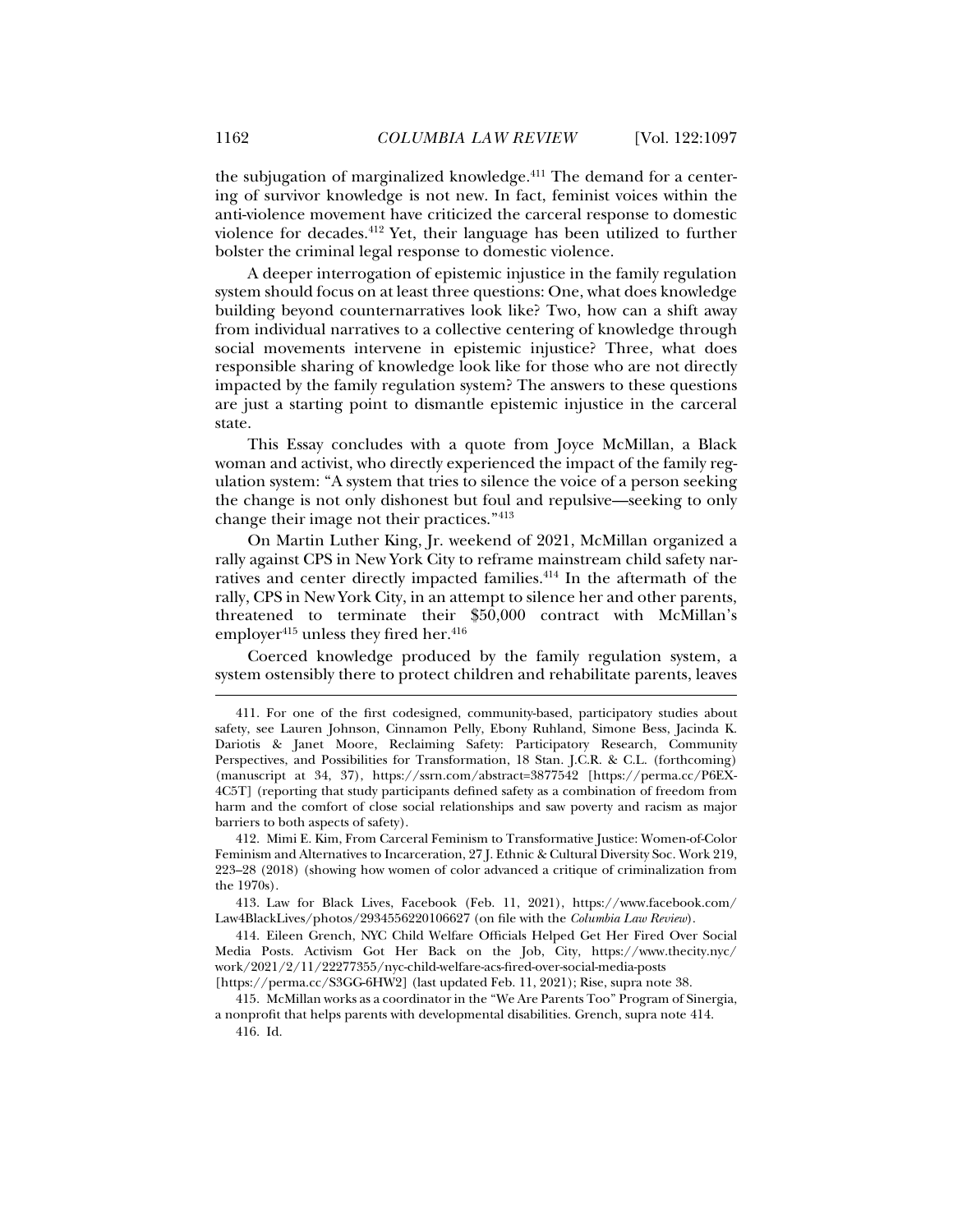us collectively with a skewed vision of what real support for survivors and their families in marginalized communities looks like. As directly impacted communities work to reimagine real support for marginalized families, scholars and other advocates must better understand the depth and breadth of the carceral state, including the role of the family regulation system within it.